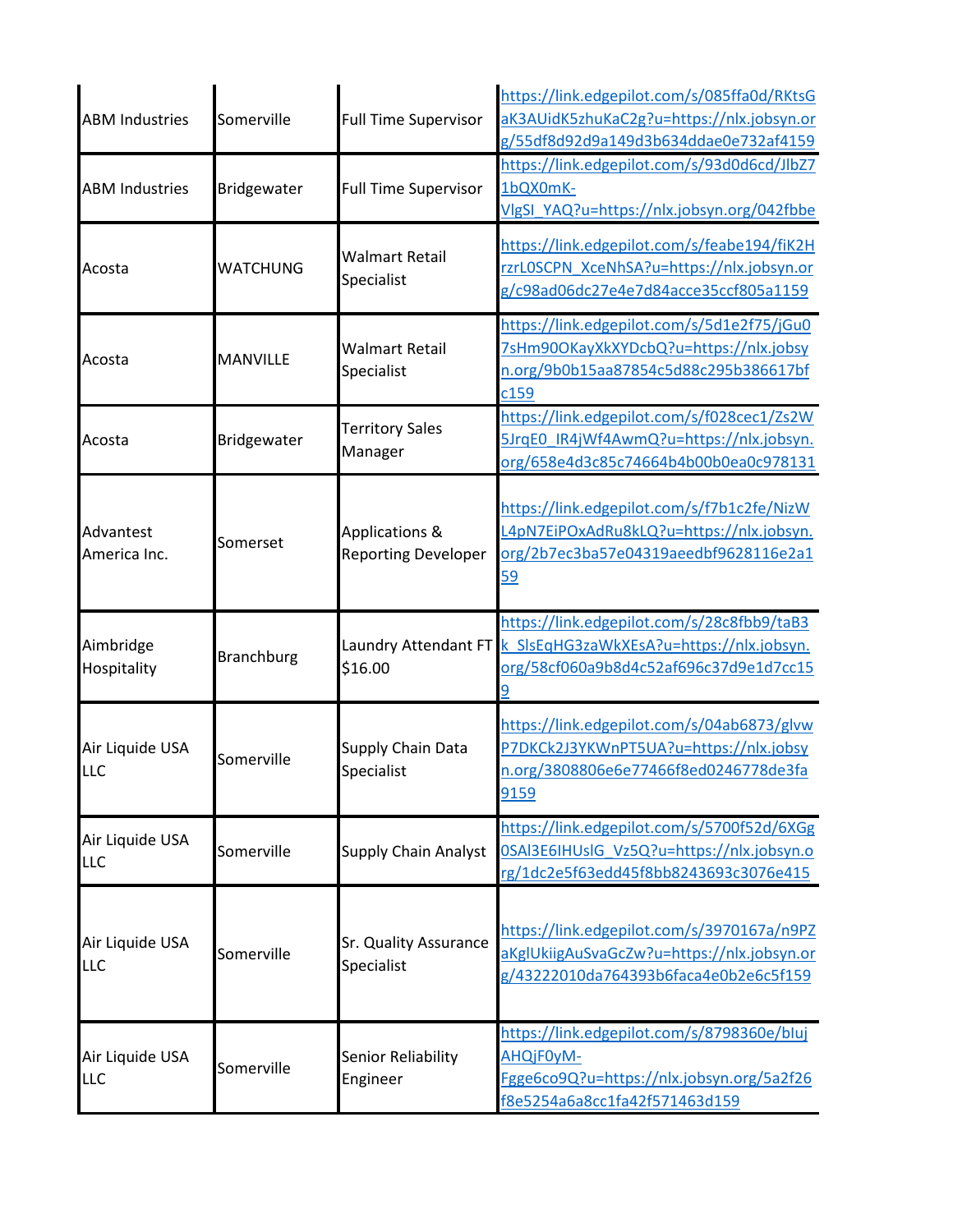| Air Liquide USA<br><b>LLC</b> | Somerville        | <b>Senior Global Quality</b><br>Engineer | https://link.edgepilot.com/s/4e1d4096/KwT<br>Nydj90KJCoKoL9BacQ?u=https://nlx.jobsyn<br>org/f79aaf67e1654a9dbc00b78e8bede6f31<br>59                         |
|-------------------------------|-------------------|------------------------------------------|-------------------------------------------------------------------------------------------------------------------------------------------------------------|
| Air Liquide USA<br><b>LLC</b> | Somerville        | and Fiori Lead                           | https://link.edgepilot.com/s/3d9956d8/Smk<br>IT Lead - SAP S4 ABAP C8DBaSE62Wtq5QZJPEQ?u=https://nlx.jobsy<br>n.org/a2ecdd0e3c904e2ab6307b2c4ea6e74<br>a159 |
| Air Liquide USA<br><b>LLC</b> | <b>Branchburg</b> | Supply Chain Data<br>Specialist          | https://link.edgepilot.com/s/023fd7a3/8PAF<br>PQUj0kObcc43ELUuEQ?u=https://nlx.jobsyn.<br>org/ef10c8fd540c40c99a6d3122e5a0d0671<br>59                       |
| Air Liquide USA<br>LLC        | <b>Branchburg</b> | <b>Supply Chain Analyst</b>              | https://link.edgepilot.com/s/c5b3c77c/TtGw<br>RNBUAUiwPq8I5oGyoQ?u=https://nlx.jobsy<br>n.org/35d15655ccff401c9b5374ce006cd64e                              |
| Air Liquide USA<br><b>LLC</b> | <b>Branchburg</b> | Sr. Quality Assurance<br>Specialist      | https://link.edgepilot.com/s/7a70a89b/LIR2<br>xa6y0ECswgYb-<br>4cjMQ?u=https://nlx.jobsyn.org/6c0428699<br>23e4789992b99c1e57b2160159                       |
| Air Liquide USA<br>LLC        | <b>Branchburg</b> | Senior Reliability<br>Engineer           | https://link.edgepilot.com/s/6470b381/w84<br>hOcpjAEOTpMmgZqpb8A?u=https://nlx.jobs<br>yn.org/2338cb8f35144c62bfe2915aa355e9b<br>1159                       |
| Air Liquide USA<br><b>LLC</b> | <b>Branchburg</b> | <b>Senior Global Quality</b><br>Engineer | https://link.edgepilot.com/s/a3c4b3bc/gZzz<br>Mupb3kWPgH JhT-<br>elQ?u=https://nlx.jobsyn.org/8f0730bbeaee<br>43aa8a9a64322a2e05bb159                       |
| Air Liquide USA<br><b>LLC</b> | <b>Branchburg</b> | <b>R&amp;D Chemist</b>                   | https://link.edgepilot.com/s/5815a1fd/-m-<br>L466rTUuDMzsfuHBtog?u=https://nlx.jobsyn<br>org/fa1ed694fc0d44d99f4945a6453eb9611                              |
| Air Liquide USA<br><b>LLC</b> | <b>Branchburg</b> | <b>Quality Assurance</b><br>Inspector    | https://link.edgepilot.com/s/39f62615/ozhe<br>waCF7ES4Op4ikQ2Rzw?u=https://nlx.jobsyn<br>org/69c288c87f0442a78eb93ea8f4d316021<br><u>59</u>                 |
| Air Liquide USA<br><b>LLC</b> | <b>Branchburg</b> | and Fiori Lead                           | https://link.edgepilot.com/s/46606c99/F6a<br>IT Lead - SAP S4 ABAP FI4MAkOlOpr C mtZQ?u=https://nlx.jobsyn.<br>org/57457ec534f94b8a8ea4b3e31ce23afa1<br>59  |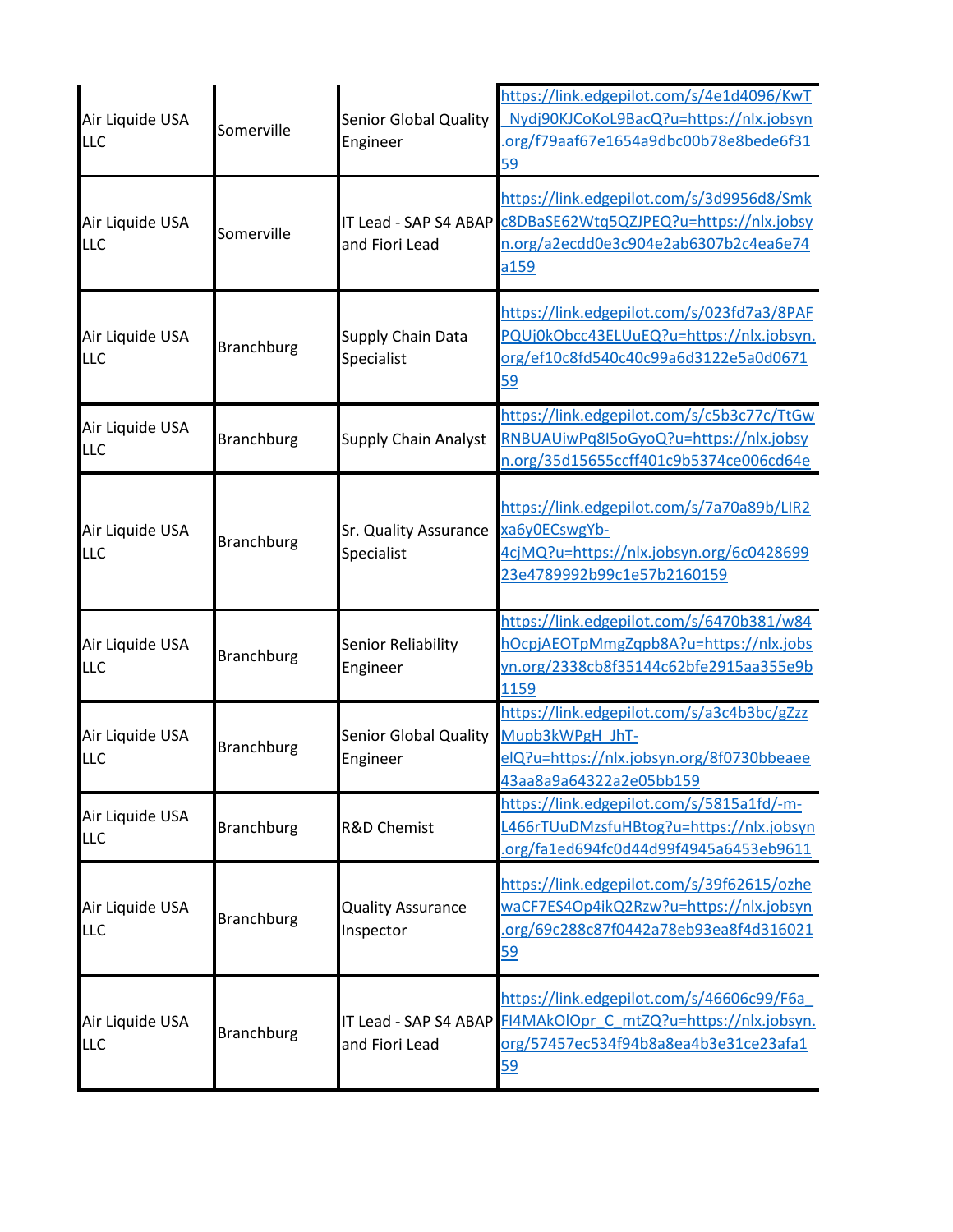| <b>Allied Universal</b> | Somerville | Security Officer -<br>Armed                                                      | https://link.edgepilot.com/s/93e1a655/wjn<br>HsK-<br>wREuhLDnkbETmIw?u=https://nlx.jobsyn.or                                                 |
|-------------------------|------------|----------------------------------------------------------------------------------|----------------------------------------------------------------------------------------------------------------------------------------------|
| <b>Allied Universal</b> | Somerville | <b>Security Guard PT Sat</b><br>and Sun 6:30A - 2:30                             | https://link.edgepilot.com/s/d375d44c/vb8R<br>85NKo0GJKqoCOeFgYA?u=https://nlx.jobsyn<br>org/aaf0880bb6d64db5903c311876768c6d<br>159         |
| <b>Allied Universal</b> | Somerville | <b>Health Center</b><br><b>Security Guard</b>                                    | https://link.edgepilot.com/s/fdf28256/hKH5<br>9KQSO0qyx SwzSD2Yw?u=https://nlx.jobsyn<br>.org/897d1d7eb0184416a702fd4f1b8e5cd91<br>59        |
| <b>Allied Universal</b> | Somerville | <b>GSOC Analyst</b>                                                              | https://link.edgepilot.com/s/702ffbde/-<br>L6 PEmfAUCKfody8Hsa6w?u=https://nlx.job<br>syn.org/68b1bd5403024087aefcb22703ac6b                 |
| <b>Allied Universal</b> | Somerville | Corporate Security<br>Guard                                                      | https://link.edgepilot.com/s/92a55551/-t-<br>JHyAoSk2328HZC6nmyA?u=https://nlx.jobsy<br>n.org/e0e70cd4e5694e63a213899ba955805<br>8159        |
| <b>Allied Universal</b> | Somerset   | <b>Security Officer</b><br><b>Financial Institution</b><br>FT 1st and 2nd Shifts | https://link.edgepilot.com/s/651ddbcf/jf8E6<br>rJuhUWYiPlMhFybTg?u=https://nlx.jobsyn.or<br>g/1241f0dd548c4d4680325436d93aeb9915             |
| <b>Allied Universal</b> | Somerset   | Security Officer - \$1k<br>Sign on Bonus                                         | https://link.edgepilot.com/s/85886bf7/EiwA<br>N46kuiXq4tTxIFsw?u=https://nlx.jobsyn.org/<br>3e5be2142d86437e8ee41a5110be4110159              |
| <b>Allied Universal</b> | Somerset   | <b>Security Guard</b><br>Financial Institution -<br>FT Mon - Fri                 | https://link.edgepilot.com/s/093edc88/shqh<br>XhID2UaMq6eSD5CU6g?u=https://nlx.jobsy<br>n.org/4ff2543920a74061b4c378ee10f9c1d7<br><u>159</u> |
| <b>Allied Universal</b> | Somerset   | <b>Security Guard Data</b><br>Center                                             | https://link.edgepilot.com/s/0b732974/4R<br>DH3 m0CQSpk9DDM9fQ?u=https://nlx.job<br>syn.org/da6a1b7a7a20407d84a64de408663<br>caf159          |
| <b>Allied Universal</b> | Somerset   | Lab Security Guard                                                               | https://link.edgepilot.com/s/c42810d0/OGII<br>eNCFHk6dyRT6AZMxsw?u=https://nlx.jobsy<br>n.org/3a68e8a105ae45cd8a333ef1b2be81c9               |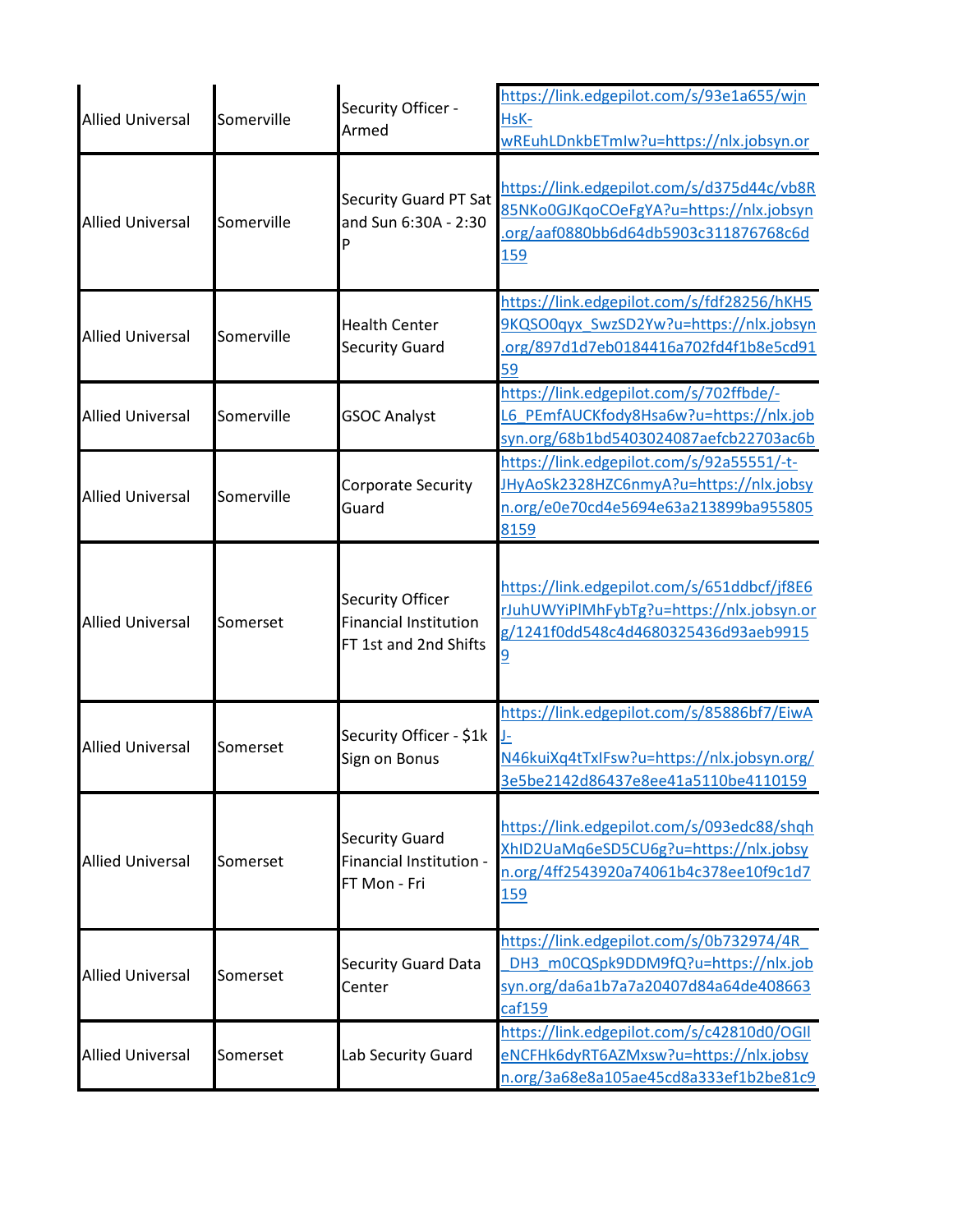| <b>Allied Universal</b> | Somerset | <b>Hospital Security</b><br>Officer                 | https://link.edgepilot.com/s/bd7dea56/ Oz<br>3ntVNWEiOluilUzw hQ?u=https://nlx.jobsyn<br>org/970429aa15c544a98354700e3f79b2e0                              |
|-------------------------|----------|-----------------------------------------------------|------------------------------------------------------------------------------------------------------------------------------------------------------------|
| <b>Allied Universal</b> | Somerset | <b>Health Center</b><br><b>Security Guard</b>       | https://link.edgepilot.com/s/71e677e5/P5h<br>GqAPuHECvwQ-<br>J9vIILA?u=https://nlx.jobsyn.org/82f3e907da<br>4f4d64a1a4e19d07a2d880159                      |
| <b>Allied Universal</b> | Somerset | Corporate Security<br>Guard                         | https://link.edgepilot.com/s/0a4882ef/cutB<br>vNVgRk2VsHRefaJf4Q?u=https://nlx.jobsyn.<br>org/4c9ca6f267da4cf9bdc1cea86125025d15                           |
| <b>Allied Universal</b> | Skillman | Lab Security Guard                                  | https://link.edgepilot.com/s/b2e69275/5Sv<br><u>Q-</u><br>ZHNzECNOcJm11tIFw?u=https://nlx.jobsyn.o                                                         |
| <b>Allied Universal</b> | Manville | Security Shift                                      | https://link.edgepilot.com/s/96caecbc/IrW4<br>w0NHZkKR1OOm2qezzA?u=https://nlx.jobsy<br>Supervisor - Unarmed n.org/534f8c9904b549218ea0a85be658699<br>1159 |
| <b>Allied Universal</b> | Manville | <b>Security Operations</b><br>Center Officer        | https://link.edgepilot.com/s/fb38278e/i35D<br>UukGOTdMf1dRAjw?u=https://nlx.jobsy<br>W<br>n.org/58743d1abe6245fca1c14c2c2361844c<br>159                    |
| <b>Allied Universal</b> | Manville | <b>Security Operations</b><br><b>Center Officer</b> | https://link.edgepilot.com/s/2667ef96/6Z0L<br>PLYUNEaNVsWOJv8Hdw?u=https://nlx.jobsy<br>n.org/c56cd9409f644be5811598663328fd11<br>159                      |
| <b>Allied Universal</b> | Manville | Security Guard Data<br>Center                       | https://link.edgepilot.com/s/abccd21e/IWT<br>OGFGM UGar 7AWOa57w?u=https://nlx.jo<br>bsyn.org/718075b27f704da59f07c17d66a00<br>a69159                      |
| <b>Allied Universal</b> | Manville | Lab Security Guard                                  | https://link.edgepilot.com/s/33e7105b/r9m<br>b695ULkm6cT27leSrAA?u=https://nlx.jobsyn<br>org/c1295f368b29409e8d232541c72de418                              |
| <b>Allied Universal</b> | Manville | <b>Health Center</b><br><b>Security Guard</b>       | https://link.edgepilot.com/s/f1e51d52/6lKU<br>krdCgEiGXRlbdkUmWA?u=https://nlx.jobsyn<br>org/5209bcc0be604602a1054a39d47639b9<br>159                       |
| <b>Allied Universal</b> | Manville | <b>GSOC Analyst</b>                                 | https://link.edgepilot.com/s/aaa6f3ad/R7gg<br>w4ncK0O-<br>BpfPNuqW8g?u=https://nlx.jobsyn.org/0a67                                                         |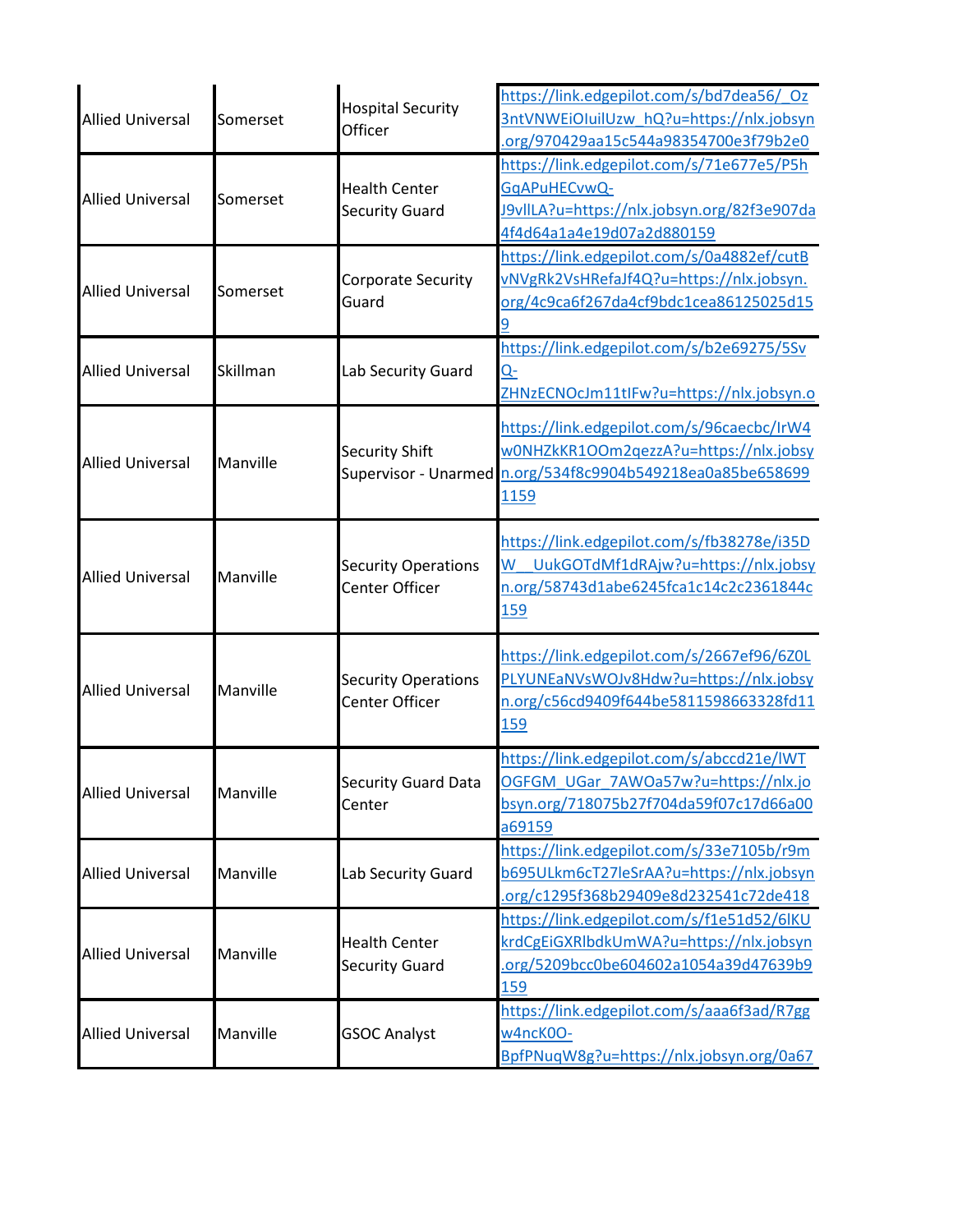| <b>Allied Universal</b> | Hillsborough | <b>Security Operations</b><br>Center Officer    | https://link.edgepilot.com/s/f79c601f/Kf58N<br>ZwAR02RQQ6FaUJQow?u=https://nlx.jobsyn<br>.org/c490d5f9d18840bb89382abf0e04296c1<br>59        |
|-------------------------|--------------|-------------------------------------------------|----------------------------------------------------------------------------------------------------------------------------------------------|
| <b>Allied Universal</b> | Hillsborough | <b>Security Operations</b><br>Center Officer    | https://link.edgepilot.com/s/992be108/3uE<br>$2rp-$<br>zPOGvX33NTMuBhg?u=https://nlx.jobsyn.or<br>g/e6dfb74431d247b3ae958c1e4cfdd5f9159      |
| <b>Allied Universal</b> | Hillsborough | Security Officer<br>Driving                     | https://link.edgepilot.com/s/1c2bcbff/mfd-<br>tSzzT0ivZiW0hr3Y2w?u=https://nlx.jobsyn.or<br>g/e1ad63832c9f4dc79d40da1add65995c159            |
| <b>Allied Universal</b> | Hillsborough | Security Officer -<br>Armed                     | https://link.edgepilot.com/s/0d17fed8/k6gk<br>5asyaEWYYPd-<br>8US5uQ?u=https://nlx.jobsyn.org/abf57fbbd                                      |
| <b>Allied Universal</b> | Hillsborough | <b>Security Officer</b>                         | https://link.edgepilot.com/s/f48e2613/dWY<br>weHbzCkClbfHZWrEGPw?u=https://nlx.jobsy<br>n.org/486b0ed2da2349a4b4b0476c881e9c1                |
| <b>Allied Universal</b> | Hillsborough | Manufacturing<br>Facility - Security<br>Officer | https://link.edgepilot.com/s/71c41f9e/FdRg<br>3bsR2kKCcd1Su5lEbw?u=https://nlx.jobsyn.<br>org/d83d0b1e88a94ee8aed5db964db76fd5<br><b>159</b> |
| <b>Allied Universal</b> | Hillsborough | Lab Security Guard                              | https://link.edgepilot.com/s/e4b69656/5d5<br>wx_o5CUOos8eTFvjpXw?u=https://nlx.jobsy<br>n.org/bcf1a1ffc336406296648fd7f15a739f1              |
| <b>Allied Universal</b> | Bridgewater  | Security Officer -<br>Corporate                 | https://link.edgepilot.com/s/dca20a20/svsC<br>aF37lE6iwx4g5Vy1yg?u=https://nlx.jobsyn.o<br>rg/35cd823c8f854104892673ee19fb9a5e15             |
| <b>Allied Universal</b> | Bridgewater  | Lab Security Guard                              | https://link.edgepilot.com/s/022ca190/ZNq<br>UP-cmKUaCvQdPD4TA-<br>Q?u=https://nlx.jobsyn.org/98722128018a4                                  |
| <b>Allied Universal</b> | Bridgewater  | <b>Health Center</b><br><b>Security Guard</b>   | https://link.edgepilot.com/s/92da4ef9/Q5jT<br>vhBEDkqD3kcNynv-<br>sw?u=https://nlx.jobsyn.org/0d3a4846a6ec4<br>572ac2b65fa9d21223a159        |
| <b>Allied Universal</b> | Bridgewater  | Corporate Security<br>Guard                     | https://link.edgepilot.com/s/239f5909/CS-<br>yajgxjkW0uhgo4NbFjA?u=https://nlx.jobsyn.<br>org/75651294e15145d987f7944b3bad9465<br>159        |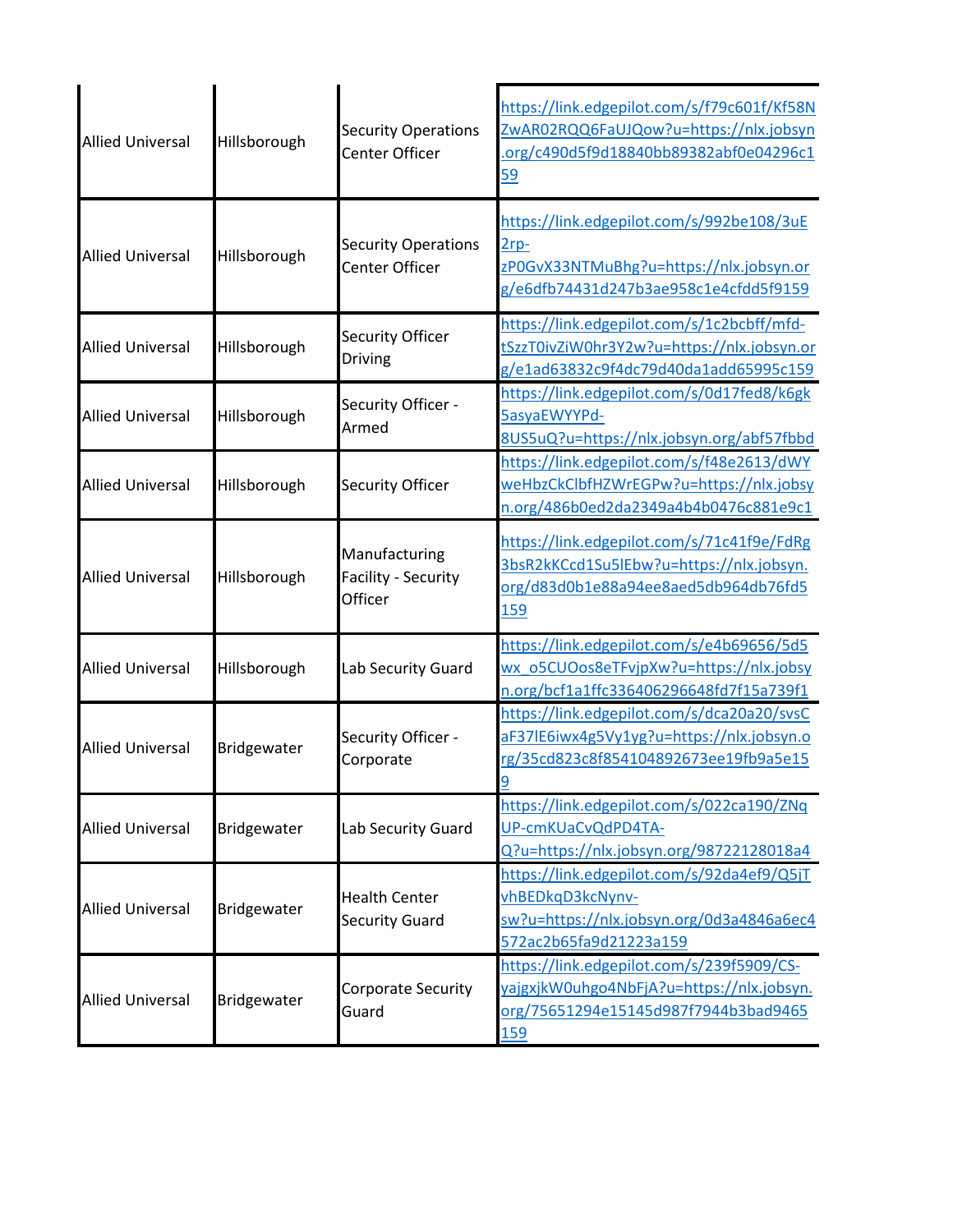| <b>Allied Universal</b> | <b>Branchburg</b>    | <b>Security Shift</b>                                            | https://link.edgepilot.com/s/f42729e5/5kuL<br>61bNZ0OBcwvg9r_bNg?u=https://nlx.jobsyn<br>Supervisor - Unarmed .org/549cc36f23864d769df20d0deba4baab1<br>59 |
|-------------------------|----------------------|------------------------------------------------------------------|------------------------------------------------------------------------------------------------------------------------------------------------------------|
| <b>Allied Universal</b> | <b>Branchburg</b>    | Security Officer -<br>Armed                                      | https://link.edgepilot.com/s/805a5815/Iv26<br>kIC3NU pAF6r7wBeSw?u=https://nlx.jobsyn<br>.org/bed41312d62c4b86be696f1b1b6c2e57                             |
| <b>Allied Universal</b> | <b>Bound Brook</b>   | <b>Security Guard Data</b><br>Center                             | https://link.edgepilot.com/s/981ae132/uu1<br>2BNg99kK8aviJMbbnJw?u=https://nlx.jobsyn<br>.org/6e70858d20624443a85c862d039cdd9d<br>159                      |
| <b>Allied Universal</b> | <b>Bound Brook</b>   | <b>Health Center</b><br><b>Security Guard</b>                    | https://link.edgepilot.com/s/21406af1/RPX<br>wOxgwzkKwoFwvsTm46Q?u=https://nlx.job<br>syn.org/abd597f0fc284f5692afd94bdf77a32<br>7159                      |
| <b>Allied Universal</b> | <b>Bound Brook</b>   | Corporate Security<br>Guard                                      | https://link.edgepilot.com/s/dc122c76/K9yJ<br>ZCvzBEKAaJK5jVUKSQ?u=https://nlx.jobsyn.<br>org/c8f5a1afd6fc45649c2f43fd124f2111159                          |
| <b>Allied Universal</b> | <b>Belle Mead</b>    | Lab Security Guard                                               | https://link.edgepilot.com/s/10709296/dTh<br>2vhhgA0qEN5scoNgyoQ?u=https://nlx.jobsy<br>n.org/fdd1663a9f4e4a0fad5678f016ba00df1                            |
| <b>Allied Universal</b> | Bedminster           | Security Officer -<br>Armed                                      | https://link.edgepilot.com/s/9920c821/-<br>sPtGBJ Mk 6DFG5Y6wVyA?u=https://nlx.jo<br>bsyn.org/d3aaea4a9508426697ceff50df9a0f                               |
| <b>Allied Universal</b> | <b>Basking Ridge</b> | Manufacturing<br>Facility - Security<br>Officer                  | https://link.edgepilot.com/s/26f05851/dMQ<br>20q7eU0eIKRdRadZQmw?u=https://nlx.jobs<br>yn.org/f8e46bb3cf824264b78b54b27094a4b<br><u>7159</u>               |
| Alternatives, Inc.      | Somerville           | <b>Direct Support</b><br>Professional (DSP) -<br>GH <sub>3</sub> | https://link.edgepilot.com/s/4fb39773/qtdo<br>ZopzsEmot9AVC cKjw?u=https://nlx.jobsyn.<br>org/e49576033904472ea3e8512d586d0a23<br><u>159</u>               |
| Alternatives, Inc.      | Raritan              | <b>Recreation Assistant</b>                                      | https://link.edgepilot.com/s/75dcf6b2/FaoK<br>T9nIS0OTZn1OdntapQ?u=https://nlx.jobsyn.<br>org/12e6fe44cfd34ff7a2af78ff8949b8bc159                          |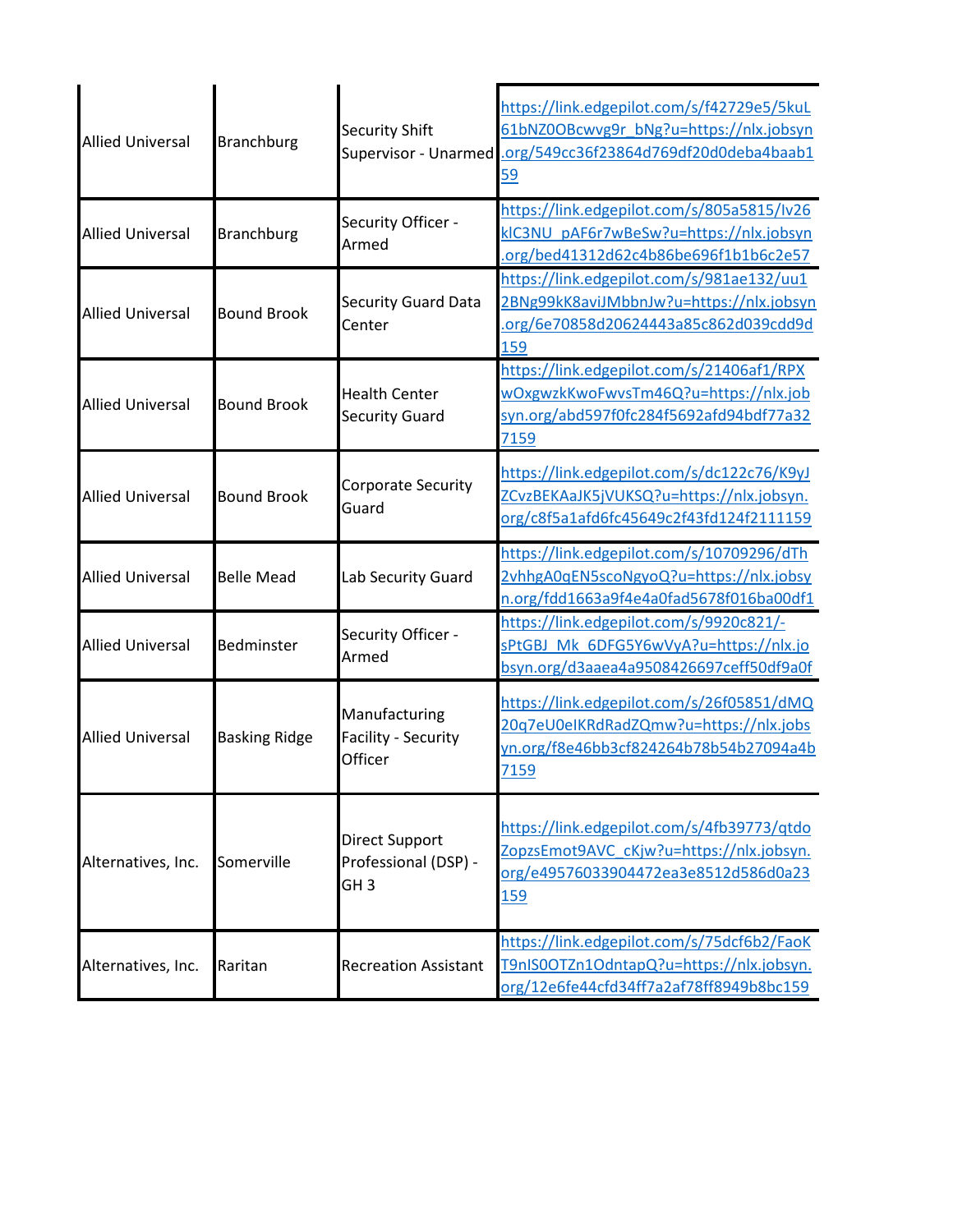| Alternatives, Inc.        | Raritan      | Employment<br>Specialist - Bridges to<br><b>Employment SE</b> | https://link.edgepilot.com/s/ea8841c8/nNqF<br>TwXvVUWMK7fo bG5Yg?u=https://nlx.jobsy<br>n.org/913f9accbec44a77aae059b31f6e7180<br><b>159</b> |
|---------------------------|--------------|---------------------------------------------------------------|----------------------------------------------------------------------------------------------------------------------------------------------|
| Alternatives, Inc.        | Raritan      | <b>Board Certified</b><br><b>Behavior Analyst</b>             | https://link.edgepilot.com/s/6750703d/0BA<br><u>h-</u><br>ylAJUe0zRr Q0UhIQ?u=https://nlx.jobsyn.or<br>g/2ae9dae9605e4a8e817c181214674b4815  |
| American Water            | Hillsborough | Sewer Operator L423                                           | https://link.edgepilot.com/s/f94c3d10/PPJJg<br>ZJ8B02g6Ygt0PsVbA?u=https://nlx.jobsyn.or<br>g/55a5dfa54c6a4b9d8e126a4f163a925e159            |
| Amneal<br>Pharmaceuticals | Bridgewater  | <b>Validation Engineer III</b>                                | https://link.edgepilot.com/s/5c87de64/HV6z<br>iDmkXEK-<br>I6IZGrLrFA?u=https://nlx.jobsyn.org/aa365b<br>6df73a4ddeb5fe7718cc7550d5159        |
| Amneal<br>Pharmaceuticals | Bridgewater  | Senior Analyst,<br>Returns                                    | https://link.edgepilot.com/s/11cf56ea/cm7f<br>UINxzEKB7XiliKIMAA?u=https://nlx.jobsyn.or<br>g/b3a2ec4a7569462886ad06556583092815             |
| Amneal<br>Pharmaceuticals | Bridgewater  | <b>Professional Sales</b><br>Representative -<br>Jackson, MS  | https://link.edgepilot.com/s/19bd5886/zm<br>WBVINwZE60BtCcjM9xbA?u=https://nlx.jobs<br>yn.org/d0625e93ac7a483dbc07f5ef3fd4c57<br>4159        |
| Amneal<br>Pharmaceuticals | Bridgewater  | Legal Operations<br>Coordinator                               | https://link.edgepilot.com/s/f56c5baa/qWo<br>At5xq-<br>UKfTTDVJGSpHA?u=https://nlx.jobsyn.org/6<br>80b4ad273c848939393b3e17a3e0e06159        |
| Amneal<br>Pharmaceuticals | Bridgewater  | <b>Key Account Manager</b>                                    | https://link.edgepilot.com/s/98f1968d/V80-<br>QizwTUun1-<br>pbfNtU6g?u=https://nlx.jobsyn.org/36ce6c8                                        |
| Amneal<br>Pharmaceuticals | Bridgewater  | Digital Media<br>Specialist                                   | https://link.edgepilot.com/s/20f105eb/cGDX<br>Lnwe30ySljG HT1TtQ?u=https://nlx.jobsyn.o<br>rg/fee2f118d7b54e8abc7d49432cb777cc159            |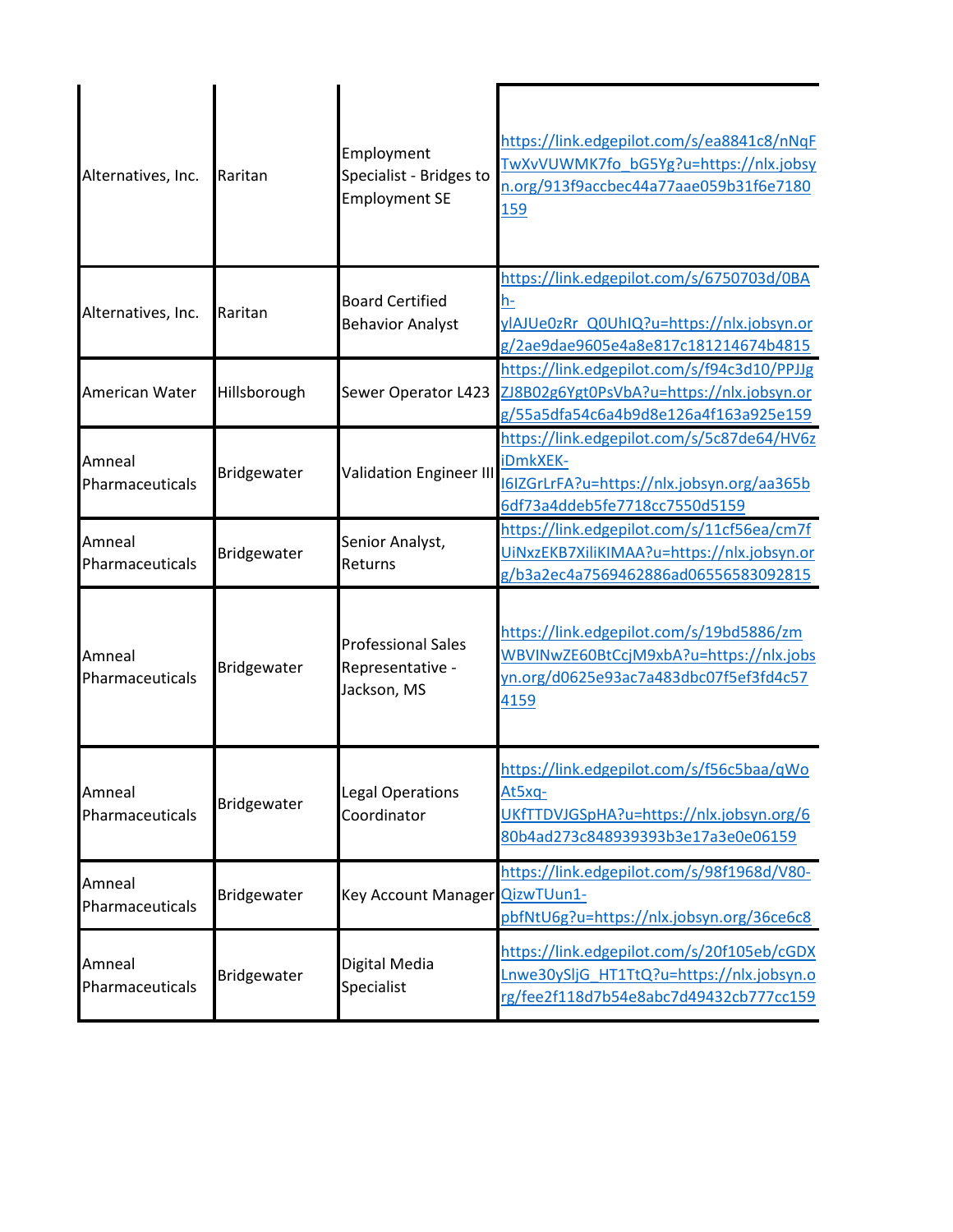| Amneal<br>Pharmaceuticals<br>LLC (JOP) | Bridgewater  | <b>Professional Sales</b><br>Representative<br>Jackson, MS | https://link.edgepilot.com/s/b9fd239a/svA4<br>a9E3oEy7yOYR70N-<br>Aw?u=https://nlx.jobsyn.org/66eed3efbca04<br>746868b61dbeb4dd76b159        |
|----------------------------------------|--------------|------------------------------------------------------------|----------------------------------------------------------------------------------------------------------------------------------------------|
| Arcadis U.S.Inc.                       | Hillsborough | Environmental<br>Scientist/Geologist/E<br>ngineer          | https://link.edgepilot.com/s/b99307ad/GEJb<br>6-wL Em-<br>scRJvaVkZg?u=https://nlx.jobsyn.org/b29b2<br>8c2c10943e595264316ef65e063159        |
| <b>Aston Carter</b>                    | Bedminster   | Administrative<br>Services Specialist                      | https://link.edgepilot.com/s/bcd59ccd/XwC<br>oX8qUOdC7AFqb4AuA?u=https://nlx.jobs<br>yn.org/b2556da192f649bd9595f767875e29<br>2b159          |
| AT&T                                   | Watchung     | <b>Assistant Store</b><br>Manager                          | https://link.edgepilot.com/s/3e9c7eef/s8yxu<br>JFdOkykzqd0lyDL-<br>g?u=https://nlx.jobsyn.org/6071d9af556248                                 |
| AT&T                                   | Bedminster   | Senior-System<br>Engineer                                  | https://link.edgepilot.com/s/285ac1ad/FcSa<br>1F3vxki0hv9KFs9Sww?u=https://nlx.jobsyn.o<br>rg/d6b2658b240941d9a0e6268c3ca398f515             |
| AT&T                                   | Bedminster   | Senior Specialist-<br>Network Support                      | https://link.edgepilot.com/s/665391ee/xYpl<br>PqXMTkOojSLGtOtsCw?u=https://nlx.jobsyn.<br>org/016faf1db82347958dc6f3b514bca04115             |
| AT&T                                   | Bedminster   | Senior Product<br>Development<br>Manager                   | https://link.edgepilot.com/s/674b17ba/x4jR<br>kNtpckK9wc6kXoYliQ?u=https://nlx.jobsyn.o<br>rg/fd04d3908e7b44f5be86291b668dbd8c15             |
| AT&T                                   | Bedminster   | <b>Sales Executive Mid-</b><br>Market 2                    | https://link.edgepilot.com/s/09a3437f/bkqG<br>072QQEuwO7klsdWMfg?u=https://nlx.jobsy<br>n.org/ac136337a3504ce8a7e209ce87cf97d1<br><u>159</u> |
| AT&T                                   | Bedminster   | Professional-Product<br>Development Eng.                   | https://link.edgepilot.com/s/7f265f31/jz-<br>JM5ZRU0eBKAH9voDRFA?u=https://nlx.jobs<br>yn.org/485ed497fc114ff48f054b403f6ec8d8<br><b>159</b> |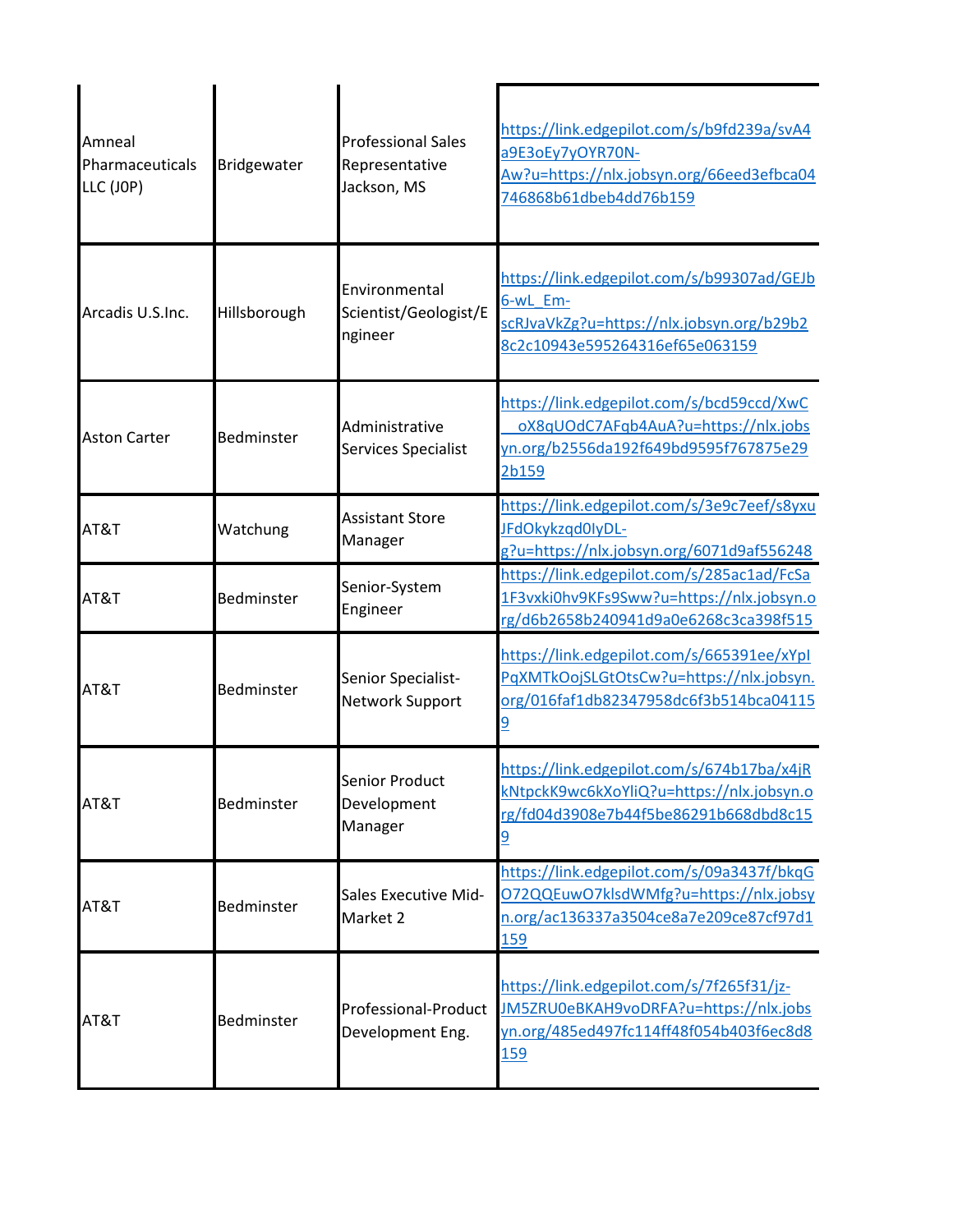| AT&T | Bedminster        | <b>Principal Systems</b><br>Engineer                                                             | https://link.edgepilot.com/s/e88c4a9b/gvjrh<br>sdf3EiJHdPry3jkLQ?u=https://nlx.jobsyn.org/<br>e5b1669c0c3a4da7b5d4e0c66a33499f159            |
|------|-------------------|--------------------------------------------------------------------------------------------------|----------------------------------------------------------------------------------------------------------------------------------------------|
| AT&T | <b>Bedminster</b> | Principal Member of<br>Technical Staff,<br><b>Network</b><br>Infrastructure<br>Engineer          | https://link.edgepilot.com/s/fcda2970/MsO<br>ZgtF1t0ikxemhlckX4Q?u=https://nlx.jobsyn.<br>org/6de6dbb848ce4d99a4ccfa27238924681<br><u>59</u> |
| AT&T | Bedminster        | <b>Principal Architect</b><br>Cybersecurity                                                      | https://link.edgepilot.com/s/2154e5b5/nBlT<br>6uZdPkCVsMO JnAT6A?u=https://nlx.jobsyn<br>.org/c8afe89eddd64e75a4255242c1732204<br>159        |
| AT&T | Bedminster        | <b>Lead Strategic Pricing</b><br>Manager                                                         | https://link.edgepilot.com/s/60b6865e/FNxS<br>swHjzk tQlVklQgTzA?u=https://nlx.jobsyn.or<br>g/b94946ac6ff54d5787998797e1846b57159            |
| AT&T | Bedminster        | <b>Lead Product</b><br><b>Marketing Manager</b><br><b>Broadband</b><br>Affordability<br>Programs | https://link.edgepilot.com/s/63721ca4/iZfP<br>ArGWE lqBJyDSee8w?u=https://nlx.jobsyn.o<br>rg/18dc0c2ea5154364b53ea4df675ecefc159             |
| AT&T | Bedminster        | Cybersecurity<br>Consultant - Incident<br>Response and<br>Forensics                              | https://link.edgepilot.com/s/0315ef60/Xy5K<br>p6z2WUqewOWyfI80HQ?u=https://nlx.jobsy<br>n.org/e988e3f5b94e484aa32890ddaaa2fb44<br><u>159</u> |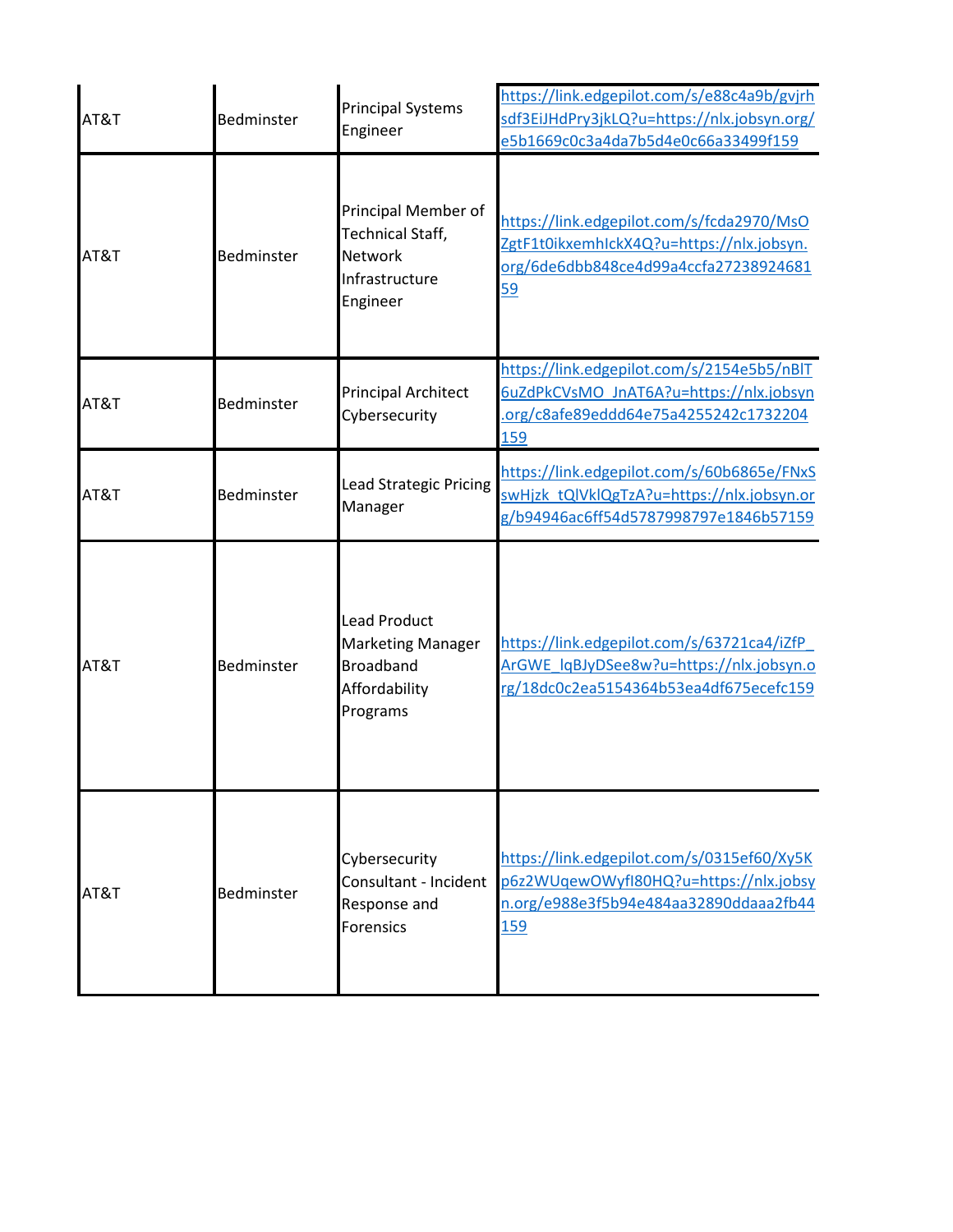| AT&T                            | Bedminster  | Cybersecurity<br>Consultant - Incident<br>Response and<br>Forensics        | https://link.edgepilot.com/s/f575ba41/0t5y<br>g8nCpkKfrgUJcm70qw?u=https://nlx.jobsyn.<br>org/41ca015c00eb4048a960fe5ec0caea8d1<br>59        |
|---------------------------------|-------------|----------------------------------------------------------------------------|----------------------------------------------------------------------------------------------------------------------------------------------|
| AT&T                            | Bedminster  | Cybersecurity<br>Consultant - Incident<br>Response and<br>Forensics        | https://link.edgepilot.com/s/784ca0fc/yriY7<br>MAfVEiUL0UOunKKpA?u=https://nlx.jobsyn.<br>org/a5a0c676133b4b58988ed803eed93988<br>159        |
| AT&T                            | Bedminster  | Cybersecurity<br>Consultant - Incident<br>Response and<br><b>Forensics</b> | https://link.edgepilot.com/s/694a07f1/ljE7O<br>ORI4EO3Um4fGaJoaQ?u=https://nlx.jobsyn.<br>org/117b16dabec944668035f7534640a7161<br><u>59</u> |
| AT&T                            | Bedminster  | Consultant<br><b>Professional Services</b><br>2 ATC                        | https://link.edgepilot.com/s/fa09b255/Gmy<br>bGzwr2EibTfXoYtoItg?u=https://nlx.jobsyn.o<br>rg/99fd37a9c6a245b597249614a14f03b815<br><u>9</u> |
| AT&T                            | Bedminster  | Consultant<br><b>Professional Services</b>                                 | https://link.edgepilot.com/s/f8fa686c/qRIFr<br>wP2nE6YBxKab39h8g?u=https://nlx.jobsyn.o<br>rg/5f77b9e4dbc74542880c842c8830ddc815<br><u>୨</u> |
| <b>AVI-SPL</b>                  | Raritan     | Service Delivery<br>Manager                                                | https://link.edgepilot.com/s/fd31cffa/-<br>cC45Vrk-<br>km_9tHpMgs3Tg?u=https://nlx.jobsyn.org/6                                              |
| <b>Banfield Pet</b><br>Hospital | Bridgewater | Veterinary Assistant                                                       | https://link.edgepilot.com/s/f1099d7c/3Rzd<br>0YmyN0Ww8XXifmCvRQ?u=https://nlx.jobsy<br>n.org/a364fddc57a14937bf0b9fa4b75b2f13               |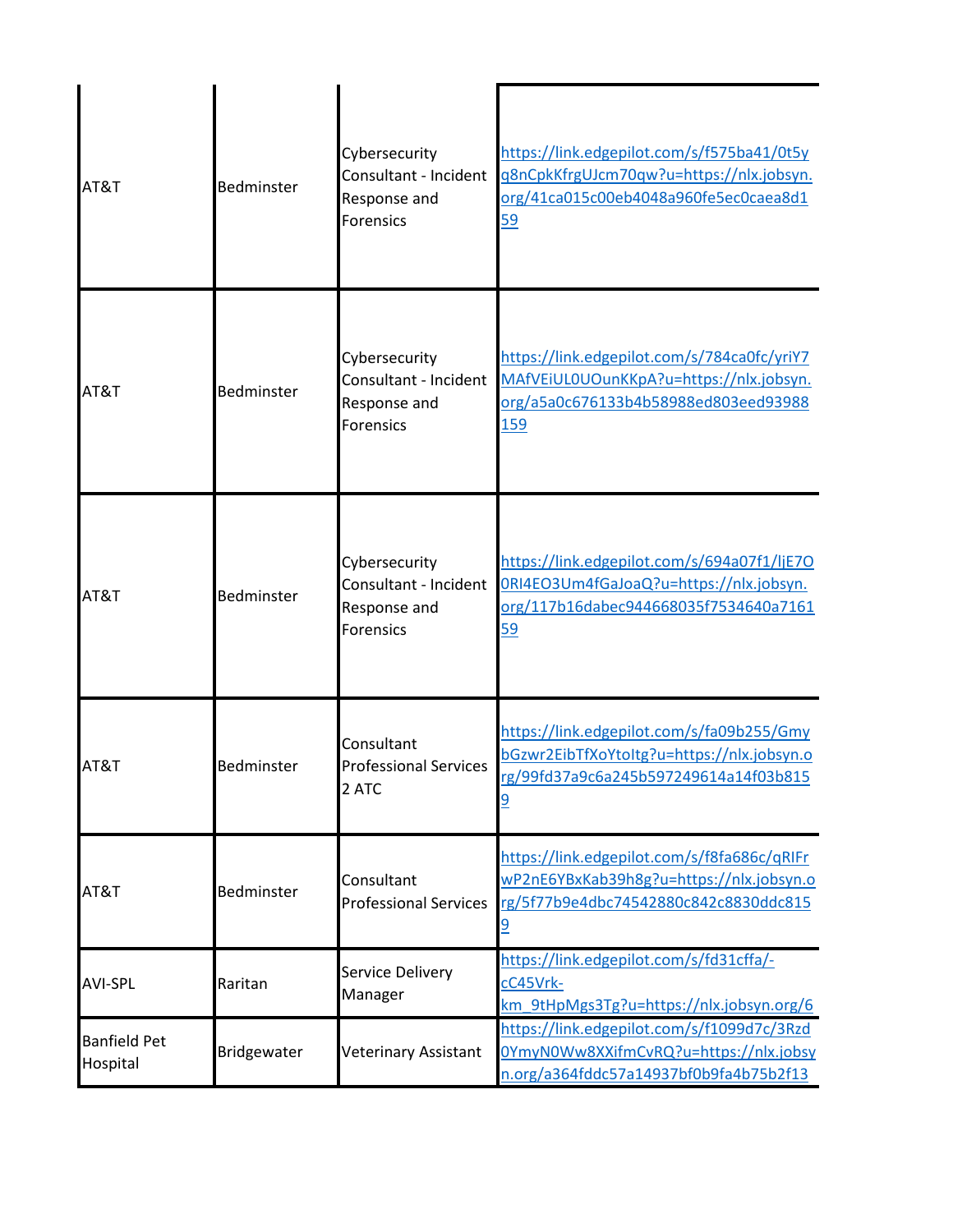| <b>Bank of America</b>      | Pluckemin            | Relationship Banker -<br>Pluckemin - Burnt<br>Mills Financial Center<br>Pluckemin, NJ | https://link.edgepilot.com/s/6f6a4c30/7z6IB<br>J2hx0CVWV3IX56RRA?u=https://nlx.jobsyn.o<br>rg/90c7ce5f33904e5eaeffa31d6895bb24159     |
|-----------------------------|----------------------|---------------------------------------------------------------------------------------|---------------------------------------------------------------------------------------------------------------------------------------|
| Barnes & Noble<br>Education | <b>Basking Ridge</b> | Accounts Payable,<br>Senior Analyst (Open<br>to Remote)                               | https://link.edgepilot.com/s/988b1cd8/gptd<br>ocBN1k2RY8bd0eBPZg?u=https://nlx.jobsyn.<br>org/878260e6ab244f54b82f23869dd6d0681<br>59 |
| Barnes & Noble<br>Education | <b>BASKING RIDGE</b> | Project Demand &<br>Capacity Planner, IT                                              | https://link.edgepilot.com/s/454368e8/vEVY<br>HYN1SEiA-<br>waXDsccxA?u=https://nlx.jobsyn.org/badff6<br>bf651b4682b54421a5e63ade0f159 |
| Bausch + Lomb               | Bridgewater          | Manager, Treasury                                                                     | https://link.edgepilot.com/s/c1ef7849/OUSL<br>PaJi7UmSkKHZ2XM1vA?u=https://nlx.jobsyn<br>org/159424909c06416799304e3799b98672         |
| Bausch + Lomb               | Bridgewater          | Manager, Talent<br>Management                                                         | https://link.edgepilot.com/s/ef4fdee3/YdFJz<br>9W9r0OA_tPJO2N6Wg?u=https://nlx.jobsyn<br>.org/96a45ff37786447a87ea0579378042121<br>59 |
| Bausch + Lomb               | Bridgewater          | Manager, IT Portfolio<br>& Compliance                                                 | https://link.edgepilot.com/s/10e257a2/FBc<br>w2HJmoEKm 8ltDrTGAQ?u=https://nlx.jobs<br>yn.org/251fcfca76b546f7b2cb5df4471b03d5<br>159 |
| <b>Bausch Health</b>        | Raritan              | <b>Treasury Analyst</b>                                                               | https://link.edgepilot.com/s/062a628f/MU2<br>nUW9RN0i-YLSDZAC-                                                                        |
| <b>Bausch Health</b>        | Raritan              | Senior Manager,<br><b>Strategic Accounts -</b><br>Solta North America                 | https://link.edgepilot.com/s/b5fd538f/AZIXe<br>QNLXE6_oc9ThU9v7A?u=https://nlx.jobsyn.<br>org/a7d270a3ba614472be3b51cef47465a11<br>59 |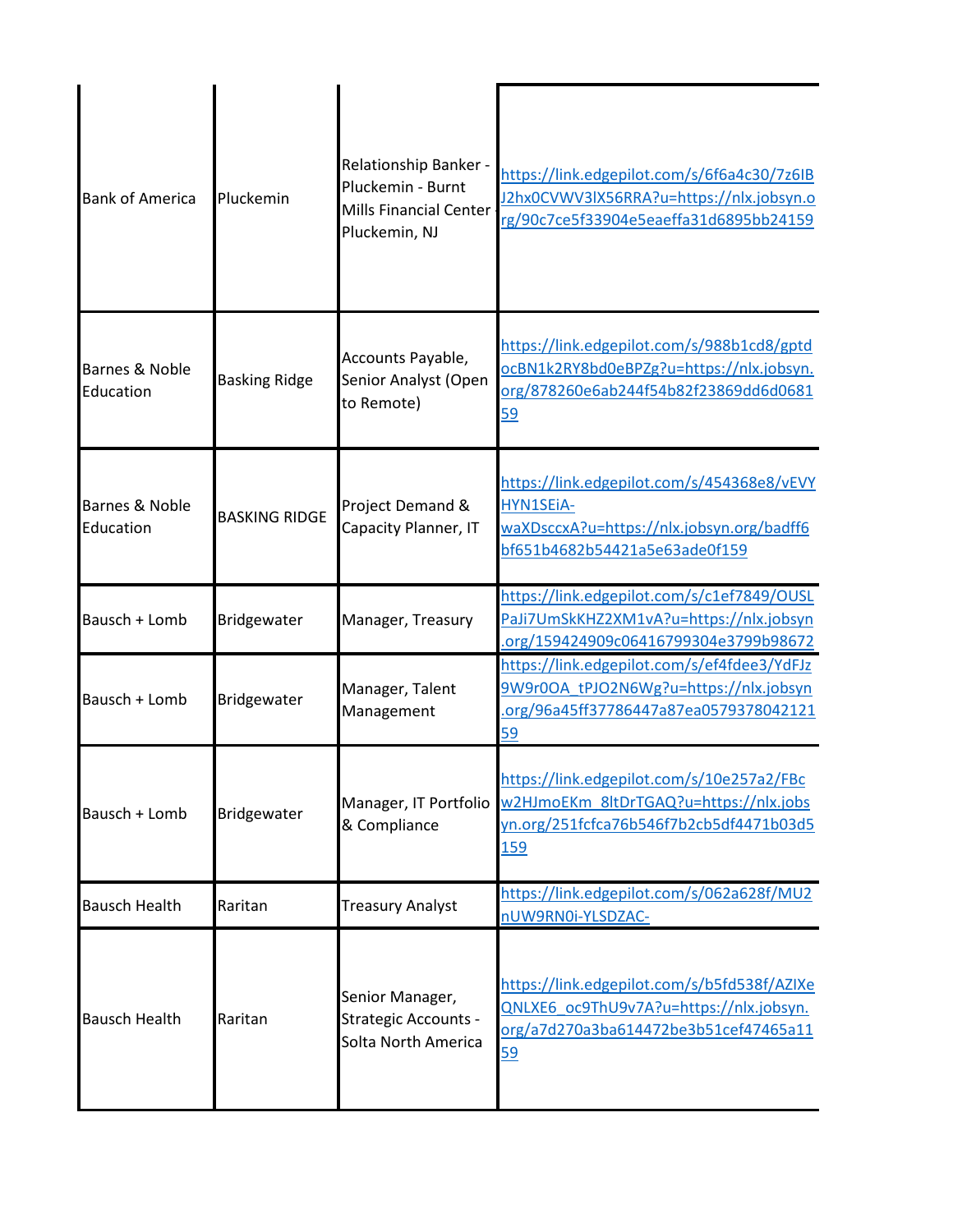| <b>Bausch Health</b> | Raritan     | Senior Director,<br><b>Clinical Affairs</b>                                                | https://link.edgepilot.com/s/641a797d/M7z<br>11LtdCkSEh4moCxfdlw?u=https://nlx.jobsyn.<br>org/23fd535ac0484324894518f32e8816981<br>59        |
|----------------------|-------------|--------------------------------------------------------------------------------------------|----------------------------------------------------------------------------------------------------------------------------------------------|
| <b>Bausch Health</b> | Raritan     | <b>Financial Analyst I</b>                                                                 | https://link.edgepilot.com/s/b9545f44/Dxp8<br>qTcfnUaMXOO962FZLg?u=https://nlx.jobsyn                                                        |
| <b>Bausch Health</b> | Raritan     | Director, Strategic<br><b>Accounts and</b><br>Physician Relations -<br>Solta North America | https://link.edgepilot.com/s/e67029ab/QC4<br>sOKsoGEagbnVLUan4BA?u=https://nlx.jobsy<br>n.org/c6dd83afcc634007a1325a746c8cd8ca<br>159        |
| <b>Bausch Health</b> | Bridgewater | <b>Treasury Analyst</b>                                                                    | https://link.edgepilot.com/s/2d148c70/twt7<br>Xiz6 ECeQBCcAIrpqg?u=https://nlx.jobsyn.o                                                      |
| <b>Bausch Health</b> | Bridgewater | Senior Manager,<br><b>Strategic Accounts -</b><br>Solta North America                      | https://link.edgepilot.com/s/0ed351fb/TMt2<br>DtYPxEGRPJg5svXkdg?u=https://nlx.jobsyn.o<br>rg/49310c8c00a44539ada54f9777d9991515             |
| <b>Bausch Health</b> | Bridgewater | Senior Director,<br><b>Clinical Affairs</b>                                                | https://link.edgepilot.com/s/c3d5de8b/b3b7<br>hFrQukiy9swZwy_oUg?u=https://nlx.jobsyn.<br>org/d95b5c026873407b8ef331d0bdd9d3a31<br><u>59</u> |
| <b>Bausch Health</b> | Bridgewater | Product Manager/Sr.<br>Product Manager, GI<br>Marketing                                    | https://link.edgepilot.com/s/dce6874a/p23T<br>zznWrkmrjG0NyOqYBg?u=https://nlx.jobsyn.<br>org/a97b654dcf394218ba74afbafc39af1315<br><u>១</u> |
| <b>Bausch Health</b> | Bridgewater | <b>Financial Analyst I</b>                                                                 | https://link.edgepilot.com/s/936dd11e/zDhJ<br>roepkEaSzTzKdnb-                                                                               |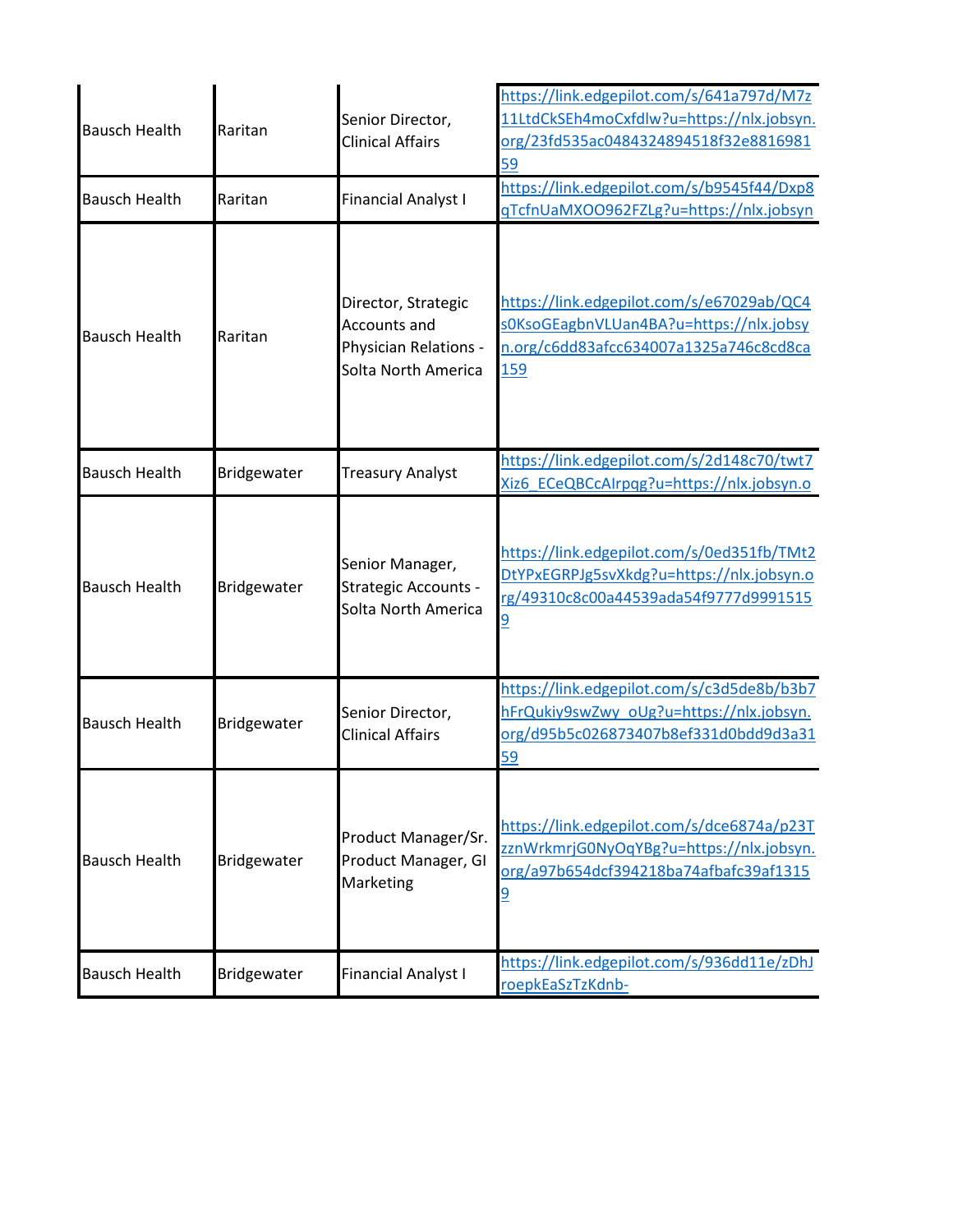| <b>Bausch Health</b> | Bridgewater          | Director, Strategic<br><b>Accounts and</b><br>Physician Relations -<br>Solta North America | https://link.edgepilot.com/s/8e677c5f/dMc<br>C3qTg60OnnocuedimSw?u=https://nlx.jobsy<br>n.org/3d123bb33f0a4c389066aed056801de<br>1159        |
|----------------------|----------------------|--------------------------------------------------------------------------------------------|----------------------------------------------------------------------------------------------------------------------------------------------|
| <b>Bausch Health</b> | <b>Basking Ridge</b> | <b>Treasury Analyst</b>                                                                    | https://link.edgepilot.com/s/e875238a/AR0<br>mQ7zJRk6twddfYQnBnA?u=https://nlx.jobsy                                                         |
| <b>Bausch Health</b> | <b>Basking Ridge</b> | Senior Manager,<br><b>Strategic Accounts -</b><br>Solta North America                      | https://link.edgepilot.com/s/2f88c711/ORU<br>bWhkNF0eCtTP8fa1mag?u=https://nlx.jobsy<br>n.org/6940f183a6924d2d89e9a582e0753e3<br>a159        |
| <b>Bausch Health</b> | <b>Basking Ridge</b> | Senior Director,<br><b>Clinical Affairs</b>                                                | https://link.edgepilot.com/s/bfd49fcf/2xXUE<br>O81g0iiYxErG c4fw?u=https://nlx.jobsyn.org<br>/2a72260885004879b261f2a22210aa3a159            |
| <b>Bausch Health</b> | <b>Basking Ridge</b> | <b>Financial Analyst I</b>                                                                 | https://link.edgepilot.com/s/e9792c91/8DXk<br>c8JSwky2zzaLxJWTMA?u=https://nlx.jobsyn.                                                       |
| <b>Bausch Health</b> | <b>Basking Ridge</b> | Director, Strategic<br><b>Accounts and</b><br>Physician Relations -<br>Solta North America | https://link.edgepilot.com/s/2f9d4fe1/2o6sr<br>b5ivky6n697BVnfyQ?u=https://nlx.jobsyn.or<br>g/793e9393cf684b2e8b551e485e25bf1e159            |
| Bayada               | Somerset             | New Grad Registered<br><b>Nurse Residency</b><br>Program (RN)                              | https://link.edgepilot.com/s/1f264e8d/neNS<br>775rqUWEBzpCsHVwWQ?u=https://nlx.jobs<br>yn.org/ca99965dfea14119b09d37cd85f8f4c<br><b>b159</b> |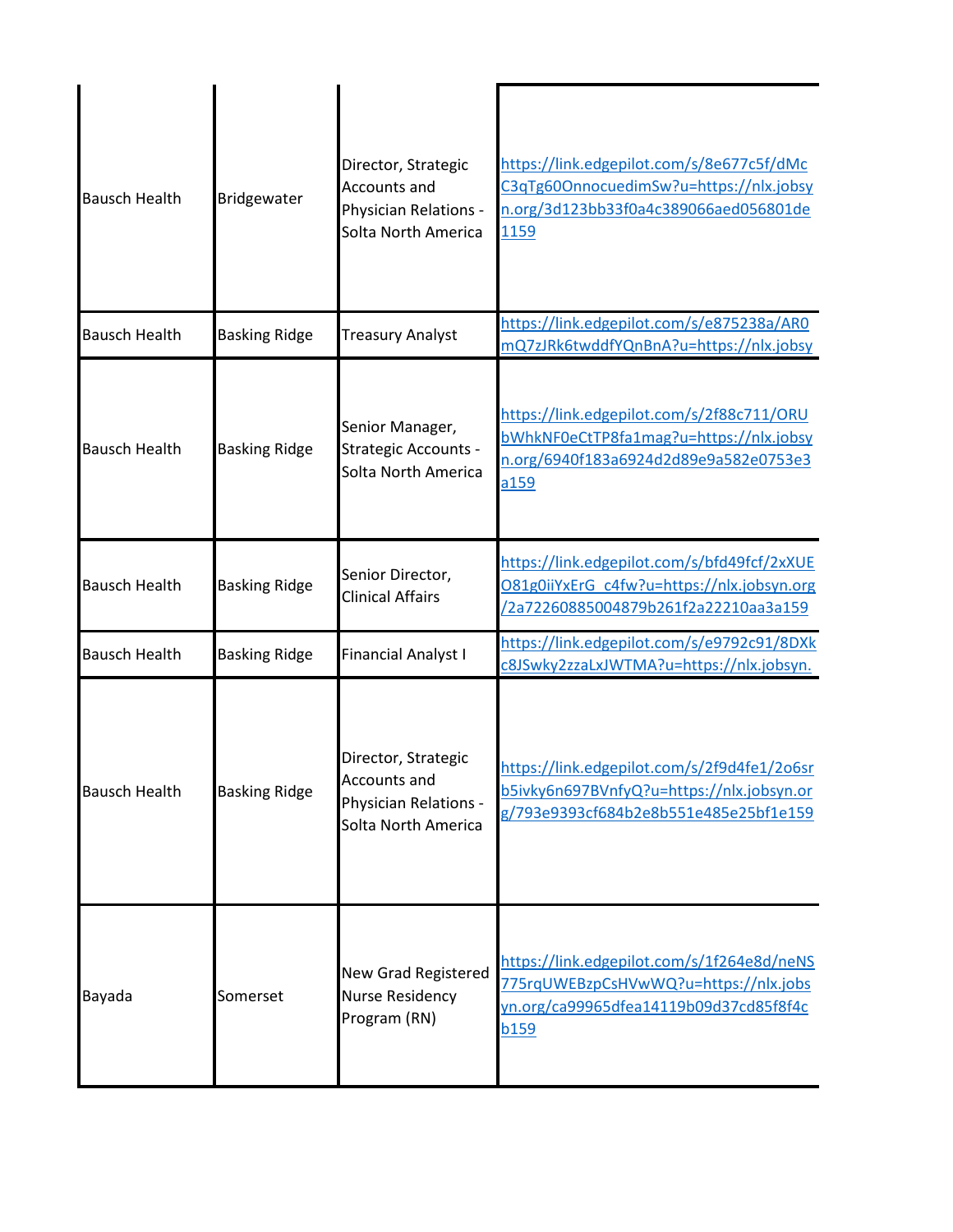| <b>BAYADA Home</b><br>Health Care, Inc. | Somerset           | <b>New Grad Registered</b><br><b>Nurse Residency</b><br>Program (RN)        | https://link.edgepilot.com/s/5fbf1fd7/GGbrv<br>OE6Ck2bccY2Ji1CYw?u=https://nlx.jobsyn.or<br>g/c0d0e292a81f4e239d62e822c0a8b080159                                              |
|-----------------------------------------|--------------------|-----------------------------------------------------------------------------|--------------------------------------------------------------------------------------------------------------------------------------------------------------------------------|
| <b>BAYADA Home</b><br>Health Care, Inc. | Somerset           | <b>Full Time New Grad</b><br><b>LPN - Nurse</b><br><b>Residency Program</b> | https://link.edgepilot.com/s/5ef00a17/puGX<br>OOwJe0CbvavC4GZEEQ?u=https://nlx.jobsyn<br>.org/1bca935e282142388b0a091661f09d62<br>159                                          |
| <b>BAYADA Home</b><br>Health Care, Inc. | <b>Bound Brook</b> | Home Health - LPN                                                           | https://link.edgepilot.com/s/b0aa9cca/8rg7<br>Mo 47Ee7nx3zjDsdYg?u=https://nlx.jobsyn.<br>org/d0b630b038f4425c89b7f5d36249ddb51<br>59                                          |
| <b>BJs Wholesale</b><br>Club            | Watchung           | Return to Vendor-<br><b>Part Time</b>                                       | https://link.edgepilot.com/s/9f64cfd4/NtiiBk<br>Z3806c8B5dfzE_zw?u=https://nlx.jobsyn.org<br>/97ef053c29c54a5db8a37acf8cb812c7159                                              |
| <b>BJs Wholesale</b><br>Club            | Watchung           |                                                                             | https://link.edgepilot.com/s/f13b2c01/kJuRL<br>Receiver Clerk (Stand- iDfNEC1wN0WRF7bFA?u=https://nlx.jobsyn.<br>Up Forklift)-Part Time org/4fed2134c1934635bc2a05cbc7af9ebb15 |
| <b>BlueTriton Brands Somerset</b>       |                    | <b>Poland Spring Route</b><br>Delivery Driver CDL                           | https://link.edgepilot.com/s/332ee08b/Gke<br>XESOJHkGgdASnZI5_rg?u=https://nlx.jobsyn.<br>org/8c30cc8ad4b3424c8adc8ebb761e46681<br>59                                          |
| <b>BlueTriton Brands Somerset</b>       |                    | <b>Fleet Technician</b>                                                     | https://link.edgepilot.com/s/4f81ad00/D5P7<br>TSTtX0GU5eDXSsM_AQ?u=https://nlx.jobsy<br>n.org/0e07bddcb7394d56b51f7868e048d0b                                                  |
| <b>BRIGHTVIEW</b><br>LANDSCAPES, LLC    | <b>Bound Brook</b> | Landscape Laborer                                                           |                                                                                                                                                                                |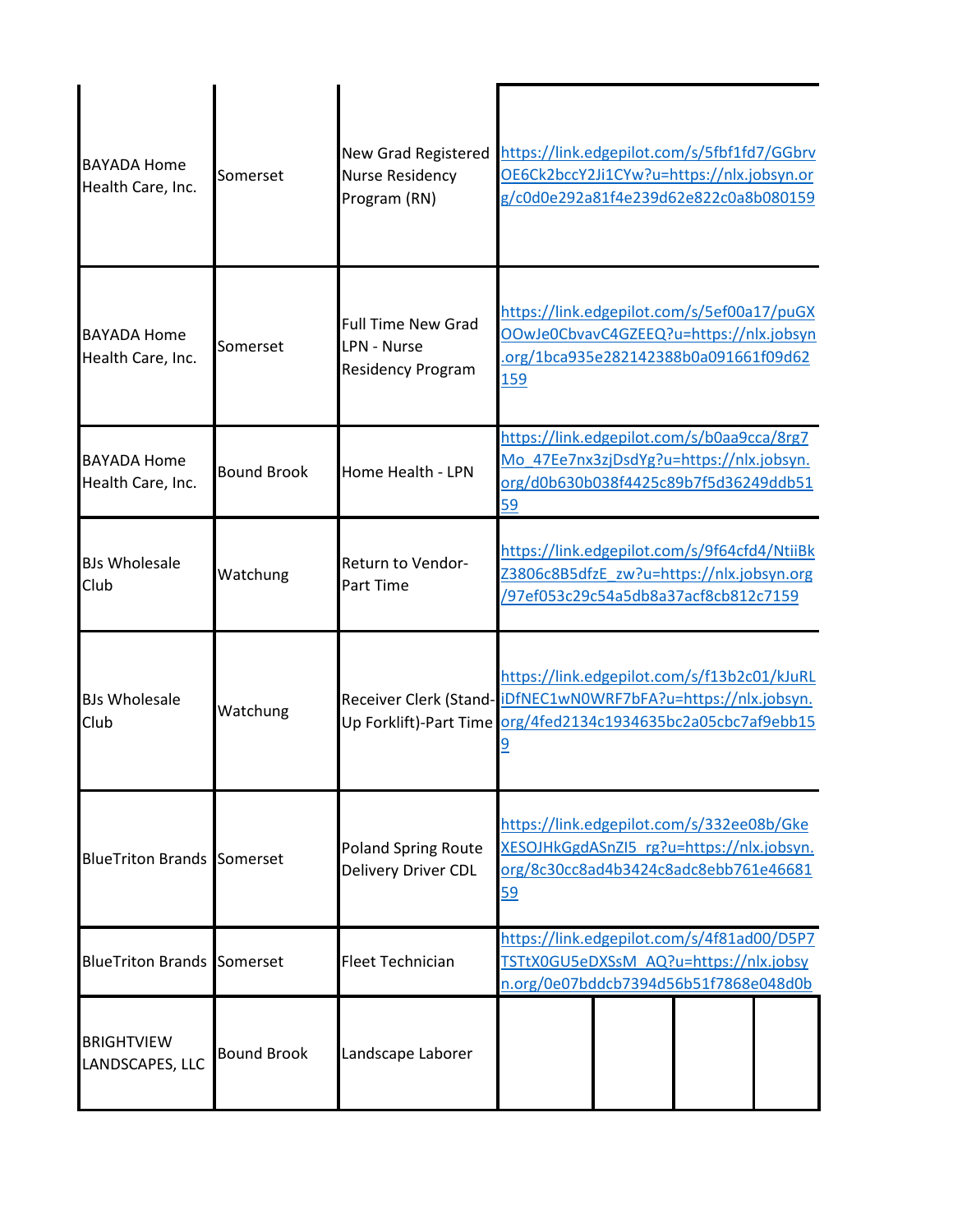| <b>Brightview Senior</b><br>Living | Warren       | <b>Wellness Nurse-LPN</b><br>or RN                                                            | https://link.edgepilot.com/s/d370e014/jRZu<br>NvFK0k_Aikdsa7vmiA?u=https://nlx.jobsyn.o<br>rg/588ba8d12d6f4de58042a159ff0fc916159            |
|------------------------------------|--------------|-----------------------------------------------------------------------------------------------|----------------------------------------------------------------------------------------------------------------------------------------------|
| <b>Brightview Senior</b><br>Living | Warren       | <b>Wellness Nurse-LPN</b><br>or RN                                                            | https://link.edgepilot.com/s/2c165172/ZtAj<br>HDPBMUu9nx6VgQvXLA?u=https://nlx.jobsy<br>n.org/97b9fe8c733f4751af79b92416ea9ece<br><u>159</u> |
| <b>Brightview Senior</b><br>Living | Warren       | <b>Certified Medication</b><br>Aide (CMA)                                                     | https://link.edgepilot.com/s/7d9cf146/cNLC<br>oxV0f0CVXDx90Fe1zQ?u=https://nlx.jobsyn.<br>org/06fb80daddee4e478c7891810919777b1<br>59        |
| <b>Brightview Senior</b><br>Living | Warren       | Caregiver (CNA or<br>CHHA)                                                                    | https://link.edgepilot.com/s/922f148c/CQG<br>woi5vQ0SjI2lC44QzwQ?u=https://nlx.jobsyn.<br>org/3ee2b06ac95143fe9e226e78d53927d01              |
| <b>Brightview Senior</b><br>Living | Warren       | Caregiver (CNA or<br>CHHA)                                                                    | https://link.edgepilot.com/s/34255977/kgb1<br>HevCP0qUdX36-<br>d ScQ?u=https://nlx.jobsyn.org/dc99ec8068                                     |
| <b>Bristol Myers</b><br>Squibb     | Warren       | Senior Specialist,<br><b>Technical Writing and</b><br>Document<br>Management- Cell<br>Therapy | https://link.edgepilot.com/s/989c49a6/NsM<br>BquabKEeL8Kwucx19mA?u=https://nlx.jobsy<br>n.org/120307a15ccf477b90df54e5ceb66769<br><b>159</b> |
| <b>Bristol Myers</b><br>Squibb     | Warren       | Senior Specialist,<br><b>Technical Writing and</b><br>Document<br>Management- Cell<br>Therapy | https://link.edgepilot.com/s/5dba849c/Lmw<br>L9d8VOUq7HjWfg40iaA?u=https://nlx.jobsy<br>n.org/e318b75b9efe4a5ebe6a30355ed4a00<br>9159        |
| <b>Brookdale Senior</b><br>Living  | Hillsborough | <b>Wellness Director</b>                                                                      | https://link.edgepilot.com/s/d8b37e12/5vzS<br>N248H0icy9IIwc4SYA?u=https://nlx.jobsyn.o<br>rg/c984743fc48c4a16afd5490c56aeb96f159            |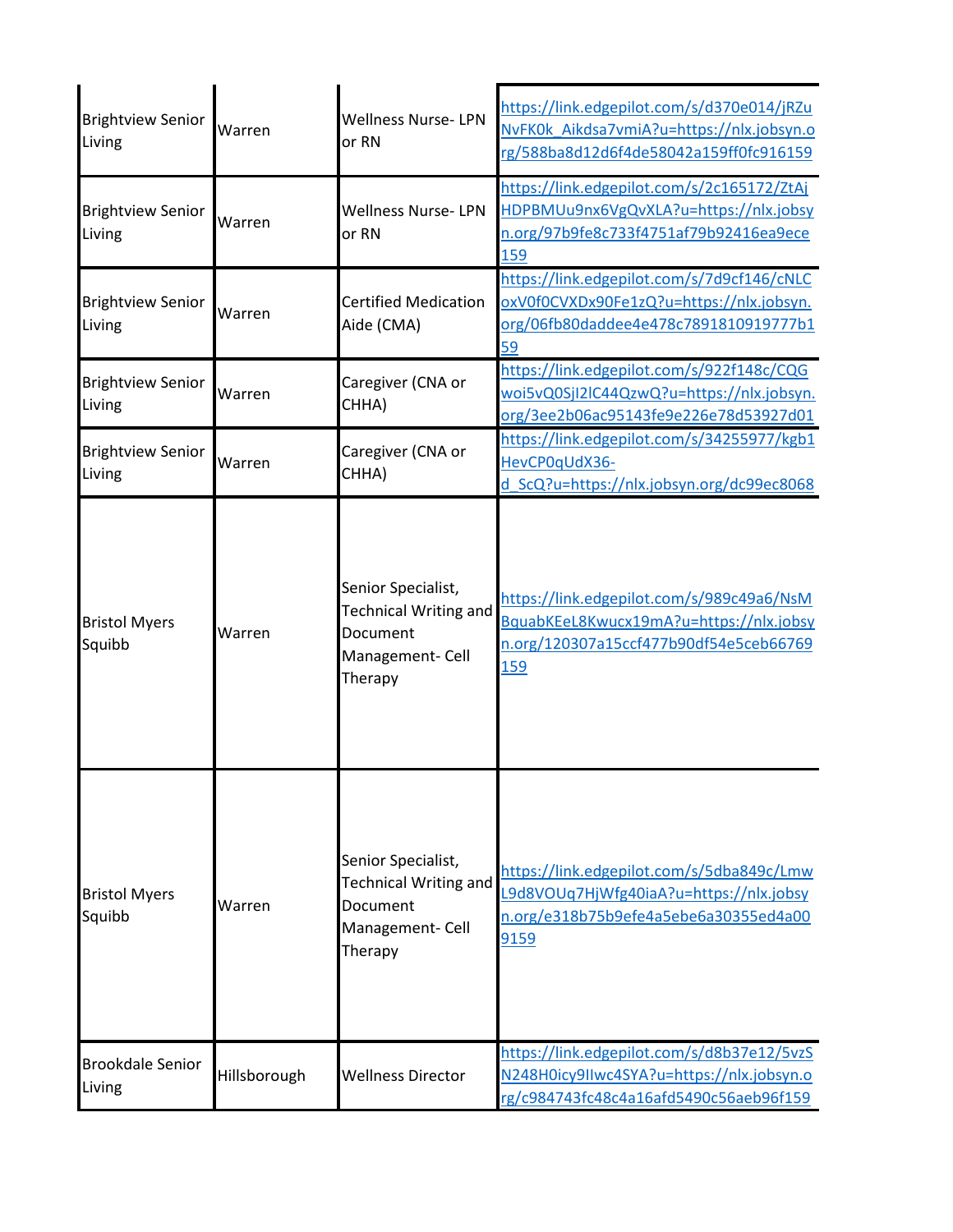| <b>Brookdale Senior</b><br>Living                | Hillsborough      | <b>Certified Home</b><br><b>Health Aide</b>                                 | https://link.edgepilot.com/s/f2824307/QBM<br>ml3sedEqx85ptRKMJWw?u=https://nlx.jobs<br>yn.org/214437a872d3460d8e29c195ce9c89<br>7b159       |
|--------------------------------------------------|-------------------|-----------------------------------------------------------------------------|---------------------------------------------------------------------------------------------------------------------------------------------|
| Burlington                                       | Raritan           | Store Associate -<br>Shortage Control                                       | https://link.edgepilot.com/s/d3bb2725/iazB<br>$1 -$<br>R_wUe4vIvGsmD27g?u=https://nlx.jobsyn.o<br>rg/5a0f8669c1114aa7bfc9636d79cd6237159    |
| Burlington                                       | Raritan           | <b>Retail Store</b><br>Supervisor                                           | https://link.edgepilot.com/s/fc9e023b/ixHgR<br>1Y87EuDK-<br>JIZUU4Ow?u=https://nlx.jobsyn.org/e60d3d<br>b2adad441f80eb0b8a7743d490159       |
| Burlington                                       | Raritan           | <b>Retail Sales Associate</b>                                               | https://link.edgepilot.com/s/e89938ec/lKtB<br>ORJipEOeqNBVcKHm Q?u=https://nlx.jobsy<br>n.org/ae3e52fe6e6246c3a8e9492ef6918d56<br>159       |
| Burlington                                       | Raritan           | <b>Retail Receiving</b><br>Associate                                        | https://link.edgepilot.com/s/4896a6d3/6rEo<br>aukxoUWvt5HPThwYqg?u=https://nlx.jobsyn<br>org/3531633d89984286b8e5a491d92a2152<br><u>159</u> |
| <b>Burlington</b>                                | Raritan           | Cashier Associate                                                           | https://link.edgepilot.com/s/8cb85515/8s3r<br>kOIZV0CwGW9Hcz1WDA?u=https://nlx.jobs<br>yn.org/4fe08becadd343dfa3259bcc8558d27               |
| C&A Industries,<br><b>LLC</b>                    | Somerville        | RN / REGISTERED<br>NURSE / ER RN /<br><b>EMERGENCY ROOM</b><br><b>NURSE</b> | https://link.edgepilot.com/s/054c6e73/tBh<br>WZz9kxkuiYzA6mABDYg?u=https://nlx.jobsy<br>n.org/fc6d0263d46045419057b6218e66506<br>c159       |
| <b>Canon Business</b><br><b>Process Services</b> | <b>BRANCHBURG</b> | Office Service<br>Representative I                                          | https://link.edgepilot.com/s/752f91da/GLwF<br>fheRYUWsvFzqbAghkw?u=https://nlx.jobsyn<br>org/33baf7b63fa948f8a2f4f7d961da2b6c15<br>9        |
| Capgemini                                        | Bridgewater       | Vantage: ETL Lead -<br>C <sub>2</sub>                                       | https://link.edgepilot.com/s/cff16996/fFFpn<br>Ob3FE67jAK8p9CbxA?u=https://nlx.jobsyn.o<br>rg/e404507aa91e4a7b9e39c23ebc8490f815            |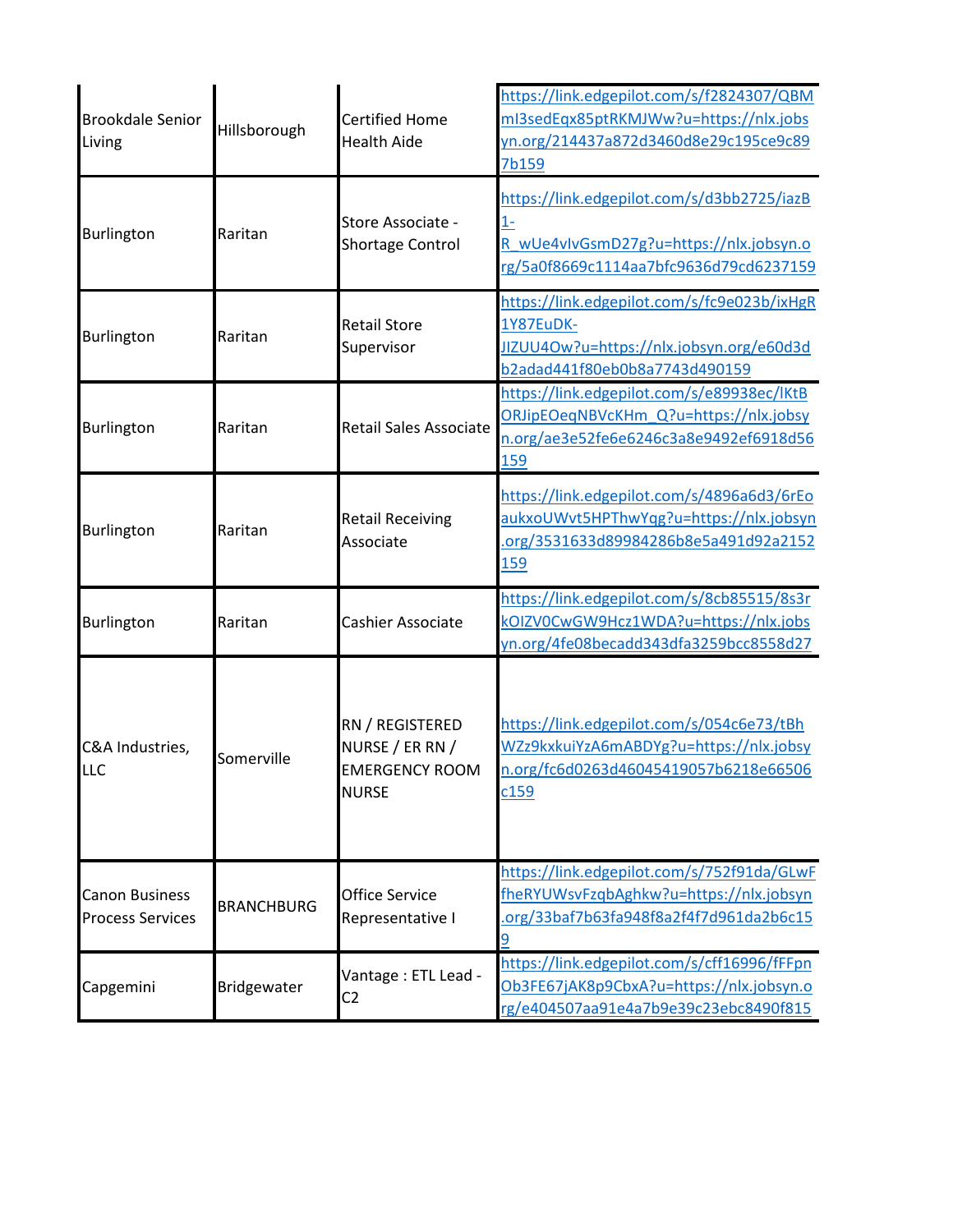| Capgemini                    | Bridgewater | <b>Senior Business</b><br>Analyst<br>(12294695 1374032)          | https://link.edgepilot.com/s/86965fff/ikLeR<br>p8ILkaTenraq5s61Q?u=https://nlx.jobsyn.or<br>g/b606396a5b5e42498cc15fc26379c2b2159            |
|------------------------------|-------------|------------------------------------------------------------------|----------------------------------------------------------------------------------------------------------------------------------------------|
| Catalent Pharma<br>Solutions | Somerset    | Sr. EHS&S Manager                                                | https://link.edgepilot.com/s/e705ad35/7udj<br>sOUQEEK34Wi9K1T6LQ?u=https://nlx.jobsy<br>n.org/9256603313c946d2b9908a91cc43b68<br>e159        |
| Catalent Pharma<br>Solutions | Somerset    | <b>Shift Supervisor</b>                                          | https://link.edgepilot.com/s/012472ab/wTL<br>dzOh-<br>iUSCOSQWN4Ut1g?u=https://nlx.jobsyn.org<br>/f919b64522454bd7ab2f313602443a08159        |
| Catalent Pharma<br>Solutions | Somerset    | <b>SharePoint</b><br>Administrator                               | https://link.edgepilot.com/s/0f2c5247/yLW6<br>PGsIkEGQ1eSu5OBw6g?u=https://nlx.jobsyn<br>org/0e3cee69989a4703ae781a429fd3268a<br>159         |
| Catalent Pharma<br>Solutions | Somerset    | Computer System<br><b>Validation Specialist</b>                  | https://link.edgepilot.com/s/fda82e9a/Lh7b<br>6PpTBku gl4F5Mvojg?u=https://nlx.jobsyn.o<br>rg/2330b1545610487db7eff3020ee3eb8b15             |
| Catalent Pharma<br>Solutions | Somerset    | <b>Associate Scientist</b>                                       | https://link.edgepilot.com/s/b2112b5a/1HB<br>7nrGqLESkMKHlvAE8eQ?u=https://nlx.jobsy<br>n.org/222b8c807b384ceaa0898a419e14135<br>4159        |
| <b>CBRE</b>                  | Bridgewater | Senior Project<br>Manager Corporate<br>Interiors                 | https://link.edgepilot.com/s/a9f4de5d/v5W<br>C8MEmt06jYe2qmySuTA?u=https://nlx.jobsy<br>n.org/f1428dd385a24df2b249f45c4cbff8771<br><u>59</u> |
| <b>CBRE</b>                  | Bridgewater | Senior Project<br>Manager Class A<br><b>Commercial Interiors</b> | https://link.edgepilot.com/s/ce0be769/53zZ<br>kWCDT0CD <u>iEzh51NfiQ?u=https://nlx.jobsyn.</u><br>org/ec93fd3e513d410da4a63959f56fbf0615     |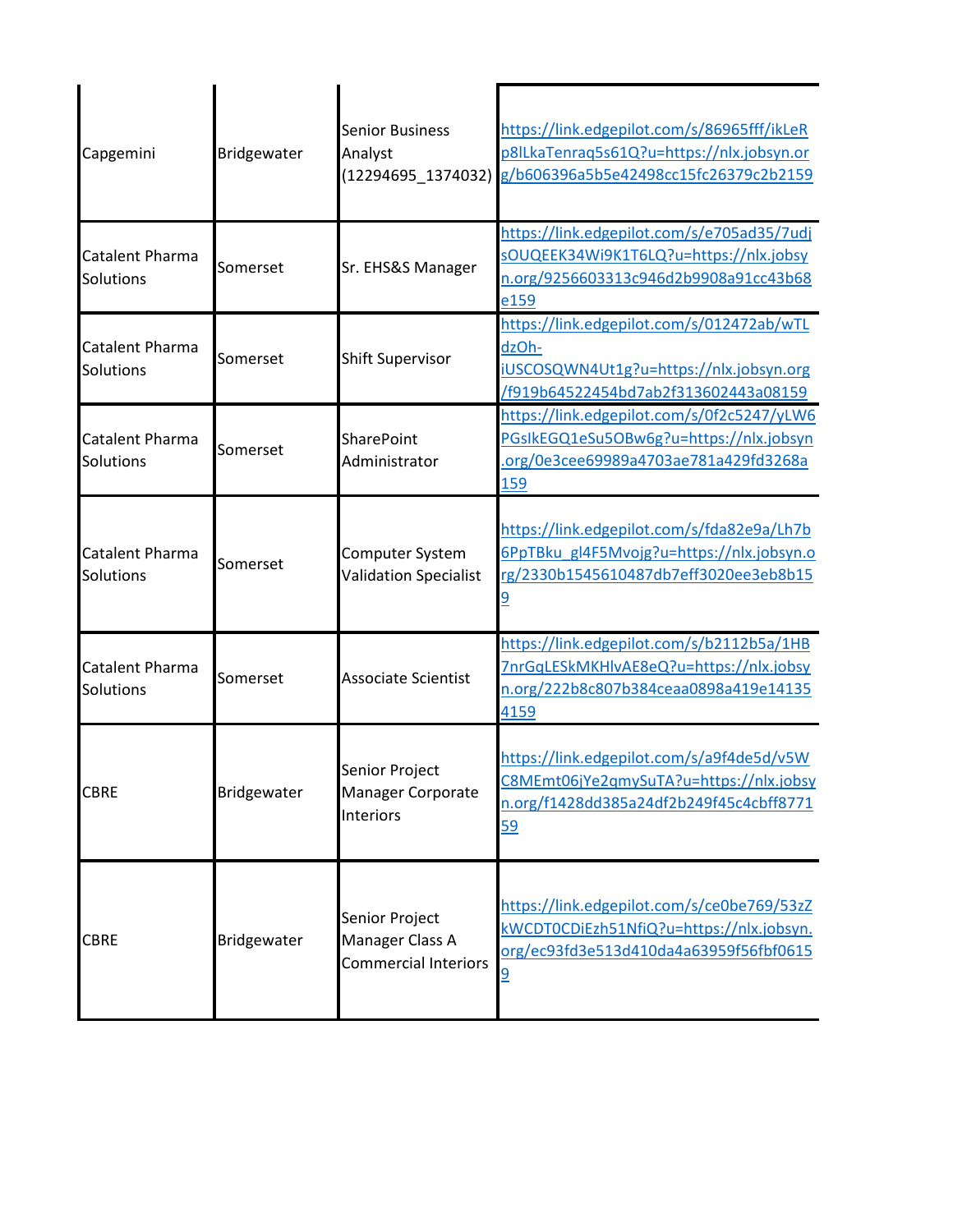| <b>CBRE</b>               | Bridgewater  | Project Manager<br><b>Commercial Interiors</b><br>Construction and<br>Renovations | https://link.edgepilot.com/s/a23f6d6d/4mj0<br>fszPwEyodRD4ef Q8A?u=https://nlx.jobsyn.<br>org/59321b6c1c91489aae0a7ceffd946f0f15<br>$\overline{9}$ |
|---------------------------|--------------|-----------------------------------------------------------------------------------|----------------------------------------------------------------------------------------------------------------------------------------------------|
| <b>CBRE</b>               | Bridgewater  | AV & IT Associate<br>Project Manager                                              | https://link.edgepilot.com/s/e3245869/djZg-<br>JQjp0ungRWLSig53g?u=https://nlx.jobsyn.or<br>g/86b35d07e4db44feb29c80826b6bfa7f159                  |
| <b>CBRE</b>               | Bedminster   | <b>Regional Facilities</b><br>Manager                                             | https://link.edgepilot.com/s/6d7efb34/zmU<br>5pG0ba0OP7MLpz3PJdQ?u=https://nlx.jobsy<br>n.org/83eef854d4ac42229a2ef0599a1072ef                     |
| Chipotle Mexican<br>Grill | Watchung     | <b>Restaurant Team</b><br>Member - Crew<br>(2196 - Route 22<br>Watchung)          | https://link.edgepilot.com/s/96a7d3a0/dUEI<br>FJZIokyZ0jS-<br>Dp8y5g?u=https://nlx.jobsyn.org/ff56101c0<br>a364ce49518a9952127ba8e159              |
| Chipotle Mexican<br>Grill | Hillsborough | <b>Restaurant Team</b><br>Member - Crew<br>(3173 - Hillsborough)                  | https://link.edgepilot.com/s/2a38740c/kyW<br>Mg9c1cUeI3a 3bPU5tw?u=https://nlx.jobsy<br>n.org/34441f2f47394bce97dad33efd5ae952<br>159              |
| Chipotle Mexican<br>Grill | Bridgewater  | <b>Restaurant Team</b><br>Member - Crew (867 -<br>Bridgewater<br>Commons)         | https://link.edgepilot.com/s/8017d99e/wEa<br>gSwZEkEWcmq0A0PMsJw?u=https://nlx.jobs<br>yn.org/bd485fad86de4751b22c15fa20b5a62<br>0159              |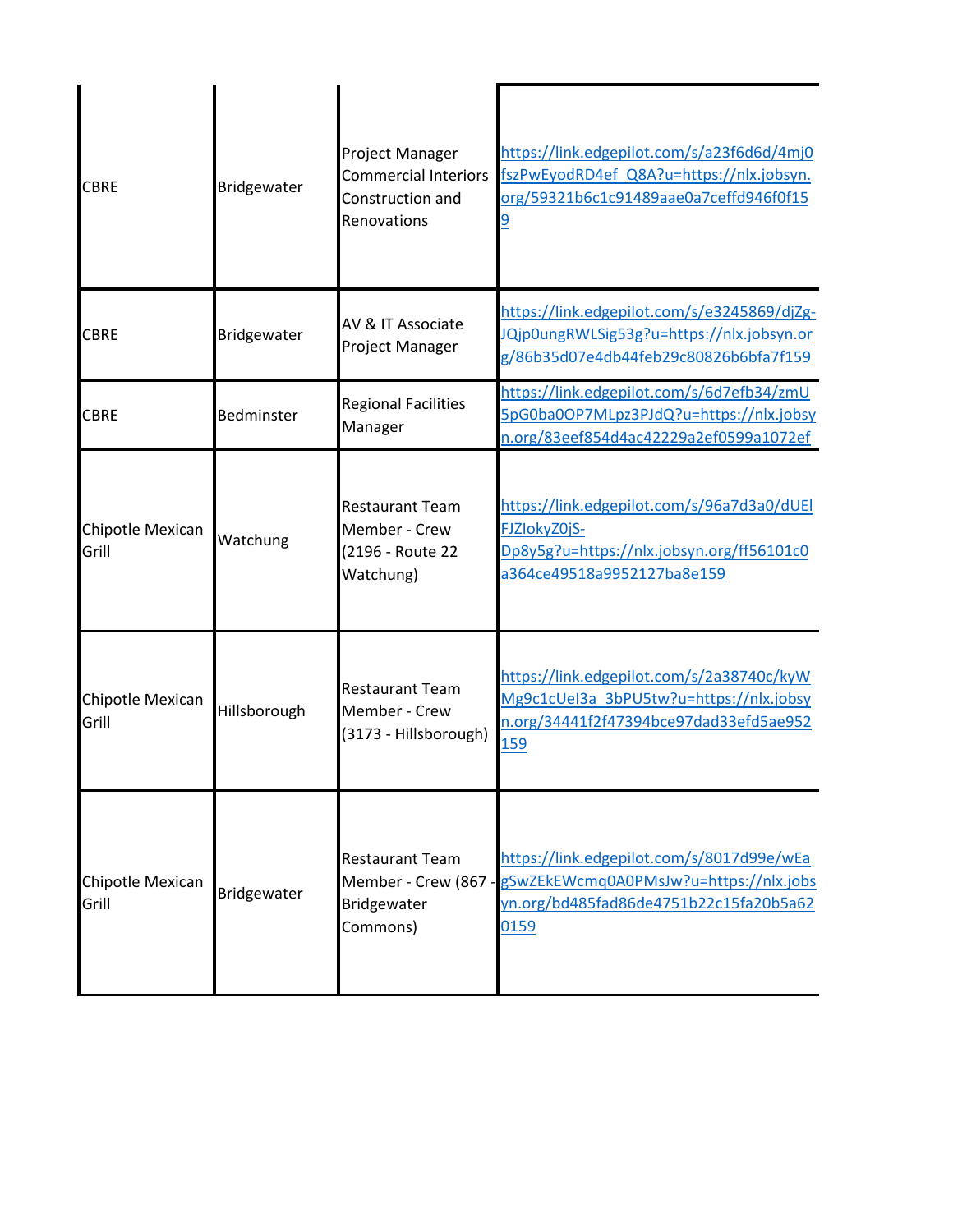| Chipotle Mexican<br>Grill            | <b>Bound Brook</b>   | <b>Restaurant Team</b><br>Member - Crew<br>(2934 - Chimney<br>Rock)  | https://link.edgepilot.com/s/c089431f/CHXi<br>YQxAMUS6UE4PguF00w?u=https://nlx.jobsy<br>n.org/e0937a2527414a5a9c1bfab0c1c1cf0a<br>159        |
|--------------------------------------|----------------------|----------------------------------------------------------------------|----------------------------------------------------------------------------------------------------------------------------------------------|
| Chipotle Mexican<br>Grill            | Bernardsville        | <b>Restaurant Team</b><br>Member - Crew<br>(3228 - Bernardsville)    | https://link.edgepilot.com/s/ab0e538b/QV1<br>ODbTL7k2IYy8cS9LsLw?u=https://nlx.jobsyn.<br>org/b749f6f1c5c44406a7310aee0f36084915<br>9        |
| Chipotle Mexican<br>Grill            | <b>Basking Ridge</b> | <b>Restaurant Team</b><br>Member - Crew<br>(2475 - Basking<br>Ridge) | https://link.edgepilot.com/s/30b28045/oBs<br>N33z ckuz5 VQAzeXPQ?u=https://nlx.jobsy<br>n.org/bed19652fa914a739e00b2d66dbb576<br>4159        |
| Cogent Infotech                      | Bridgewater          | <b>Technical Writer</b>                                              | https://link.edgepilot.com/s/48472c62/SJyG<br>NidttEO9ZapskIs10g?u=https://nlx.jobsyn.or                                                     |
| Cognizant<br>Technology<br>Solutions | Somerville           | Lead Qliksense Admin                                                 | https://link.edgepilot.com/s/1da11873/BzaL<br>DsOFb0esjbQa5YQr1Q?u=https://nlx.jobsyn.<br>org/bc1799255a44415ea20aa508189c6f471<br>59        |
| Cognizant<br>Technology<br>Solutions | Raritan              | Oracle DBA                                                           | https://link.edgepilot.com/s/a98442ed/FzT6<br>17QclEWiqIfXyLY Vg?u=https://nlx.jobsyn.or<br>g/68e2d5ee2dd8458bbbb564097a60882715<br><u>9</u> |
| Cognizant<br>Technology<br>Solutions | Gladstone            | <b>Senior Business</b><br>Analyst                                    | https://link.edgepilot.com/s/b96e3446/MZu<br>s54n0YEiFOAJUPM4Gaw?u=https://nlx.jobsy<br>n.org/f6d1efcebf6b486598dcfe81d31ceac61<br>59        |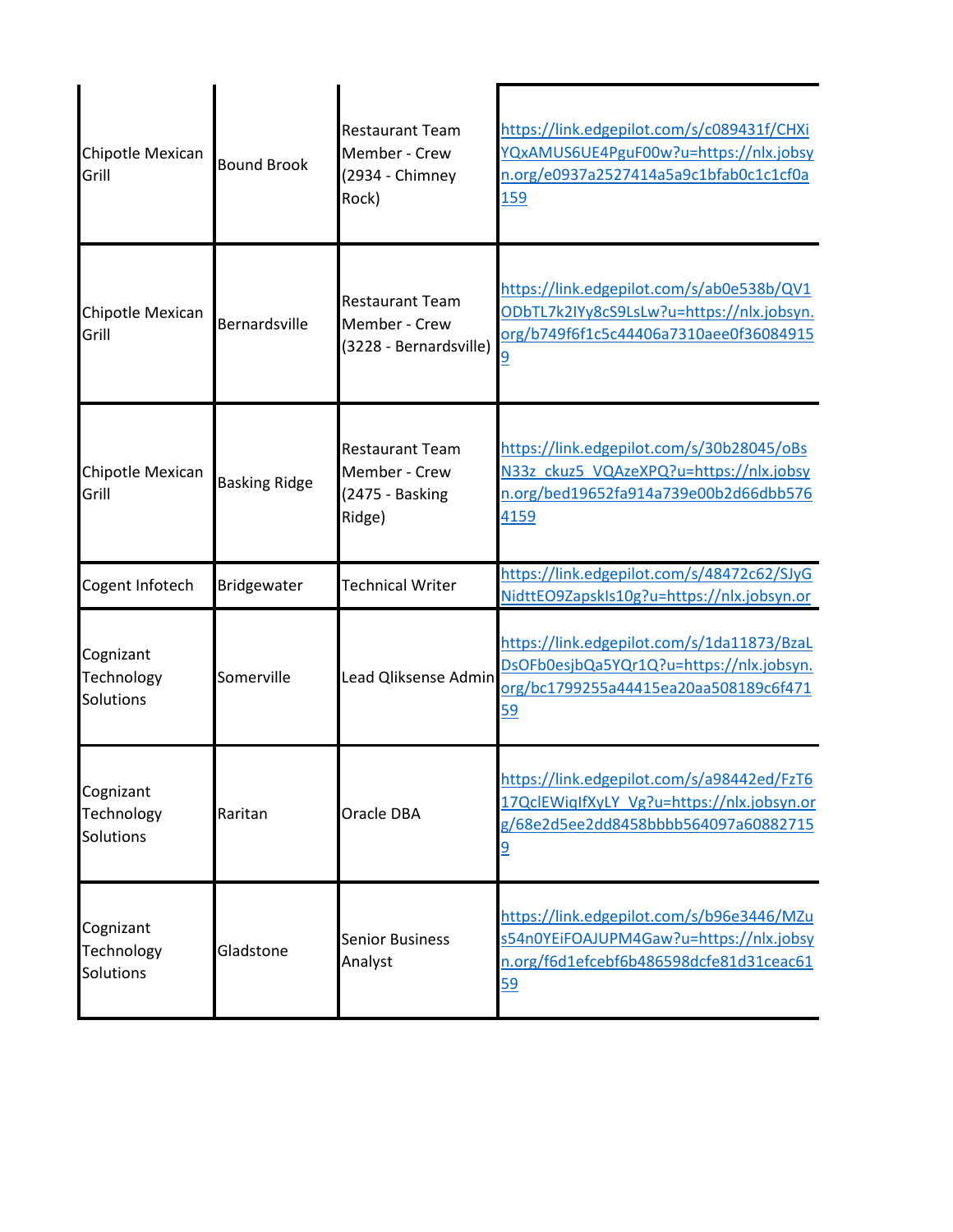| Cognizant<br>Technology<br>Solutions | Bridgewater | Sr. Associate                                     | https://link.edgepilot.com/s/769c3c31/8cm<br>0g4F85UKWeXyfbwE9nQ?u=https://nlx.jobs<br>yn.org/22e1635721f842659a9c951ec3447b<br>73159        |
|--------------------------------------|-------------|---------------------------------------------------|----------------------------------------------------------------------------------------------------------------------------------------------|
| Cognizant<br>Technology<br>Solutions | Bridgewater | SAP FICO Program<br>Manager                       | https://link.edgepilot.com/s/704d5d8e/8J9E<br>kBBshkOcPDUb3wa-<br>BA?u=https://nlx.jobsyn.org/25c5c7ae35354<br>711a140291af45cdc7b159        |
| Cognizant<br>Technology<br>Solutions | Bridgewater | Salesforce.com<br>Architect                       | https://link.edgepilot.com/s/3f5f4340/omQI<br>N63gikCM5EI8JOvRGg?u=https://nlx.jobsyn.<br>org/a3317e97ad834203b84cd24bc88dd15e<br><u>159</u> |
| Cognizant<br>Technology<br>Solutions | Bridgewater | <b>Network Security</b>                           | https://link.edgepilot.com/s/a8afb488/Smm<br>xvg9p00SANu20wFag7Q?u=https://nlx.jobsy<br>n.org/6e91930f5dec416ba9cf254ffc1b12f81<br>59        |
| Cognizant<br>Technology<br>Solutions | Bridgewater | <b>Mulesoft Architect</b>                         | https://link.edgepilot.com/s/442a183a/-<br>TX4aFj3WkyAl_FyR6TXeg?u=https://nlx.jobs<br>yn.org/e1c8e01518c14e30953e628f6b3350<br>1e159        |
| Cognizant<br>Technology<br>Solutions | Bridgewater | Informatica<br>Developer                          | https://link.edgepilot.com/s/ab163986/02Zt<br>Q7H7h0ybnvjCMg M2w?u=https://nlx.jobsy<br>n.org/bf56e4a2933f4641bd7eef42a14c314a<br><u>159</u> |
| Cognizant<br>Technology<br>Solutions | Bridgewater | <b>Engagement Delivery</b><br>Lead - PLM - Remote | https://link.edgepilot.com/s/5e9af1b4/9lY6<br>PP1uA0 m9NPhbgKazg?u=https://nlx.jobsyn<br>.org/656f1e658f7d4e918bca968010d30b211<br>59        |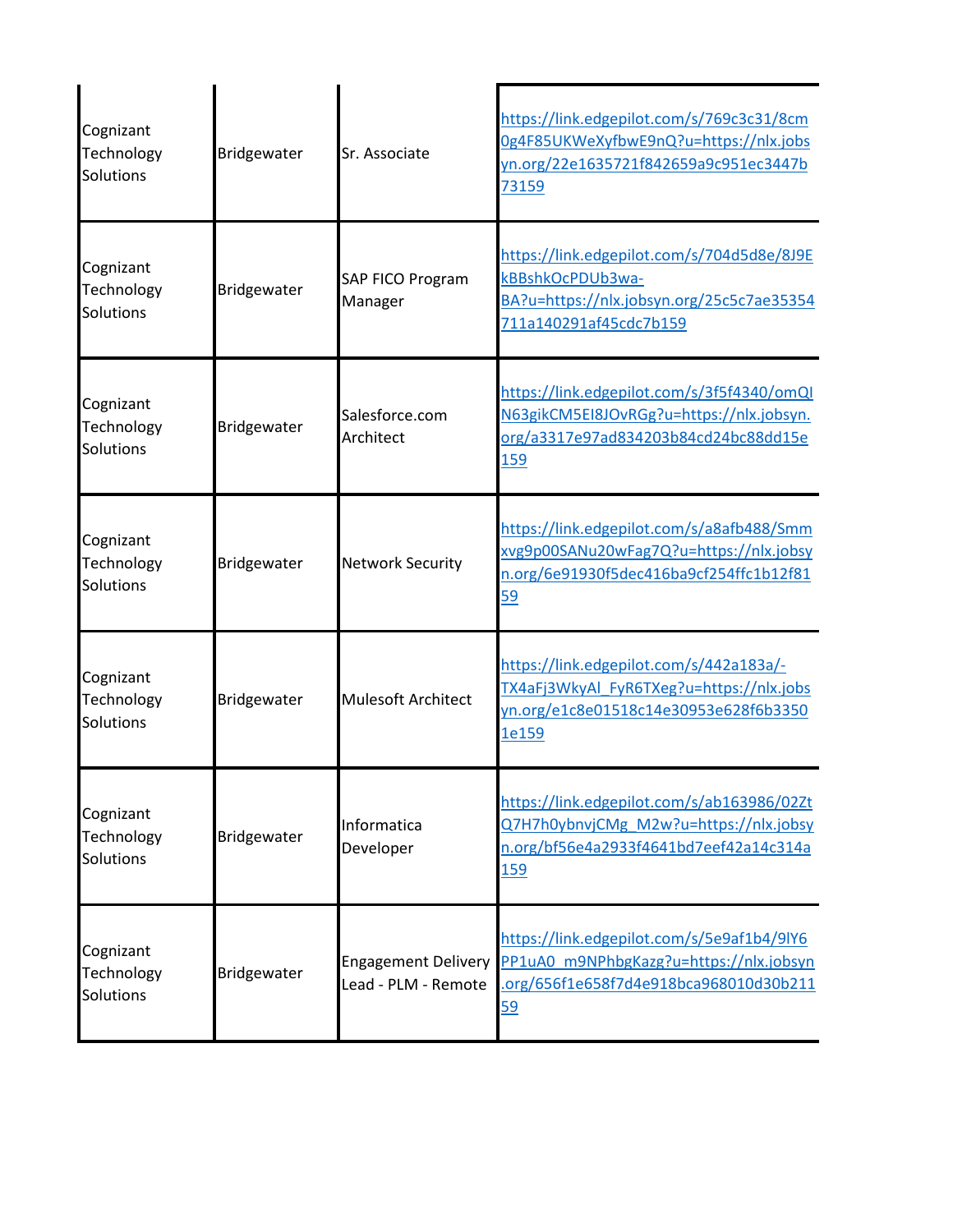| Cognizant<br>Technology<br>Solutions   | Bridgewater          | Audience Manager                                      | https://link.edgepilot.com/s/857f9753/sjELu<br>axFVUaEyv56x1OaVw?u=https://nlx.jobsyn.<br>org/37843b1713d84ce7b567881a2f38f1541<br>59        |
|----------------------------------------|----------------------|-------------------------------------------------------|----------------------------------------------------------------------------------------------------------------------------------------------|
| Compass Group,<br><b>North America</b> | Skillman             | <b>MAILROOM CLERK</b><br>(FULL-TIME)                  | https://link.edgepilot.com/s/f61e5c43/5l4F<br>OrHhTEmcf_lqoerTKw?u=https://nlx.jobsyn.<br>org/74eceb19e54c454691cc507618db2e311<br>59        |
| Compass Group,<br>North America        | Raritan              | <b>FOOD SERVICE</b><br>UTILITY (FULL-TIME)            | https://link.edgepilot.com/s/36e2536d/EaW<br>IHCaI3kGYXk5cgAW6SA?u=https://nlx.jobsyn<br>.org/5450197363af4e9d94d418c240711a5f1<br><u>59</u> |
| Compass Group,<br><b>North America</b> | Raritan              | <b>Executive Chef</b>                                 | https://link.edgepilot.com/s/fadc0e6d/JlmX-<br>xHe-<br>02CCpuWEvoezQ?u=https://nlx.jobsyn.org/1<br>a869d749db6491faa2b35f20e08934f159        |
| Compass Group,<br><b>North America</b> | Bridgewater          | <b>GRILL COOK (FULL-</b><br>TIME)                     | https://link.edgepilot.com/s/2db72a0e/GhIr<br>AnfnM06FeMhSt0i3kw?u=https://nlx.jobsyn.<br>org/4c92085f6b8844b4a39cbf29b8a5afae15             |
| Compass Group,<br><b>North America</b> | Bridgewater          | <b>FOOD SVC UTILITY</b><br>(FULL-TIME)                | https://link.edgepilot.com/s/14f1dadb/qEd1<br>jQpfh0S4yR2XpaQYwg?u=https://nlx.jobsyn.<br>org/87167f322c834b48911bc860e77a45401<br><u>59</u> |
| Compass Group,<br><b>North America</b> | <b>Basking Ridge</b> | <b>LAUNDRY SERVICE</b><br>(FULL-TIME & PART-<br>TIME) | https://link.edgepilot.com/s/fe8bd381/GYQ<br>JkEGuEelqQlamc0fqw?u=https://nlx.jobsyn.<br>org/8492b1091acd46ab98f7201b146694081<br><u>59</u>  |
| Compass Group,<br>North America        | <b>Basking Ridge</b> | DRIVER, HELPER<br>(FULL-TIME)                         | https://link.edgepilot.com/s/7019b714/42Vl<br>rDup1kOkxMRtKTOgdg?u=https://nlx.jobsyn<br>.org/bb81db70c0ce47caa0fdb87bc05404511<br><u>59</u> |
| ConvaTec                               | Bridgewater          | <b>Senior Benefits</b><br>Specialist                  | https://link.edgepilot.com/s/9b9700d7/5mH<br>fGP-<br>r1kW48jsswiZKJg?u=https://nlx.jobsyn.org/7<br>fbdb25577834df4867651a05116c51a159        |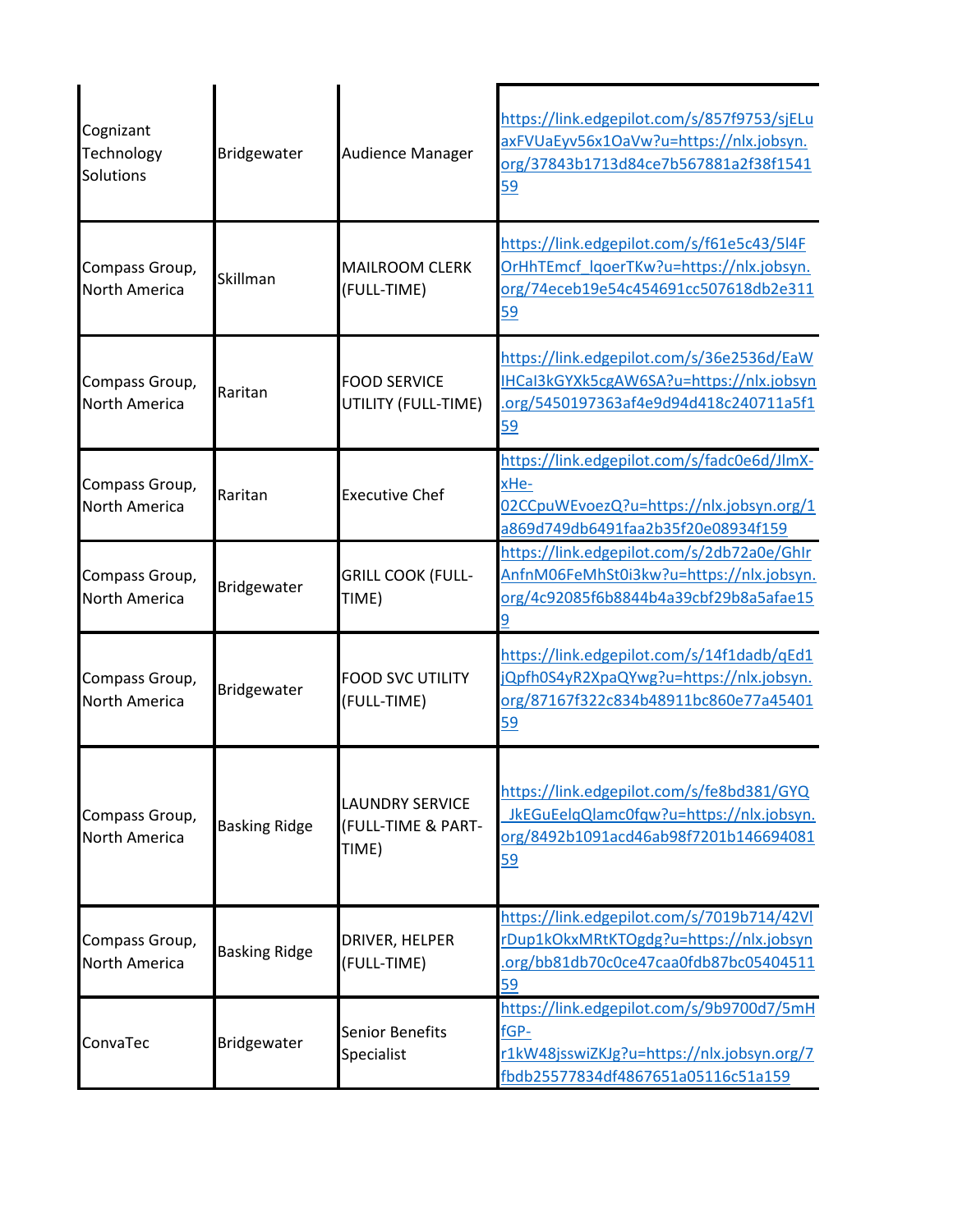| Cushman &<br>Wakefield<br>National | <b>Basking Ridge</b> | <b>Operating Engineer</b>                                                   | https://link.edgepilot.com/s/7a71ee2a/ary<br>WzCMWsUiOCavB4OEB3Q?u=https://nlx.job<br>syn.org/8cb41051d5514e68a3ca83955b32a<br>448159        |
|------------------------------------|----------------------|-----------------------------------------------------------------------------|----------------------------------------------------------------------------------------------------------------------------------------------|
| <b>CVS Health</b>                  | Somerset             | Operations<br>Supervisor                                                    | https://link.edgepilot.com/s/58795168/FEJw<br><u>ks-</u><br>4oE uvyWNvTNAOg?u=https://nlx.jobsyn.or<br>g/1dc4c4896233459ca12b6b948d39509c15  |
| Daiichi Sankyo Inc. Basking Ridge  |                      | Manager, Global<br><b>Medical Information</b><br>and Education              | https://link.edgepilot.com/s/8c533dcc/TJTL<br>q3EA0 8aT972bhIkQ?u=https://nlx.jobsyn.o<br>rg/127cc4905ec84b5797cef7068802344a15              |
| Daiichi Sankyo Inc. Basking Ridge  |                      | Manager, Clinical<br>Trial Management &<br>Resources, GOMA                  | https://link.edgepilot.com/s/9db8e435/xGW<br>tfWLpyEOvCAkxFmZUMQ?u=https://nlx.jobs<br>yn.org/504d511a3f4347b6b280aeb60f381b<br>5a159        |
| Daiichi Sankyo Inc. Basking Ridge  |                      | Manager Global<br><b>Project Management</b><br><b>Strategic Initiatives</b> | https://link.edgepilot.com/s/4cb730d6/TrZe<br>y7yAQkKwg2--<br>XcrZbw?u=https://nlx.jobsyn.org/9b98b374c<br>06246b188b21337446b8abd159        |
| Daiichi Sankyo Inc. Basking Ridge  |                      | Manager Asset and<br>Portfolio<br><b>Management Finance</b>                 | https://link.edgepilot.com/s/331b449e/nCR<br>1tUydEEWZsS0ily48Sw?u=https://nlx.jobsyn.<br>org/c67620c642874f6cb616990259ae65321<br>59        |
| Daiichi Sankyo Inc. Basking Ridge  |                      | Candidate Care<br>Specialist                                                | https://link.edgepilot.com/s/047649d6/XRYx<br>nVEJukine99fMN9Uyw?u=https://nlx.jobsyn.<br>org/f37b99ec726c4adb84d68af45fd43a1e15<br><u>9</u> |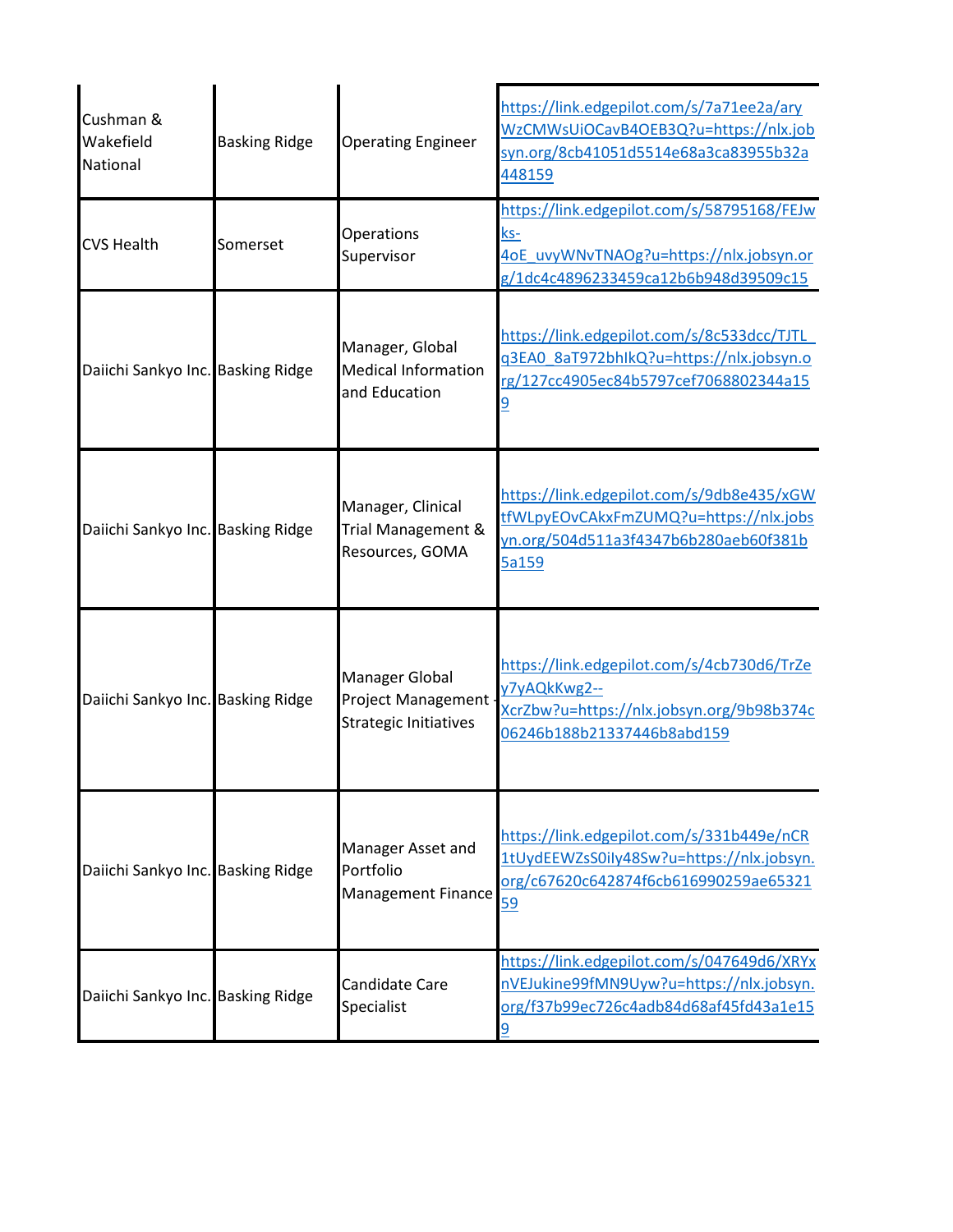| Daiichi Sankyo Inc. Basking Ridge        |                      | Associate Director,<br><b>Financial Systems</b>                                | https://link.edgepilot.com/s/412bc3a9/3zj2s<br>OrnVkSTQpigXh7zzA?u=https://nlx.jobsyn.or<br>g/3981a5c3356f46cb86ed93cc42e20585159     |
|------------------------------------------|----------------------|--------------------------------------------------------------------------------|---------------------------------------------------------------------------------------------------------------------------------------|
| Daiichi Sankyo Inc. Basking Ridge        |                      | <b>Associate Director</b><br>Talent Acquisition -<br>Research &<br>Development | https://link.edgepilot.com/s/07abfa4d/8D V<br>uKMUZ0ynbqQIKI2pyg?u=https://nlx.jobsyn.<br>org/7a971deec20b4a99b498196096fed5e71<br>59 |
| Daiichi Sankyo Inc. Basking Ridge        |                      | <b>Associate Director</b><br>Talent Acquisition -<br>Research &<br>Development | https://link.edgepilot.com/s/ca3478de/q88I<br>5Oo8cUmzAF5Ga01O0g?u=https://nlx.jobsy<br>n.org/6216ff5344f5472291ee1f30465d9b97<br>159 |
| Daisy Leo Limited<br>LLC                 | Hillsborough         | Order Picker                                                                   | https://link.edgepilot.com/s/c77efb7b/b5eS<br>dzHpDU_QMITMQA6geQ?u=https://nlx.jobs<br>yn.org/3ce1afcf70804cbbb639e290e17f9af1<br>159 |
| <b>Dollar General</b>                    | <b>FRANKLIN PARK</b> | <b>STORE MANAGER</b><br><b>CANDIDATE in</b><br>FRANKLIN PARK, NJ               | https://link.edgepilot.com/s/6fc77864/gPJ5<br>WbZgqUGjb0XCu-<br>0Ufg?u=https://nlx.jobsyn.org/6960a452269<br>742d99e68d72ac6a07156159 |
| <b>Driveline Retail</b><br>Merchandising | <b>Bound Brook</b>   | <b>Retail Merchandiser -</b><br><b>Bilingual</b>                               | https://link.edgepilot.com/s/38f0b02b/SPSN<br>xgSdk0SibdajKBY0wQ?u=https://nlx.jobsyn.o<br>rg/8face84035544cde8eb31b7a7ba604f615<br>9 |
| <b>Driveline Retail</b><br>Merchandising | <b>Bound Brook</b>   | <b>Master Retail</b><br>Merchandiser                                           | https://link.edgepilot.com/s/0b07b704/VEo<br>TD2HyJ0SgrMU35sn9Dw?u=https://nlx.jobsy<br>n.org/935bd2ee5a2d41039a2c1ada0f4af855<br>159 |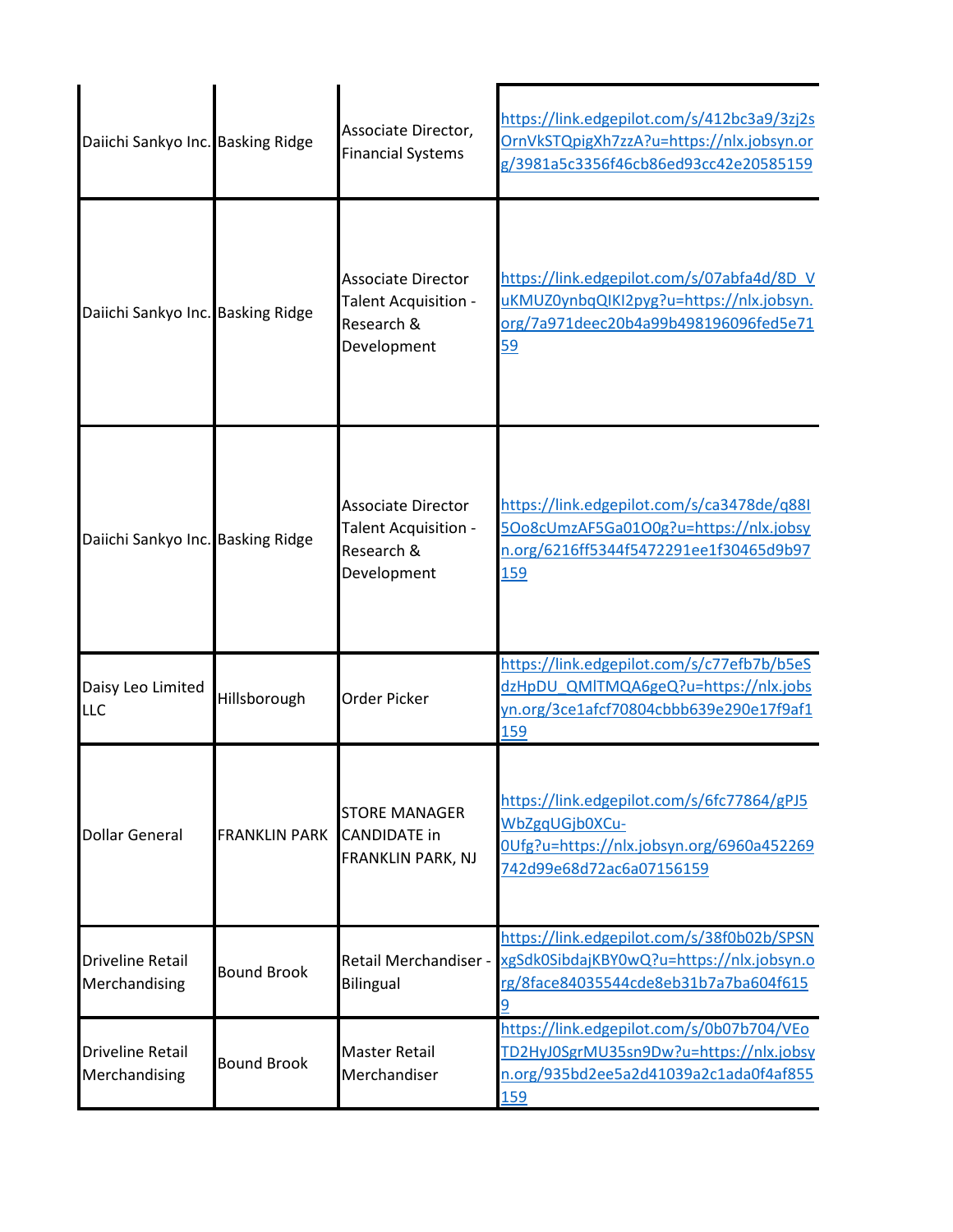| <b>Driveline Retail</b><br>Merchandising                                                              | <b>Bound Brook</b> | <b>Master Retail</b><br>Merchandiser         | https://link.edgepilot.com/s/7b2ddd80/CTX<br>NAQ26RUuRT80pu5dxQg?u=https://nlx.jobs<br>yn.org/b6f04da7e809428890fcf9d5df11467<br>2159 |
|-------------------------------------------------------------------------------------------------------|--------------------|----------------------------------------------|---------------------------------------------------------------------------------------------------------------------------------------|
| <b>Driveline Retail</b><br>Merchandising                                                              | <b>Bound Brook</b> | <b>Flex Retail</b><br>Merchandiser           | https://link.edgepilot.com/s/c8dcb316/9bD<br>PzhbvQUiBF50kxor2Sw?u=https://nlx.jobsyn<br>org/787910ba783f4c0c8a42c6e58ff1d7561<br>59  |
| <b>Driveline Retail</b><br>Merchandising                                                              | <b>Bound Brook</b> | <b>Flex Retail</b><br>Merchandiser           | https://link.edgepilot.com/s/9caeaa75/DL7-<br>Yvpbc0 Hq8nhk0QY0Q?u=https://nlx.jobsyn<br>org/7dc6f6f7a6114ff1acf36a8a3ebdff7f159      |
| DTS, Inc.                                                                                             | Somerset           | Director, Engineering - h1y-<br>Applications | https://link.edgepilot.com/s/5ac85c1c/tlaD3<br>025 aWjwjdiSQ?u=https://nlx.jobsyn.org/19<br>6af75e6da24ae88f7f087eedc69d5f159         |
| Eliassen Group,<br><b>LLC</b>                                                                         | Somerset           | Network Engineer                             | https://link.edgepilot.com/s/26dc091b/BvBo<br>U7YGJk 4urvwTYoIKQ?u=https://nlx.jobsyn.<br>org/b0a0844c529944a8a5bdd50a2cabd01c1       |
| <b>Elior North</b><br>America                                                                         | Warren             | Cashier                                      | https://link.edgepilot.com/s/a8260b08/830T<br>OC8CA0qFoTV1VN5DCg?u=https://nlx.jobsy<br>n.org/cfb6696c8b1b4bef92b7f616010ee75e        |
| <b>Enerpac Tool</b><br>Group                                                                          | Somerset           | <b>Field Service</b><br>Technician - Nuclear | https://link.edgepilot.com/s/dc6f82bc/32AH<br>LxpwPU6ZbRc32j9Beg?u=https://nlx.jobsyn.<br>org/4f02aec85ff7469e8b0b38330ef4ace215      |
| <b>Eurofins Lancaster</b><br>Laboratories<br>Professional<br><b>Scientific Services</b><br><b>LLC</b> | Somerville         | Microbiologist I                             | https://link.edgepilot.com/s/35bb0479/OjGr<br>D4W0q02ncnxWghMHZw?u=https://nlx.jobs<br>yn.org/76755432eac9429c991132cf6e5e7cd<br>3159 |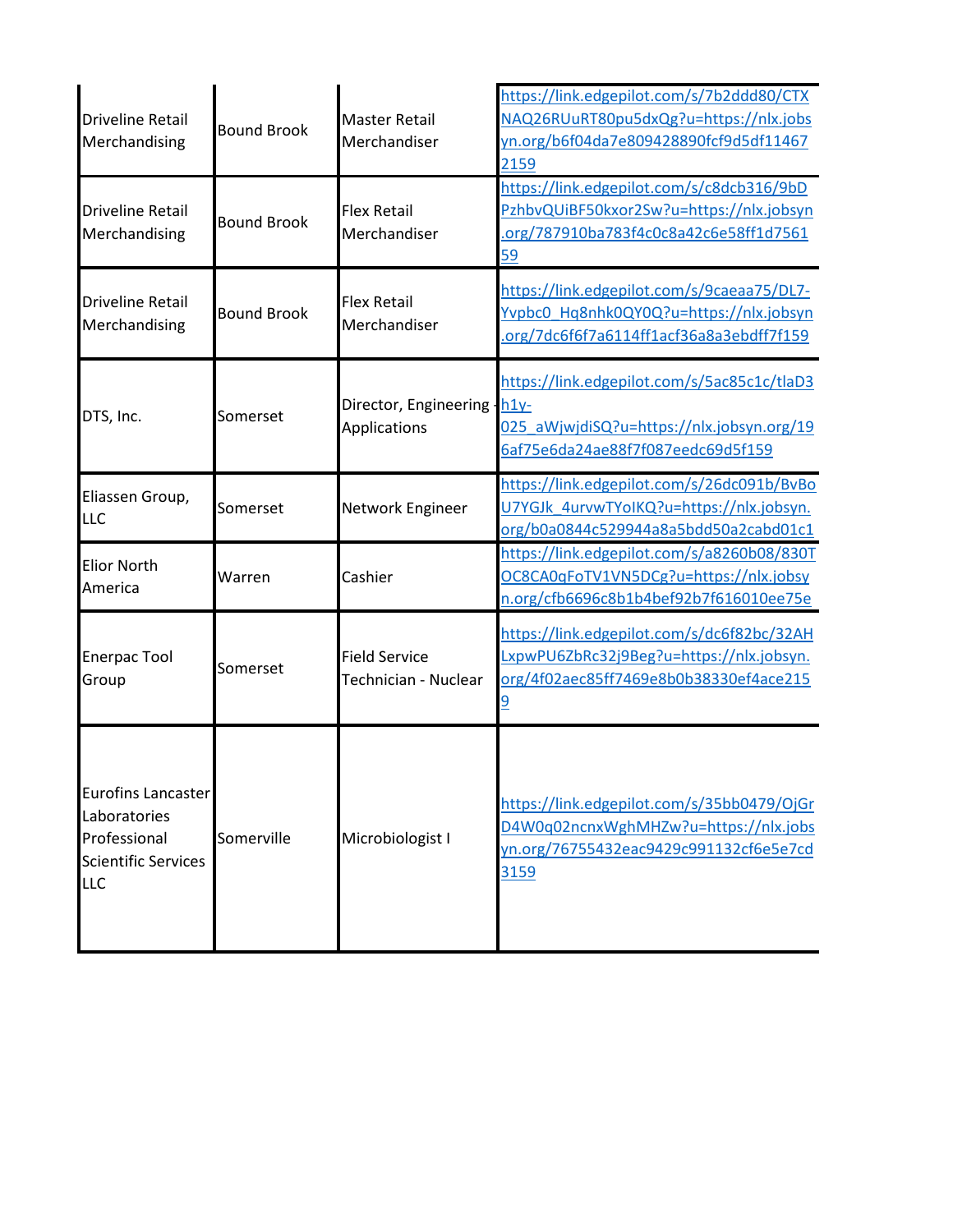| <b>Eurofins Lancaster</b><br>Laboratories<br>Professional<br><b>Scientific Services</b><br><b>LLC</b> | Somerville           | <b>Document Control</b><br>Specialist                                  | https://link.edgepilot.com/s/7fa75fd8/fPyxT<br>Oy rOenATgsKtOk9w?u=https://nlx.jobsyn.or<br>g/81baca312ce7438c9c24de4e7ebd1b0f159     |
|-------------------------------------------------------------------------------------------------------|----------------------|------------------------------------------------------------------------|---------------------------------------------------------------------------------------------------------------------------------------|
| <b>FedEx Express</b>                                                                                  | Somerville           | Courier DOT                                                            | https://link.edgepilot.com/s/ce8ac70a/kYBo<br>xT Aa0m2z7JdHyemXw?u=https://nlx.jobsy                                                  |
| Fellowship Village,<br>Inc.                                                                           | <b>Basking Ridge</b> | <b>Nursing Aides</b>                                                   | https://link.edgepilot.com/s/fba69d1a/dqLo<br>s ovr02kyyVgmG9TeQ?u=https://nlx.jobsyn.<br>org/287970c85b17454abe65e6dc2bd60074<br>159 |
| <b>First Vehicle</b><br>Serivces, Inc.                                                                | <b>Belle Mead</b>    | Automotive and<br>Diesel Mechanic -<br>Township of<br>Montgomery 41332 | https://link.edgepilot.com/s/752b170b/xGH<br>ZbEe7G0akpXoI1t6Fng?u=https://nlx.jobsyn.<br>org/51eaa37774504e2aa07ca0f487381e5b1<br>59 |
| GalaxE                                                                                                | Somerset             | <b>Senior Validation</b><br>Consultant                                 | https://link.edgepilot.com/s/cd9e0c15/mML<br>0bTqxaESpjdRfOL8jEw?u=https://nlx.jobsyn.<br>org/80c19b9a8db74784a5bf609c53c183101<br>59 |
| GalaxE                                                                                                | Somerset             | <b>Business Coordinator</b>                                            | https://link.edgepilot.com/s/400f1b05/vUp<br>V3kIOE ASWvjTOpl2w?u=https://nlx.jobsyn.<br>org/fd0bff155684403ca78422a4f8bc361b15       |
| <b>Galaxe Solutions</b>                                                                               | Somerset             | <b>Senior Validation</b><br>Consultant                                 | https://link.edgepilot.com/s/3d8bacc1/zDQ<br>7e clEe4ekLks-<br>sMYg?u=https://nlx.jobsyn.org/2cb3f1de39f<br>14668ad196f6a50aa0c73159  |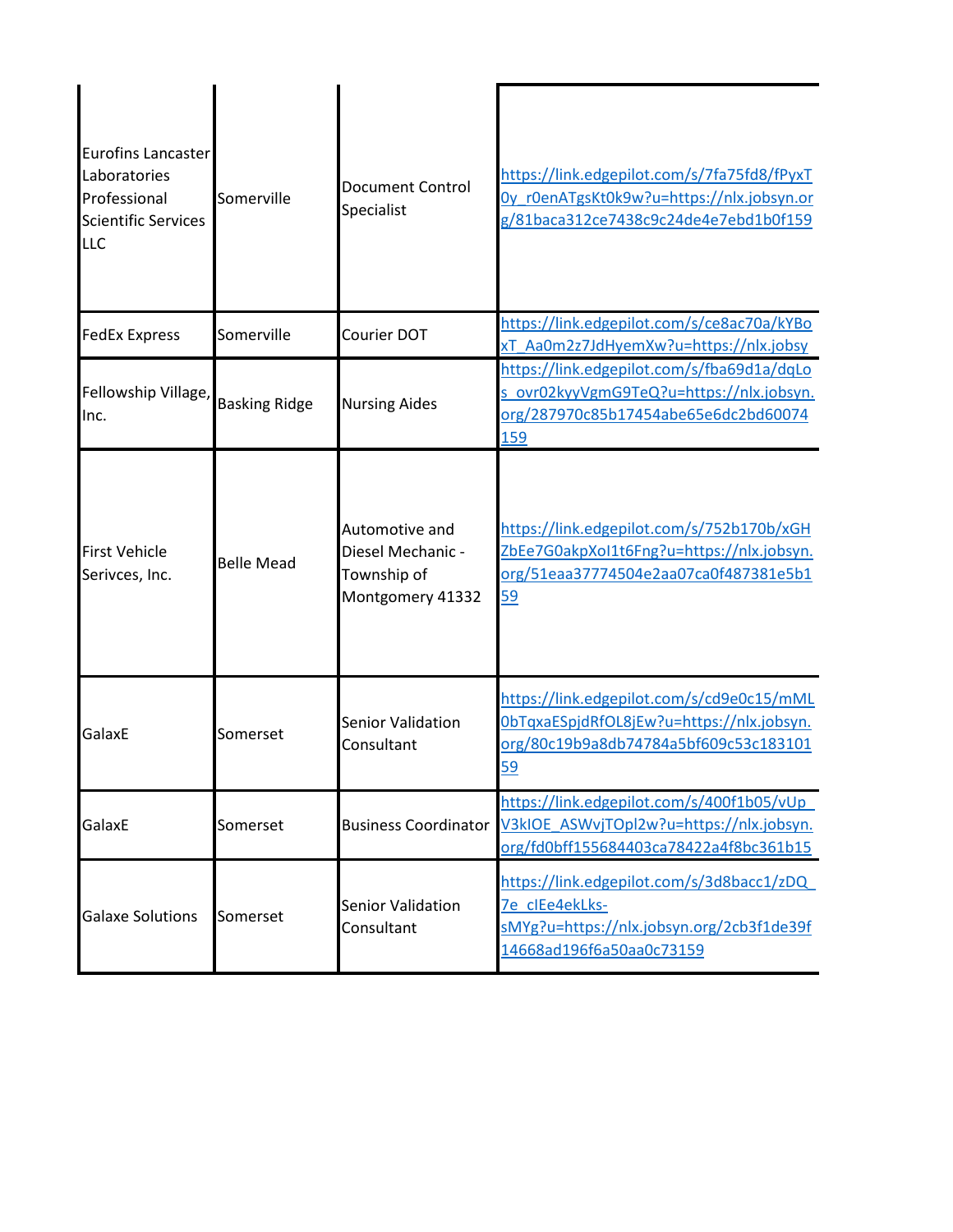| <b>Galaxe Solutions</b>                         | Somerset          | <b>OA Automation</b><br>Lead/Senior QA<br><b>Automation Engineer</b> | https://link.edgepilot.com/s/1e8b5dd9/6fNE<br>w7hxWUCvkOIJ owc Q?u=https://nlx.jobsy<br>n.org/62f3eba680f4427981a12baf42cafce21<br>59        |
|-------------------------------------------------|-------------------|----------------------------------------------------------------------|----------------------------------------------------------------------------------------------------------------------------------------------|
| <b>Galaxe Solutions</b>                         | Somerset          | <b>Business Coordinator</b>                                          | https://link.edgepilot.com/s/c88917b6/SVon<br>4Vz0L0KnquxLpeOTzQ?u=https://nlx.jobsyn.<br>org/a2c9b92eb336443386ce77fd0fa3258f15             |
| GlaxoSmithKline<br>Consumer<br>Healthcare, L.P. | Warren            | <b>HR Business Partner</b>                                           | https://link.edgepilot.com/s/5ea1f01d/uhBR<br>3nFPJ0Wjq1vNqCfAZg?u=https://nlx.jobsyn.<br>org/e30916239de04f8b846c7979e6d061b21<br>59        |
| GlaxoSmithKline<br>Consumer<br>Healthcare, L.P. | Warren            | HR Business Leader,<br><b>NA Quality Supply</b><br>Chain             | https://link.edgepilot.com/s/68dc8e2f/QSoy<br>4Y708kG0CE1b7Sj6hA?u=https://nlx.jobsyn.<br>org/27bfec7838c440a08de04a4b37e1c5051<br>59        |
| GlaxoSmithKline<br>Consumer<br>Healthcare, L.P. | Warren            | <b>CMO Quality</b><br>Manager                                        | https://link.edgepilot.com/s/37a99133/7Mx<br>bG9iXVECPHadRDm2jDw?u=https://nlx.jobs<br>yn.org/4f127607585245559146d1342596ce<br>79159        |
| <b>Grace Healthcare</b><br><b>Services</b>      | Warren            | <b>Registered Nurse</b><br>(RN)                                      | https://link.edgepilot.com/s/aef954e3/Oy3f<br>BPGLX0aATN37nHBDGw?u=https://nlx.jobsy<br>n.org/e3bdcf5488fb459aa5cb6451da75dddf<br><u>159</u> |
| <b>Grace Healthcare</b><br><b>Services</b>      | Somerset          | Home Health Aide                                                     | https://link.edgepilot.com/s/42f09108/-<br>nKAG4-CrkW8cXwq4-<br>7LWA?u=https://nlx.jobsyn.org/cc8274cafdd<br>e45c8b39c1125834003ba159        |
| Hackensack<br>Meridian Health                   | <b>Belle Mead</b> | <b>Residential Therapist</b>                                         | https://link.edgepilot.com/s/05c6c1c6/Lz8v<br>wcpmNUyucKkJK3tmKA?u=https://nlx.jobsy<br>n.org/50317cb72cad4d419a313c19cb779e2<br>9159        |
| Hackensack<br>Meridian Health                   | <b>Belle Mead</b> | <b>Residential Counselor</b>                                         | https://link.edgepilot.com/s/653e8196/-<br>1xiLDjjy0WBzJ6aEu-<br>HEA?u=https://nlx.jobsyn.org/abcea342115c<br>4a82a97275951481d782159        |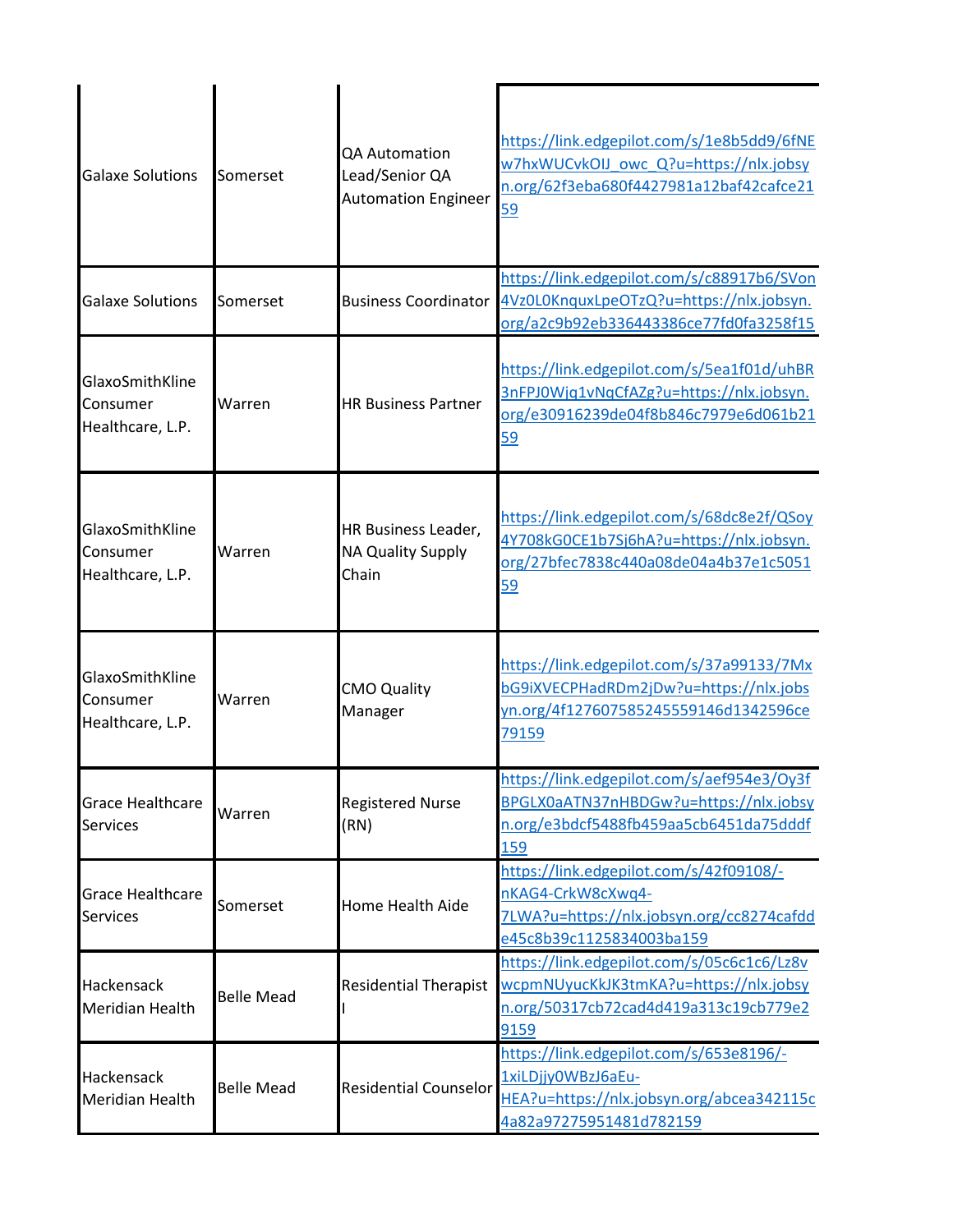| Hackensack<br><b>Meridian Health</b> | <b>Belle Mead</b> | <b>Residential Counselor</b>                                                              | https://link.edgepilot.com/s/e703d5a8/HBk<br>XJmKyT0aS6qOj9lOLog?u=https://nlx.jobsyn.<br>org/8eb6523b899a44a68d2c642d2a8e85e4<br>159 |
|--------------------------------------|-------------------|-------------------------------------------------------------------------------------------|---------------------------------------------------------------------------------------------------------------------------------------|
| Hackensack<br><b>Meridian Health</b> | <b>Belle Mead</b> | <b>Registered Staff</b><br><b>Nurse- General Adult</b><br>Psych Unit-F/T (7a-<br>7p) Days | https://link.edgepilot.com/s/f829efc3/CbZw<br>mAnobEuxf5gfVX69Sw?u=https://nlx.jobsyn.<br>org/1b93520b9b7a4e71bdb4a2fdf33ae7ba1<br>59 |
| Hackensack<br><b>Meridian Health</b> | <b>Belle Mead</b> | <b>Registered Staff</b><br>Nurse- Acute Care<br>Psych Unit- F/T Days<br>$(7a-7p)$         | https://link.edgepilot.com/s/a6578929/HFd<br>T8J6uLEOVg2hBDXRmEQ?u=https://nlx.jobs<br>yn.org/f5495e14d8c44143ad54535b905257<br>61159 |
| Hackensack<br><b>Meridian Health</b> | <b>Belle Mead</b> | Registered Nurse-<br>Psychiatry- On Call<br>Days                                          | https://link.edgepilot.com/s/65047830/uh7l<br>HynTIE2sMTfXeHX64A?u=https://nlx.jobsyn.<br>org/26ff920b622e4830bef947e3998e1c991<br>59 |
| Hackensack<br><b>Meridian Health</b> | <b>Belle Mead</b> | Registered Nurse-<br>Psychiatry- On Call<br>Days                                          | https://link.edgepilot.com/s/a6fdec8a/pnlLx<br>jX HkGJ1CaRP9hAlA?u=https://nlx.jobsyn.or<br>g/110c7cdd54ae45f691afe74f3e20180d159     |
| Hackensack<br><b>Meridian Health</b> | <b>Belle Mead</b> | Registered Nurse-<br><b>Intensive Treatment</b><br>Psych Unit-P/T<br><b>Benefits Days</b> | https://link.edgepilot.com/s/27f7bcb8/Ht0D<br>hC8TpUKrQqMwm-<br>YDfQ?u=https://nlx.jobsyn.org/ef5eb966197<br>24f3084a8acee347238c0159 |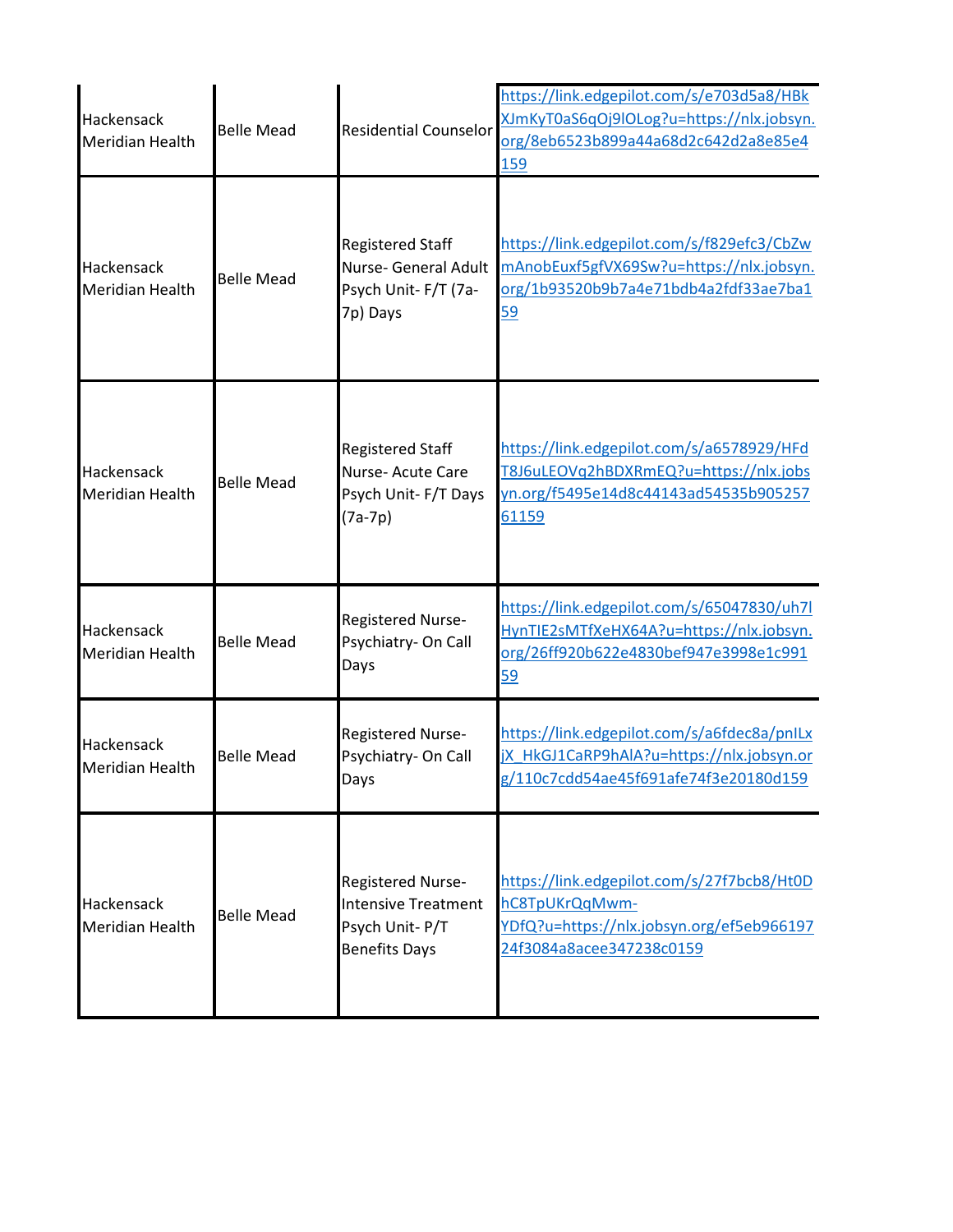| Hackensack<br><b>Meridian Health</b> | <b>Belle Mead</b> | Registered Nurse-<br>Comprehensive Psych<br>Unit-F/T Days (7a-7p)     | https://link.edgepilot.com/s/afdc6b12/yqoU<br>D-<br>upbEyXeeIGR7lfMQ?u=https://nlx.jobsyn.or<br>g/96effbe47e5b49febc171498d38cab49159 |
|--------------------------------------|-------------------|-----------------------------------------------------------------------|---------------------------------------------------------------------------------------------------------------------------------------|
| Hackensack<br><b>Meridian Health</b> | <b>Belle Mead</b> | Primary Therapist II                                                  | https://link.edgepilot.com/s/c2a02143/ubJ4<br>m84uuUO tX07CcyftA?u=https://nlx.jobsyn.<br>org/ec3dda0e2bae41fc85f704035a9d92591<br>59 |
| Hackensack<br><b>Meridian Health</b> | <b>Belle Mead</b> | Primary Therapist I                                                   | https://link.edgepilot.com/s/b6c57984/cnve<br>W9IvUUuDI9OvQdlc7g?u=https://nlx.jobsyn.<br>org/535aa9257f40429f916c11b49a99c7581<br>59 |
| Hackensack<br><b>Meridian Health</b> | <b>Belle Mead</b> | Nurse Manager-<br>Adolescents<br>Psychiatry F/T                       | https://link.edgepilot.com/s/b2b1da0d/vUP<br>G156KN0m4pARTXLWrDw?u=https://nlx.job<br>syn.org/a53e404252864292993f9599fba081<br>7b159 |
| Hackensack<br><b>Meridian Health</b> | <b>Belle Mead</b> | <b>MHT</b>                                                            | https://link.edgepilot.com/s/bd8c7bf3/zFA9<br>kJGTzUmg65ehrrc_xQ?u=https://nlx.jobsyn.<br>org/417b1e0a60c04ef3a87a53f8b3dca6c715      |
| Hackensack<br><b>Meridian Health</b> | <b>Belle Mead</b> | <b>MHT</b>                                                            | https://link.edgepilot.com/s/0d4562cd/kFEA<br>ya6TeUKhpBZHe3-<br>B2Q?u=https://nlx.jobsyn.org/5ae24a31512f<br>4660b35c590d0c4703b5159 |
| Hackensack<br><b>Meridian Health</b> | <b>Belle Mead</b> | <b>Mental Health</b><br>Technician- General<br>Adult Unit- FT- Nights | https://link.edgepilot.com/s/fe6c0858/ySeb<br>Xr8K202 83x9tNkzTg?u=https://nlx.jobsyn.o<br>rg/64e32fadb4b5447bb8e3bf8f1c9d826915      |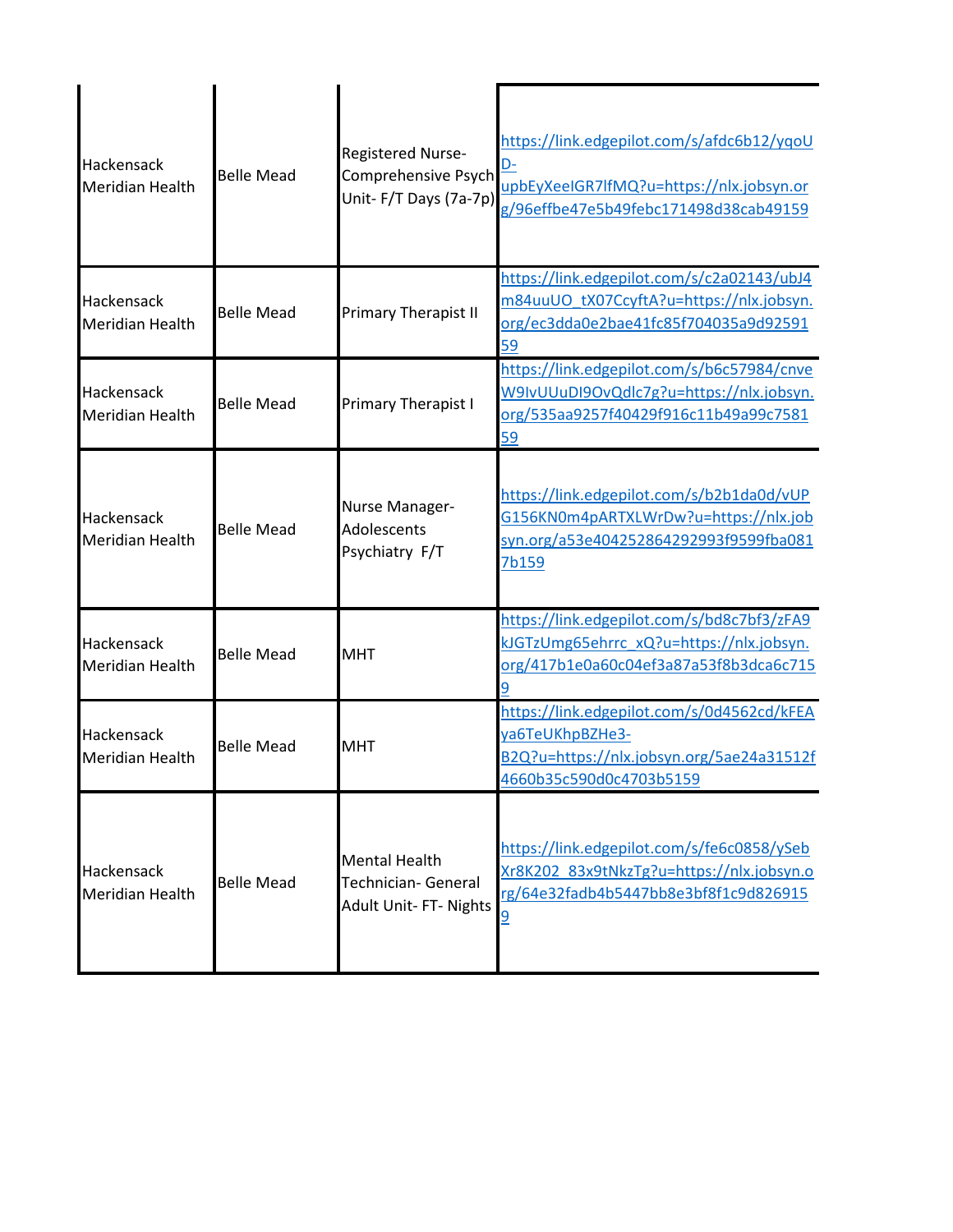| Hackensack<br><b>Meridian Health</b> | <b>Belle Mead</b> | <b>Mental Health</b><br><b>Technician- General</b><br>Adult Unit- FT- Nights                                | https://link.edgepilot.com/s/fea3603a/xm60<br>LEQILkKeAkJTXYOD4g?u=https://nlx.jobsyn.<br>org/52990583f75149f09e8ed8993f80762a1<br>59        |
|--------------------------------------|-------------------|-------------------------------------------------------------------------------------------------------------|----------------------------------------------------------------------------------------------------------------------------------------------|
| Hackensack<br><b>Meridian Health</b> | <b>Belle Mead</b> | <b>Mental Health</b><br>Technician- Float- FT-<br>Days                                                      | https://link.edgepilot.com/s/b2b7e97f/FMT<br>E6sFQXEy47QlnKCQVcQ?u=https://nlx.jobsy<br>n.org/65af96a99b6b44bd8961337c0d2439df<br>159        |
| Hackensack<br>Meridian Health        | <b>Belle Mead</b> | <b>Mental Health</b><br>Technician- Float- FT-<br>Days                                                      | https://link.edgepilot.com/s/4d311afb/7-<br>Vq41QcdUOZLJdApKfLZw?u=https://nlx.jobs<br>yn.org/7a3336b509494910b175a981bb6be5<br>6d159        |
| Hackensack<br><b>Meridian Health</b> | <b>Belle Mead</b> | <b>Mental Health</b><br>Technician- Adult<br>Psych & Addiction-<br><b>Full Time with</b><br><b>Benefits</b> | https://link.edgepilot.com/s/ce44126c/2VnE<br>gzcwwk2-<br>eAGzzJwUIw?u=https://nlx.jobsyn.org/090b<br>502688b74558abe1dee39998e4a2159        |
| Hackensack<br><b>Meridian Health</b> | <b>Belle Mead</b> | <b>Mental Health</b><br>Technician- Adult<br>Psych & Addiction-<br><b>Full Time with</b><br><b>Benefits</b> | https://link.edgepilot.com/s/36d8bc63/FnM<br>yll Nzk6EQxZnKYMoYQ?u=https://nlx.jobsyn<br>.org/f659025e6b784a19ac8062f7ccd4f42c15<br><u>و</u> |
| Hackensack<br><b>Meridian Health</b> | <b>Belle Mead</b> | <b>Mental Health</b><br>Technician -<br>Adolescent-PT/<br><b>Nights</b>                                     | https://link.edgepilot.com/s/0dba8d11/RKx2<br>80jVtEirgdEseQi-<br>kg?u=https://nlx.jobsyn.org/25aa52601ec64<br>5939c4b05e143816672159        |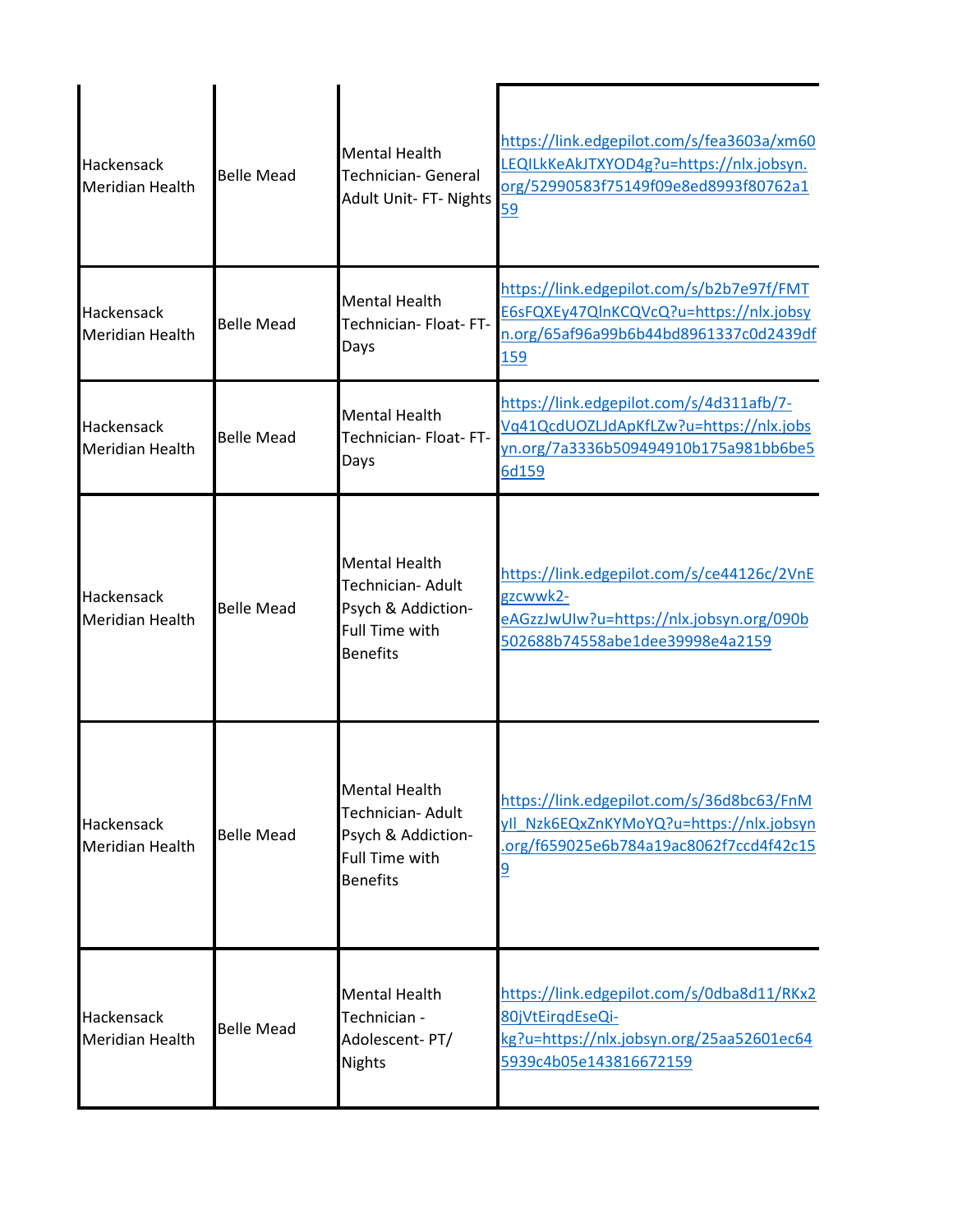| Hackensack<br>Meridian Health        | <b>Belle Mead</b> | <b>Mental Health</b><br>Technician -<br>Adolescent-PT/<br><b>Nights</b> | https://link.edgepilot.com/s/245dfab2/HSzz<br>phgU2EuljHfrQLdEaA?u=https://nlx.jobsyn.o<br>rg/df5aa9eff75e4af8b7220d2ec1ddc83e159                           |
|--------------------------------------|-------------------|-------------------------------------------------------------------------|-------------------------------------------------------------------------------------------------------------------------------------------------------------|
| Hackensack<br><b>Meridian Health</b> | <b>Belle Mead</b> | LPN EMYL                                                                | https://link.edgepilot.com/s/fe741fe6/ESIAD<br>P7DCEG0tIfRT WOJQ?u=https://nlx.jobsyn.o<br>rg/afa240582ce04c568691942d35ae5bb215                            |
| Hackensack<br><b>Meridian Health</b> | <b>Belle Mead</b> | House Supervisor-<br>Psychiatry- Per Diem                               | https://link.edgepilot.com/s/66d0e647/Mfi<br>MWQYi0EKkLOwjif1aNg?u=https://nlx.jobsy<br>n.org/cca5dd1d6fe44f488fcd586998bbd76f1<br>59                       |
| Hackensack<br>Meridian Health        | <b>Belle Mead</b> | House Supervisor-<br>Psychiatry-P/T<br><b>Nights</b>                    | https://link.edgepilot.com/s/9e9f9a9f/aR5P<br>OxsKzUONsKvSd1o6Mw?u=https://nlx.jobsy<br>Weekend (12 hr shift)-n.org/80991516fc874c01bad43dbd9609d0c<br>2159 |
| Hackensack<br><b>Meridian Health</b> | <b>Belle Mead</b> | Dir, Nursing Patient<br>Care-Behavioral<br>Health-F/T Days              | https://link.edgepilot.com/s/32c6a1d4/Pvtzl<br>Ydr2ky9sXKbURQH-<br>g?u=https://nlx.jobsyn.org/677cfca8cf8f4d2<br>b83b19c7d4b94646e159                       |
| Henkel                               | Bridgewater       | <b>Senior Applications</b><br>Engineer, Flexible<br>Packaging           | https://link.edgepilot.com/s/41175fde/yGrt<br>7XoKkimXpTgXxQ6nQ?u=https://nlx.jobsyn<br>.org/d97a0f36ec1e463bbd65aecc82ce83bb1<br>59                        |
| Henkel                               | Bridgewater       | <b>KAM Analyst</b>                                                      | https://link.edgepilot.com/s/1e483f5e/Zi63d<br>ySr4EOqv5n-                                                                                                  |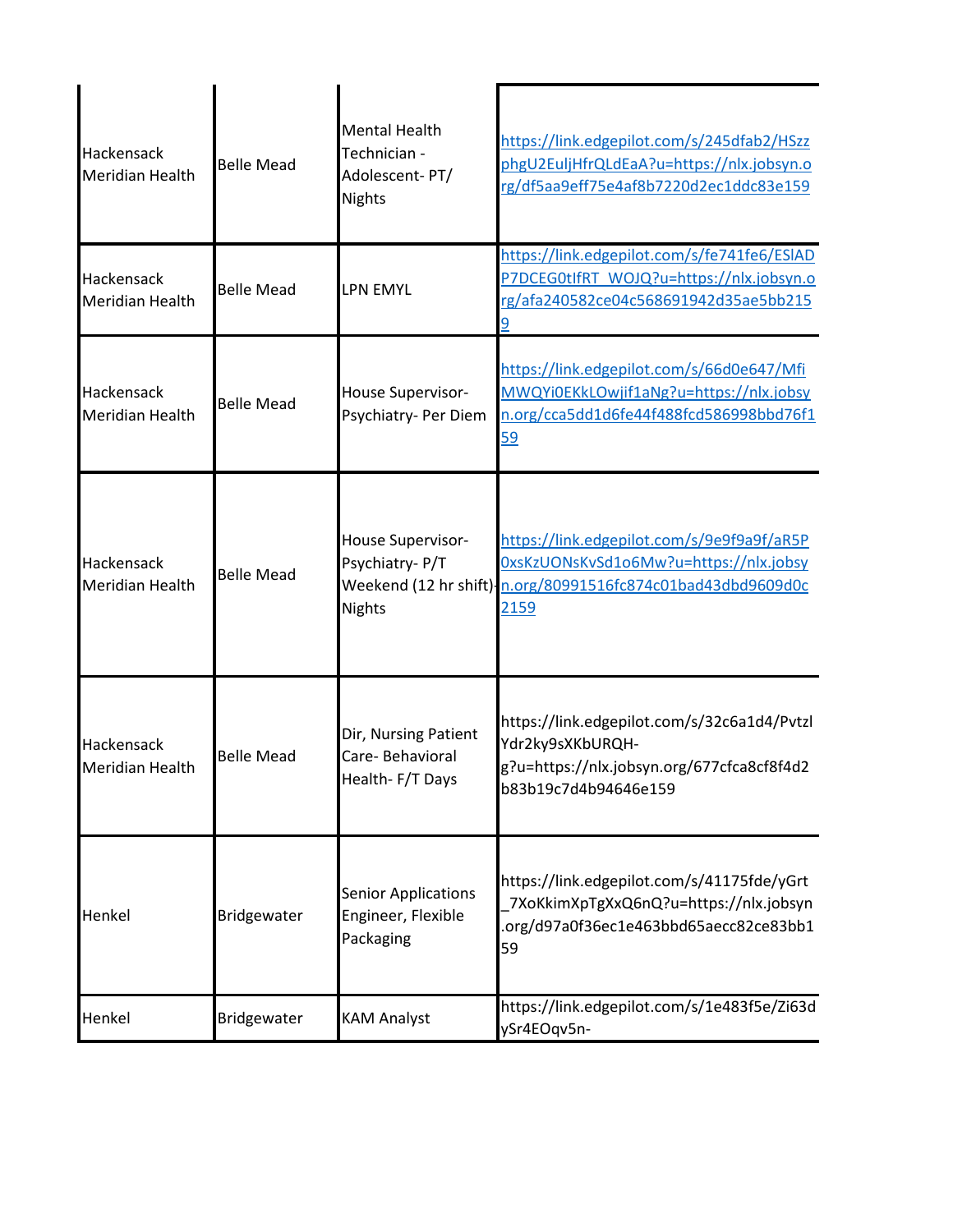| <b>Henkel US</b><br><b>Operations Corp</b> | Bridgewater          | <b>Senior Applications</b><br>Engineer, Flexible<br>Packaging                                    | https://link.edgepilot.com/s/78be5f1a/Sc50<br>xTf3O0q5_XuK2hSH3A?u=https://nlx.jobsyn.<br>org/36a6e9376a6449889788ad559169a45d<br>159 |
|--------------------------------------------|----------------------|--------------------------------------------------------------------------------------------------|---------------------------------------------------------------------------------------------------------------------------------------|
| Hibu Inc.                                  | Somerville           | <b>Outside Sales</b><br>Representative -<br>Base, Uncapped<br>Commissions and<br><b>Benefits</b> | https://link.edgepilot.com/s/2eee7205/Vkr9<br>UAIrhUajm-<br>fTevURlg?u=https://nlx.jobsyn.org/d6c42e9<br>3b35e488a8c6db9b9e2f64d5e159 |
| Hines                                      | Somerset             | Data Center<br>Hardware Specialist                                                               | https://link.edgepilot.com/s/6f7bc9bf/WCGx<br>WsJKyUWxJHMp_a7wKw?u=https://nlx.jobs<br>yn.org/c2e12238ed634e35b44a348b082d91<br>d7159 |
| Humana                                     | Somerville           | Engagement<br>Specialist - Northern<br>New Jersey                                                | https://link.edgepilot.com/s/565487dc/PdxV<br>OhFg7kSnBBbaeLY4qA?u=https://nlx.jobsyn.<br>org/3fcf6573d83b44c08d4aa30a293bbb5a1<br>59 |
| Humana                                     | Manville             | Engagement<br>Specialist - Northern<br>New Jersey                                                | https://link.edgepilot.com/s/9f6642fb/SIM<br>qalpzkep0dg9jnoE1g?u=https://nlx.jobsyn.or<br>g/63e049dfd76b4f66b29995fc70d30b05159      |
| iconectiv                                  | Bridgewater          | Contractor, Financial<br>Analyst - Job ID 2837                                                   | https://link.edgepilot.com/s/5675e33c/7a8o<br>XDAnukuqO21ZAh6KIQ?u=https://nlx.jobsyn<br>.org/542e9bf07f9a47d193a6a3b4a1389a5b1<br>59 |
| Infosys Limited                            | <b>Basking Ridge</b> | Scrum CT Q1 SCON                                                                                 | https://link.edgepilot.com/s/f69921ab/5LZ0<br>HKLoMUG4skKrS6QHSg?u=https://nlx.jobsy                                                  |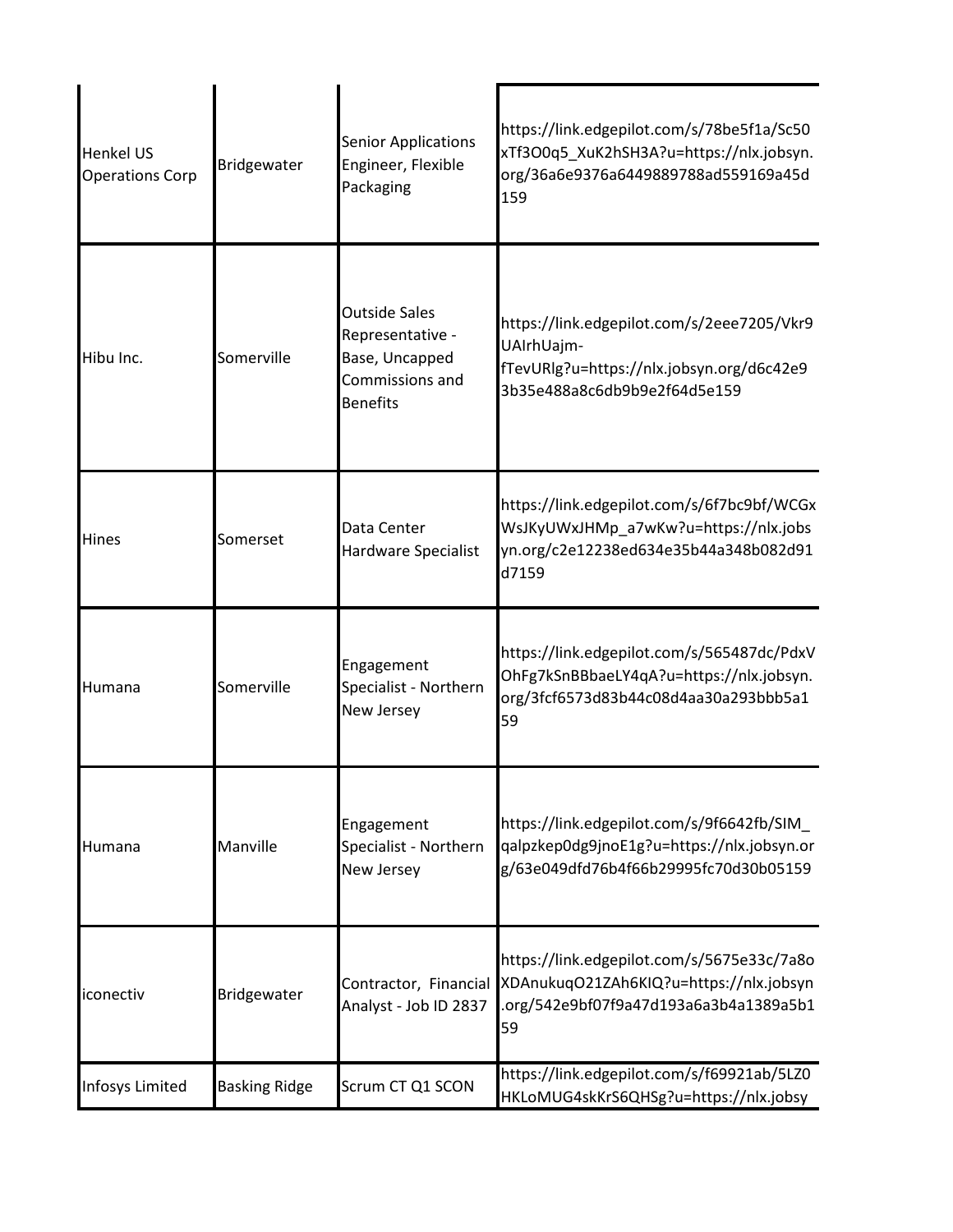| Insmed<br>Incorporated                              | Bridgewater | <b>Senior Clinical Data</b><br>Manager                 | https://link.edgepilot.com/s/a6b90d84/7x78<br>m7ucbUWkuwNEVJ4kPg?u=https://nlx.jobsy<br>n.org/efb97e93c53a45a68daa44d20ee59f04<br>159 |
|-----------------------------------------------------|-------------|--------------------------------------------------------|---------------------------------------------------------------------------------------------------------------------------------------|
| Insmed<br>Incorporated                              | Bridgewater | Assoc Director, HCP<br>Marketing                       | https://link.edgepilot.com/s/557a4e17/ZRT7<br>VYNrPUir_OD2J4olxw?u=https://nlx.jobsyn.<br>org/cfb58c3af91f4ea2a040b8d5501fa57e15      |
| IPS - Integrated<br>Project Services,<br><b>LLC</b> | Somerset    | Senior Project<br>Manager,<br>Construction             | https://link.edgepilot.com/s/9b938696/UJqb<br>sqFVpEmAC9CRdJO7Kg?u=https://nlx.jobsyn<br>org/9a0adec7a9ef4d84a22bbb265488c452<br>159  |
| IPS ? Integrated<br>Project Services,<br>Inc.       | Somerset    | PJC, Project<br>Controller I - SS                      | https://link.edgepilot.com/s/41917494/xn0r<br>TpJfxEKw2221qFkrog?u=https://nlx.jobsyn.o<br>rg/8aeef1d404e041cdbb04686a0f9a42c215      |
| Ipsen<br>Biopharmaceutica Basking Ridge<br>ls, Inc. |             | <b>Oncology Account</b><br>Specialist (Portland)       | https://link.edgepilot.com/s/1d020fb7/1RD<br>BTmdKw0CLUK53B0cuwQ?u=https://nlx.job<br>syn.org/b32294ea630c46b69eeabd95b3302<br>054159 |
| Ipsen<br>Biopharmaceutica Basking Ridge<br>ls, Inc. |             | Neuroscience<br><b>Account Specialist</b><br>(Chicago) | https://link.edgepilot.com/s/5bee06ad/ULb<br>hJLvJhk2-<br>OeHPQxb6Aw?u=https://nlx.jobsyn.org/b5f4<br>0a9763f243e497db3509e8818da0159 |
| <b>IQVIA</b>                                        | Bridgewater | <b>Solution Sales</b><br>Specialist                    | https://link.edgepilot.com/s/a01880e7/fuUe<br>w28USkK9ykAGYuzj7g?u=https://nlx.jobsyn.<br>org/630cacd0fc9647b9875dcbf168f15e3c15<br>9 |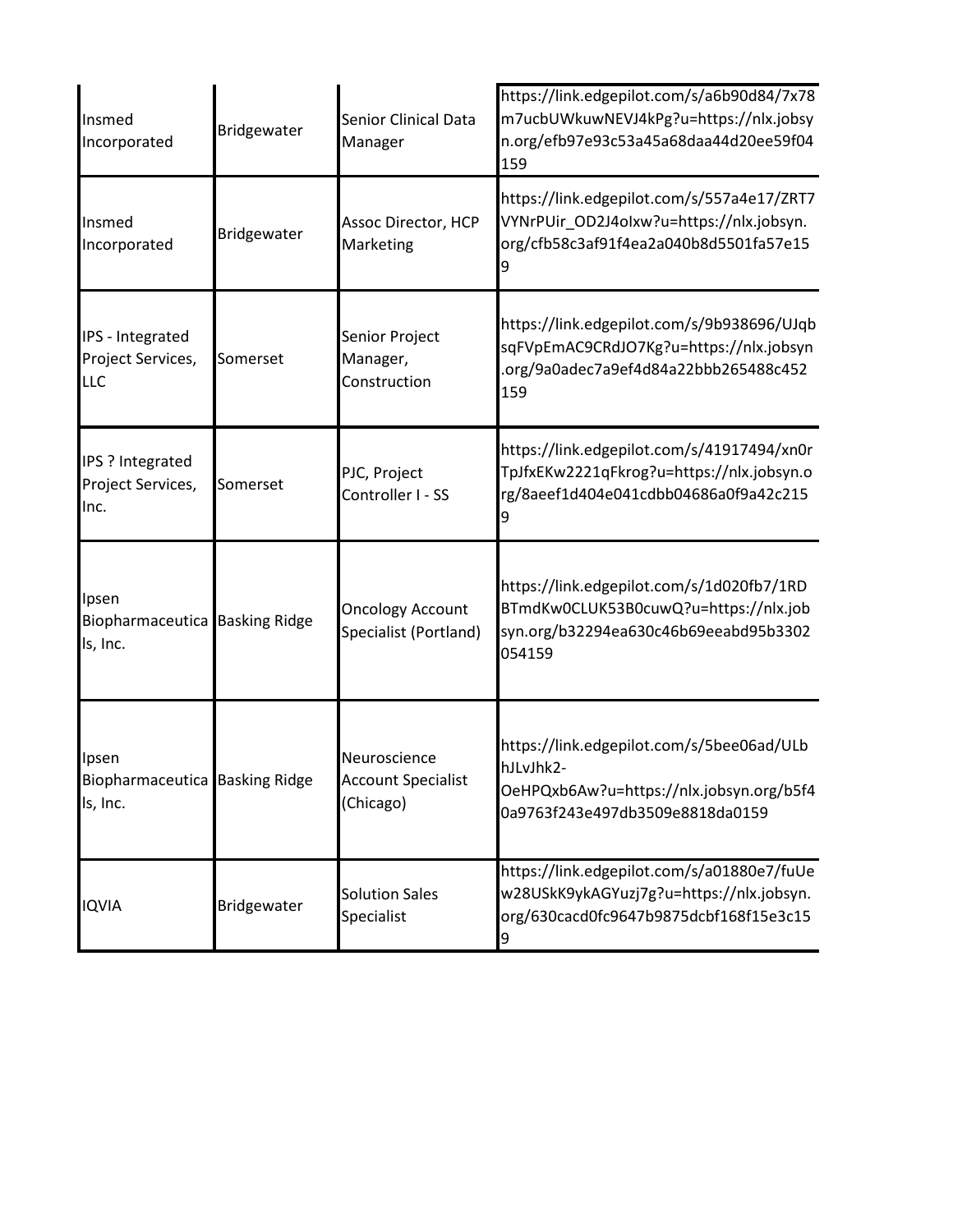| <b>IQVIA</b>                                 | Bridgewater | <b>Instructional Designer</b><br>and Systems<br>Manager (eLearning<br>Development and<br><b>LMS Management)</b> | https://link.edgepilot.com/s/fbfae5c6/Lo5Ur<br>WKsGkiRttJwnFuOLQ?u=https://nlx.jobsyn.o<br>rg/1f92e666d17349099e66189ab11fe6d815<br>9 |
|----------------------------------------------|-------------|-----------------------------------------------------------------------------------------------------------------|---------------------------------------------------------------------------------------------------------------------------------------|
| <b>IQVIA</b>                                 | Bridgewater | <b>Financial Analyst II</b><br>(Remote/Hybrid)                                                                  | https://link.edgepilot.com/s/d5260325/Y9tZ<br>ID-<br>3_Ui8yjV3Tq3Ixg?u=https://nlx.jobsyn.org/3<br>87a627b83164747a6a544ed6b7bc513159 |
| <b>IQVIA</b>                                 | Bridgewater | <b>Finance Manager</b>                                                                                          | https://link.edgepilot.com/s/8258af2a/3WB<br>DfKjaVEWQEkEKo4RA1w?u=https://nlx.jobsy                                                  |
| <b>IQVIA</b>                                 | Bridgewater | DevOps Engineer                                                                                                 | https://link.edgepilot.com/s/2e340037/hQA<br>3F3l8ZECyLWouRyS2-                                                                       |
| <b>IQVIA</b>                                 | Bridgewater | DevOps Engineer                                                                                                 | https://link.edgepilot.com/s/416f00f7/JDeD<br>ZNz_a0GB94XN5Pu8qw?u=https://nlx.jobsy                                                  |
| <b>IQVIA</b>                                 | Bridgewater | Associate HR Director                                                                                           | https://link.edgepilot.com/s/c433ecd2/NpM<br>DINCsu02m63itwRf3ZQ?u=https://nlx.jobsyn<br>.org/9736ab42436249b09a8362959545f61a        |
| Ivoclar Vivadent<br>Inc.                     | Somerset    | Production Tech I,<br>Cell #2 Operations                                                                        | https://link.edgepilot.com/s/f40ec723/TqOh<br>izVO802KF-<br>nsXz5oRw?u=https://nlx.jobsyn.org/970ad8<br>9a746f423eb1eab323f997dc77159 |
| <b>Ivoclar Vivadent</b><br>Manufacturing Inc | Somerset    | Production<br>Technician I Cell #2<br>Operations                                                                | https://link.edgepilot.com/s/3c8740d8/vsnj<br>uoP700yGH4C7Z0BpWQ?u=https://nlx.jobsy<br>n.org/f3067f5c7949458f8e07c1c462867402<br>159 |
| J&J Family of<br>Companies                   | Somerville  | <b>Sourcing Commodity</b><br>Specialist                                                                         | https://link.edgepilot.com/s/c05c9557/WZU<br>Q0GDuyEyeTe6czMbBdg?u=https://nlx.jobsy<br>n.org/9e13ab0b56a44b658fd952c814b4507<br>e159 |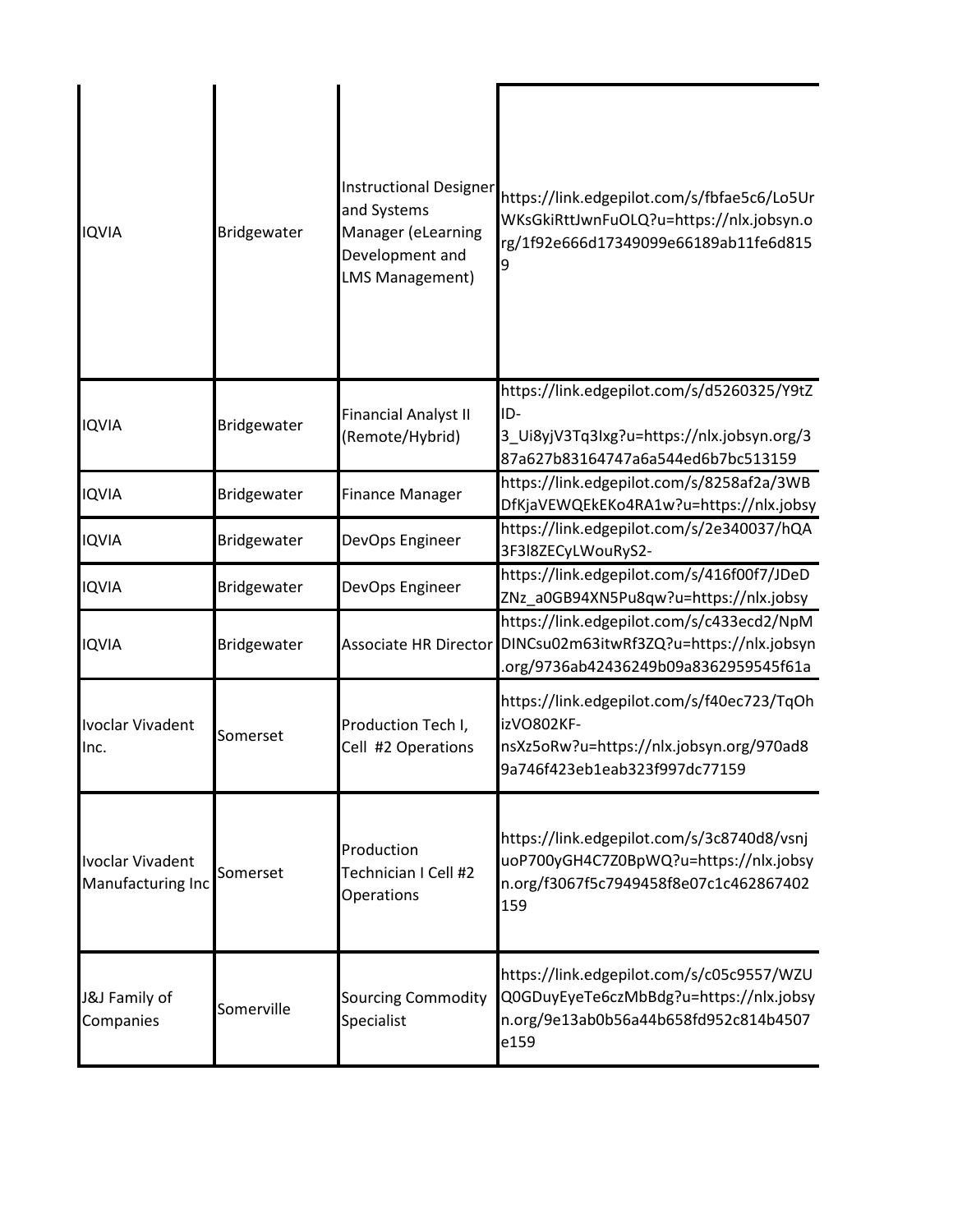| J&J Family of<br>Companies | Somerville | Manager, GCSO<br>Contracting                                        | https://link.edgepilot.com/s/403211ae/jXE9<br>1JNL3kGpCgBssWY UQ?u=https://nlx.jobsyn<br>org/69594c7b2b40491392d5e9f4270cd179<br>159  |
|----------------------------|------------|---------------------------------------------------------------------|---------------------------------------------------------------------------------------------------------------------------------------|
| J&J Family of<br>Companies | Somerville | <b>Contract Execution</b><br>Analyst                                | https://link.edgepilot.com/s/7860c15b/dLBq<br>6TjaZkmVijawKdAFGA?u=https://nlx.jobsyn.<br>org/0a9d7c78487b43029503d1b9c270190f1<br>59 |
| J&J Family of<br>Companies | Skillman   | <b>Team Lead Customer</b><br>Logistics                              | https://link.edgepilot.com/s/0d9f748f/6VV<br>M9qFZoE_zPRxs9YoMKw?u=https://nlx.jobs<br>yn.org/d5011583652f49319c8c5635175242<br>96159 |
| J&J Family of<br>Companies | Skillman   | Sr. Customer<br>Development<br>Manager                              | https://link.edgepilot.com/s/b2e293fe/6TkJ<br>3dOtjUuCYqB_o7df4g?u=https://nlx.jobsyn.<br>org/02027d8ea8014145a1fc44b6c18d1f241<br>59 |
| J&J Family of<br>Companies | Skillman   | <b>SR FINANCIAL</b><br><b>ANALYST</b>                               | https://link.edgepilot.com/s/ebea2495/jAw<br>wBvDYy0mOanDoh6ASvQ?u=https://nlx.job<br>syn.org/208131dc2a8d476caa89fa59778202<br>8c159 |
| J&J Family of<br>Companies | Skillman   | <b>Sr Demand Planner</b>                                            | https://link.edgepilot.com/s/e7e6b487/PSoi<br>y7Pi6ku4Bo7cgq1iXA?u=https://nlx.jobsyn.o<br>rg/b83aaeab9d3543c9827b1ca4aae66a3615      |
| J&J Family of<br>Companies | Skillman   | Senior Manager-<br>Strategy PMO &<br>Performance<br>Management Lead | https://link.edgepilot.com/s/e4c2521f/XiKm<br>alGbykiWZCyUr3GuUg?u=https://nlx.jobsyn.<br>org/0ddfcfc959984f90b74c1a5516a9593f15<br>9 |
| J&J Family of<br>Companies | Skillman   | Senior Financial<br>Analyst Global SC<br><b>FP&amp;A</b>            | https://link.edgepilot.com/s/2534831a/tbgl<br>Y_uU-<br>UenTNibfcsb_g?u=https://nlx.jobsyn.org/32<br>921a2b0cdc40719faa89f867b2e73b159 |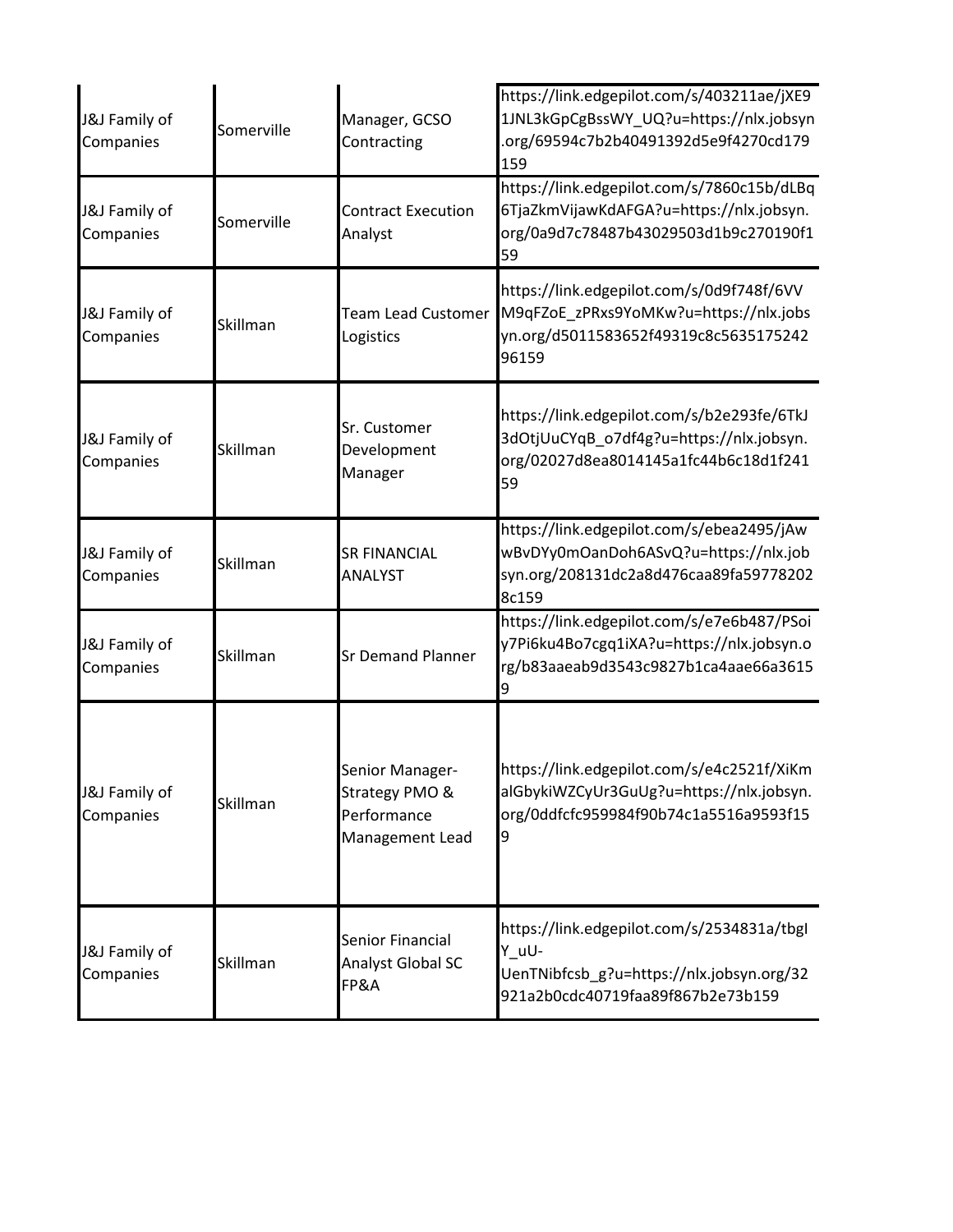| J&J Family of<br>Companies | Skillman | Senior Analyst,<br>Project Portfolio<br>Management                  | https://link.edgepilot.com/s/436038d9/KfC7<br>bFM23kOM7h5vb5ZrCg?u=https://nlx.jobsy<br>n.org/75547cc01d2a4878be635ba92ffe1d5a<br>159 |
|----------------------------|----------|---------------------------------------------------------------------|---------------------------------------------------------------------------------------------------------------------------------------|
| J&J Family of<br>Companies | Skillman | <b>Reverse Distribution</b><br>Senior Coordinator                   | https://link.edgepilot.com/s/3a5de1f7/-<br>3S6b-<br>AE5UK08Z8A0jpS7A?u=https://nlx.jobsyn.or<br>g/80e22e9dfaa94b898a3ed422d10f641a159 |
| J&J Family of<br>Companies | Skillman | Principal Scientist,<br>Ingredient<br>Management and<br>Stewardship | https://link.edgepilot.com/s/c800949d/VB3f<br>19iYDE6v4Bwt_w0dbA?u=https://nlx.jobsyn.<br>org/1f5bc7f8290345c89eada940a34d44e31<br>59 |
| J&J Family of<br>Companies | Skillman | Packaging Engineer                                                  | https://link.edgepilot.com/s/182137bd/2Wz<br>TdCUFikWSrx8fWFIGwA?u=https://nlx.jobsy<br>n.org/a385d25fc6b4426c9c25b74a8f6b5595<br>159 |
| J&J Family of<br>Companies | Skillman | <b>National Account</b><br>Manager (1 of 2<br>Openings)             | https://link.edgepilot.com/s/8d203d13/hk0<br>ord8Z8EGRf9fLuXiwPA?u=https://nlx.jobsyn.<br>org/1d0287eb9ff84ad08289fdef81bfc58515<br>9 |
| J&J Family of<br>Companies | Skillman | <b>National Account</b><br>Manager (1 of 2<br>Openings)             | https://link.edgepilot.com/s/cc9322a2/lEHA<br>R1bI4kKN3wY6QmWW0g?u=https://nlx.jobs<br>yn.org/83a1c928738d47848b32934db83075<br>dd159 |
| J&J Family of<br>Companies | Skillman | Manager, Skin Health<br>R&D                                         | https://link.edgepilot.com/s/e8db4f15/JwVz<br>g40BE0_qZtdkevW6Wg?u=https://nlx.jobsyn<br>.org/300f8e9b17764264b0f2b9705df48c5f1<br>59 |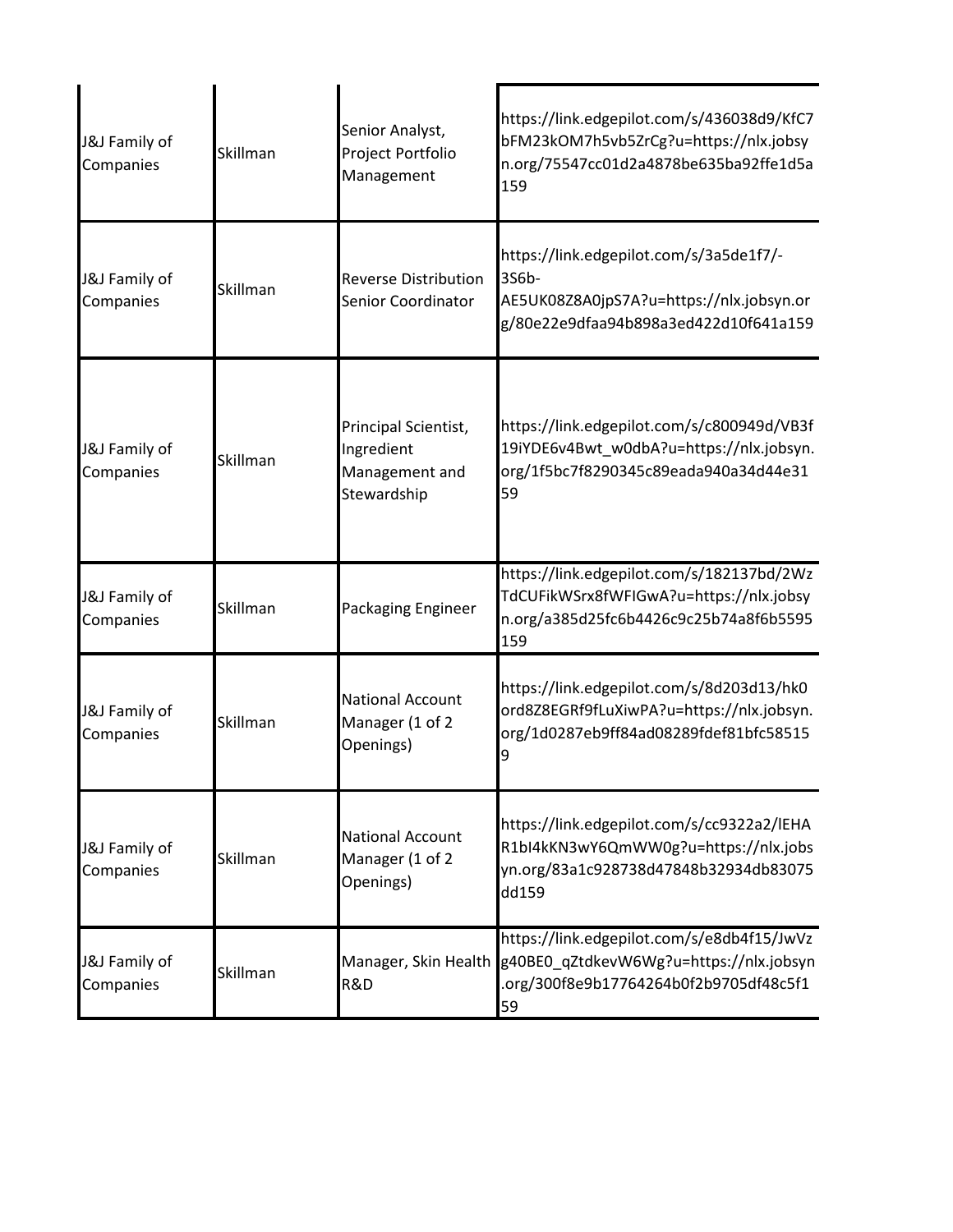| J&J Family of<br>Companies | Skillman | <b>Brand Marketing</b><br>Specialist - Skin<br>Health                          | https://link.edgepilot.com/s/9209057c/Bvn4<br>QPrPhUyCP332wUKw_w?u=https://nlx.jobsy<br>n.org/8b432248e98943cfa7efa84f21fdc9731<br>59 |
|----------------------------|----------|--------------------------------------------------------------------------------|---------------------------------------------------------------------------------------------------------------------------------------|
| J&J Family of<br>Companies | Skillman | <b>Assistant Scientist</b><br>Baby R&D                                         | https://link.edgepilot.com/s/c988ad62/5aK8<br>t6vsj0e1hurF2oFbPw?u=https://nlx.jobsyn.o<br>rg/cce0f95b70574949ab6f924549e6463f159     |
| J&J Family of<br>Companies | Skillman | 2023 MBA Finance<br>Leadership<br>Development<br>Program (FLDP) - Full<br>Time | https://link.edgepilot.com/s/f27eaaaf/KYrbB<br>qkGFkywQAqd6BXBUg?u=https://nlx.jobsyn.<br>org/56e07c79bbfb4316a6f31004293d3ed81<br>59 |
| J&J Family of<br>Companies | Raritan  | <b>Technology Solution</b><br>Lead                                             | https://link.edgepilot.com/s/cdd9afdf/8Sbn<br>PGTQ-<br>Uqamm5ZAap6ZQ?u=https://nlx.jobsyn.org/<br>338b7430e831457bab62d3768a824e01159 |
| J&J Family of<br>Companies | Raritan  | Supply Chain Plan<br>Project Team Lead                                         | https://link.edgepilot.com/s/25280046/PGc<br>yybx6T0yudUS636BDNA?u=https://nlx.jobsy<br>n.org/3cef8655dbaa4c08bca98dde9bc4dc41<br>159 |
| J&J Family of<br>Companies | Raritan  | <b>Staff Engineer</b><br>Research and<br>Development                           | https://link.edgepilot.com/s/954e5fee/lzUK<br>DaR540S6_hQHcFLu9w?u=https://nlx.jobsyn<br>.org/42a1d1cf168f4d81acc583ad693d543b1<br>59 |
| J&J Family of<br>Companies | Raritan  | Sr. Manager, UDI<br>Data & Data<br>Processes                                   | https://link.edgepilot.com/s/b3910738/lBSd<br>VZ0mrUiShmYFHNUw4w?u=https://nlx.jobs<br>yn.org/f8310d85fa2d4d5cbb436111927ab63<br>1159 |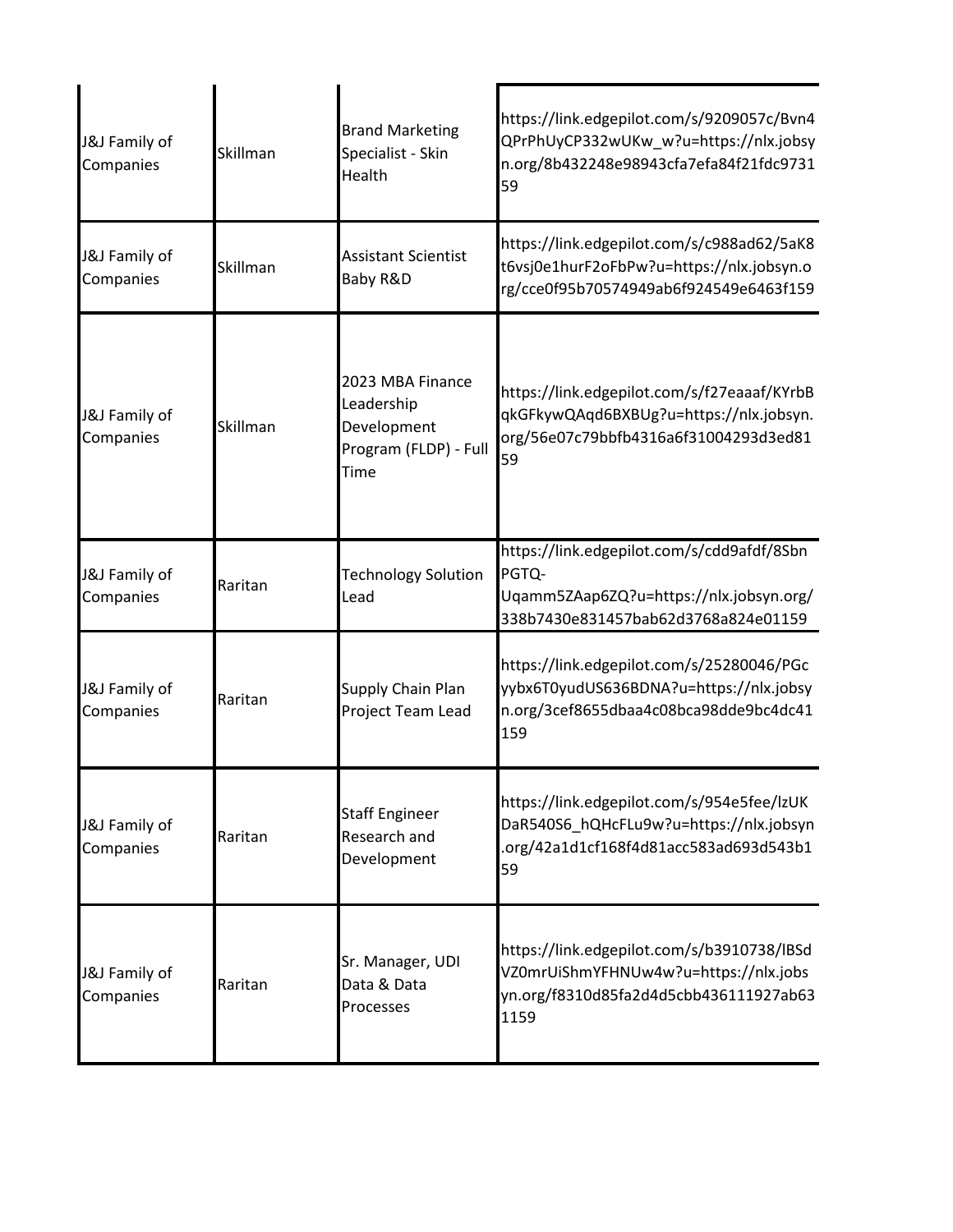| J&J Family of<br>Companies | Raritan | Sr. Manager, Ethicon<br><b>Quality Systems</b>                                                                 | https://link.edgepilot.com/s/33b8c9ae/Rs0O<br>b-<br>Vnq0ig0fz6d2nM7w?u=https://nlx.jobsyn.or<br>g/7f32de9631c6470eb752317593fa9c37159 |
|----------------------------|---------|----------------------------------------------------------------------------------------------------------------|---------------------------------------------------------------------------------------------------------------------------------------|
| J&J Family of<br>Companies | Raritan | Sr Manager, US<br>Commercial<br><b>Education Strategy &amp;</b><br>Design                                      | https://link.edgepilot.com/s/45622a61/Ha<br>TV2fU0UKOBq9A9YDaKg?u=https://nlx.jobsy<br>n.org/51cba7c7f1ef4997807c062a4ef3bd38<br>159  |
| J&J Family of<br>Companies | Raritan | <b>Specialist Early</b><br>Development Risk<br>Management                                                      | https://link.edgepilot.com/s/e6cc2e36/uPr<br>Mc9N5qU6wqYXykS0c9w?u=https://nlx.jobs<br>yn.org/bd58e36b7c2945848cbfc83109131bf<br>7159 |
| J&J Family of<br>Companies | Raritan | <b>Senior Quality</b><br><b>Systems Engineer</b>                                                               | https://link.edgepilot.com/s/ac61e196/yPSp-<br>kkB4U_LUfkudcG7rw?u=https://nlx.jobsyn.o<br>rg/835e776ade5a43f2b0f7d020eeee0c0515<br>9 |
| J&J Family of<br>Companies | Raritan | Senior Manager,<br><b>Global Pricing</b><br>Strategy - Energy &<br>Robotics and Digital<br>Solutions - Ethicon | https://link.edgepilot.com/s/051fdd00/qRQ<br>9HmWoj0Ge1-<br>zJUPQnAw?u=https://nlx.jobsyn.org/51ed58<br>4b807a4a77bcb6ced33c1bd723159 |
| J&J Family of<br>Companies | Raritan | Senior Financial<br>Analyst-ETH<br>Innovation                                                                  | https://link.edgepilot.com/s/daa10fc1/FEzAf<br>9x4vUiBZiJt5re47Q?u=https://nlx.jobsyn.org<br>/1589b9aa3f8d44f88c0f387ff23ceedb159     |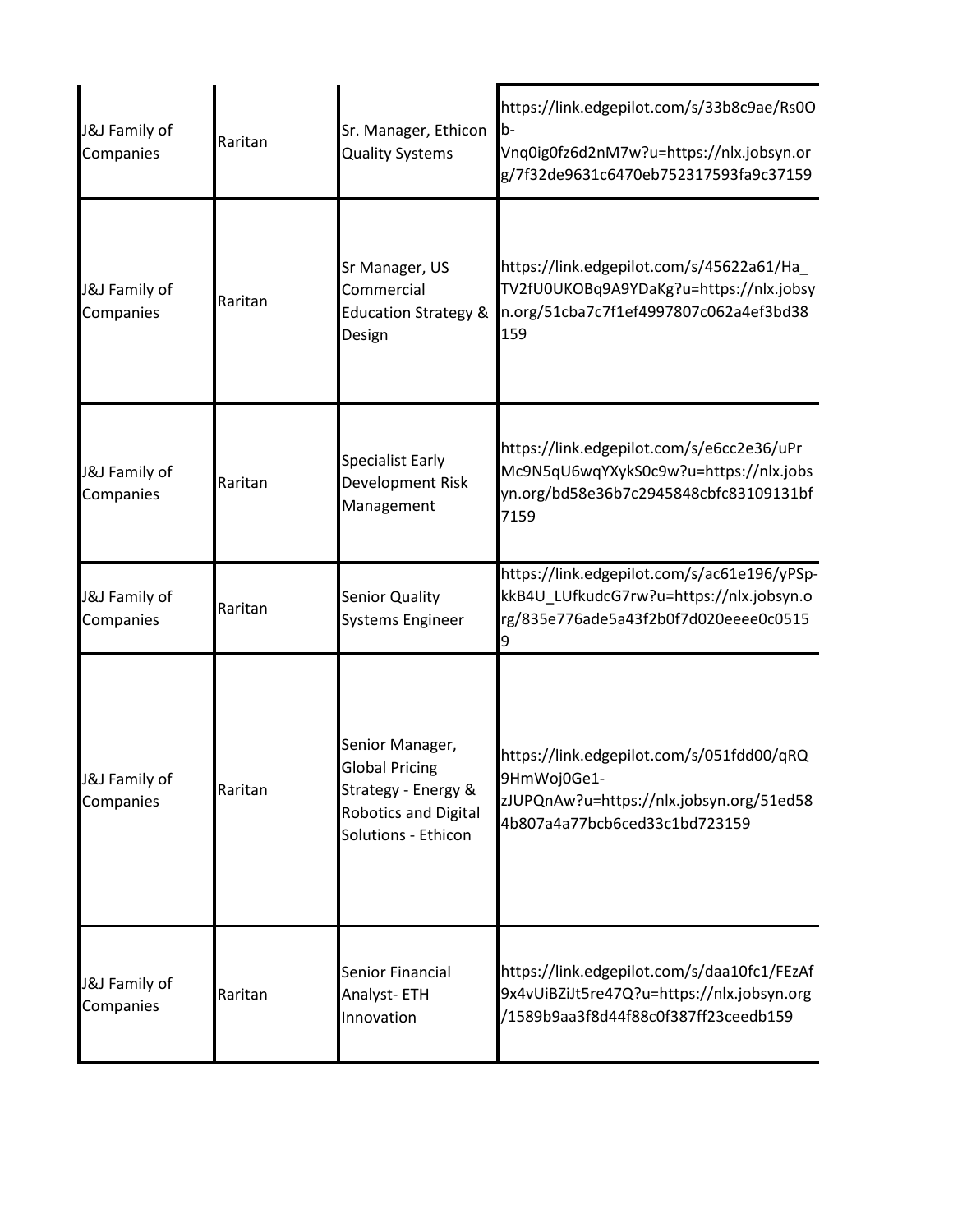| J&J Family of<br>Companies | Raritan | Senior Financial<br><b>Analyst JRD Functions</b>                      | https://link.edgepilot.com/s/42cd01ea/FAU<br>80NfQu0_C8faZepYkBA?u=https://nlx.jobsyn<br>.org/1a2223e732cc409e94aaf02f95125f9d1<br>59                       |
|----------------------------|---------|-----------------------------------------------------------------------|-------------------------------------------------------------------------------------------------------------------------------------------------------------|
| J&J Family of<br>Companies | Raritan | <b>Senior Finance</b><br>Analyst                                      | https://link.edgepilot.com/s/d26cd82f/IUBp-<br>ytQ-<br>Em0v 65PrkbNg?u=https://nlx.jobsyn.org/2<br>d8b95e434284c0dbe691ab407473784159                       |
| J&J Family of<br>Companies | Raritan | Senior Buyer IT<br>Software                                           | https://link.edgepilot.com/s/d18b1082/ObB<br>Kj_uV90Cx5uwLswgH3w?u=https://nlx.jobsy<br>n.org/ef811f254c4a43ac86bcfa5b1918b8cf1<br>59                       |
| J&J Family of<br>Companies | Raritan | of 2)                                                                 | https://link.edgepilot.com/s/157d16b4/9V7<br>Reliability Engineer (1 LhKLs20arYvrz6iT9zg?u=https://nlx.jobsyn.or<br>g/a537dbc5ce2c41e69e0ddd58ee60e31215    |
| J&J Family of<br>Companies | Raritan | Regulatory Scientist,<br>Regulatory Strategic<br>Implementation (RSI) | https://link.edgepilot.com/s/70c8a98f/CM2<br>pTAM_jUKIS7uYLSy4ng?u=https://nlx.jobsyn<br>.org/0e05c33d29c44ed39c6b4f17dc69a5611<br>59                       |
| J&J Family of<br>Companies | Raritan | <b>Regulatory Scientist</b>                                           | https://link.edgepilot.com/s/ac7bc59b/iMrLi<br>z-<br>luk2PWQ4j9_ICrw?u=https://nlx.jobsyn.org/<br>e53ebab0dba348df8857b2892e4c7b58159                       |
| J&J Family of<br>Companies | Raritan | Program Coordinator                                                   | https://link.edgepilot.com/s/9baf74cd/efFfJ<br>R&D Project Planning, 4Loo0GCsSvqCowMWQ?u=https://nlx.jobsy<br>n.org/75aee4483d014d13a14c199aa3c3110<br>d159 |
| J&J Family of<br>Companies | Raritan | Engineer R&D                                                          | https://link.edgepilot.com/s/558ed983/HM1<br>Process Development 41zrKxUO78R2ASQRBbQ?u=https://nlx.jobsy<br>n.org/eec693596bdb44d2a4cff7759143b583<br>159   |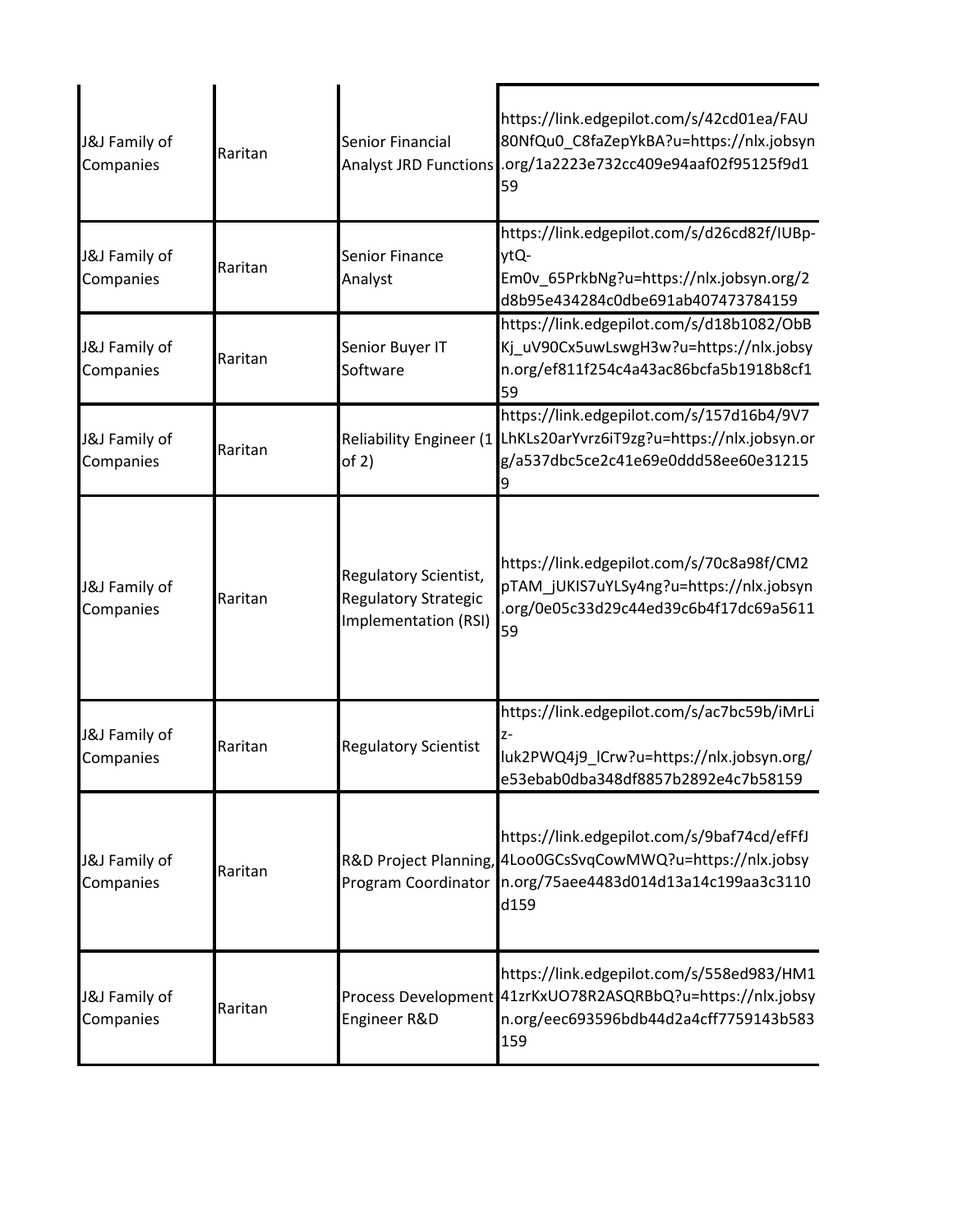| J&J Family of<br>Companies            | Raritan | Principal Scientist,<br>Data Science RWE<br><b>Advanced Analytics</b><br>(JDR DS) | https://link.edgepilot.com/s/9737909a/YhQ<br>wK-<br>SseEuB8aCF6xCngw?u=https://nlx.jobsyn.or<br>g/fa32d1a4cf154a959bce5adc04a829c2159 |
|---------------------------------------|---------|-----------------------------------------------------------------------------------|---------------------------------------------------------------------------------------------------------------------------------------|
| J&J Family of<br>Companies            | Raritan | Principal Ops.<br><b>Automation Engineer</b>                                      | https://link.edgepilot.com/s/e3f19a10/CZjXk<br>FBIkkuaIV0REcSG3Q?u=https://nlx.jobsyn.or<br>g/3a9bedeba8b843e4b1304abf092c2b8515      |
| J&J Family of<br>Companies            | Raritan | <b>Principal Network</b><br>Architect (Flex / US<br>Remote)                       | https://link.edgepilot.com/s/ae5795f7/-<br>yNtx2c2WkSSY7G-<br>jH19vQ?u=https://nlx.jobsyn.org/5e595b12e<br>5004121b38b39e6d6d9a8d7159 |
| <b>J&amp;J</b> Family of<br>Companies | Raritan | <b>Principal Engineer</b><br>Research and<br>Development                          | https://link.edgepilot.com/s/cdcf8faf/CGr8r<br>oJMBUikRcoosoanhA?u=https://nlx.jobsyn.o<br>rg/c1918c266b314b2b89ef380229f2a53515      |
| J&J Family of<br>Companies            | Raritan | <b>Principal Engineer</b><br><b>Privileged Access</b>                             | https://link.edgepilot.com/s/88b29cf2/XAy8<br>uFjhQkC_q1wNUyEfUw?u=https://nlx.jobsyn<br>.org/dd71223d2d3b4e2fa26a408a519fed47<br>159 |
| J&J Family of<br>Companies            | Raritan | Organizational<br>Change Lead                                                     | https://link.edgepilot.com/s/ba7c22b2/MvI<br>Wd-n3P0_io-<br>2Uue34WQ?u=https://nlx.jobsyn.org/a3ee9f<br>d5fd9842f3889b3c41e235e0db159 |
| J&J Family of<br>Companies            | Raritan | <b>MLL GLOBAL LAB</b><br><b>INFORMATICS IT</b><br><b>MANAGER</b>                  | https://link.edgepilot.com/s/1c761e1e/eMe<br>am34w1kqXZDe2eZ-<br>rrQ?u=https://nlx.jobsyn.org/fa76585f20394<br>9b59b05d0a88d987a7f159 |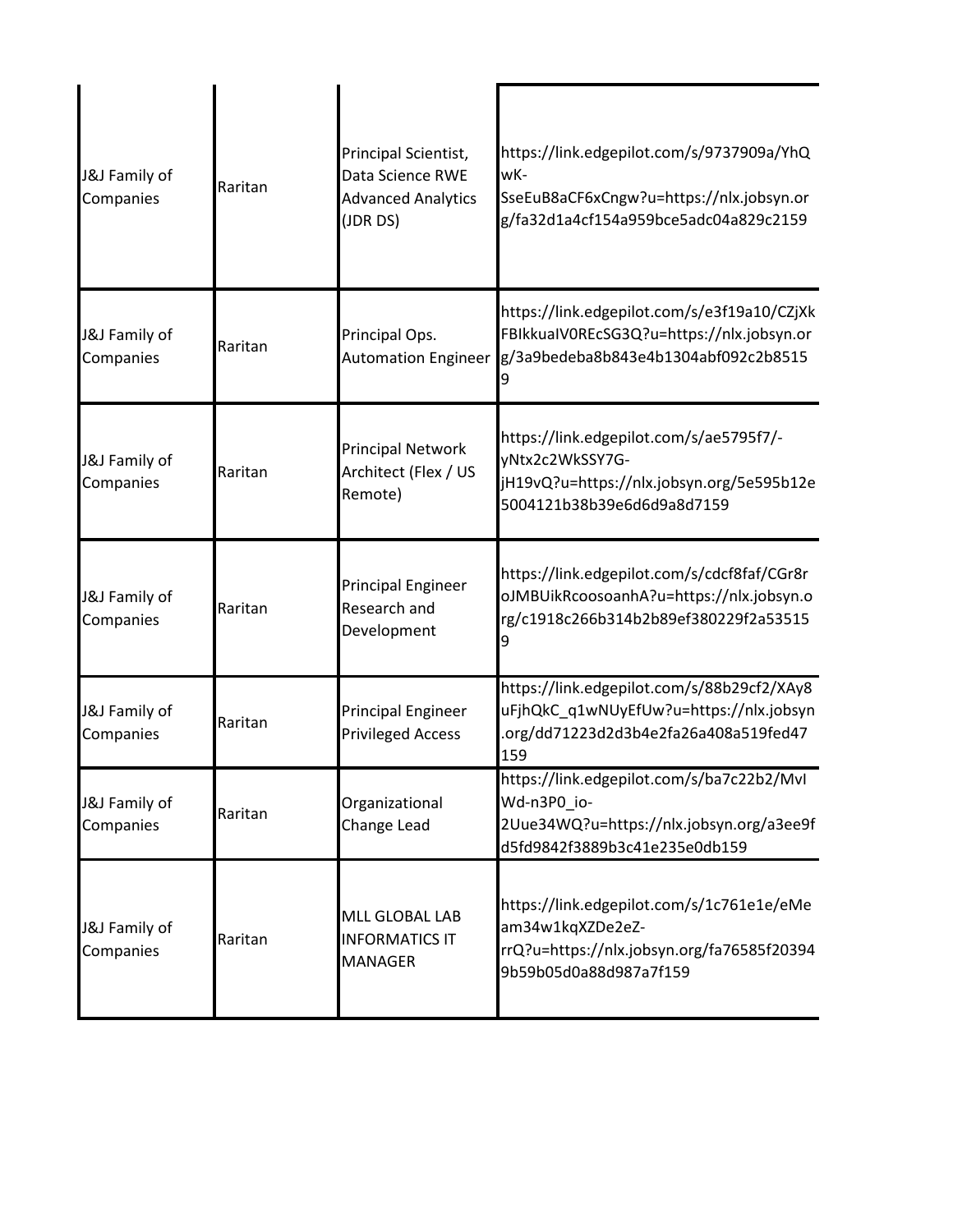| J&J Family of<br>Companies | Raritan | Manager, R&D<br>Engagement<br>Communications                                             | https://link.edgepilot.com/s/34e4f153/zTPc<br>0ZJD60GDJVtbQ_FW5A?u=https://nlx.jobsyn<br>.org/9ac876941f0745f084026eb3306f80081<br>59 |
|----------------------------|---------|------------------------------------------------------------------------------------------|---------------------------------------------------------------------------------------------------------------------------------------|
| J&J Family of<br>Companies | Raritan | Manager, Quality<br><b>Strategy and External</b><br>Influencing                          | https://link.edgepilot.com/s/509eb0ce/xkta<br>m4oAPkGt3POWHo4OYg?u=https://nlx.jobs<br>yn.org/870e82c27b8548c29ca5ca74020bec2<br>0159 |
| J&J Family of<br>Companies | Raritan | Manager, Data<br><b>Strategies - Med Tech</b><br>Group                                   | https://link.edgepilot.com/s/32867e4c/jEEh<br>dbFFB0mbkn_KoTIw2Q?u=https://nlx.jobsyn<br>.org/c70a970c393045c1b6795a7ec7c26ead1<br>59 |
| J&J Family of<br>Companies | Raritan | Manager, Data<br><b>Strategies - Med Tech</b><br>Group                                   | https://link.edgepilot.com/s/a8993a61/dlmY<br>Wewya023dt3gAapTmw?u=https://nlx.jobsy<br>n.org/51e9719f527344e6b60d0c03d5e5fb9c<br>159 |
| J&J Family of<br>Companies | Raritan | Lead - Identity and<br><b>Access Management</b><br>(IAM) Security<br>Operations (1 of 2) | https://link.edgepilot.com/s/c7ed567a/Bq3C<br>HTifbEKQ4IF4JrqU6A?u=https://nlx.jobsyn.o<br>rg/2963e8a43326409aaeef886d540080a015      |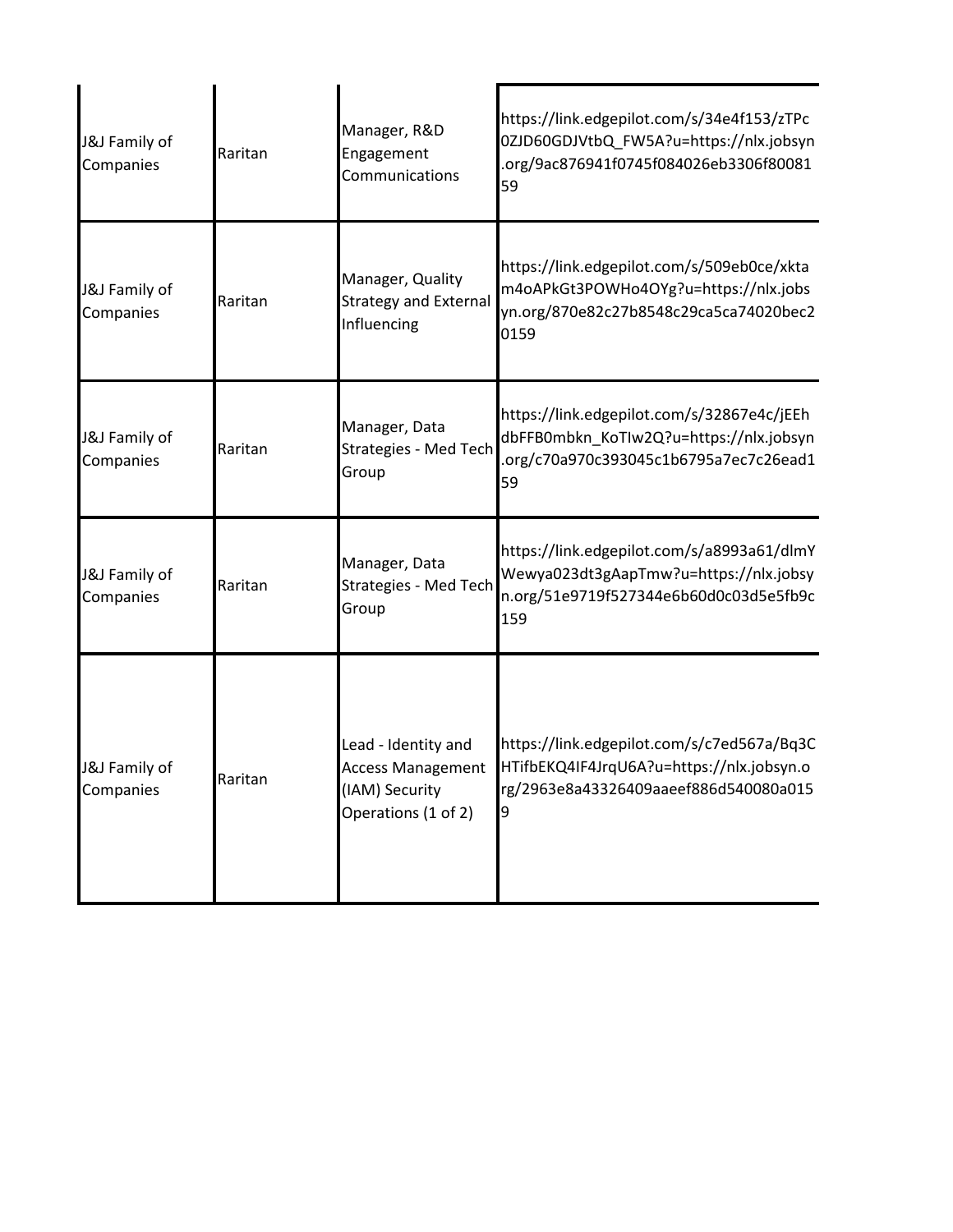| J&J Family of<br>Companies | Raritan | <b>J&amp;J MedTech</b><br>Development<br>Program (MLDP)-<br>2023 Summer<br>Internship | Marketing Leadership https://link.edgepilot.com/s/1aa98ed2/y2za<br>mQBKpkeZeeW4ZMspcA?u=https://nlx.jobsy<br>n.org/80a3257c17584c7585b3aa8b9ba8883<br>b159                   |
|----------------------------|---------|---------------------------------------------------------------------------------------|------------------------------------------------------------------------------------------------------------------------------------------------------------------------------|
| J&J Family of<br>Companies | Raritan | <b>IT Product Analyst</b>                                                             | https://link.edgepilot.com/s/758cb439/Xeht<br>mDQOREGcyJIpVhpHZw?u=https://nlx.jobsy<br>n.org/29ea2204eade43758cf7c37aab3925c6<br>159                                        |
| J&J Family of<br>Companies | Raritan | IT Manager, Product<br>Analyst Identity and<br><b>Access</b>                          | https://link.edgepilot.com/s/34326d8e/Vkn<br>AMECVSkGO7rJEjWBOEA?u=https://nlx.jobs<br>yn.org/8809dbeba2514912a78b546ae1242b<br>1c159                                        |
| J&J Family of<br>Companies | Raritan |                                                                                       | https://link.edgepilot.com/s/3f548cec/ML8I<br>IT Lead, xIAM Identity T1TCVUyCwzqSoTrXSg?u=https://nlx.jobsyn.<br>Portal Product Owner org/942b6ada4ff24cacafd494391a71c52915 |
| J&J Family of<br>Companies | Raritan | IT Lead, Robotic<br><b>Process Automation</b><br>Operations                           | https://link.edgepilot.com/s/e3f3766f/MRp<br>GAqVsp0OemYdqh1oooA?u=https://nlx.jobs<br>yn.org/bd889ed4265f41d2ad828e0dc1537f2<br>7159                                        |
| J&J Family of<br>Companies | Raritan | <b>HR Leader -</b><br>Discovery, Product<br>Development, &<br>Supply                  | https://link.edgepilot.com/s/245b3e90/S5Sn<br>gU-i6U_ic2Y-<br>kPuAWw?u=https://nlx.jobsyn.org/6a150b3<br>d741241d2ae474c14e1b04907159                                        |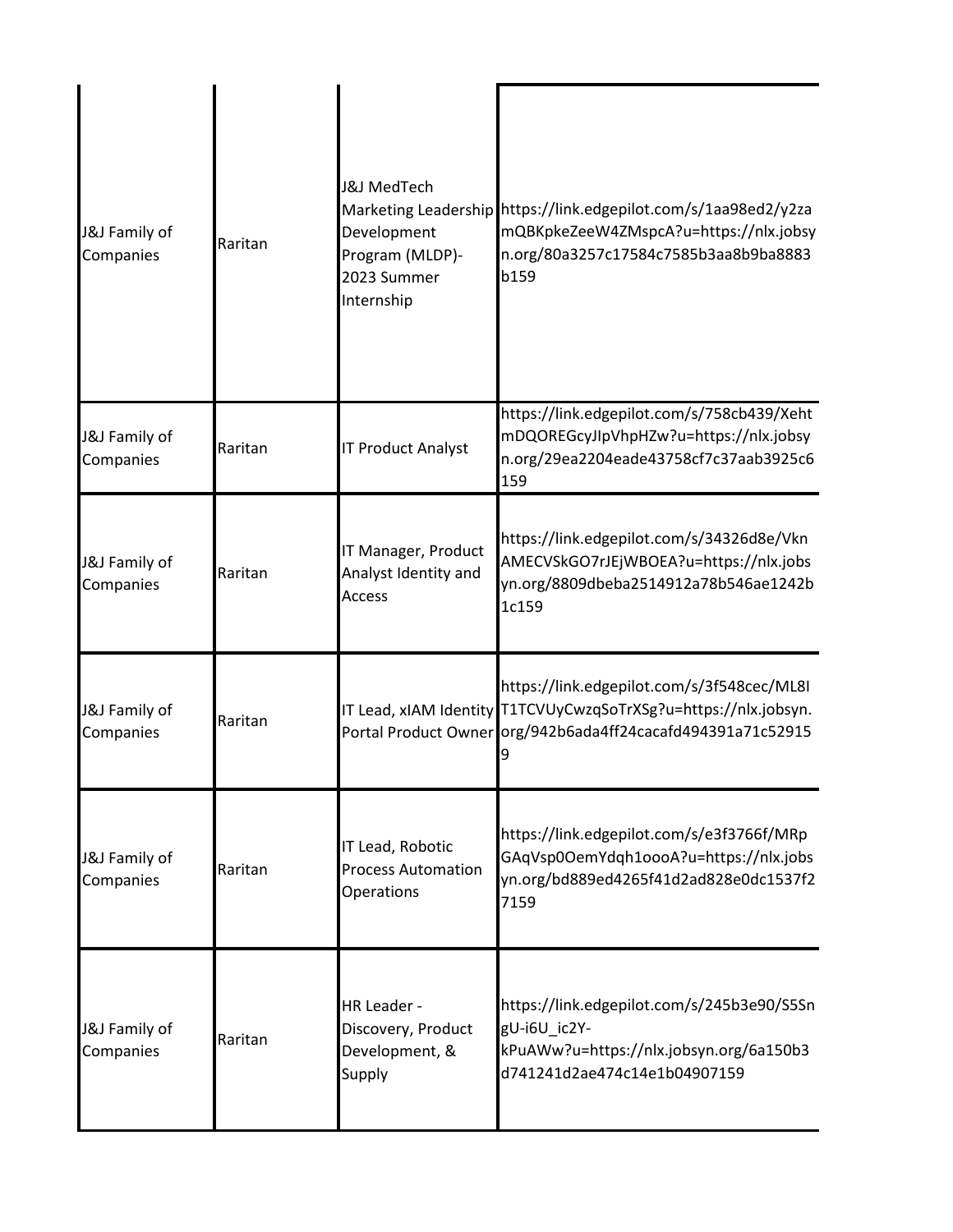| J&J Family of<br>Companies | Raritan | <b>Global Data Manager</b><br>Specialist                                                                       | https://link.edgepilot.com/s/9df38814/1_VP<br>yukM4Uu7BlnmIuj2Vw?u=https://nlx.jobsyn<br>.org/64669004dae046c89733d4f4ffc2c31a1<br>59                     |
|----------------------------|---------|----------------------------------------------------------------------------------------------------------------|-----------------------------------------------------------------------------------------------------------------------------------------------------------|
| J&J Family of<br>Companies | Raritan | Director, Global<br><b>Market Access</b><br>Strategy and<br>Execution                                          | https://link.edgepilot.com/s/b89b6571/O25<br>C4rlaoE2sDlazrWSliQ?u=https://nlx.jobsyn.o<br>rg/a80f0110ad5e43c0a6b3161195eae8df15<br>9                     |
| J&J Family of<br>Companies | Raritan | Data Science Lead                                                                                              | https://link.edgepilot.com/s/ac4e5524/Dmb<br>pRtw_-<br>Um7AZQbAe38Gw?u=https://nlx.jobsyn.org<br>/56a96f1bfe8648a09e2ebc3054c58c18159                     |
| J&J Family of<br>Companies | Raritan | Contracts<br>Management Lead<br>Analyst<br>National/Federal and<br>- Johnson &<br>Johnson's Medical<br>Devices | https://link.edgepilot.com/s/9ecb0b1a/lt32p<br>kuM-<br>Commercial Accounts KyNX6QyzPgAgA?u=https://nlx.jobsyn.org/2<br>59843b75659404faa41b45403174d42159 |
| J&J Family of<br>Companies | Raritan | Contract<br>Management, RFP<br>Specialist                                                                      | https://link.edgepilot.com/s/ce7bdb71/oTU<br>NApvR5kW0-<br>VSFvjJ6wQ?u=https://nlx.jobsyn.org/1dd868<br>f7f01a40189021ca7875abddbc159                     |
| J&J Family of<br>Companies | Raritan | <b>Clinical Services</b><br><b>Category Analyst</b>                                                            | https://link.edgepilot.com/s/f41d8b15/xLYe<br>XZ9JlEafiSbTH3l9iA?u=https://nlx.jobsyn.org<br>/40cb718b77c0413b8b0b1dc0502ca23e159                         |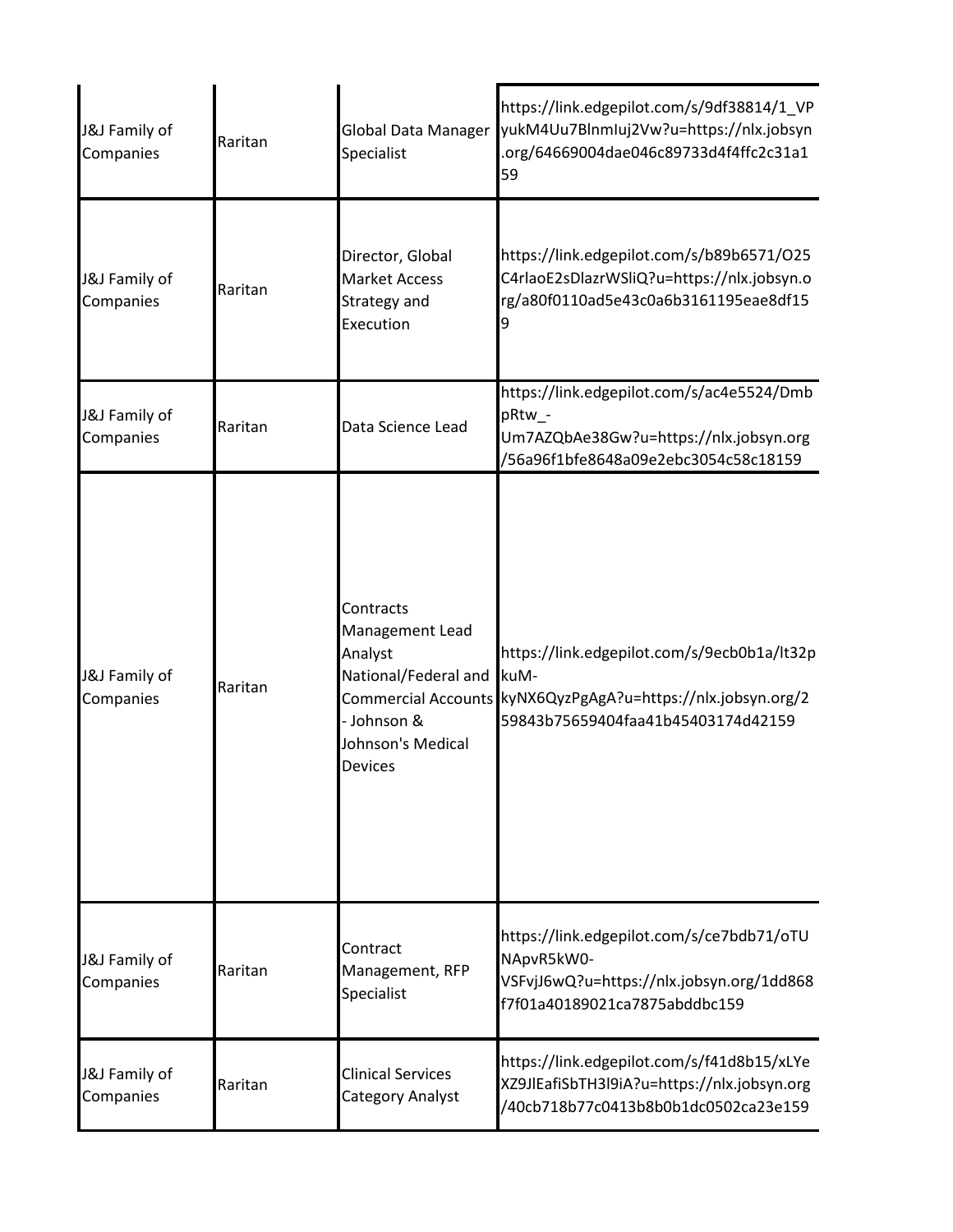| J&J Family of<br>Companies | Raritan | <b>Clinical Operations</b><br>Lead - DEICT,<br>Oncology (1 of 2)                          | https://link.edgepilot.com/s/ad923cc3/tOcV<br>pl9Fu0iVdDrA41Kayw?u=https://nlx.jobsyn.o<br>rg/92023216ce224f3e9c5b59161772eb9215<br>9 |
|----------------------------|---------|-------------------------------------------------------------------------------------------|---------------------------------------------------------------------------------------------------------------------------------------|
| J&J Family of<br>Companies | Raritan | Associate Director,<br><b>Project Management</b><br>Leader (Established<br>Products)      | https://link.edgepilot.com/s/41b9f845/kuyK<br>wpXugUyyaoBWAUaEjA?u=https://nlx.jobsy<br>n.org/596fde732ddc4044a0c7b7abe13cb6c6<br>159 |
| J&J Family of<br>Companies | Raritan | Associate Director,<br><b>Project Management</b><br>Leader (Established<br>Products)      | https://link.edgepilot.com/s/a8e9d217/QmB<br>Vb6KwkE_2f5aBToLrUQ?u=https://nlx.jobsy<br>n.org/f08afa76105d4087b15aa6597548337e<br>159 |
| J&J Family of<br>Companies | Raritan | Associate Director,<br><b>Clinical Project</b><br>Scientist, Oncology -<br><b>Bladder</b> | https://link.edgepilot.com/s/9543b3ac/KhvB<br>mbOn6UiRsiQdPyYaVw?u=https://nlx.jobsyn<br>.org/051cd45289c54fc4a2f42c28626216b91<br>59 |
| J&J Family of<br>Companies | Raritan | Associate Director,<br>Capacity<br>Management                                             | https://link.edgepilot.com/s/8e3e623d/08gt<br>sNiD5UyjDH5N3i6jsQ?u=https://nlx.jobsyn.o<br>rg/1c4fc6a5fd7148a89894d0ab5f87fbb5159     |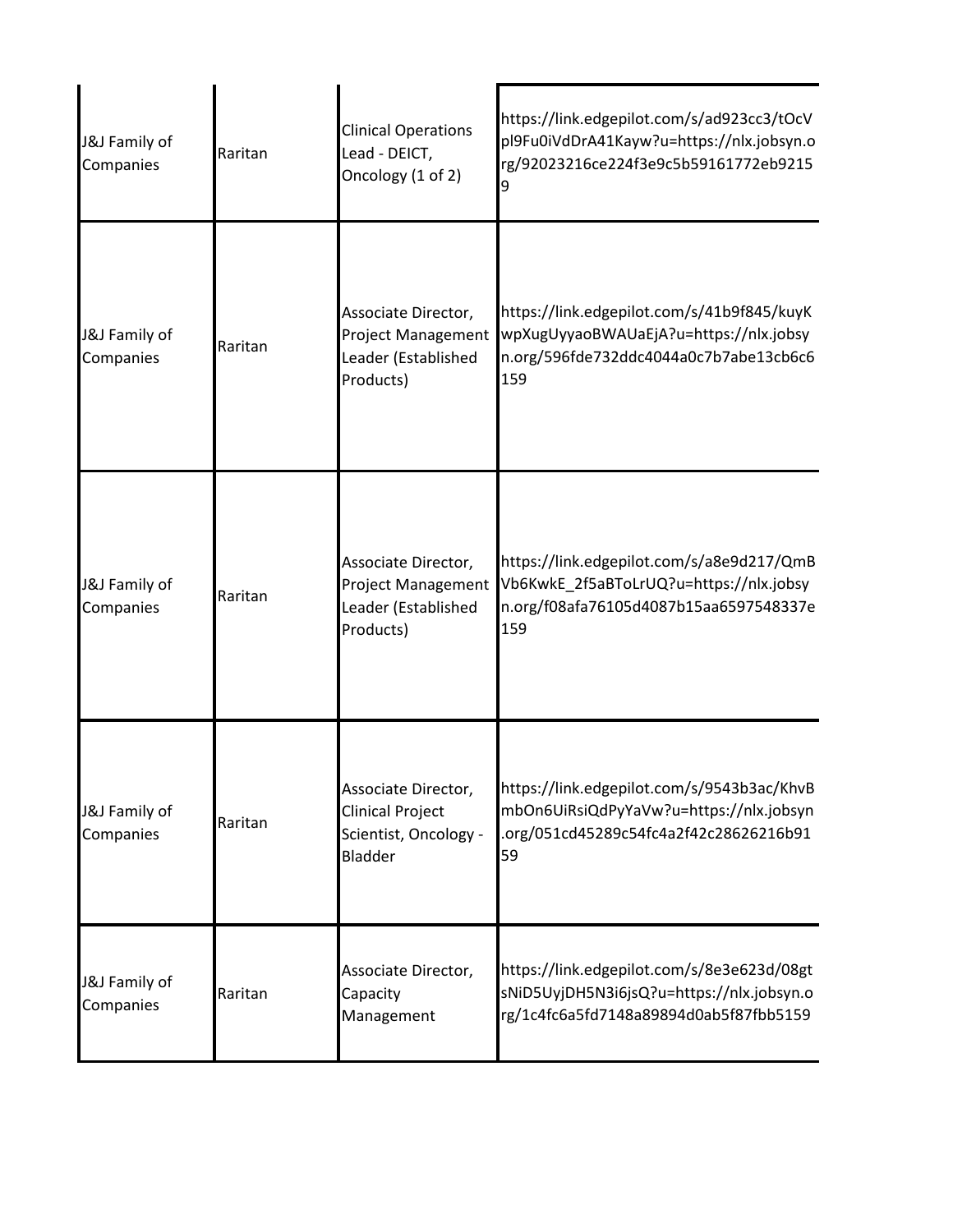| J&J Family of<br>Companies            | Raritan     | 2023 MBA Finance<br>Leadership<br>Development<br>Program (FLDP) - Full<br>Time | https://link.edgepilot.com/s/2fa42bb1/YQeE<br>GERUuEmhKzDPUJzYiw?u=https://nlx.jobsyn<br>.org/1272a78e2da14321a6673748cfb2b7e2<br>159 |
|---------------------------------------|-------------|--------------------------------------------------------------------------------|---------------------------------------------------------------------------------------------------------------------------------------|
| J&J Family of<br>Companies            | Bridgewater | <b>Technical Product</b><br>Owner                                              | https://link.edgepilot.com/s/04bfabe1/JYA9<br>1j2qwEiGiT-4rgAr-<br>Q?u=https://nlx.jobsyn.org/4372f325c83042<br>fa8e79090d0d2246d0159 |
| J&J Family of<br>Companies            | Bridgewater | Sr Manager Data<br>Science                                                     | https://link.edgepilot.com/s/fd2f3f3a/wSm<br>W7d7foEWL4IaR4XS6lQ?u=https://nlx.jobsy<br>n.org/aa35b4ebdfcb42abb20930d53e00071f<br>159 |
| <b>J&amp;J</b> Family of<br>Companies | Bridgewater | Sr Financial Analyst,<br><b>Vision Quality OPEX</b>                            | https://link.edgepilot.com/s/de3083ac/omQ<br>udA5bTkKqUh210AIdQQ?u=https://nlx.jobsy<br>n.org/5b9580da9f5643d3b0c156cd3f590feb<br>159 |
| J&J Family of<br>Companies            | Bridgewater | Senior Manager Data<br>Science - Digital &<br>Data Science Group               | https://link.edgepilot.com/s/917421a3/4wL<br>8FBGow066ZAhXmC-<br>GZA?u=https://nlx.jobsyn.org/af3707eed240<br>4328ade66be21b84f81a159 |
| <b>J&amp;J</b> Family of<br>Companies | Bridgewater | <b>Senior Full Stack</b><br>Engineer                                           | https://link.edgepilot.com/s/666be14d/Ku0<br>vYodJOEuk5vHzDNnGCA?u=https://nlx.jobsy<br>n.org/48906d2e2045432d81359d6e76f640e<br>a159 |
| <b>J&amp;J</b> Family of<br>Companies | Bridgewater | Senior Data Scientist                                                          | https://link.edgepilot.com/s/96f893c3/WYc<br>oof55F0iLk1c36WUPVQ?u=https://nlx.jobsy<br>n.org/ae38dc8a7f3d4cd1a0f77ef9756771ef1<br>59 |
| J&J Family of<br>Companies            | Bridgewater | Senior Data Analyst                                                            | https://link.edgepilot.com/s/bb74b91d/DaYf<br>gp29QEqzt9fUe6SuVQ?u=https://nlx.jobsyn.<br>org/8023257ec3e84eab9903afbdb02dd7551<br>59 |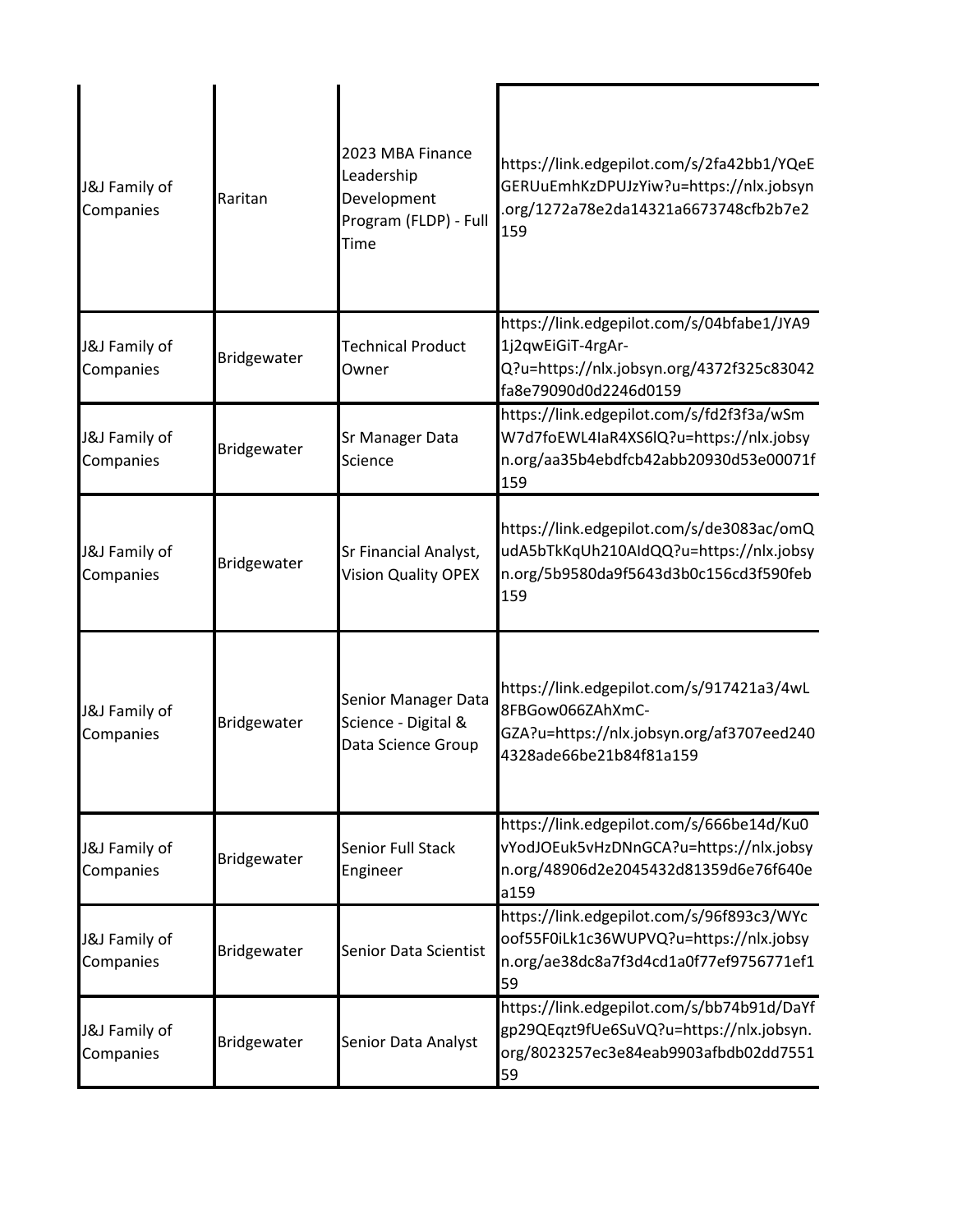| J&J Family of<br>Companies | Bridgewater | Medical<br>Director/Senior<br><b>Medical Director-</b><br>Clinical Development,<br>Oncology | https://link.edgepilot.com/s/d2af90dd/FGTp<br>XO9UH0a6-<br>jZqfWEGZQ?u=https://nlx.jobsyn.org/bd196<br>40c3de84055a6105bff2d8c8305159 |
|----------------------------|-------------|---------------------------------------------------------------------------------------------|---------------------------------------------------------------------------------------------------------------------------------------|
| J&J Family of<br>Companies | Bridgewater | Manager, Digital<br><b>Customer Experience</b>                                              | https://link.edgepilot.com/s/8191b7a2/iefRF<br>iUtB0uE0fjutD3ynw?u=https://nlx.jobsyn.org<br>/e7fea83296a44982998e6f4eeb046719159     |
| J&J Family of<br>Companies | Bridgewater | Manager, Digital<br><b>Customer Experience</b>                                              | https://link.edgepilot.com/s/a8ea4ae1/j0yIL<br>Y7cmkyhvFw7e1MyOw?u=https://nlx.jobsyn<br>.org/64a83433f78743d5b0df2cd7b1a07bf51<br>59 |
| J&J Family of<br>Companies | Bridgewater | <b>Lead Product Analyst</b><br>of Contact Center<br>with Supply Chain<br>Technology         | https://link.edgepilot.com/s/ea99966d/tx3j<br>Glu3cU6WiluUKeIApA?u=https://nlx.jobsyn.<br>org/c73ff43d835e4a92ac2460850faee36615<br>9 |
| J&J Family of<br>Companies | Bridgewater | Director, Americas<br>Region, Digital<br><b>Identification &amp;</b><br>Traceability        | https://link.edgepilot.com/s/a4b85652/CRM<br>W2vSc5ka0jIr1UhnTUw?u=https://nlx.jobsyn<br>.org/f0fa50274f064291bdce90f2e853aac215<br>9 |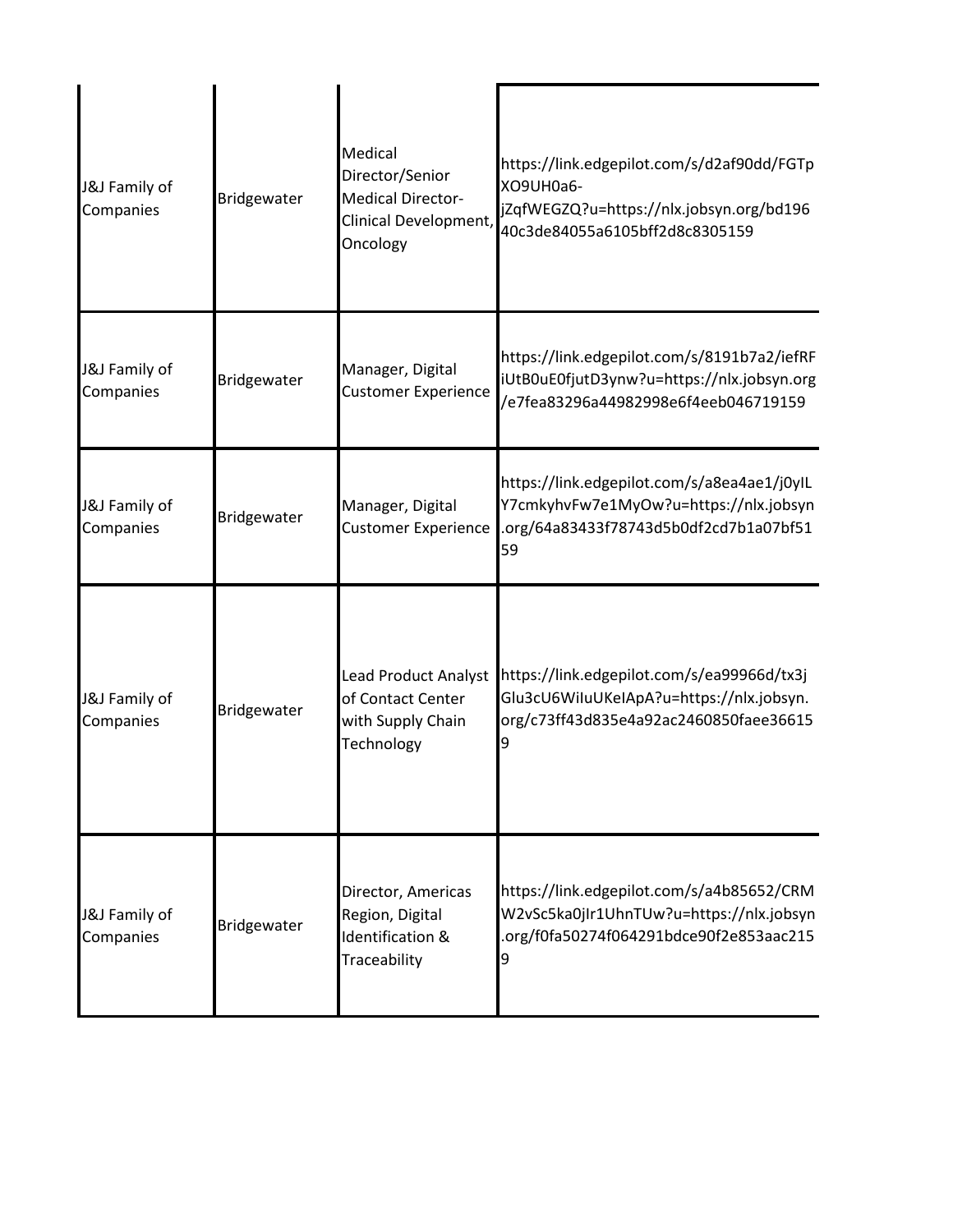| J&J Family of<br>Companies  | Bridgewater | <b>Customer Experience</b><br>Delivery Engineer-<br>Consumer Health               | https://link.edgepilot.com/s/cec724e0/ZhlW<br>I60ErESo5XQoJdnx9A?u=https://nlx.jobsyn.o<br>rg/edf1bfcaaf8849f98b01fb66b1e5cc6e159     |
|-----------------------------|-------------|-----------------------------------------------------------------------------------|---------------------------------------------------------------------------------------------------------------------------------------|
| J&J Family of<br>Companies  | Bridgewater | <b>Customer Experience</b><br>Delivery Engineer                                   | https://link.edgepilot.com/s/b1675d3d/lhv<br>mEwNi-<br>kW5CaAUgEbKCw?u=https://nlx.jobsyn.org/<br>248d4b26923f47d081ea83097713d50f159 |
| J.Crew                      | Bridgewater | Sales Associate (Part-<br>Time), J.Crew Retail,<br>Bridgewater<br>Commons         | https://link.edgepilot.com/s/261b957c/R_J<br>M16iLqEa-<br>gP414L4xdA?u=https://nlx.jobsyn.org/a11b0<br>cad310b45179f1c5b6fc180c5cb159 |
| J.Crew                      | Bridgewater | <b>Assistant Manager</b><br>(Full-Time), J.Crew<br>Retail, Bridgewater<br>Commons | https://link.edgepilot.com/s/2370a478/vAjiY<br>KSG_0_xlNC_o8qFzQ?u=https://nlx.jobsyn.o<br>rg/cf8b2e4286fa4ca086736f0acf03c8a8159     |
| JAG-ONE Physical<br>Therapy | Warren      | <b>Receptionist - Patient</b><br>Care Coordinator<br>(Full-Time)                  | https://link.edgepilot.com/s/8b7e361d/vmw<br>BJeLwUEaRB8QhF_E2rg?u=https://nlx.jobsy<br>n.org/b7a5d02525fe474c8b4a65971b44fad7<br>159 |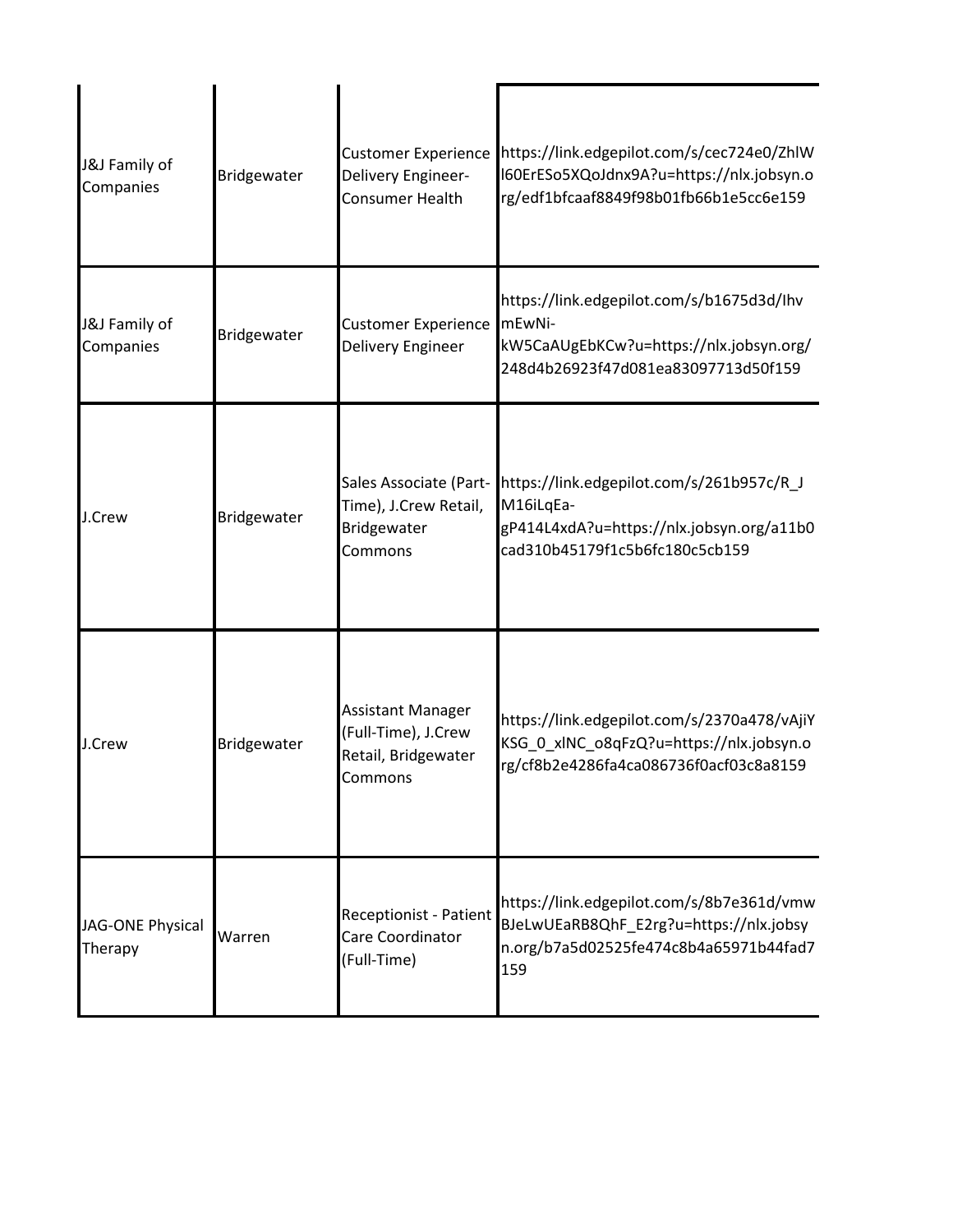| JAG-ONE Physical<br>Therapy                      | Hillsborough | <b>Receptionist - Patient</b><br>Care Coordinator<br>(Full-Time)  | https://link.edgepilot.com/s/f997d574/3tUu<br>waXtpkqdUT7E9m7sjg?u=https://nlx.jobsyn.<br>org/046597c18699410081acc614e4f98d8f1<br>59                       |
|--------------------------------------------------|--------------|-------------------------------------------------------------------|-------------------------------------------------------------------------------------------------------------------------------------------------------------|
| JAG-ONE Physical<br>Therapy                      | Bedminster   | <b>Physical Therapist</b><br>Aide (Full-Time)                     | https://link.edgepilot.com/s/b5bc0ae3/gzLiu<br>ZAze0ytagdm_H7yUQ?u=https://nlx.jobsyn.<br>org/2abfbac2d5a042a88141e8c9c029a09c1<br>59                       |
| Janssen Research<br>& Development,<br><b>LLC</b> | Raritan      | Data Scientist                                                    | https://link.edgepilot.com/s/8f74b5b8/fchHf<br>0YU2EK8juW_03urQg?u=https://nlx.jobsyn.<br>org/1a21f868dd204fd9928d3b4e63e3bf731<br>59                       |
| Johnson &<br>Johnson Services,<br>Inc.           | Raritan      | <b>Application Reliability</b><br>Engineer                        | https://link.edgepilot.com/s/d9ed3b39/H3Z<br>QGBRfaUq7LDoFZEwkGA?u=https://nlx.jobs<br>yn.org/152445eb910341b7b45aee15b0b834<br>b9159                       |
| Jones Lang LaSalle Somerset                      |              | Maintenance<br>Technician III                                     | https://link.edgepilot.com/s/e4d163c9/HHi<br>KB1mekSAdMxo_c0l7g?u=https://nlx.jobsyn.<br>org/1e0b8e564ba547c6aded71862b7b1c57<br>159                        |
| JPMorgan Chase                                   | Warren       | SB - Warren Branch -<br>NJ Middlesex<br>Somerset                  | Relationship Banker - https://link.edgepilot.com/s/49c93829/a0fk<br>OKzOVUWkPejfRk-<br>aSg?u=https://nlx.jobsyn.org/9c6978fb37c7<br>4999a61098df5dc937e9159 |
| JPMorgan Chase                                   | Somerville   | Private Client Banker<br>Somerville Multi-site ·<br>Somerville NJ | https://link.edgepilot.com/s/9712f4b4/Tbz3<br>9pH8lUywT2zYm2k_Kw?u=https://nlx.jobsyn<br>org/17bcab1c052c4f2f9b34396e03705c1c1<br>59                        |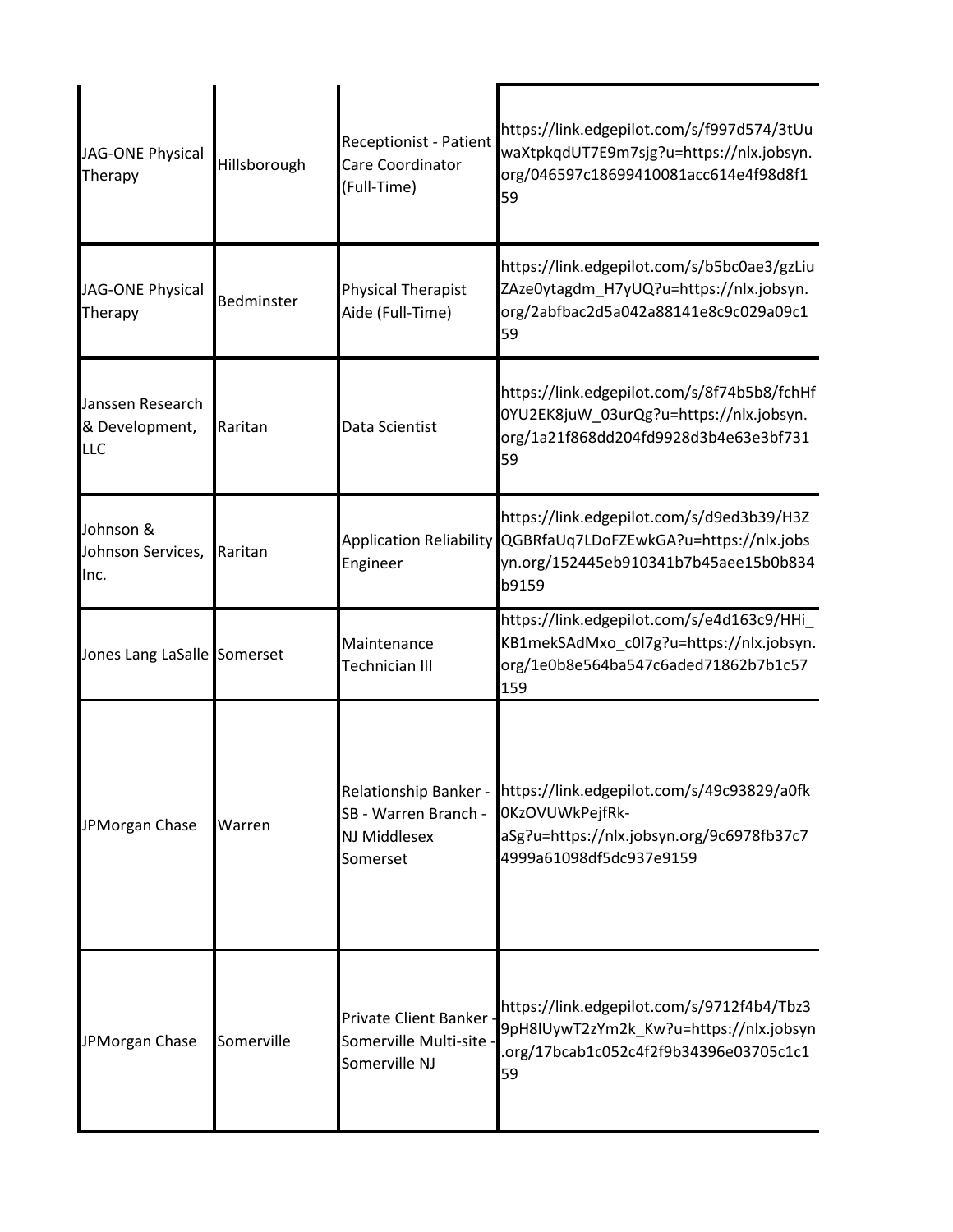| JPMorgan Chase        | Bernardsville | Relationship Banker-<br>Bernardsville,<br>Bernardsville NJ | https://link.edgepilot.com/s/d6a07f30/Sia56<br>TwbmUWtd6Lz86jwMw?u=https://nlx.jobsy<br>n.org/d8cbaa7f253e44b4b7a501f6642ddf68<br>159 |
|-----------------------|---------------|------------------------------------------------------------|---------------------------------------------------------------------------------------------------------------------------------------|
| Kearny Bank           | Bernardsville | Universal Banker I                                         | https://link.edgepilot.com/s/8ad56bfd/oroJ<br>BnbYKkubvLaQ7LaFAA?u=https://nlx.jobsyn.                                                |
| Kearny Bank           | Bernardsville | Universal Banker I                                         | https://link.edgepilot.com/s/30ca0ede/J4r0<br>BXkfvUGjDKGUTDI_DA?u=https://nlx.jobsyn.                                                |
| <b>Kelly Services</b> | Somerset      | <b>HR Records Associate</b>                                | https://link.edgepilot.com/s/fb21d416/_PC8<br>qdcmf0eOAFKugHvC9g?u=https://nlx.jobsyn<br>org/7396eaf3dd4e4b5ca208bfaa7f1e70f015       |
| <b>Kelly Services</b> | Raritan       | <b>Regulatory Affairs</b><br>Specialist                    | https://link.edgepilot.com/s/5fc2f8c8/ibkJ1K<br>ERx0aSi1urqckmnA?u=https://nlx.jobsyn.org<br>/939d07da3ced4b978172b8c28eb6235e159     |
| <b>Kelly Services</b> | Bridgewater   | Pharmacovigilance<br><b>Audit Specialist</b>               | https://link.edgepilot.com/s/616a4de4/bP5T<br>5gRpykumnficUIDlwA?u=https://nlx.jobsyn.o<br>rg/21d367d966304bb0b0c08b1c9710c7981<br>59 |
| <b>Kelly Services</b> | Bridgewater   | Collections<br>Administrator                               | https://link.edgepilot.com/s/ff6bb395/6z64<br>DOZ5OkWt3jDTLtE7_A?u=https://nlx.jobsyn.<br>org/fdccf7c5d4464219aa8b4d10451177661<br>59 |
| <b>Kelly Services</b> | Bridgewater   | Accounts<br>Receivable/Billing<br>Coordinator              | https://link.edgepilot.com/s/ce6d4eea/G9C<br>p5LPfYkez5XXLxLU4vg?u=https://nlx.jobsyn.<br>org/98732b99060b45b1b72d7c8e7cfc25fe1<br>59 |
| Kforce                | Somerville    | <b>AWS Migration</b><br><b>Automation Engineer</b>         | https://link.edgepilot.com/s/56bdd28e/50x5<br>FO_54kCUpOKbNPmlkA?u=https://nlx.jobsy<br>n.org/e4be1f72b9a6472d8384212c8b6c747<br>d159 |
| Kforce                | Bedminster    | Full Stack / Node<br>Developer                             | https://link.edgepilot.com/s/d95fa061/SnxH<br>GH1nOkyLDZN_1CYNeg?u=https://nlx.jobsy<br>n.org/2ed0cef49bbb4c92a323e3ea0294269<br>6159 |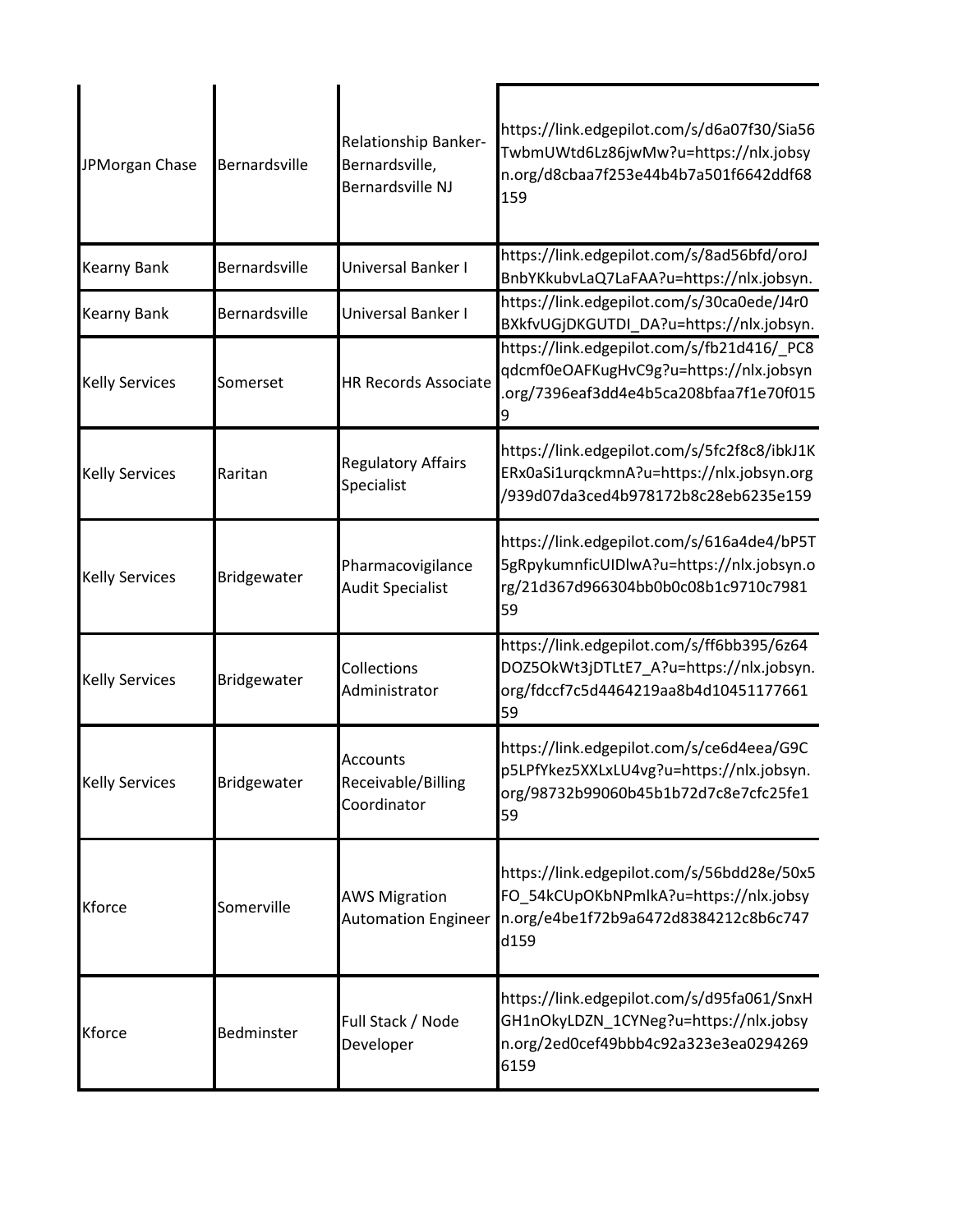| <b>KinderCare</b><br><b>Education LLC</b> | Warren   | Teachers at                                                     | https://link.edgepilot.com/s/953c5fdf/h2em-<br>rJRckqMbkkeOyHg7g?u=https://nlx.jobsyn.o<br>KinderCare at Warren rg/e060efa8ba0a4c82b7a977c01a362b4415      |
|-------------------------------------------|----------|-----------------------------------------------------------------|------------------------------------------------------------------------------------------------------------------------------------------------------------|
| Knipper                                   | Somerset | <b>Business Manager-</b><br><b>Custom Pharmacy</b><br>Solutions | https://link.edgepilot.com/s/e5599b54/F_U<br>M6tC-<br>wE_uDDbp5Cl_Hw?u=https://nlx.jobsyn.org<br>/8df1372ec3ec4499926de334dc824643159                      |
| Knipper                                   | Somerset | Associate Director,<br><b>Client Services</b>                   | https://link.edgepilot.com/s/6ec887a6/5fGd<br>KIQkHkuF66FfpY-m-<br>w?u=https://nlx.jobsyn.org/d1ed293495204<br>e60926307392aa34120159                      |
| L'Oreal USA S/D,<br>Inc.                  | Somerset | Chain-Senior<br>Manager, Master<br>Data                         | Manufacturing Supply https://link.edgepilot.com/s/0ca04c09/DBnc<br>nUNx5UGvK070SazucA?u=https://nlx.jobsyn<br>.org/84fc4994d0454c24b3b1480d20d83850<br>159 |
| L'Oreal USA S/D,<br>Inc.                  | Somerset | Manager - Safety<br>Validation                                  | https://link.edgepilot.com/s/5dd675c2/uEeu<br>d_F2vEWpGOImayJcow?u=https://nlx.jobsyn<br>.org/4bd73dec00b94677906056e3acac9f141<br>59                      |
| Labcorp                                   | Somerset | Study Technician I -<br>Dose Formulations                       | https://link.edgepilot.com/s/9d1735e5/Ls_N<br>bUPIH0e0Np3nOxbUgA?u=https://nlx.jobsyn<br>.org/38296a08375449f4a99d4d50b4493625<br>159                      |
| Labcorp                                   | Somerset | Sample Handling<br><b>Assistant - Clinical</b><br>Research      | https://link.edgepilot.com/s/af74fe5b/Vnnk<br>av9N8U_WJEL0QJzl7A?u=https://nlx.jobsyn.<br>org/51f874671243444385cb59b5ce149f681<br>59                      |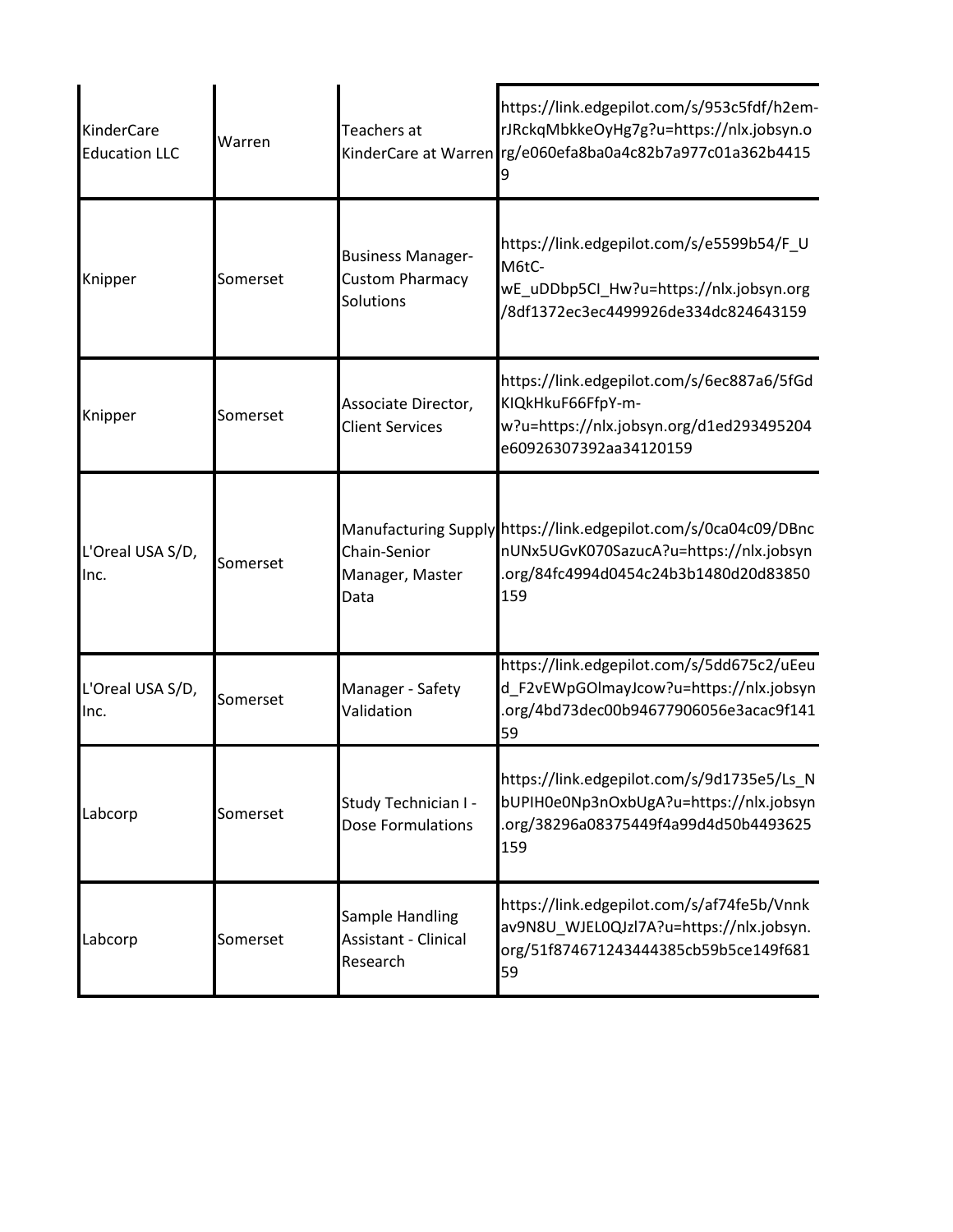| Labcorp | Raritan | Medical<br>Technologist/Clinical<br>Laboratory<br>Technician -<br>Microbiology                | https://link.edgepilot.com/s/e41d9669/Bba<br>QfsWRZkeztzRovGB5og?u=https://nlx.jobsyn<br>.org/a1b0fbbc7c4747ea9b0bc1536df92e9d1<br>59 |
|---------|---------|-----------------------------------------------------------------------------------------------|---------------------------------------------------------------------------------------------------------------------------------------|
| Labcorp | Raritan | Medical<br>Technologist/Clinical<br>Laboratory<br>Technician -<br>Immunology                  | https://link.edgepilot.com/s/4d340562/IAW<br>cGfI9JkGlwrjpZ5tF-<br>g?u=https://nlx.jobsyn.org/20863cc8c65e4d<br>d8bed45acb5c55b78a159 |
| Labcorp | Raritan | Medical<br>Technologist/Clinical<br>Laboratory<br><b>Technician - Forensics</b><br>Toxicology | https://link.edgepilot.com/s/25b226cb/BO8<br>VBVsqGEm9L4wuee2r7A?u=https://nlx.jobs<br>yn.org/0a72c9ecabad4d57a4e5bcb8b581f40<br>4159 |
| Labcorp | Raritan | Lab Services Team<br>Leader                                                                   | https://link.edgepilot.com/s/86839ecd/W8k<br>hGib2nkWK6Xl2nw1WeQ?u=https://nlx.jobs<br>yn.org/dfbb58f1bf634246a1f288dbfb637087<br>159 |
| Labcorp | Raritan | Lab Assistant -<br>Immunology                                                                 | https://link.edgepilot.com/s/d54044fe/W49<br>JgT5xeECjWhsD0GbZ3w?u=https://nlx.jobsy<br>n.org/98015282ab4440d7bc7e2f63ed95e2d<br>9159 |
| Labcorp | Raritan | Lab Assistant -<br>Immunology                                                                 | https://link.edgepilot.com/s/ad261e8c/mBy<br>Z0XwWAECSnvX_xweB6g?u=https://nlx.jobs<br>yn.org/9c3eb3ee42b64e6f837fa0edb829f35<br>6159 |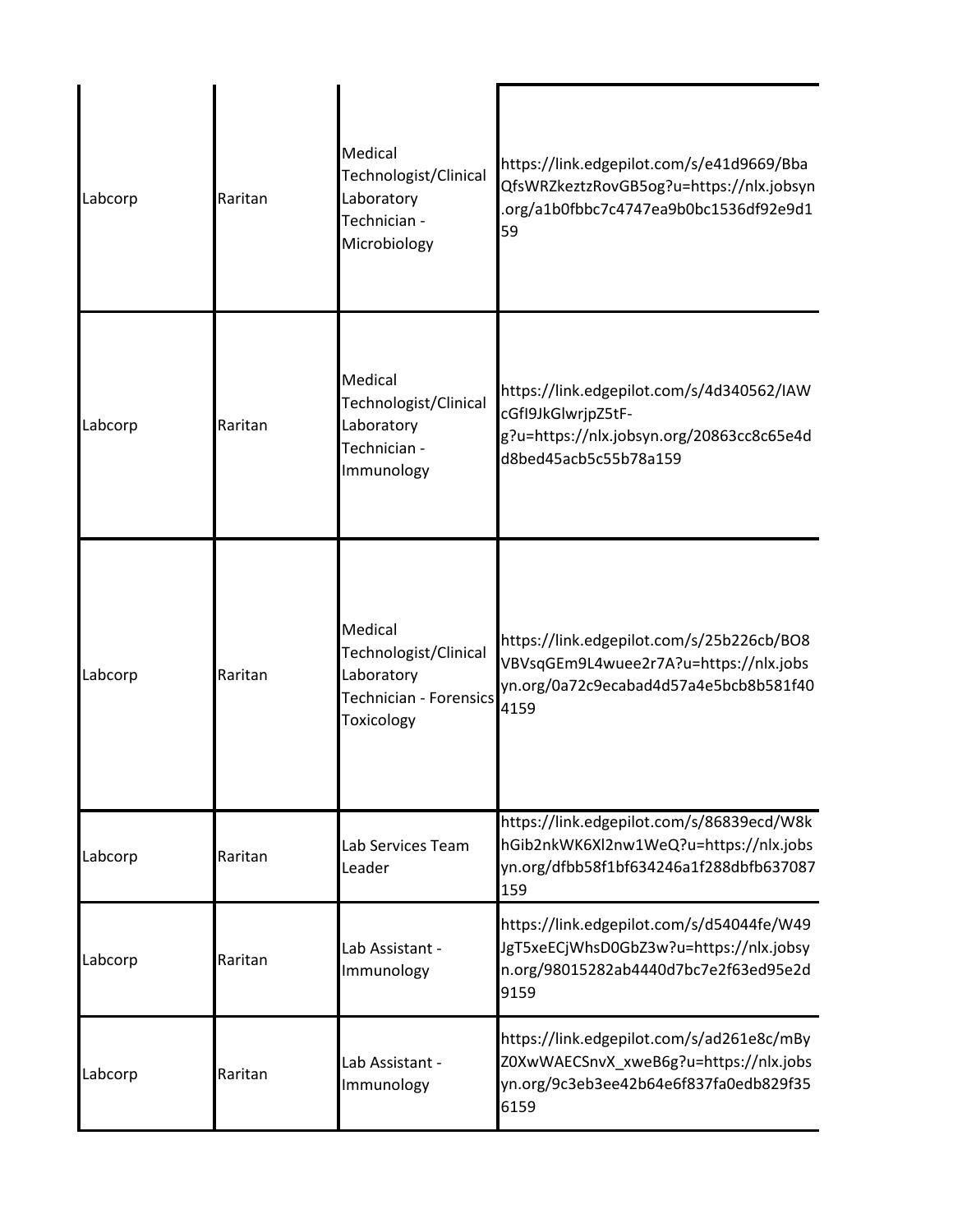| Labcorp                       | Raritan           | Lab Assistant                                      | https://link.edgepilot.com/s/edc23174/f8_h<br>Fr2e9UeRjZFjmonaaQ?u=https://nlx.jobsyn.                                                |
|-------------------------------|-------------------|----------------------------------------------------|---------------------------------------------------------------------------------------------------------------------------------------|
| Labcorp                       | Raritan           | Lab Assistant                                      | https://link.edgepilot.com/s/749ae583/WxD<br>dQIAkY0WDGInHsMRx9g?u=https://nlx.jobs                                                   |
| Labcorp                       | Raritan           | <b>Facilities Manager</b>                          | https://link.edgepilot.com/s/6cf192d7/nhfru-<br>GOqkScANYsfXZkIA?u=https://nlx.jobsyn.org                                             |
| Labcorp                       | Raritan           | Cytotechnologist -<br>Per Diem                     | https://link.edgepilot.com/s/1e7d6e7f/OGq<br>ERozmg02t6in2lo5SCA?u=https://nlx.jobsyn.<br>org/bb6635ddbc6844708db9f885d6123524        |
| Labcorp                       | Bridgewater       | Phlebotomist/Patient<br>Service Technician         | https://link.edgepilot.com/s/e6bfc7c8/DbD5<br>W3Wb-<br>U_OU1KJ1hkQgg?u=https://nlx.jobsyn.org/5<br>fdd457d3e754bf8b092f566ecb274fa159 |
| Labcorp                       | Bridgewater       | Phlebotomist/Patient<br>Service Technician         | https://link.edgepilot.com/s/10d7a3a0/ybp<br>WTMZCDkCHPSxWQw4V9w?u=https://nlx.jo<br>bsyn.org/4bbe3e42a90543f1b23fd6a8fdf25d<br>41159 |
| <b>Learning Care</b><br>Group | Somerville        | Center Director                                    | https://link.edgepilot.com/s/54e833fe/ynH6<br>j7JQaEi-qh0d1D-<br>eoA?u=https://nlx.jobsyn.org/360d763d0cf4                            |
| Learning Care<br>Group        | Hillsborough      | <b>Summer Camp</b><br>Teacher                      | https://link.edgepilot.com/s/ff20a7b4/dbk1<br>dvl0eEOJ85Li0yu_KQ?u=https://nlx.jobsyn.o<br>rg/8880b4fbbe3140b4b8a09e1fec20251215      |
| Lilly                         | <b>Branchburg</b> | Logistic Coordinator                               | https://link.edgepilot.com/s/cc739a7d/LCqT<br>JEZr0ky9u7_1FzHLXQ?u=https://nlx.jobsyn.o<br>rg/6fdf5bb05fd74a1489bbc8a2e1872a79159     |
| Luxottica                     | Bridgewater       | Optometrist -<br>Bridgewater, NJ -<br>LensCrafters | https://link.edgepilot.com/s/6527fd10/kso8<br>2XIPAEiKXrn182JO1A?u=https://nlx.jobsyn.o<br>rg/9fde16c0c3a74abdbb09f118f938f13c159     |
| Luxottica                     | Bridgewater       | Optometrist -<br>Bridgewater, NJ -<br>LensCrafters | https://link.edgepilot.com/s/7016cfa7/W-<br>TLekmRVkaL076B5nG3ZA?u=https://nlx.jobs<br>yn.org/4da772eb7cd14d9e946c7d9cb0e6b0<br>27159 |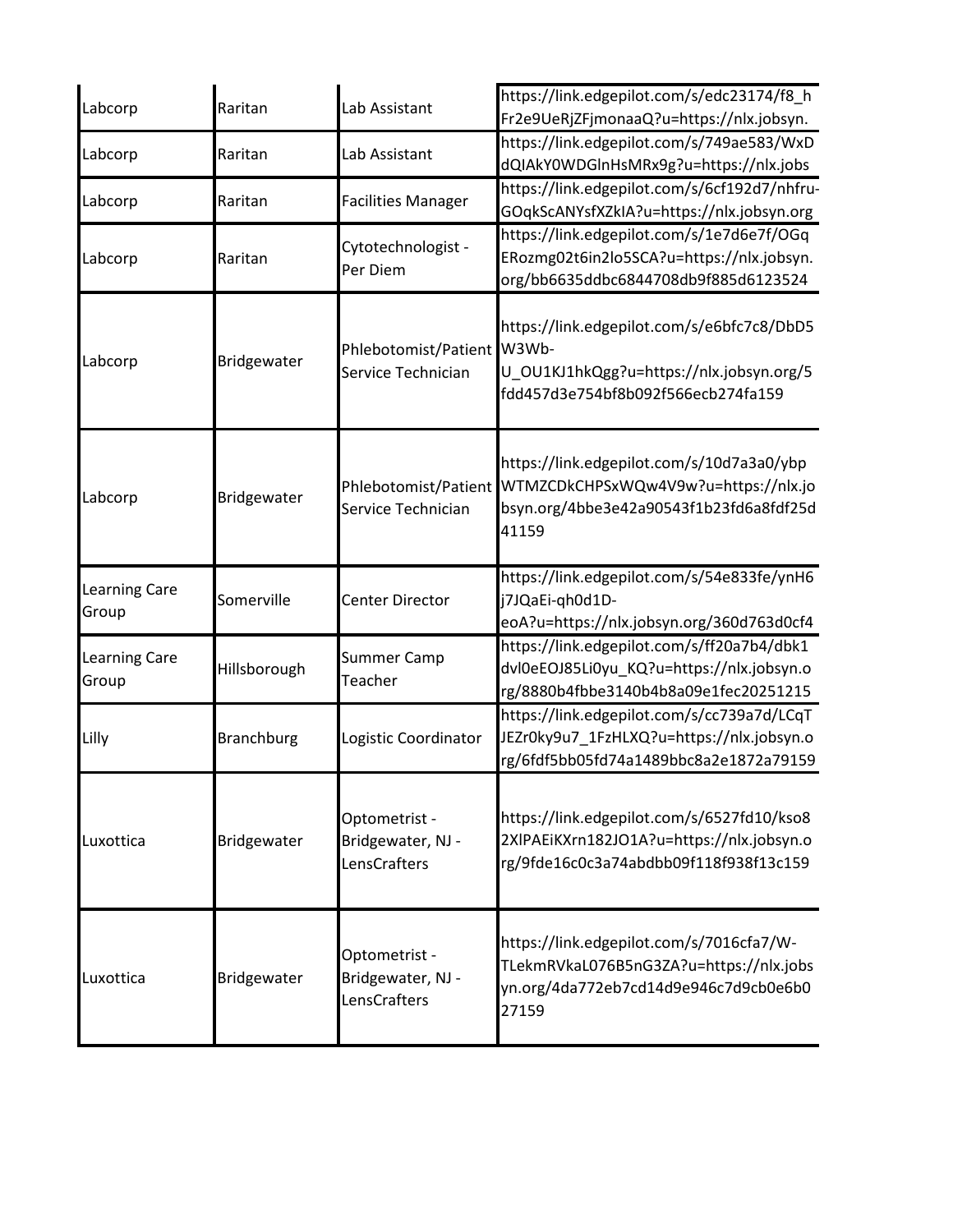| ManpowerGroup | Skillman             | Dishwasher and Prep<br>Cooks needed in<br>Skillman, NJ | https://link.edgepilot.com/s/1beab941/DeG<br>C59tRPEqtbhbP3OaCew?u=https://nlx.jobsy<br>n.org/f8e5747cc36f4b2b87c1e4b0629251b9<br>159 |
|---------------|----------------------|--------------------------------------------------------|---------------------------------------------------------------------------------------------------------------------------------------|
| Marriott      | Bridgewater          | Sous Chef                                              | https://link.edgepilot.com/s/4c347873/mJ5<br>KqleoDkyCh3PQb61NxQ?u=https://nlx.jobsy                                                  |
| Marriott      | Bridgewater          | <b>Sales Executive</b>                                 | https://link.edgepilot.com/s/f8cc52b4/OaDT<br>8YaYVEad3Jt_GYHPrQ?u=https://nlx.jobsyn.<br>org/0a1935525d304562b6502dd7e16fe89e        |
| Marriott      | Bridgewater          | <b>Loss Prevention</b><br>Officer                      | https://link.edgepilot.com/s/61adc3ab/mdb<br>3_A8blEa9vYwDPj03HA?u=https://nlx.jobsyn<br>org/6e5aada22ff14a3080868307720a50e51<br>59  |
| Marriott      | Bridgewater          | <b>Guest Environment</b><br>Expert -<br>Housekeeping   | https://link.edgepilot.com/s/5ffb4d4a/Wpyh<br>cdU4IU6VnruUKAzrqg?u=https://nlx.jobsyn.<br>org/749908f149534003b1bdb324bce0ccf31<br>59 |
| Marriott      | Bridgewater          | Food and Beverage<br><b>Operations Manager</b>         | https://link.edgepilot.com/s/ea7d28e7/Rj92<br>svUaXkifvLQnl8fS5g?u=https://nlx.jobsyn.or<br>g/4872783a2e6142fa9c8d769965fcd132159     |
| Marriott      | Bridgewater          | Cook                                                   | https://link.edgepilot.com/s/a0b74c65/tqby<br>nYBo8UONVoM7y2ay_g?u=https://nlx.jobsy                                                  |
| Marriott      | <b>Basking Ridge</b> | <b>Hotel Operations</b><br>Supervisor                  | https://link.edgepilot.com/s/942d29aa/TH5<br>27QFDC0CH5nTEXsDXMA?u=https://nlx.jobs<br>yn.org/9754fb3f20f2422bab914ba0b6d1305<br>d159 |
| Marriott      | <b>Basking Ridge</b> | Cook                                                   | https://link.edgepilot.com/s/21658523/qEi6-<br>hOf30iytB9vDK_rIA?u=https://nlx.jobsyn.org                                             |
| Massage Envy  | Warren               | Sales & Customer<br>Service Associate                  | https://link.edgepilot.com/s/7c03e67f/VVq<br>0PpwvUaiuZkTMSdg9A?u=https://nlx.jobsyn<br>.org/1fd8ac1eff2c45fd88fc7503cc1acb13159      |
| Massage Envy  | Warren               | Massage Therapist                                      | https://link.edgepilot.com/s/f529354c/jtGZt<br>K_8K0e0l6_Gnd_3hQ?u=https://nlx.jobsyn.o<br>rg/c711aaa980ee472e9569057750fae7a815      |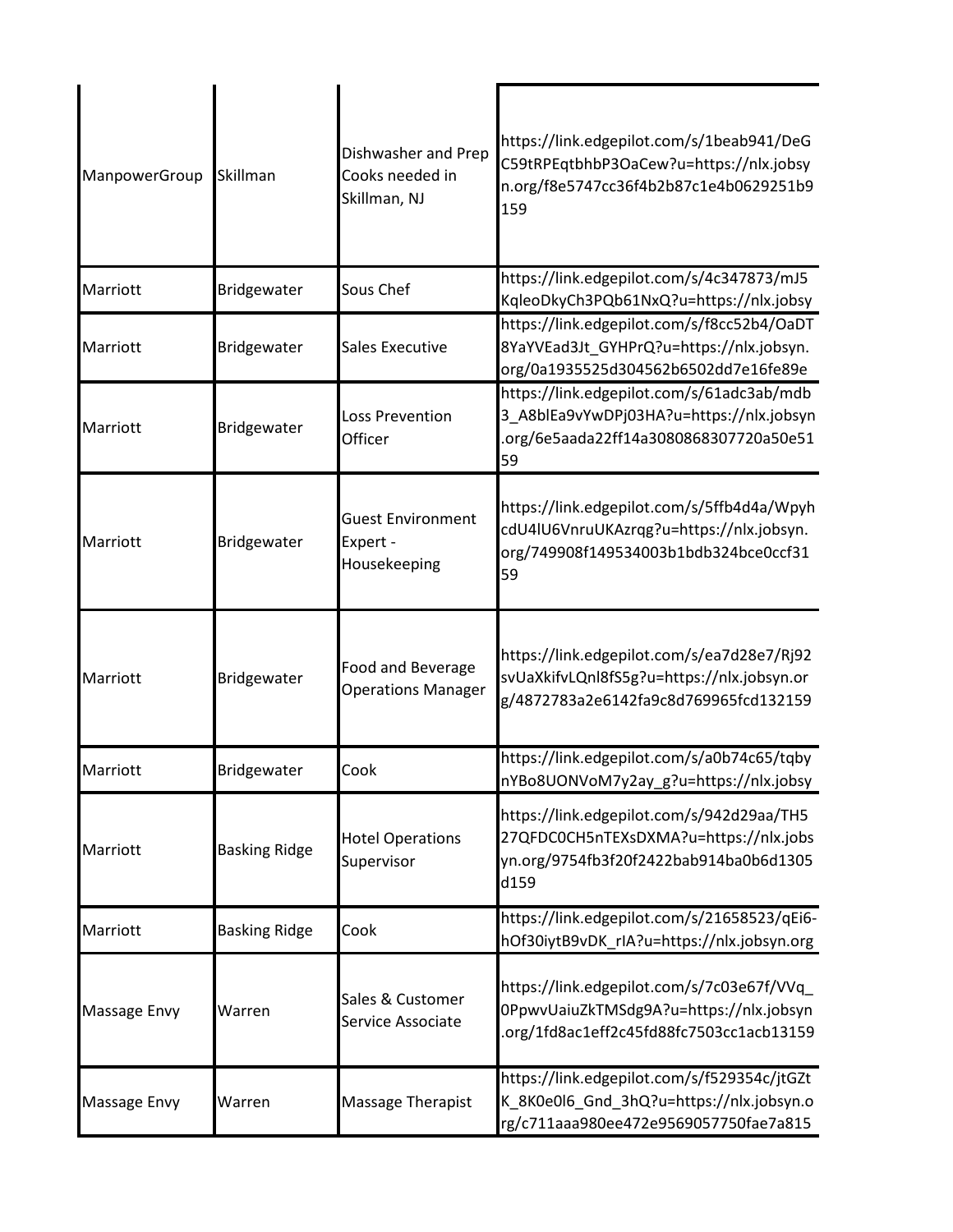| Massage Envy                                                | Warren               | Esthetician                                                                 | https://link.edgepilot.com/s/d2ec85a2/Qfxjl<br>9g57kKG1d2MYI8L-                                                                                            |
|-------------------------------------------------------------|----------------------|-----------------------------------------------------------------------------|------------------------------------------------------------------------------------------------------------------------------------------------------------|
| Massage Envy                                                | Hillsborough         | Sales & Customer<br>Service Associate<br><b>[CUSTOMIZATION</b><br>REQUIRED] | https://link.edgepilot.com/s/b8109504/rUlp<br>6MVBA0ep1r6s_HEGhQ?u=https://nlx.jobsy<br>n.org/e349b3c54a6e4cccbb9f44c6f9f82a431<br>59                      |
| Massage Envy                                                | Hillsborough         | <b>Massage Therapist</b>                                                    | https://link.edgepilot.com/s/491b9fb7/TYlv1<br>RavJEexBOJHlBQmXQ?u=https://nlx.jobsyn.o<br>rg/590dce8123e14d3d9b02f383abacf0e015                           |
| Massage Envy                                                | Hillsborough         | Esthetician                                                                 | https://link.edgepilot.com/s/51b7aa3b/oEn<br>WQ9XU80mXFFhaxR1sMw?u=https://nlx.job                                                                         |
| Matheson Tri-Gas Warren                                     |                      | Jr.NET Application<br>Developer                                             | https://link.edgepilot.com/s/58405635/LjEd<br>qJSpt0GQqir9IxLxQA?u=https://nlx.jobsyn.or<br>g/038b7dcfed9642109ba651c2288de482159                          |
| Matheson Tri-Gas Warren                                     |                      | Manager                                                                     | https://link.edgepilot.com/s/eae21746/poG<br>Ecommerce IT Project CkU3O0U_v1MmldYKBAA?u=https://nlx.jobs<br>yn.org/cf268a0180a54f638f6c09e3ac7c3863<br>159 |
| Med-Eng LLC                                                 | Somerset             | Retail - Store<br>Associate                                                 | https://link.edgepilot.com/s/27dca409/enz<br>mLeV4IEuYMqAuY5KnYw?u=https://nlx.jobs<br>yn.org/d8d8824f7df7487392c7ce546bb6fa9<br>8159                      |
| <b>Memorial Sloan-</b><br><b>Kettering Cancer</b><br>Center | <b>Basking Ridge</b> | Pharmacy Technician,<br><b>Closing Shift - Basking</b><br>Ridge             | https://link.edgepilot.com/s/e8c8d49f/EC u<br>zp_72ESOdOVLXIh0lQ?u=https://nlx.jobsyn.<br>org/c73a36394f65499ca4f0b9ed5fa3230015<br>9                      |
| <b>Memorial Sloan-</b><br><b>Kettering Cancer</b><br>Center | <b>Basking Ridge</b> | Administrative<br>Assistant, Basking<br>Ridge                               | https://link.edgepilot.com/s/957f8fed/KLLO-<br>XMVw0W2VbAQ5Z7IvA?u=https://nlx.jobsy<br>n.org/6ac7c682e9be4b8996a4bc5aba53d0d<br>a159                      |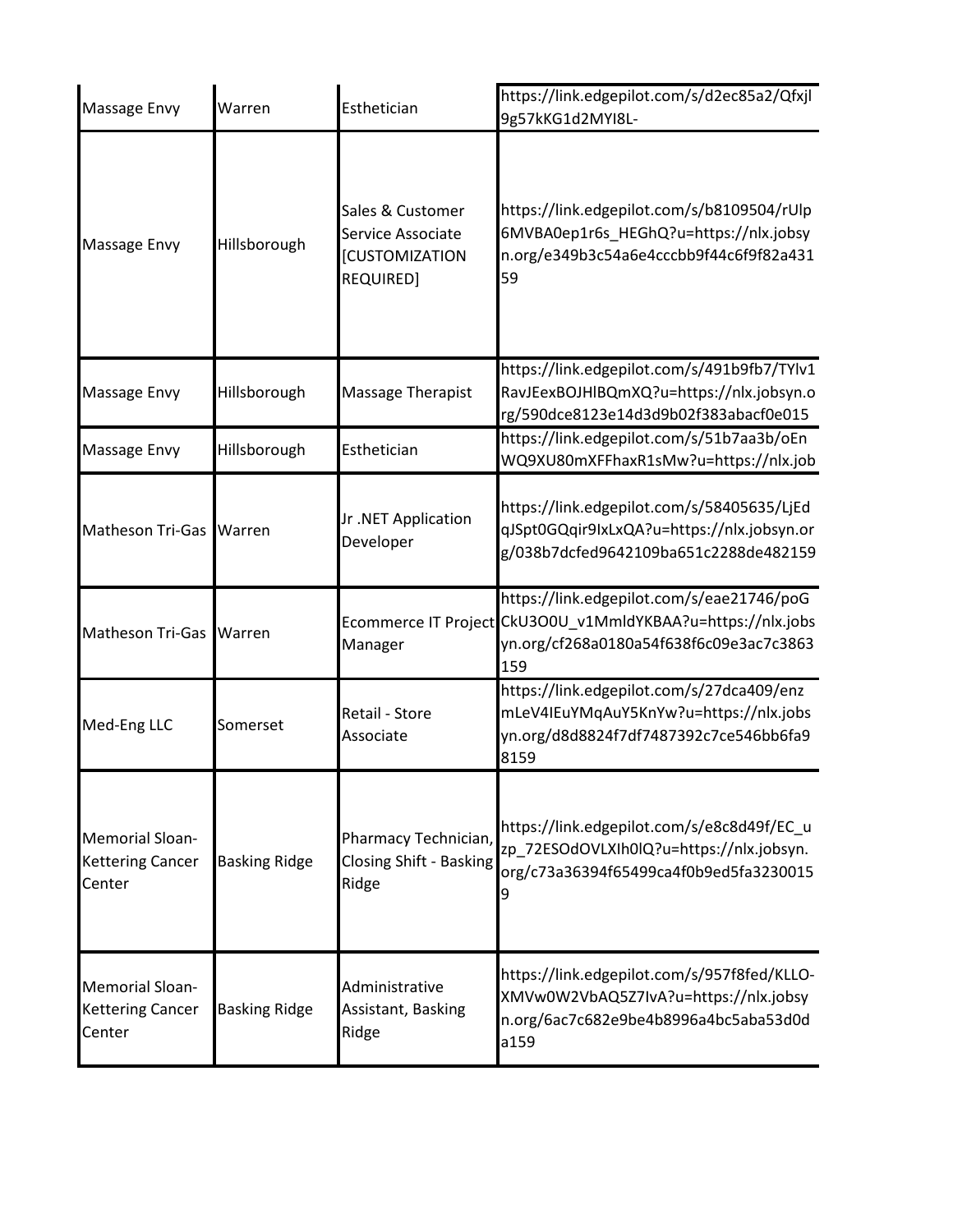| Merck                                                 | <b>Branchburg</b> | <b>IT Automation</b><br>Process Lead                  | https://link.edgepilot.com/s/c3e6c62d/Skw<br>MRI7_Mk6DeNHGrlxG1g?u=https://nlx.jobsy<br>n.org/d2c743ab9f5646a28eabdf1b6dd93bb5<br>159 |
|-------------------------------------------------------|-------------------|-------------------------------------------------------|---------------------------------------------------------------------------------------------------------------------------------------|
| Merck                                                 | <b>Branchburg</b> | Data Engineer<br>(Telecommuting<br>Role)              | https://link.edgepilot.com/s/cea86439/SBG<br>NGCctkCKsPrrnu3rvg?u=https://nlx.jobsyn.o<br>rg/e85457f92c6b4ff99a50595804c3308f159      |
| Merck                                                 | <b>Branchburg</b> | Collaboration<br>Services Specialist                  | https://link.edgepilot.com/s/a7a5cee9/dT8-<br>KI0IJEyD9Crk4UhzdA?u=https://nlx.jobsyn.or<br>g/9dd56584f20a44f4b18f23d68984ce5f159     |
| Merck                                                 | <b>Branchburg</b> | Agile Coach / Scrum<br>Master                         | https://link.edgepilot.com/s/fa0374e7/SnoN<br>oxOej02x34C45vHQzg?u=https://nlx.jobsyn.<br>org/23c44153a3304e56a81f5b601ecc1dea1<br>59 |
| MetLife                                               | Bridgewater       | Product Manager -<br>Group Case Set Up<br>and Service | https://link.edgepilot.com/s/1165dba6/Rl8c<br>2SLKkkex5h7f7o4FiA?u=https://nlx.jobsyn.or<br>g/29337c2ed7884fde92bc351194bfda9a159     |
| MetLife                                               | Bridgewater       | Actuary                                               | https://link.edgepilot.com/s/51dbfa6b/cp0o<br>6HLlrUKSAHIOvNn0ww?u=https://nlx.jobsyn                                                 |
| Metro One Loss<br>Prevention<br><b>Services Group</b> | Somerset          | <b>Unarmed Security</b><br>Officer - Somerset         | https://link.edgepilot.com/s/26093425/yy9j<br>bXwx1UG8Cfu1FxPTig?u=https://nlx.jobsyn.<br>org/69275a3eef5a475791c5c8562506b95c1<br>59 |
| <b>Metro One Loss</b><br>Prevention<br>Services Group | Somerset          | unamred security<br>officer                           | https://link.edgepilot.com/s/3d8cd2c2/1N2<br>X AvJm0CE7Y-<br>Vrg6dPQ?u=https://nlx.jobsyn.org/9f776767<br>02bd4d09b11cbe2835e323cf159 |
| <b>MICRO</b>                                          | Somerset          | Automation<br>Technician                              | https://link.edgepilot.com/s/0f64bccb/O_s4<br>BEJQy0W2i0JfWnKDQg?u=https://nlx.jobsyn<br>.org/c01d9a45cbfe4c049c68cd5a376ee5e31<br>59 |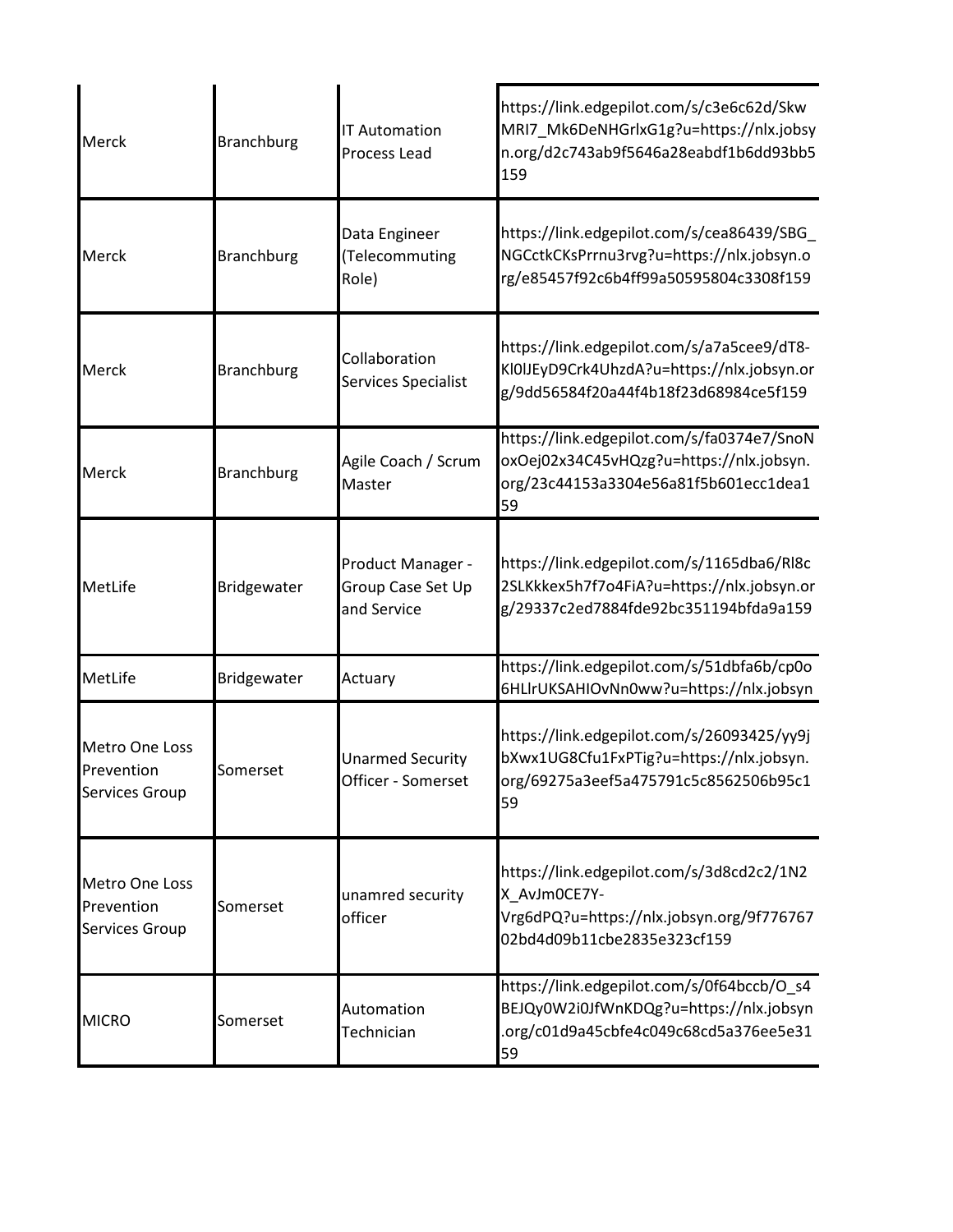| Microsoft<br>Corporation                    | Bridgewater          | <b>Principal Software</b><br>Engineer                            | https://link.edgepilot.com/s/054f6211/V0oi<br>0-<br>iSO0SjTSbwCdPGaw?u=https://nlx.jobsyn.or<br>g/50a842b516474fd6898bd26a376a9af8159 |
|---------------------------------------------|----------------------|------------------------------------------------------------------|---------------------------------------------------------------------------------------------------------------------------------------|
| MilliporeSigma                              | Somerville           | <b>Production Operator</b>                                       | https://link.edgepilot.com/s/003e6a1b/rCvG<br>bJv-a0i -<br>4Y4p6uV4A?u=https://nlx.jobsyn.org/02ddfd<br>3da93f4e12a52e1aad2dbcc302159 |
| MilliporeSigma                              | Somerville           | Process Controls and<br><b>Analytical Technology</b><br>Engineer | https://link.edgepilot.com/s/540f8184/1sgc<br>YMI3IEStDjSyhB_c1w?u=https://nlx.jobsyn.o<br>rg/29801cd27f664189a5196c8200f54c2f159     |
| Mitsubishi Heavy<br><b>Industries Group</b> | <b>Basking Ridge</b> | <b>Senior Global</b><br><b>Sourcing Specialist</b>               | https://link.edgepilot.com/s/f1540924/cnJb<br>ENkqF0GbQPOithKbrg?u=https://nlx.jobsyn.<br>org/55ebdc734c9e43178ce7211c8dafa03c1<br>59 |
| <b>National Vision</b>                      | Raritan              | Optometric Tech -<br><b>Medical Assistant</b>                    | https://link.edgepilot.com/s/dbe37a4f/mz0<br>NkTxZEOlQzpjZCdqIQ?u=https://nlx.jobsyn.o<br>rg/ba22d504f9be4b50a00d5937f832ac5615       |
| <b>Nestle</b>                               | Bridgewater          | Head of Growth -<br>Persona (Remote)                             | https://link.edgepilot.com/s/0d37cd85/oW<br>WUm4hpS0WRIBbpvav0OA?u=https://nlx.jo<br>bsyn.org/827962dd7fff41c0b27c233f155440<br>3b159 |
| <b>Nestle</b>                               | Bridgewater          | Head of Finance -<br>Persona (Remote)                            | https://link.edgepilot.com/s/df4840f5/8Umc<br>ZArJkOjmGPCLuR1qw?u=https://nlx.jobsyn.<br>org/d294f2d473224765b648f4f97267941f15<br>9  |
| <b>Nestle</b>                               | Bridgewater          | <b>Expert Engineer -</b><br><b>Aseptic Processes</b>             | https://link.edgepilot.com/s/d108b346/m50<br>BdP-SuU_alWA-<br>4oh7pw?u=https://nlx.jobsyn.org/e314e771<br>c030439996266deedee7a960159 |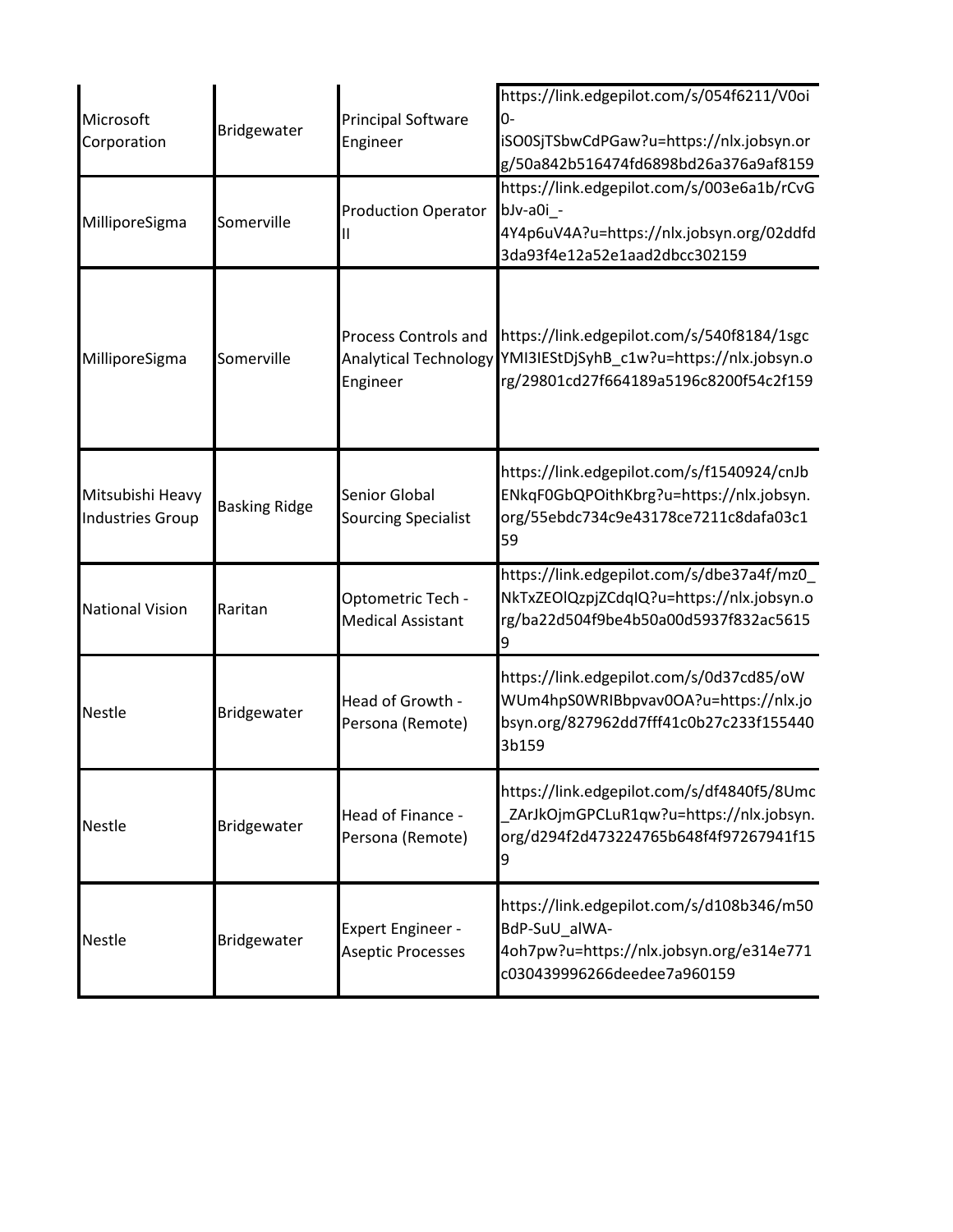| <b>Nestle</b>                              | Bridgewater | <b>Director of Business</b><br>Development -<br>Persona (Remote)                               | https://link.edgepilot.com/s/12e815a5/f-<br>bpTQsNRESyOfIqGb6Mnw?u=https://nlx.job<br>syn.org/4c41be7e4ee74475917276e41cc4f2<br>25159 |
|--------------------------------------------|-------------|------------------------------------------------------------------------------------------------|---------------------------------------------------------------------------------------------------------------------------------------|
| <b>Nestle</b>                              | Bridgewater | <b>Assistant Brand</b><br>Marketing Manager-<br><b>REMOTE</b>                                  | https://link.edgepilot.com/s/6fbab9b4/AplJ9<br>NQYFkixyEVVkLFcYw?u=https://nlx.jobsyn.or<br>g/6df97d1dfecf47cf8badc24de261aaa3159     |
| New Jersey<br>Groundskeeping,<br>LLC       | Bridgewater | Landscape Laborer                                                                              |                                                                                                                                       |
| Organon & Co.                              | Somerville  | Director, Finance<br>Systems Lead                                                              | https://link.edgepilot.com/s/89507435/-<br>IUG4tn31UWqy39ePEu3UQ?u=https://nlx.jo<br>bsyn.org/81d13de456cd457680d853272740<br>c775159 |
| Organon & Co.                              | Somerville  | Director - Privacy<br>Counsel                                                                  | https://link.edgepilot.com/s/c39c3c36/gtCe<br>m-<br>eVwkK9tyyWt2EaXw?u=https://nlx.jobsyn.or                                          |
| Organon & Co.                              | Somerville  | Associate Director,<br>Research and<br><b>Development Quality</b><br>IT and Complex<br>Systems | https://link.edgepilot.com/s/146786c2/2uEX<br>OTfKg0agd9TcqBw_XQ?u=https://nlx.jobsyn.<br>org/133a86ae473949899879d1543d3188bf1<br>59 |
| <b>Ortho Clinical</b><br>Diagnostics, Inc. | Raritan     | <b>Staff Manufacturing</b><br>Engineer-Raritan, NJ                                             | https://link.edgepilot.com/s/8ad0177d/yMB<br>GWuW-HkS6Cx-<br>ZY70f6Q?u=https://nlx.jobsyn.org/8175dd67<br>2a2b4b759802c17c66a60694159 |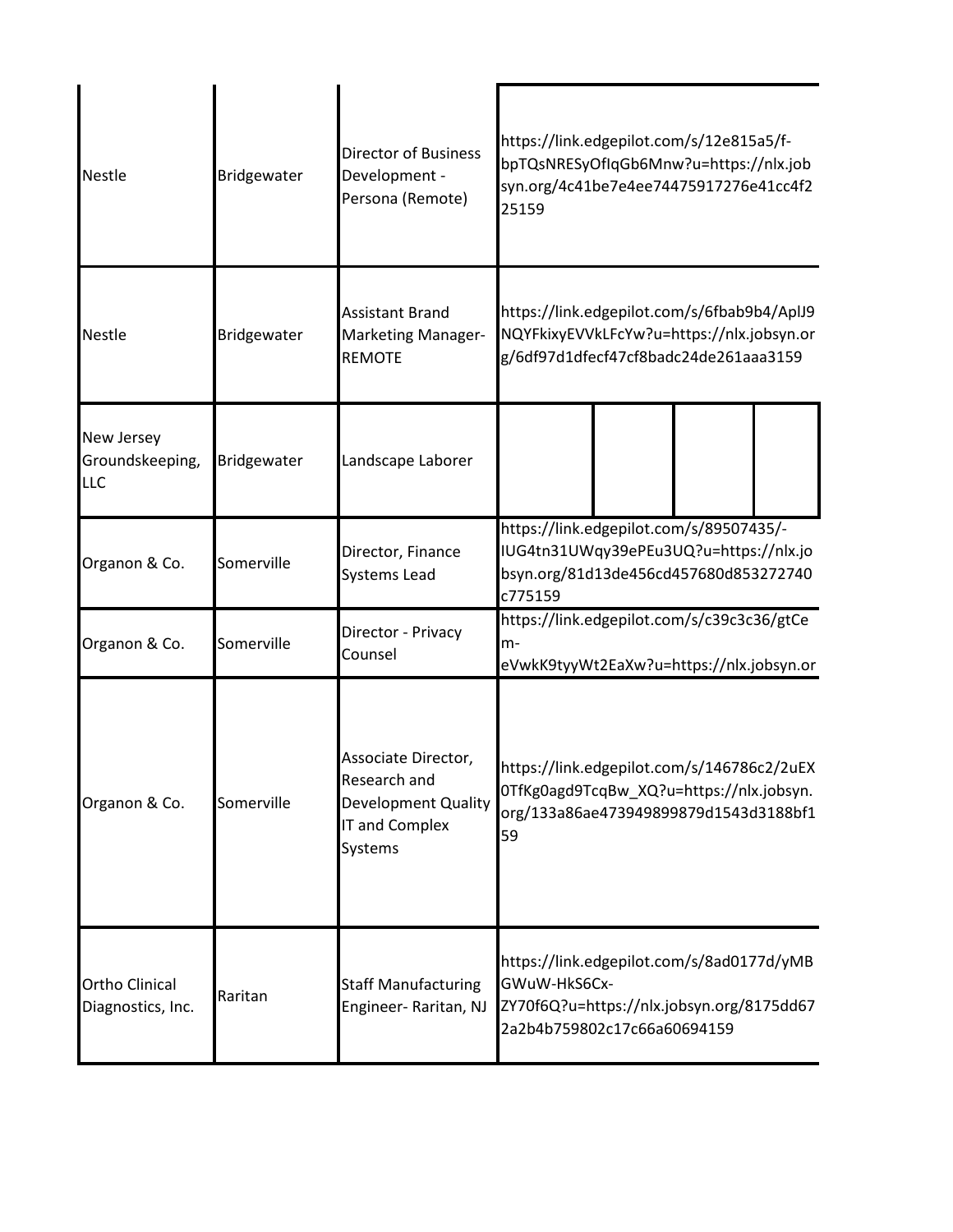| <b>Ortho Clinical</b><br>Diagnostics, Inc. | Raritan | <b>Senior Talent</b><br><b>Acquisition Specialist-</b><br>North America<br>Commercial | https://link.edgepilot.com/s/abecf084/vuN6<br>X4ejpES0EfcIvzEUrA?u=https://nlx.jobsyn.or<br>g/c89ae0646b3246c382f65c847e3b094e159                         |
|--------------------------------------------|---------|---------------------------------------------------------------------------------------|-----------------------------------------------------------------------------------------------------------------------------------------------------------|
| <b>Ortho Clinical</b><br>Diagnostics, Inc. | Raritan | <b>Senior Scientist</b><br>(Product Support)                                          | https://link.edgepilot.com/s/9c51901f/rW2B<br>Gym4bE209SexKxjNsw?u=https://nlx.jobsyn.<br>org/635f28c8cd134161a3ed35c19163abf01<br>59                     |
| <b>Ortho Clinical</b><br>Diagnostics, Inc. | Raritan | Senior Manager<br>Regulatory Affairs-<br>Raritan, NJ,<br>Rochester, NY or<br>Remote   | https://link.edgepilot.com/s/a095324f/pfSV<br>$71 -$<br>glUKRIJYSrR9WHQ?u=https://nlx.jobsyn.org/<br>acf10e8e6c3742aea40326a06442646d159                  |
| <b>Ortho Clinical</b><br>Diagnostics, Inc. | Raritan | <b>Regional Service</b>                                                               | https://link.edgepilot.com/s/6ad2b928/lmye<br>bDLF0OjC-<br>Manager- Gulf Region BHjusNOQ?u=https://nlx.jobsyn.org/040e0a<br>83217c4c889e4ec1cb74fda2d2159 |
| <b>Ortho Clinical</b><br>Diagnostics, Inc. | Raritan | <b>Quality Analyst II</b>                                                             | https://link.edgepilot.com/s/5130a18d/C_KF<br>la6HrUm22XWGRN5Esw?u=https://nlx.jobsy<br>n.org/fac4291353ef43d48563fc8bf744ac091<br>59                     |
| <b>Ortho Clinical</b><br>Diagnostics, Inc. | Raritan | <b>Quality Analyst II</b>                                                             | https://link.edgepilot.com/s/8e590e38/dSG<br>dNIfIGEKJI97bFEgN6Q?u=https://nlx.jobsyn.<br>org/67e7e33142e346f994847d3992d178fa1<br>59                     |
| Ortho Clinical<br>Diagnostics, Inc.        | Raritan | Material Handler I                                                                    | https://link.edgepilot.com/s/575105ff/hbT0<br>v66L EK9Ng2woDmWPA?u=https://nlx.jobs<br>yn.org/5ef7603f17d1499db31b94f7b0ae132<br>4159                     |
| Ortho Clinical<br>Diagnostics, Inc.        | Raritan | Laboratory Specialist-<br>Kansas City, MO                                             | https://link.edgepilot.com/s/a802a088/DYa<br>oRel_v0a6s7MFU1MS7A?u=https://nlx.jobsy<br>n.org/c9d58b241f054a3283badbfea16afdce<br>159                     |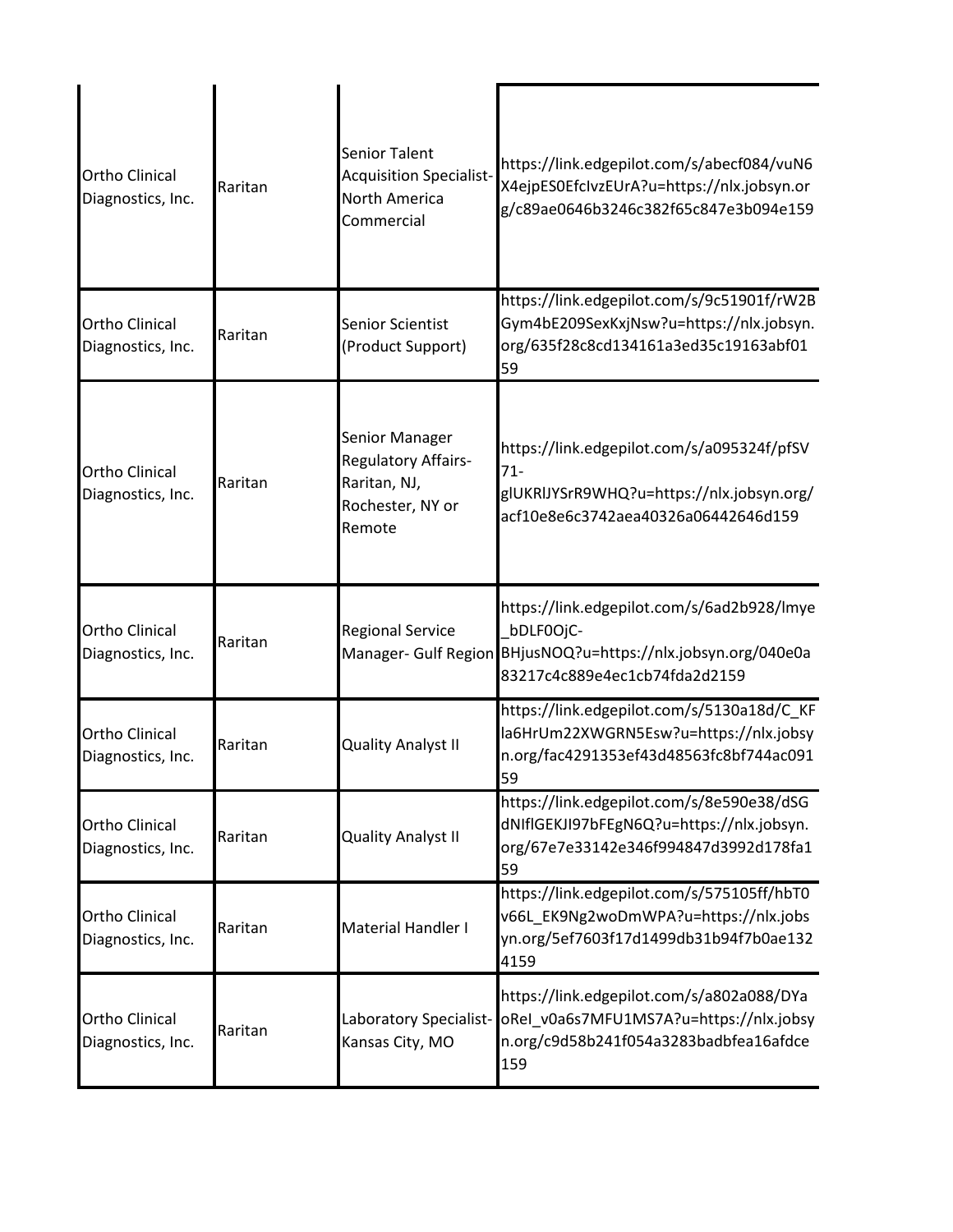| <b>Ortho Clinical</b><br>Diagnostics, Inc. | Raritan     | <b>Customer Experience</b><br>Manager- Mississippi                                  | https://link.edgepilot.com/s/c582886c/HOR<br>U-<br>eF9SUexckvXwieMYg?u=https://nlx.jobsyn.o<br>rg/2a6b5ea5eb3d4313a8951b4d7ff8f0e215<br>9 |
|--------------------------------------------|-------------|-------------------------------------------------------------------------------------|-------------------------------------------------------------------------------------------------------------------------------------------|
| <b>Ortho Clinical</b><br>Diagnostics, Inc. | Raritan     | Calibration<br>Technician IV                                                        | https://link.edgepilot.com/s/20d1526c/ 8l5<br>GUFkLESZhnVSzVN4tQ?u=https://nlx.jobsyn.<br>org/7e3fe05b01e24b30957cd5eedf03ae231<br>59     |
| <b>Ortho Clinical</b><br>Diagnostics, Inc. | Raritan     | <b>Business</b><br>Development<br>Manager (CL)-<br><b>Northern Plains</b><br>region | https://link.edgepilot.com/s/d3a23f75/xJkEa<br>DGXw0GwTC6upXwVSw?u=https://nlx.jobsy<br>n.org/7d6fad0312ee4d6b9bed39f5323484a<br>3159     |
| Oticon, Inc.                               | Somerset    | Senior Project<br>Manager                                                           | https://link.edgepilot.com/s/7b0e82cf/hmAi<br>FZwlW0KkwTkobT-<br>fJQ?u=https://nlx.jobsyn.org/fb21af9bc4cd4                               |
| Oticon, Inc.                               | Somerset    | Legal Counsel -<br><b>Health Law</b>                                                | https://link.edgepilot.com/s/73de011e/hhd<br>ML0uh5Uqgk_zwxN8QSA?u=https://nlx.jobs<br>yn.org/2ce1cea660c64e09a7dec8f751b78a1<br>9159     |
| Panera, LLC                                | Watchung    | <b>Team Manager</b>                                                                 | https://link.edgepilot.com/s/04f570d9/gJ5_<br>HcVga0_toFiQz8L8iw?u=https://nlx.jobsyn.o                                                   |
| Panera, LLC                                | Watchung    | Salad and Sandwich<br>Maker                                                         | https://link.edgepilot.com/s/c9ff1cbc/c_ie6z<br>g6OkWbmvvNINWUZw?u=https://nlx.jobsyn<br>.org/1ae665a8477a4e77a5e84a7a1fa90f711<br>59     |
| Panera, LLC                                | Watchung    | Cashiers                                                                            | https://link.edgepilot.com/s/9542b867/F82a<br>saUQ80mJp_wf5GBIZw?u=https://nlx.jobsyn                                                     |
| Panera, LLC                                | Raritan     | Salad and Sandwich<br>Maker                                                         | https://link.edgepilot.com/s/efc70143/l77XS<br>P-<br>2zkCBvS5O1usjeA?u=https://nlx.jobsyn.org/<br>5325d7aea26a4d1e884fa5da7e20a88f159     |
| Parts Authority                            | Bridgewater | <b>Stock Associate</b>                                                              | https://link.edgepilot.com/s/83403812/i-<br>eAb9gl_UuV1kiaiCRQxQ?u=https://nlx.jobsy<br>n.org/71de341aca3241939fec744087671dd             |
| Parts Authority                            | Bridgewater | Delivery Driver- Part<br>Time                                                       | https://link.edgepilot.com/s/59ec0079/FJN2<br>B971hk2wDm_n9w2Gxw?u=https://nlx.jobs<br>yn.org/e7822b5c51454c78a105fb0e847364<br>8b159     |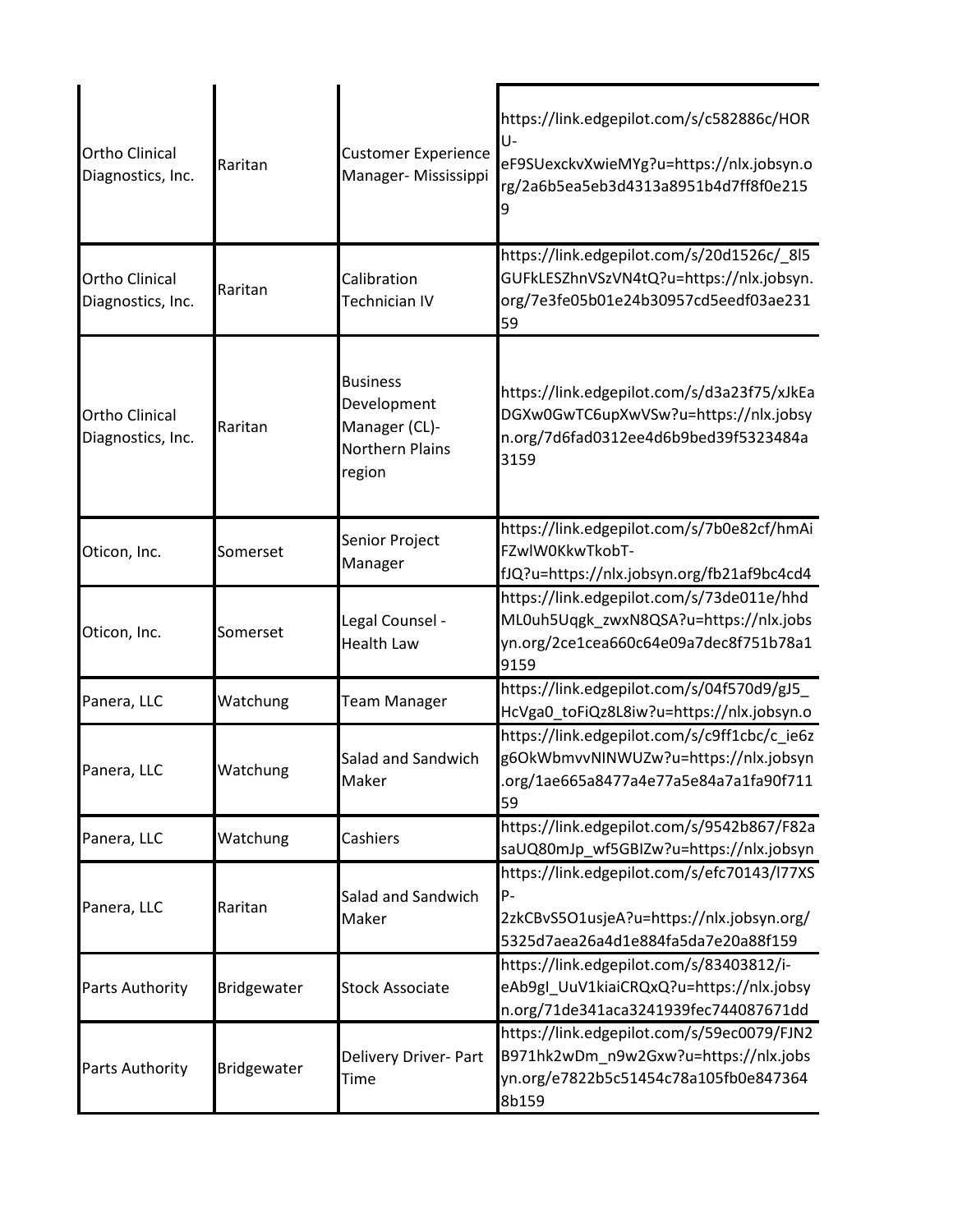| Peapack-<br>Gladstone Bank        | Bedminster        | Treasury<br>Management<br><b>Operations Specialist</b>   | https://link.edgepilot.com/s/f52e97a3/tQzK<br>oax3tkuOv4zoTlJUVw?u=https://nlx.jobsyn.o<br>rg/e08b315a21594c9184cf71d2171a845f15      |
|-----------------------------------|-------------------|----------------------------------------------------------|---------------------------------------------------------------------------------------------------------------------------------------|
| Peapack-<br><b>Gladstone Bank</b> | Bedminster        | President, Life<br><b>Insurance Premium</b><br>Financing | https://link.edgepilot.com/s/08218fde/XuQk<br>gA2VPU_FDNTTKUvJVA?u=https://nlx.jobsyn<br>.org/c921d6b12fde4d02b5d083b094b59ccf1<br>59 |
| Peapack-<br>Gladstone Bank        | <b>Bedminster</b> | President, Life<br><b>Insurance Premium</b><br>Financing | https://link.edgepilot.com/s/2f2312da/IEaer<br>mDAT0WFEj8rJKRiyA?u=https://nlx.jobsyn.o<br>rg/6419d121d1fa4c008696ad204d8330d915      |
| Peapack-<br>Gladstone Bank        | Bedminster        | <b>Content Marketing</b><br>Manager                      | https://link.edgepilot.com/s/2d175127/esO<br>BHeq6mUqo1qpUOYO2KA?u=https://nlx.job<br>syn.org/4b8965a94a444dfb80a3b6684b2f91<br>53159 |
| Pfizer                            | Peapack           | VP, Platform &<br><b>Product Engineering</b><br>Lead     | https://link.edgepilot.com/s/b8fd0fa5/v9Ba<br>UFEaBEaKgepXYJoCbg?u=https://nlx.jobsyn.<br>org/abfcd3c88e1c42f386b23d41de44a6271<br>59 |
| Pfizer                            | Peapack           | Sr. Plastics Engineer                                    | https://link.edgepilot.com/s/8a76d3ff/1q9y<br>9664hkmwNmkT2mnHKg?u=https://nlx.jobs<br>yn.org/b499f65441944b44b52cecb95d35fa7         |
| Pfizer                            | Peapack           | Sr Manager,<br>Manufacturing<br>Intelligence             | https://link.edgepilot.com/s/886561ad/ze1G<br>CHUK7ketr yWbSXlow?u=https://nlx.jobsyn.<br>org/3adf7f65335340f8aa64bfacf5d316bf159     |
| Pfizer                            | Peapack           | Manager, Open                                            | https://link.edgepilot.com/s/05bf8283/nK7E<br>JuWdEEK4oK3Rkl2NOw?u=https://nlx.jobsyn                                                 |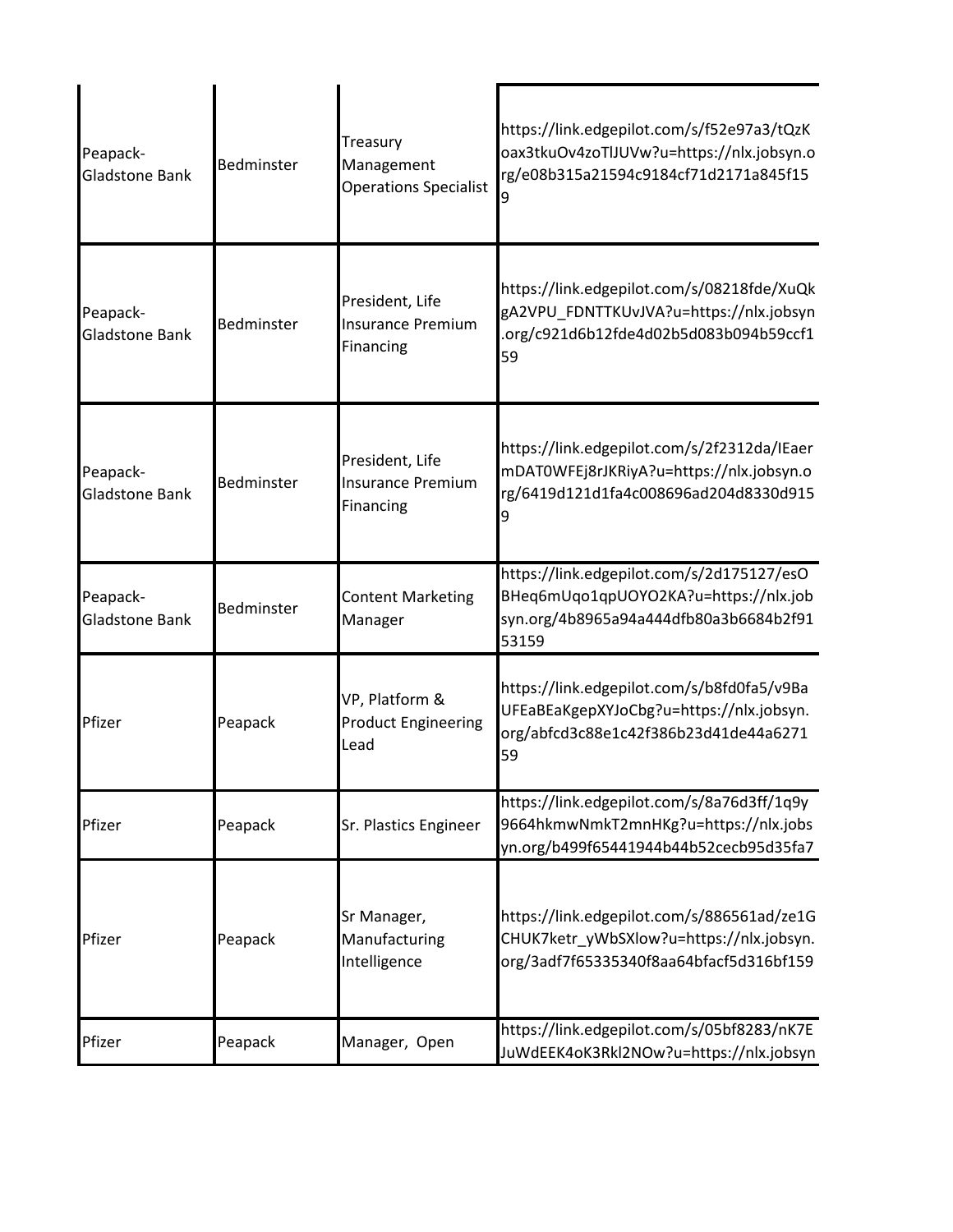| Pfizer      | Peapack | <b>Manager Connect</b><br>Product Launch                                           | https://link.edgepilot.com/s/ca9f7396/7wW<br>DpZWUBUmRJGMmOUybaQ?u=https://nlx.j<br>obsyn.org/7ebff901b00a4d1e9556af644c90<br>85ef159                       |
|-------------|---------|------------------------------------------------------------------------------------|-------------------------------------------------------------------------------------------------------------------------------------------------------------|
| Pfizer      | Peapack | (Sr. Director)                                                                     | https://link.edgepilot.com/s/3dbec975/PNg-<br>Labeling Cluster Head vtQF9UWqTJrFhTmDLg?u=https://nlx.jobsyn<br>.org/c7f8a7d76c4b40e2a7cb8833af80ca6e1<br>59 |
| Pfizer      | Peapack | <b>Integrated Facilities</b><br><b>Management Senior</b><br>Manager                | https://link.edgepilot.com/s/9e829ec8/q758<br>UM1ETESODObfeB451g?u=https://nlx.jobsy<br>n.org/9b88cd4a08964f18b7e764cf66bd76d2<br>159                       |
| Pfizer      | Peapack |                                                                                    | https://link.edgepilot.com/s/4fd0e7fd/INjBf<br>Digital Manufacturing oyjxECyFk1blCycdg?u=https://nlx.jobsyn.org<br>/37d6bb4e2a4c4a1f891fa05d5e723a26159     |
| Pfizer      | Peapack | <b>Application Service</b><br>Delivery Manager,<br><b>Support &amp; Operations</b> | https://link.edgepilot.com/s/b20115a6/EDt<br>HQs1m_UiRcaA_5lkR9w?u=https://nlx.jobsy<br>n.org/647cbd3fedf447c5bd990ea4cb0fdaa8<br>159                       |
| Pfizer Inc. | Peapack | Senior Associate<br><b>Specialized Statistical</b><br>Programmer                   | https://link.edgepilot.com/s/ab0a0c0b/Wy2<br>QDUggvkuGGRJYWAxrNg?u=https://nlx.jobs<br>yn.org/a3f057d31fc64424968d78e60f21bda<br>7159                       |
| Pfizer Inc. | Peapack | Manager, Open-<br>Source AWS RDS<br>Database Engineer                              | https://link.edgepilot.com/s/b94d44b5/04-<br>3DSYBS0mTe9-VJI5-<br>8A?u=https://nlx.jobsyn.org/8a0adf0cb1d84<br>2edb89648a8f8aef7fa159                       |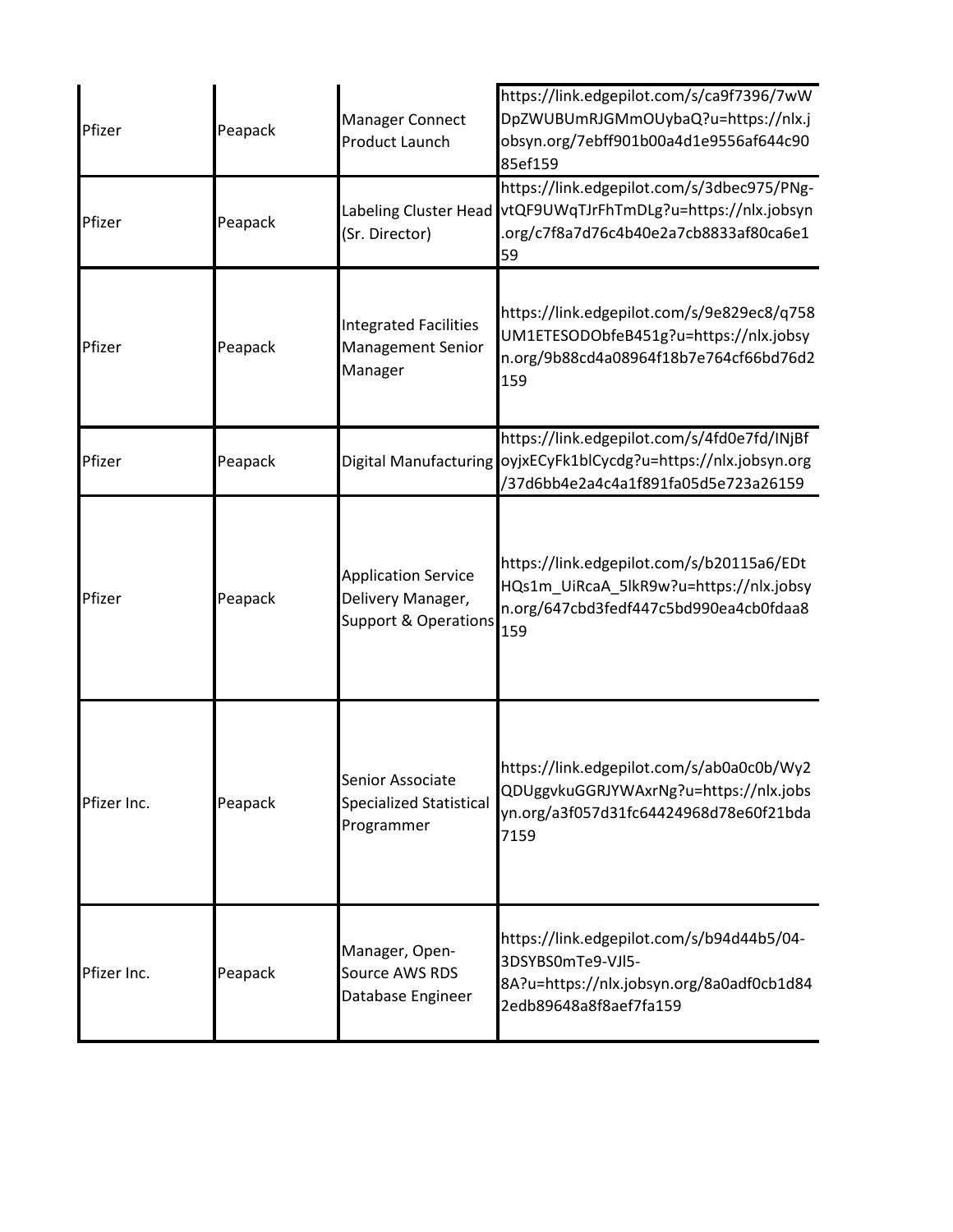| Pfizer Inc.                                      | Peapack            | Director,<br>Scientist)                                          | https://link.edgepilot.com/s/e1f86002/I6V6<br>Epidemiology (Safety oYzUB06FVw3Ap5GkEA?u=https://nlx.jobsy<br>Surveillance Research n.org/dfc5a0d2084d4ddababe2d17b849669<br>4159 |
|--------------------------------------------------|--------------------|------------------------------------------------------------------|----------------------------------------------------------------------------------------------------------------------------------------------------------------------------------|
| Pfizer Inc.                                      | Peapack            | Digital Manufacturing<br><b>Delivery Excellence</b><br>Lead      | https://link.edgepilot.com/s/7119dd52/k_Le<br>H4YocEK9nTFITALZpQ?u=https://nlx.jobsyn.<br>org/d8fe9564ec914587b80a0f3678e2c6d71<br>59                                            |
| Pfizer Inc.                                      | Peapack            | Associate Director,<br><b>Epidemiology (Safety</b><br>Scientist) | https://link.edgepilot.com/s/481a4cf2/Xw4j<br>MGgq5kGkE8iSZls-<br>Surveillance Research 3Q?u=https://nlx.jobsyn.org/0b70913df87b<br>4f4b8134b83787e4efb6159                      |
| <b>PNC</b>                                       | Warren             | <b>Teller Lead</b>                                               | https://link.edgepilot.com/s/cc6f0011/JbptU<br>oS1vECvzfRbxhvTng?u=https://nlx.jobsyn.or                                                                                         |
| <b>PNC</b>                                       | Bedminster         | Branch Banker (MLO) BT9hU2B-                                     | https://link.edgepilot.com/s/f54549fc/tG9h4<br>6Qnk_u0hQ?u=https://nlx.jobsyn.org/9bcdd                                                                                          |
| <b>PSEG</b>                                      | Somerset           | Distribution<br>Supervisor ED                                    | https://link.edgepilot.com/s/445b98c8/8y-<br>x6YuMK0iVl8Xl7lDgCg?u=https://nlx.jobsyn.<br>org/43568f558a9f4bf5a75e6ab9ac50f72315<br>9                                            |
| <b>PSEG</b>                                      | Somerset           | 12461 Distribution<br>Spv ED                                     | https://link.edgepilot.com/s/3c056017/GzO<br>qqRQvSkKQa_YR4uVY8w?u=https://nlx.jobs<br>yn.org/66a68b5585ce49bb8365db671e8179<br>95159                                            |
| Publisher's<br>Circulation<br><b>Fulfillment</b> | <b>Bound Brook</b> | Inserter                                                         | https://link.edgepilot.com/s/8bb039cd/jC7N<br>WgtOhkO4Yl63AiDaNA?u=https://nlx.jobsyn<br>org/df0dcc0c9167417fab99cc8554bf852115<br>9                                             |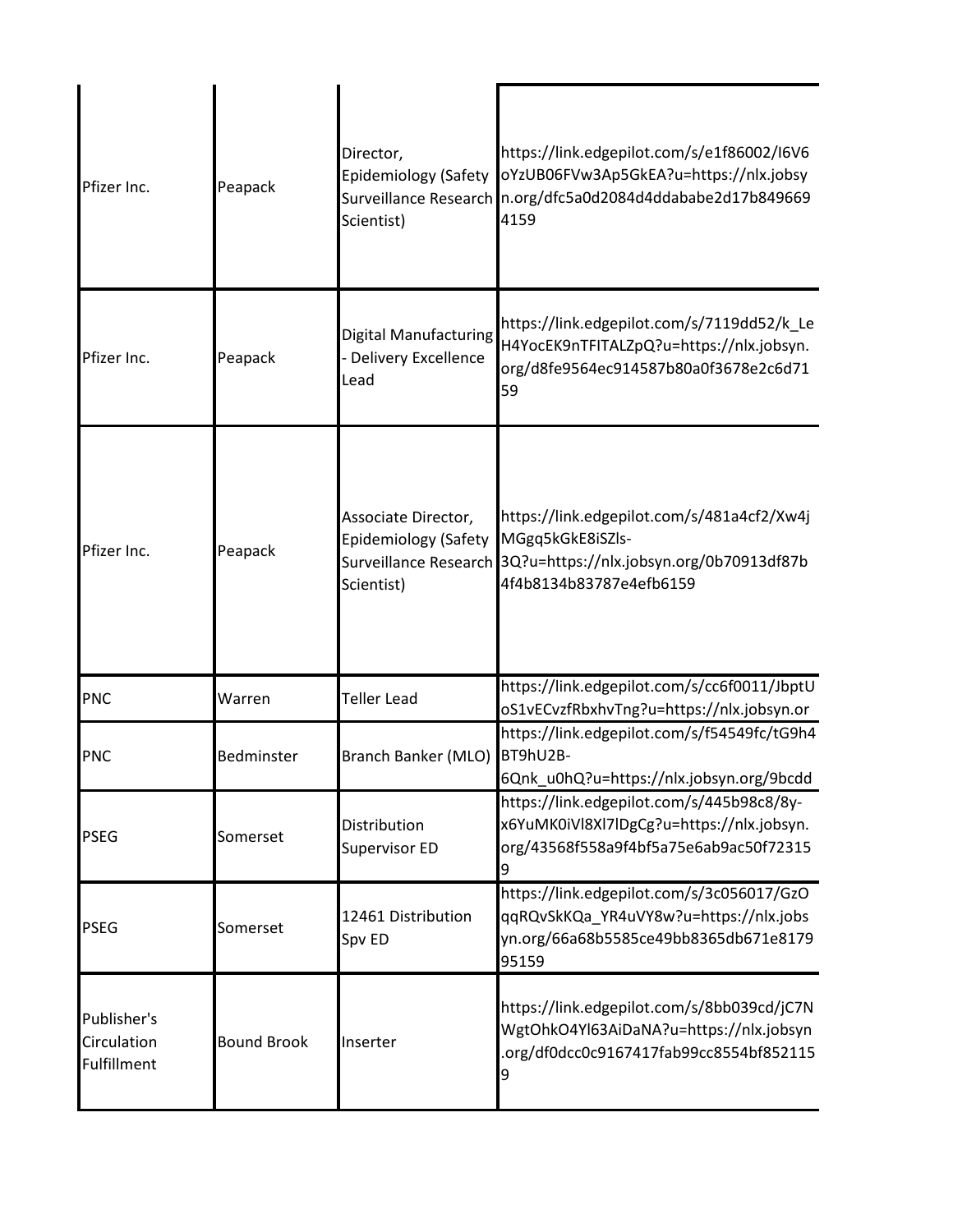| PVH Corp.                  | Bridgewater                        | <b>VP Global Network</b><br>Services - PVH Corp.                | https://link.edgepilot.com/s/823f6d60/Xmk<br>TMXZwtEmhTJcBT3ATfg?u=https://nlx.jobsy<br>n.org/077f84d8c99f43c3a868f1bfaace4e641<br>59 |
|----------------------------|------------------------------------|-----------------------------------------------------------------|---------------------------------------------------------------------------------------------------------------------------------------|
| PVH Corp.                  | Bridgewater                        | Sr. Analyst,<br><b>Information Security</b><br>Risk - PVH Corp. | https://link.edgepilot.com/s/034b7152/xwg<br>0ZKwzCUqJ3BWR0LzH0Q?u=https://nlx.jobs<br>yn.org/82815f94618b40678ad8a8c03daf10d<br>9159 |
| PVH Corp.                  | Bridgewater                        | <b>International Finance</b><br>Coordinator - PVH<br>Corp.      | https://link.edgepilot.com/s/c8a817b1/zLDZ<br>47aPYUOeqSGCDhymqg?u=https://nlx.jobsy<br>n.org/2b3e291df32e4d9b9da1a352b149632<br>e159 |
| PVH Corp.                  | Bridgewater                        | Director of People<br>Analytics - PVH Corp.                     | https://link.edgepilot.com/s/1103fcb6/KMS<br>Ev8z0EUef9zWFKxhtpA?u=https://nlx.jobsyn<br>.org/88ce41c6441c4c1da6956791d952783b<br>159 |
| Pyramid<br>Healthcare Inc. | Somerville                         | Adolescent<br>Counselor/Therapist                               | https://link.edgepilot.com/s/9e924e39/3Rfb<br>HutjMUSwF9ATGqxWGg?u=https://nlx.jobsy<br>n.org/990c4e23901f4045a6f7389c927432c1<br>159 |
| QuickChek                  | <b>SOUTH BOUND</b><br><b>BROOK</b> | Gas Attendant - Part<br>Time                                    | https://link.edgepilot.com/s/fd18ebd9/7Ow<br>weYgi1EO9OTEhfKFrVw?u=https://nlx.jobsy<br>n.org/b7a32884235643b5b5832caebec4f71<br>0159 |
| QuickChek                  | <b>SOUTH BOUND</b><br><b>BROOK</b> | <b>Gas Attendant - Part</b><br>Time                             | https://link.edgepilot.com/s/aa21cc62/CZN7<br>M6hQDEGyG-bnZR-<br>JPQ?u=https://nlx.jobsyn.org/fcfd36049741<br>48eeadcfd188bcff9229159 |
| QuickChek                  | <b>BOUND BROOK</b>                 | Team Member - Part<br>Time                                      | https://link.edgepilot.com/s/a88a7686/jUxO<br>AxxWR06OKFThqUrKTg?u=https://nlx.jobsyn<br>org/fa57014cb47a408a8b1cdfbf0e66be591<br>59  |
| QuickChek                  | <b>BOUND BROOK</b>                 | Minor Team Member                                               | https://link.edgepilot.com/s/7d79f0fe/r2Da<br>ucEdn0OtbsKBTtp_kg?u=https://nlx.jobsyn.o<br>rg/cab190629c7d4c259a49f23fa8d46fa9159     |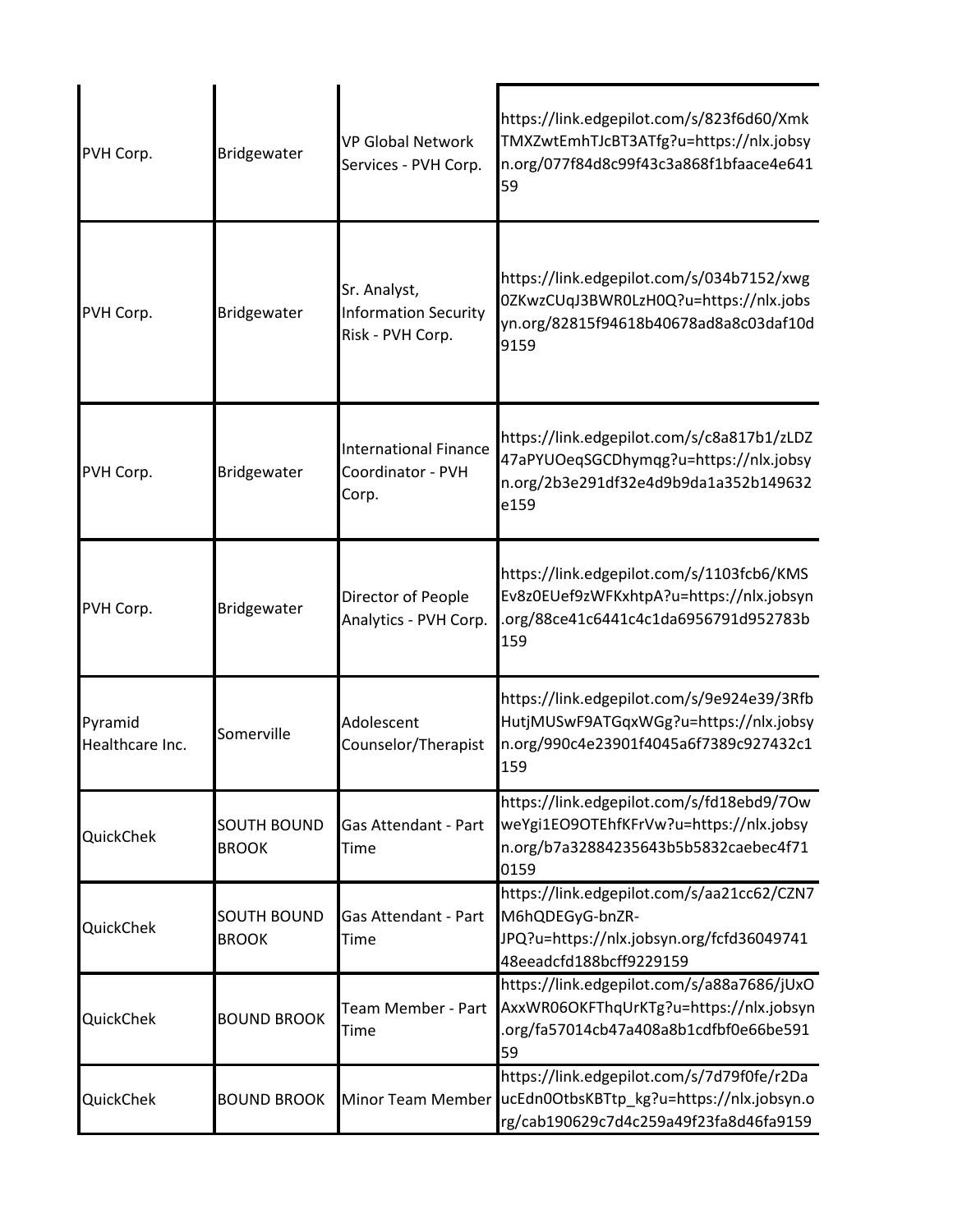| Randstad US                  | warren               | senior it vendor risk<br>manager                                                                 | https://link.edgepilot.com/s/36e948e4/09EE<br>uWuXZUWklljnyedoZA?u=https://nlx.jobsyn.<br>org/3a80274e25144d929ce94add8a268d4e<br>159 |
|------------------------------|----------------------|--------------------------------------------------------------------------------------------------|---------------------------------------------------------------------------------------------------------------------------------------|
| Randstad US                  | warren               | senior it risk manager                                                                           | https://link.edgepilot.com/s/ae5f3146/liR7d<br>8mQ3k_7ZqNoa8uTHg?u=https://nlx.jobsyn.<br>org/05180b1f337647909020c29375bfa11e1       |
| Randstad US                  | warren               | peoplesoft oracle<br>business systems<br>analyst                                                 | https://link.edgepilot.com/s/2c5abf18/dFI-<br>MxANIUuN9mldy5Q93Q?u=https://nlx.jobsy<br>n.org/1ad4fb7496ad4a3a88e6081b7bd5c45<br>9159 |
| Randstad US                  | warren               | junior information<br>security analyst                                                           | https://link.edgepilot.com/s/1f4d47e4/QGX<br>d4tItlEmk9kwTmfylMg?u=https://nlx.jobsyn.<br>org/cdd1de5b9bca401d99b4c0f4b3ccbef415      |
| Randstad US                  | basking ridge        | system/user support<br>engineer - remote                                                         | https://link.edgepilot.com/s/b8e7015f/0Fpe<br>GBViwUydzcU3EomPvQ?u=https://nlx.jobsy<br>n.org/d34901689d0e4be1a2158cb1b8bc7ea<br>b159 |
| Randstad US                  | basking ridge        | lead infrastructure<br>engineer                                                                  | https://link.edgepilot.com/s/6835e0f3/yieev<br>Aas-<br>EqVhXGGvE7erw?u=https://nlx.jobsyn.org/1<br>a84eb3d85a74d70ba01df508a3dcfda159 |
| Regeneron<br>Pharmaceuticals | <b>Basking Ridge</b> | Temp-Senior<br><b>Manager Clinical</b><br><b>Study Lead Early</b><br><b>Clinical Development</b> | https://link.edgepilot.com/s/acfa8a2e/roEzI<br>7JETU6XJcpQY-<br>qzwQ?u=https://nlx.jobsyn.org/dc6c46710f7<br>34c63a706941bb7b6f17a159 |
| Regeneron<br>Pharmaceuticals | <b>Basking Ridge</b> | Temp - Vendor<br><b>Compliance Manager</b>                                                       | https://link.edgepilot.com/s/da4dd7dc/IL<br>LKLF80q4tMl_0qDvWQ?u=https://nlx.jobsyn<br>.org/8ebe3c415bbd4e9fb8e1ec4860e479ec1<br>59   |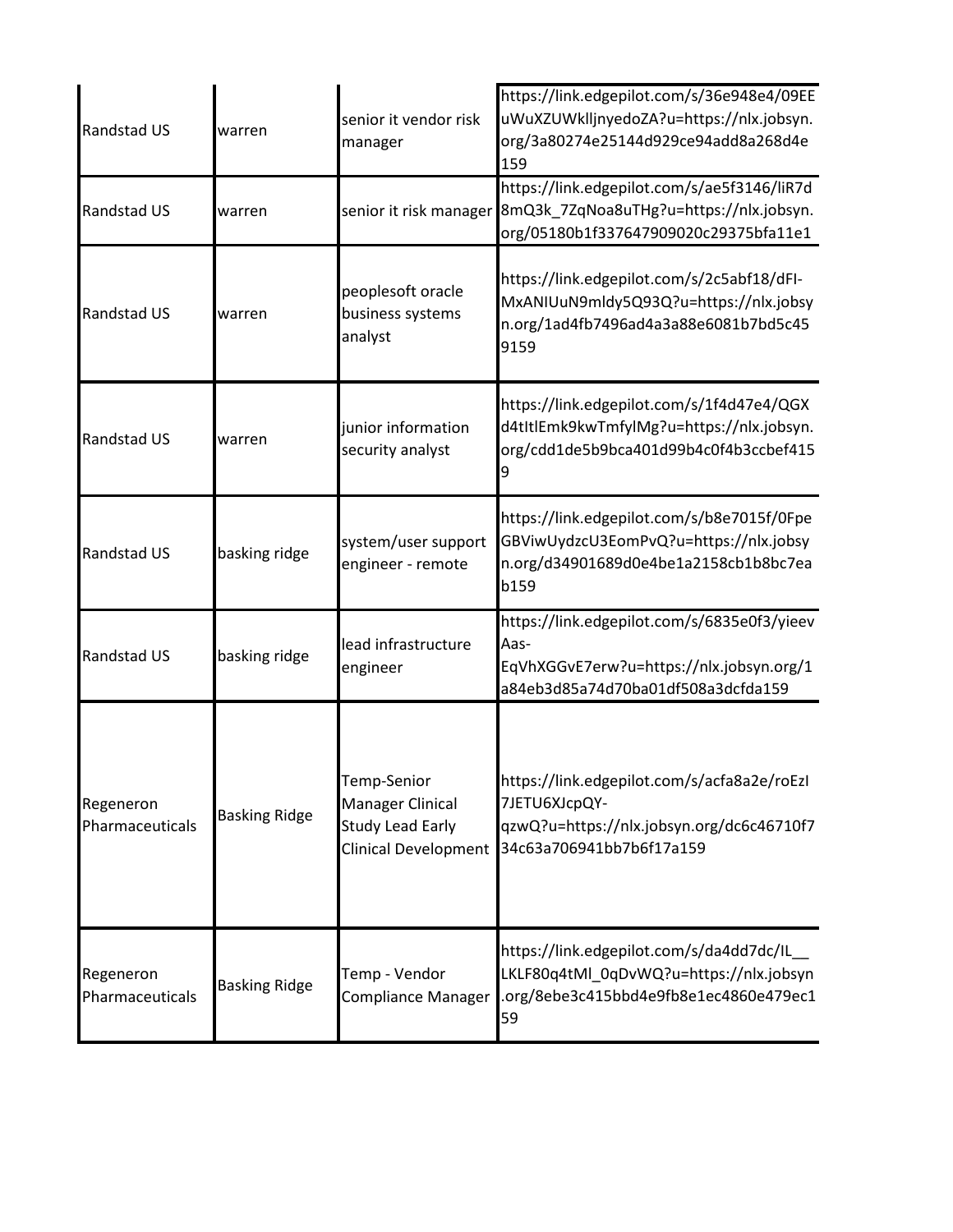| Regeneron<br>Pharmaceuticals | <b>Basking Ridge</b> | Temp - PMO Sr.<br>Manager, Project<br>Management                                                | https://link.edgepilot.com/s/e537f2f0/TtTul<br>kTWgEWjfTyEAzIQCA?u=https://nlx.jobsyn.o<br>rg/d8fa98ccf32a491ead14d1786e89656b15<br>9 |
|------------------------------|----------------------|-------------------------------------------------------------------------------------------------|---------------------------------------------------------------------------------------------------------------------------------------|
| Regeneron<br>Pharmaceuticals | <b>Basking Ridge</b> | Sr Mgr Development<br>Program<br>Management,<br>Immunology &<br><b>Inflammation TA</b>          | https://link.edgepilot.com/s/86e30de7/VsTA<br>ad3nDUGj0dmpyJHn7Q?u=https://nlx.jobsy<br>n.org/88deb09d85424d0b837a8e0d19b38e6<br>d159 |
| Regeneron<br>Pharmaceuticals | <b>Basking Ridge</b> | Service Delivery<br>Manager, IT Security<br><b>Risk and Governance</b>                          | https://link.edgepilot.com/s/0c143f55/UogD<br>luASjUuJe4N_erx7g?u=https://nlx.jobsyn.or<br>g/11e4db0cb3a941469907a8cc5d01e2c1159      |
| Regeneron<br>Pharmaceuticals | <b>Basking Ridge</b> | Senior Manager,<br>Precision<br>Management/Biomar<br>kers, Development<br>Program<br>Management | https://link.edgepilot.com/s/336ac74a/nyJe<br>4C9YWUO4pBc53QWVTQ?u=https://nlx.jobs<br>yn.org/b20988c78da84791a0626f0fe4f2a08<br>9159 |
| Regeneron<br>Pharmaceuticals | <b>Basking Ridge</b> | Senior Manager<br><b>Regulatory Affairs</b>                                                     | https://link.edgepilot.com/s/c529ba27/BG1r<br>zKDMt0CdTdoH-<br>U8TnQ?u=https://nlx.jobsyn.org/f338613bc<br>78546398d94746c7fc8158e159 |
| Regeneron<br>Pharmaceuticals | <b>Basking Ridge</b> | <b>Principal Statistical</b><br>Programmer                                                      | https://link.edgepilot.com/s/58480a97/BuW<br>i_gaCnkW2Jy7ED1L2Bg?u=https://nlx.jobsyn<br>.org/f2bd368dd01d489b96f824f2f715208d1<br>59 |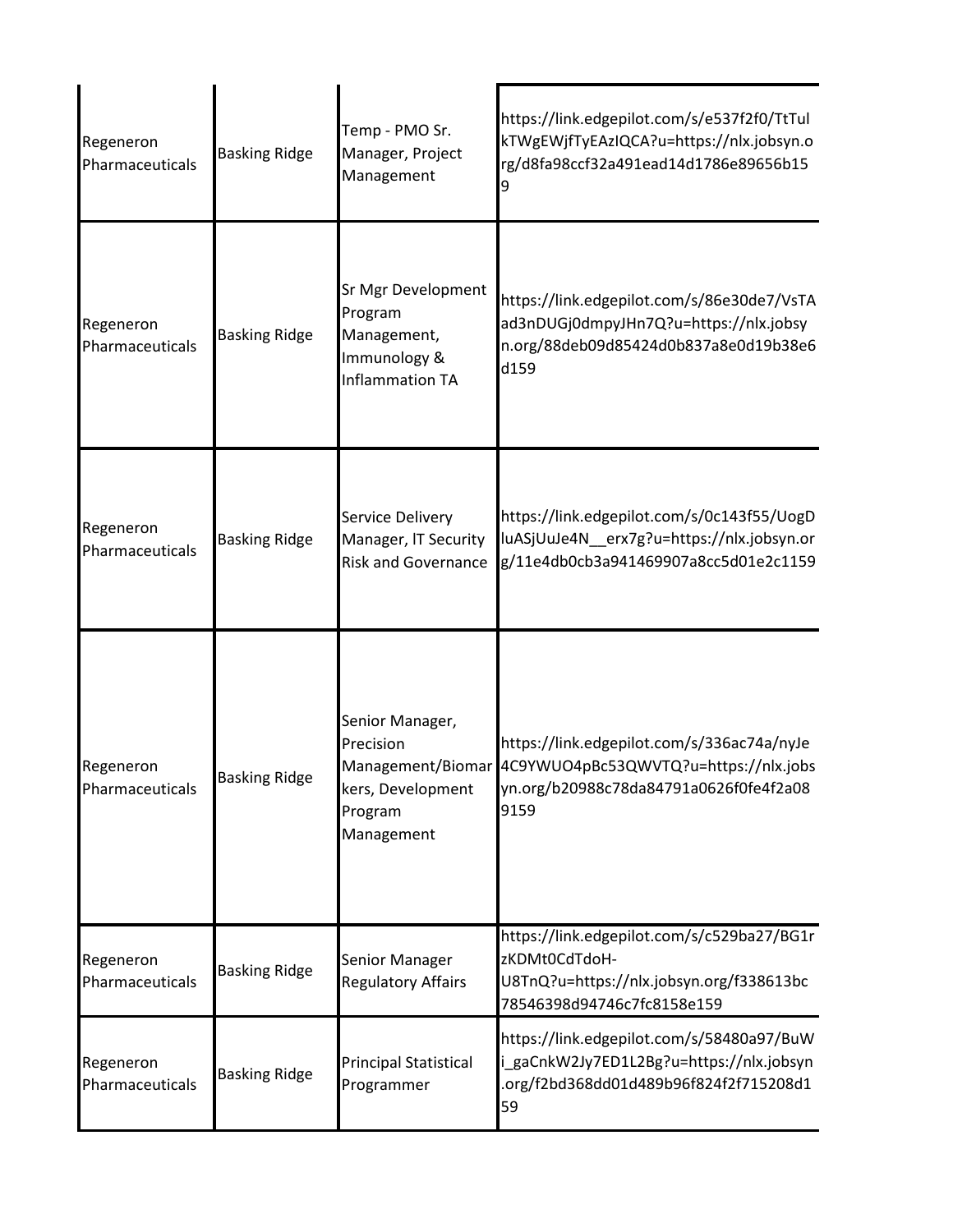| Regeneron<br>Pharmaceuticals | <b>Basking Ridge</b> | Manager, Site<br>Contracting                                        | https://link.edgepilot.com/s/b0b1b434/micL<br>6cYqxkqkU33dB5fLvg?u=https://nlx.jobsyn.o<br>rg/685ac2e7c1314c21a585d77c29ea83db15      |
|------------------------------|----------------------|---------------------------------------------------------------------|---------------------------------------------------------------------------------------------------------------------------------------|
| Regeneron<br>Pharmaceuticals | <b>Basking Ridge</b> | <b>Manager Clinical</b><br><b>Study Lead</b>                        | https://link.edgepilot.com/s/2062d26d/737<br>WwnnvcUq3HnyCw0aZMA?u=https://nlx.job<br>syn.org/4fb9e789008c44dba4e2362e3abca0<br>7e159 |
| Regeneron<br>Pharmaceuticals | <b>Basking Ridge</b> | <b>Clinical Study</b><br>Specialist                                 | https://link.edgepilot.com/s/c3fa6dea/jCG1x<br>hcmyUaJT87r9aMLsA?u=https://nlx.jobsyn.o<br>rg/fd95fa8c22b24a8789b572af6c1bb868159     |
| Regeneron<br>Pharmaceuticals | <b>Basking Ridge</b> | Associate Director,<br><b>Global Development</b><br><b>Training</b> | https://link.edgepilot.com/s/313a4ee4/YH-<br>auXZYAUK2lF3Pdioaag?u=https://nlx.jobsyn.<br>org/01bc796849374361a8031884844a56f01<br>59 |
| Reliant<br>Rehabilitation    | Raritan              | <b>Occupational Therapy</b><br>Assistant                            | https://link.edgepilot.com/s/624c73c4/oEJP<br>WzjQ7EmVyOVsARCdmA?u=https://nlx.jobs<br>yn.org/39593d33d1ff4bab9783c65a046d6e6<br>5159 |
| Renesas                      | Bridgewater          | <b>Sr Staff Application</b><br>Engineer                             | https://link.edgepilot.com/s/35635c0d/-<br>Skwh23bp027TjdHK5e7Og?u=https://nlx.job<br>syn.org/d95bbfe7480843b0b0cd513112515<br>ab5159 |
| <b>Robert Half</b>           | Watchung             | Learning &<br>Development<br>Manager                                | https://link.edgepilot.com/s/1b0c40c5/ipd1l<br>yk6nk6VRZ16-<br>xlzWQ?u=https://nlx.jobsyn.org/b0a7a8032<br>d4644a3a3dd54a41838b5d9159 |
| <b>Robert Half</b>           | Warren               | <b>HR Generalist</b>                                                | https://link.edgepilot.com/s/82015487/H6S<br>FSnYRfEOukY1WzN2QTA?u=https://nlx.jobsy<br>n.org/e6f74631d8d04ed59ebe24f67d2ad0f8        |
| <b>Robert Half</b>           | Somerville           | Administrative<br>Assistant                                         | https://link.edgepilot.com/s/722d100e/E9IZ<br>ViGR4UaRALDO9xhywQ?u=https://nlx.jobsy<br>n.org/d5a1a325b2c14e75a4ba1c248c6c7b1         |
| <b>Robert Half</b>           | Somerset             | <b>Senior Financial</b><br>Analyst                                  | https://link.edgepilot.com/s/094cf4a7/f4XF7<br>ZSlyEO2BaNdWGROAg?u=https://nlx.jobsyn.<br>org/11370f3c37cb4bde8a9a6014e57f02811       |
| <b>Robert Half</b>           | Somerset             | Data Center<br>Technician                                           | https://link.edgepilot.com/s/cb92f60f/FsI3e<br>N23SEe2oc7girNCgw?u=https://nlx.jobsyn.o<br>rg/9152ff84ca4b429da0ce6f49fbf38480159     |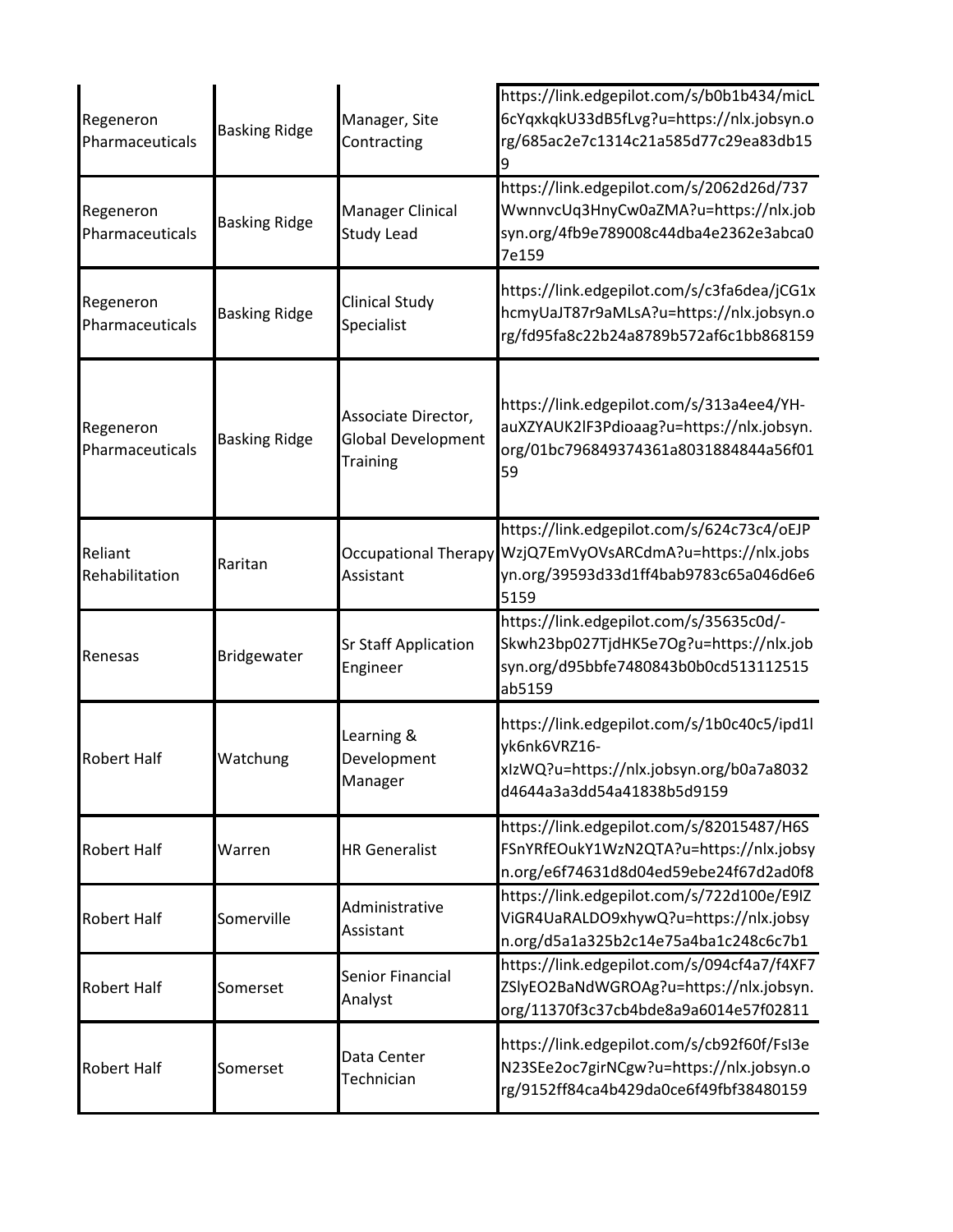| <b>Robert Half</b> | Raritan              | Marketing<br>Communications<br>Coordinator                      | https://link.edgepilot.com/s/0b58c3d2/OMY<br>QY2z_7EKk9sDQR-<br>ob_g?u=https://nlx.jobsyn.org/bb443b4d26<br>e04ea790b14e6ca57fbab2159 |
|--------------------|----------------------|-----------------------------------------------------------------|---------------------------------------------------------------------------------------------------------------------------------------|
| <b>Robert Half</b> | Bridgewater          | <b>Supply Chain Planner</b>                                     | https://link.edgepilot.com/s/ef9da5df/bQW<br>5XFxRB0aTGhzdbKt9gg?u=https://nlx.jobsyn<br>.org/86ac6c1b40f7432bab58c9b8eacbde8b1       |
| <b>Robert Half</b> | Bridgewater          | <b>Cyber Security</b><br>Engineer                               | https://link.edgepilot.com/s/83456320/p5A<br>NbysBU0C79E-<br>IfkBysg?u=https://nlx.jobsyn.org/148ca41b0                               |
| <b>Robert Half</b> | Bridgewater          | <b>Customer Service</b><br>Representative                       | https://link.edgepilot.com/s/495afa48/aHDz<br>o3vNs0mmCIMYPe6H7w?u=https://nlx.jobs<br>yn.org/d4cd04d29a704a8cb44c1e36ab84a9<br>3f159 |
| <b>Robert Half</b> | Bridgewater          | <b>Customer Service</b><br>Representative                       | https://link.edgepilot.com/s/753df10c/6FkG<br>RifvGEaHBVVmG0GLvw?u=https://nlx.jobsyn<br>org/9237bcd7288b4649836a203ddfeb29eb<br>159  |
| <b>Robert Half</b> | Bridgewater          | <b>Cost Accounting</b><br>Manager                               | https://link.edgepilot.com/s/4fb3de31/k4kzJ<br>qm8EUictduienm8QA?u=https://nlx.jobsyn.o<br>rg/24ff73dc60f141ee922d1aa7da6485ac159     |
| <b>Robert Half</b> | <b>Basking Ridge</b> | <b>Operations Specialist</b>                                    | https://link.edgepilot.com/s/d92b6203/4Eot<br>26D0OVAnmsgkhEKg?u=https://nlx.jobsyn<br>.org/0b73d03f1e0144f8bad67abf7111a1331<br>59   |
| <b>Robert Half</b> | <b>Basking Ridge</b> | <b>Human Resources</b><br>(HR) Assistant                        | https://link.edgepilot.com/s/4c8c4d8d/NpG<br>5c1yJ0kaXrAyV_zFsjA?u=https://nlx.jobsyn.o<br>rg/157497e2b5f94a5d9bf2a96040ff8bed159     |
| <b>Robert Half</b> | <b>BRIDGEWATER</b>   | DevOps Engineer                                                 | https://link.edgepilot.com/s/6b9a568d/xRb3<br>gTc5CEa7FZcELZR ew?u=https://nlx.jobsyn.                                                |
| <b>Robert Half</b> | <b>BRIDGEWATER</b>   | Contracts Manager /<br>Paralegal (HYBRID, NJ<br>Relo Potential) | https://link.edgepilot.com/s/8b6eceea/w3AI<br>fV_XkUOQeEFpfMxADw?u=https://nlx.jobsy<br>n.org/b2de0a3acd8c4a23ac99fd308937aed6<br>159 |
| Robert Half        | <b>BRIDGEWATER</b>   | <b>Accounting Manager</b>                                       | https://link.edgepilot.com/s/cba7d5e3/YxVe<br>IuOlH0G8mAoUsGDVvA?u=https://nlx.jobsy<br>n.org/605e8c710777455d8a0b38fc92d8ee9         |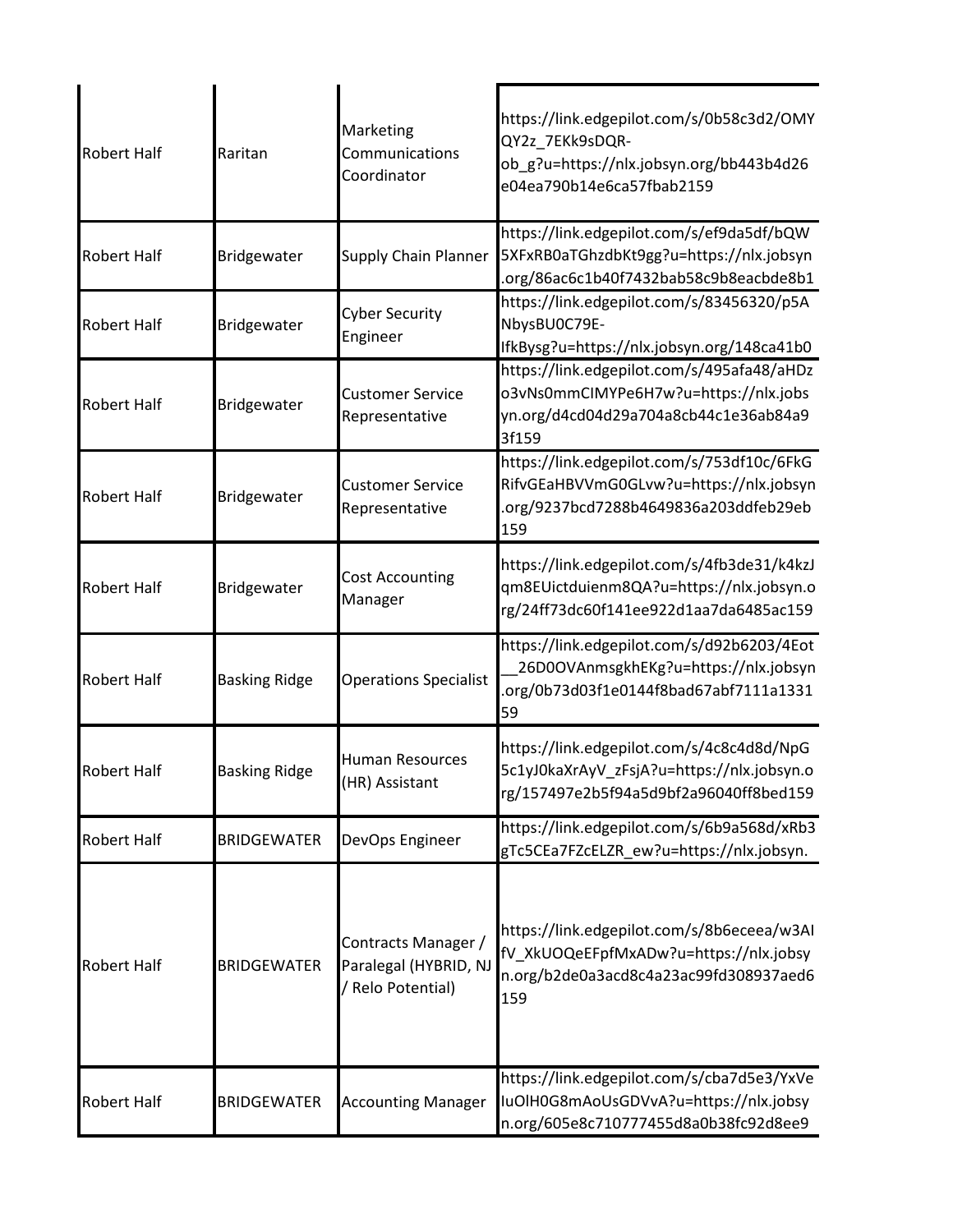| Roche Holdings<br>Inc.        | Somerville | Supervisor<br>Manufacturing - M-T-<br>W (13 hrs Night Shift<br>6:00 PM - 7:00 AM) | https://link.edgepilot.com/s/d95fab5b/plfqy<br>DbNQE2my4Waj0QibQ?u=https://nlx.jobsyn<br>.org/7b44033d0c48453781fb71d8586a2be1<br>159 |
|-------------------------------|------------|-----------------------------------------------------------------------------------|---------------------------------------------------------------------------------------------------------------------------------------|
| Roche Holdings<br>Inc.        | Somerville | SubChapter Lead CIR<br>Reagents                                                   | https://link.edgepilot.com/s/71b069b3/borE<br>b9O3EUG7gVdsPXj0kA?u=https://nlx.jobsyn.<br>org/ec112d9989b7418993456e2510af08d91<br>59 |
| Roche Holdings<br>Inc.        | Somerville | Sr. Equipment and<br>Laboratory Support<br>Technician                             | https://link.edgepilot.com/s/3a0736e6/x6sE<br>n8QQQUizB3 BRw5SLQ?u=https://nlx.jobsy<br>n.org/d70967b53c8544a4b28133ce5c2f82ef<br>159 |
| Roche Holdings<br>Inc.        | Somerville | Sr Lab Tech OPS                                                                   | https://link.edgepilot.com/s/fdcf09df/F1RXD<br>at5f0WyPTkvyXiUzw?u=https://nlx.jobsyn.or<br>g/085c7cd7d18841f38cf3096c1d0f141b159     |
| Roche Holdings<br>Inc.        | Somerville | Sr Filling/Packaging<br>Mechanic N2 (THU-<br>SAT 6PM-7AM)                         | https://link.edgepilot.com/s/c539562b/ahB_<br>YmAAd0e1hyzARM5Z7g?u=https://nlx.jobsy<br>n.org/e4c85d0e43f94a86a778e309e6a92b1<br>5159 |
| <b>Roche Holdings</b><br>Inc. | Somerville | Sr Filling/Packaging<br>Mechanic 3rd Shift<br>Mon-Friday (11PM-<br>7:30AM)        | https://link.edgepilot.com/s/b7cd7b8f/BMB<br>xUPmL5kiJ1o77fnl6hw?u=https://nlx.jobsyn.<br>org/1ef99cc037fa4162af6356f4a7533d2f159     |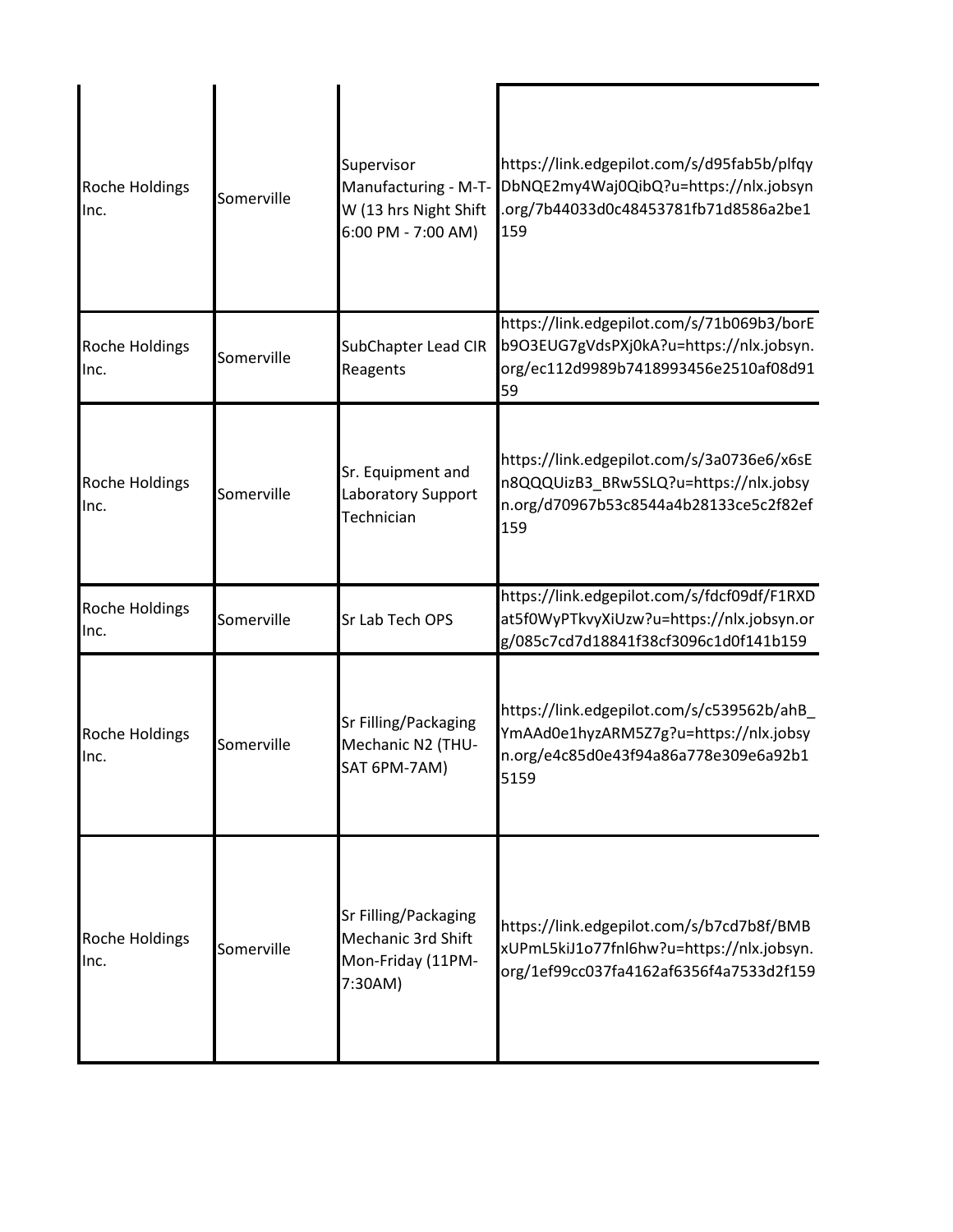| Roche Holdings<br>Inc.        | Somerville | Sr Filling/Packaging<br><b>Mechanic 2nd Shift</b><br>Mon-Friday (3pm -<br>11:30 pm) | https://link.edgepilot.com/s/a7cdba99/kow<br>ZCl2Un0yNgtZxWm2hTg?u=https://nlx.jobsy<br>n.org/7ec53c242c27498480c39dfdb8a584f8<br>159                       |
|-------------------------------|------------|-------------------------------------------------------------------------------------|-------------------------------------------------------------------------------------------------------------------------------------------------------------|
| Roche Holdings<br>Inc.        | Somerville | Sr Filling/Packaging<br>Mechanic                                                    | https://link.edgepilot.com/s/88686735/25Q<br>sW1X3xEOMxIWYURYI4Q?u=https://nlx.jobs<br>yn.org/4de700f0f3f7438db4ce2c3566701f43<br>159                       |
| <b>Roche Holdings</b><br>Inc. | Somerville | <b>SR ADMINISTRATIVE</b><br><b>ASSOCIATE</b>                                        | https://link.edgepilot.com/s/7e653df4/HcCk<br>W-ssF0K1pVSFE-<br>ubMA?u=https://nlx.jobsyn.org/037638a14a<br>1d413abe888596e0c39f8b159                       |
| Roche Holdings<br>Inc.        | Somerville | <b>SHE Technical</b><br>Supervisor                                                  | https://link.edgepilot.com/s/c4be568b/aE36<br>6Xx9tEiunxRXL_eqFQ?u=https://nlx.jobsyn.o<br>rg/b9f8031c86834d7bb5749e02bad1496b15                            |
| Roche Holdings<br>Inc.        | Somerville | Senior Process Lead-<br>1st Shift Packaging                                         | https://link.edgepilot.com/s/108ce759/6lcH<br>PE8MxEi9nxHKtu75Tg?u=https://nlx.jobsyn.<br>org/023e845dd7e9478b97888aa3b912d0c3<br>159                       |
| <b>Roche Holdings</b><br>Inc. | Somerville | Senior Laboratory<br>Technician -<br>Purification                                   | https://link.edgepilot.com/s/fda83bca/VO_g<br>x9G21ku8pkie9sK1QQ?u=https://nlx.jobsyn.<br>org/b45c9dfd8d214bd6a8ac0336e8623eb01<br>59                       |
| <b>Roche Holdings</b><br>Inc. | Somerville | (Synthesis)                                                                         | https://link.edgepilot.com/s/e51060fc/6hYz<br>Senior Lab Technician xz6llESYVLp608g2bw?u=https://nlx.jobsyn.o<br>rg/e963cfa1c2054e36873155933e7cbde615<br>9 |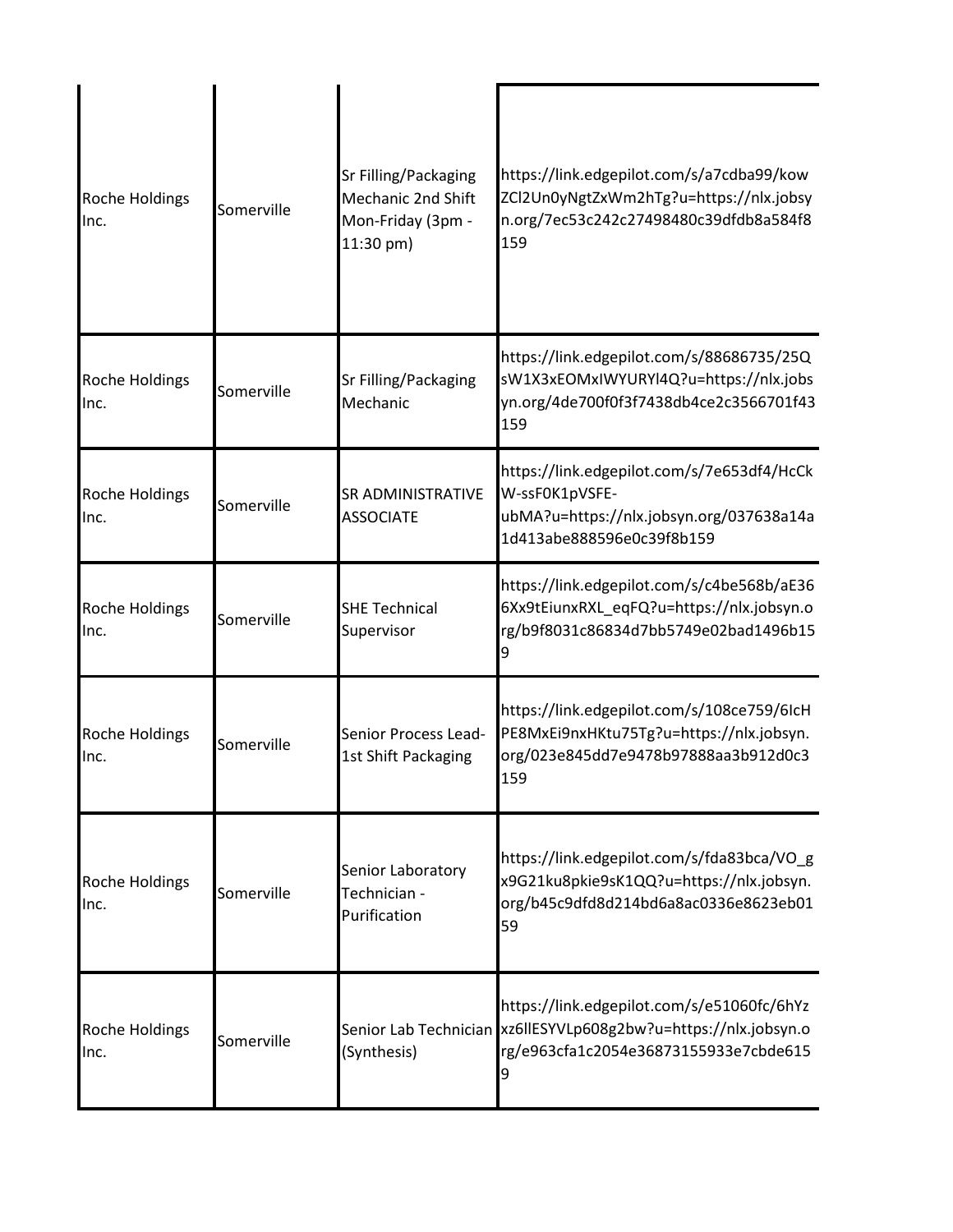| Roche Holdings<br>Inc.        | Somerville | <b>Senior Automation</b><br>Scientist - Next<br>Generation<br>Sequencing (NGS)          | https://link.edgepilot.com/s/574bd5ba/LzM<br>wLwnpxUiV1VcVOHhSLg?u=https://nlx.jobsy<br>n.org/9ba9ff2e85f0458ebdb871b8be05a602<br>159 |
|-------------------------------|------------|-----------------------------------------------------------------------------------------|---------------------------------------------------------------------------------------------------------------------------------------|
| Roche Holdings<br>Inc.        | Somerville | Scientist - Cleaning<br>Validation                                                      | https://link.edgepilot.com/s/54b09732/Lb4B<br>TuLZKkCm_XK_T7Q54Q?u=https://nlx.jobsy<br>n.org/f962bd92c3824d78b99b78cd9f7e681e<br>159 |
| Roche Holdings<br>Inc.        | Somerville | <b>Regulatory Affairs</b><br>Specialist Senior<br>(International - CDx)                 | https://link.edgepilot.com/s/4ddea6df/NbUc<br>U3VZW0mBymBBBTj5Vg?u=https://nlx.jobsy<br>n.org/c2361d1ee6fa4b78b29d6b462138cf0d<br>159 |
| Roche Holdings<br>Inc.        | Somerville | <b>Regulatory Affairs</b><br>Manager<br>(International CDx)                             | https://link.edgepilot.com/s/ee34c62a/ZNJe<br>04nkvkmOzpwPtvSALw?u=https://nlx.jobsyn<br>org/26680e76252a4454bbdf375c650dcd29<br>159  |
| <b>Roche Holdings</b><br>Inc. | Somerville | <b>Quality Operations</b><br>Technician (M-F<br>$3:00$ pm - 11:30pm)                    | https://link.edgepilot.com/s/49521e57/R90<br>M7JV7Vk65EoZ1-<br>oFcHg?u=https://nlx.jobsyn.org/52657fdd59<br>49433ca3c22da3e3437def159 |
| <b>Roche Holdings</b><br>Inc. | Somerville | Production<br><b>Technician Associate</b><br>Thurs-Sat (6pm-7am)<br>(Contract Position) | https://link.edgepilot.com/s/f2b12787/KQKY<br>EkwRX02JwhZWGS-<br>szw?u=https://nlx.jobsyn.org/e201958bb79a<br>4507a6dda04bc7e4f74f159 |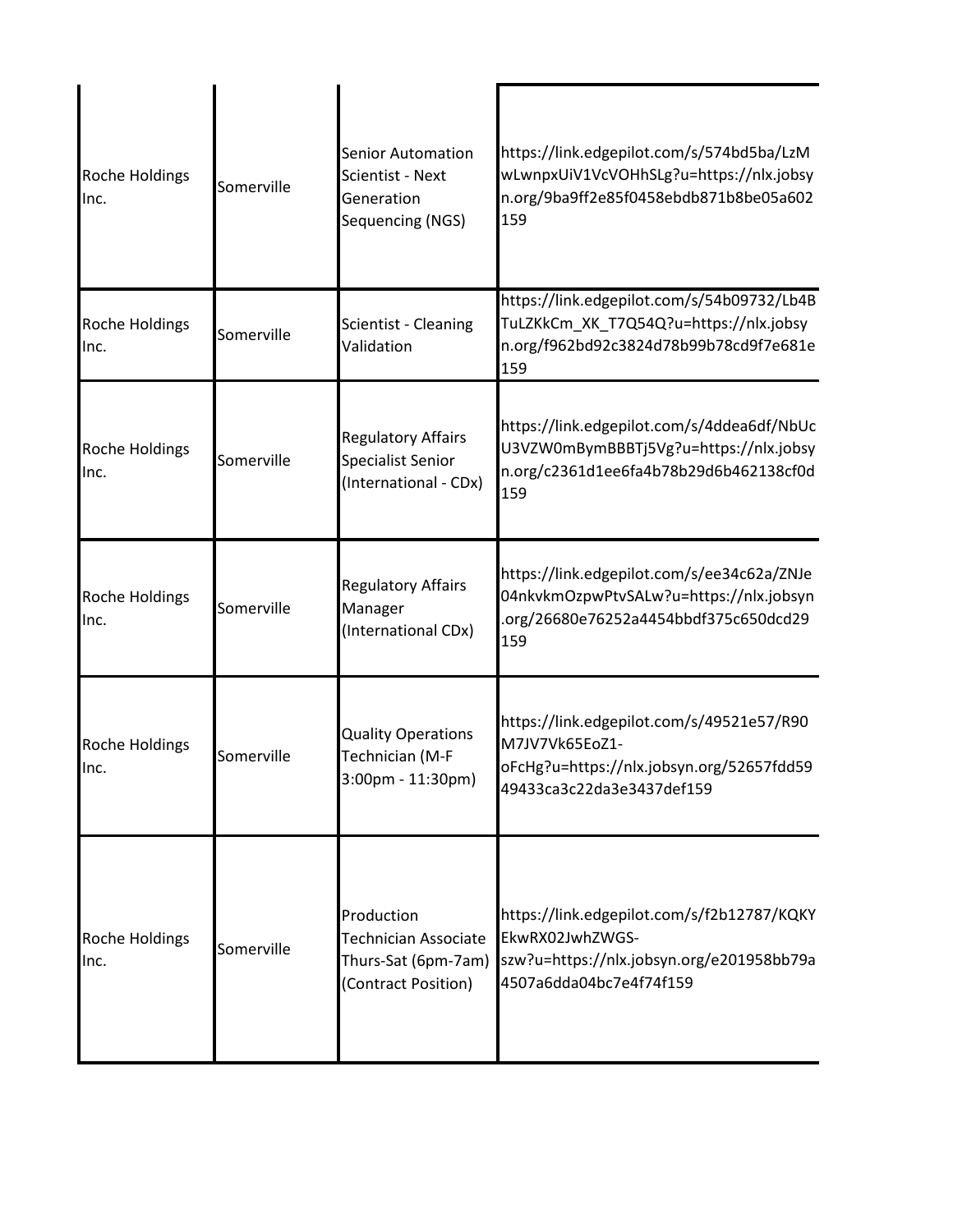| Roche Holdings<br>Inc. | Somerville | Production<br><b>Technician Associate</b><br>Thurs-Sat (6am-7pm)<br>(Contract Position)  | https://link.edgepilot.com/s/093ab752/EwN<br>uvLpz40OANpqrP3WbTw?u=https://nlx.jobs<br>yn.org/0794027d3e3848d7a3bac25b65e514<br>e5159 |
|------------------------|------------|------------------------------------------------------------------------------------------|---------------------------------------------------------------------------------------------------------------------------------------|
| Roche Holdings<br>Inc. | Somerville | Production<br>Technician Associate<br>(Th-Sat 6pm-7am) -<br>Filling (Diag Tech<br>Assoc) | https://link.edgepilot.com/s/68a3af97/N9S<br>mcRAC9UWcWqQsFxNfHQ?u=https://nlx.job<br>syn.org/2a128423ff0b49f0b910bea7f6371a2<br>b159 |
| Roche Holdings<br>Inc. | Somerville | Production<br><b>Technician Associate</b><br>(Th-Sat 6pm-7am) -<br>Filling               | https://link.edgepilot.com/s/eb261ce0/IH91<br>UR6390m5-<br>b_xM9pieA?u=https://nlx.jobsyn.org/a462f9<br>e3a60a49f999ce034f489db846159 |
| Roche Holdings<br>Inc. | Somerville | Production<br>Technician (Th-Sat<br>6pm-7am) - Filling<br>(Diag Tech)                    | https://link.edgepilot.com/s/513215f5/nsM<br>FtdvD8UKSpBwhaZiYZw?u=https://nlx.jobsy<br>n.org/32fe0eb6088d4bdc8a01bea1c10d602f<br>159 |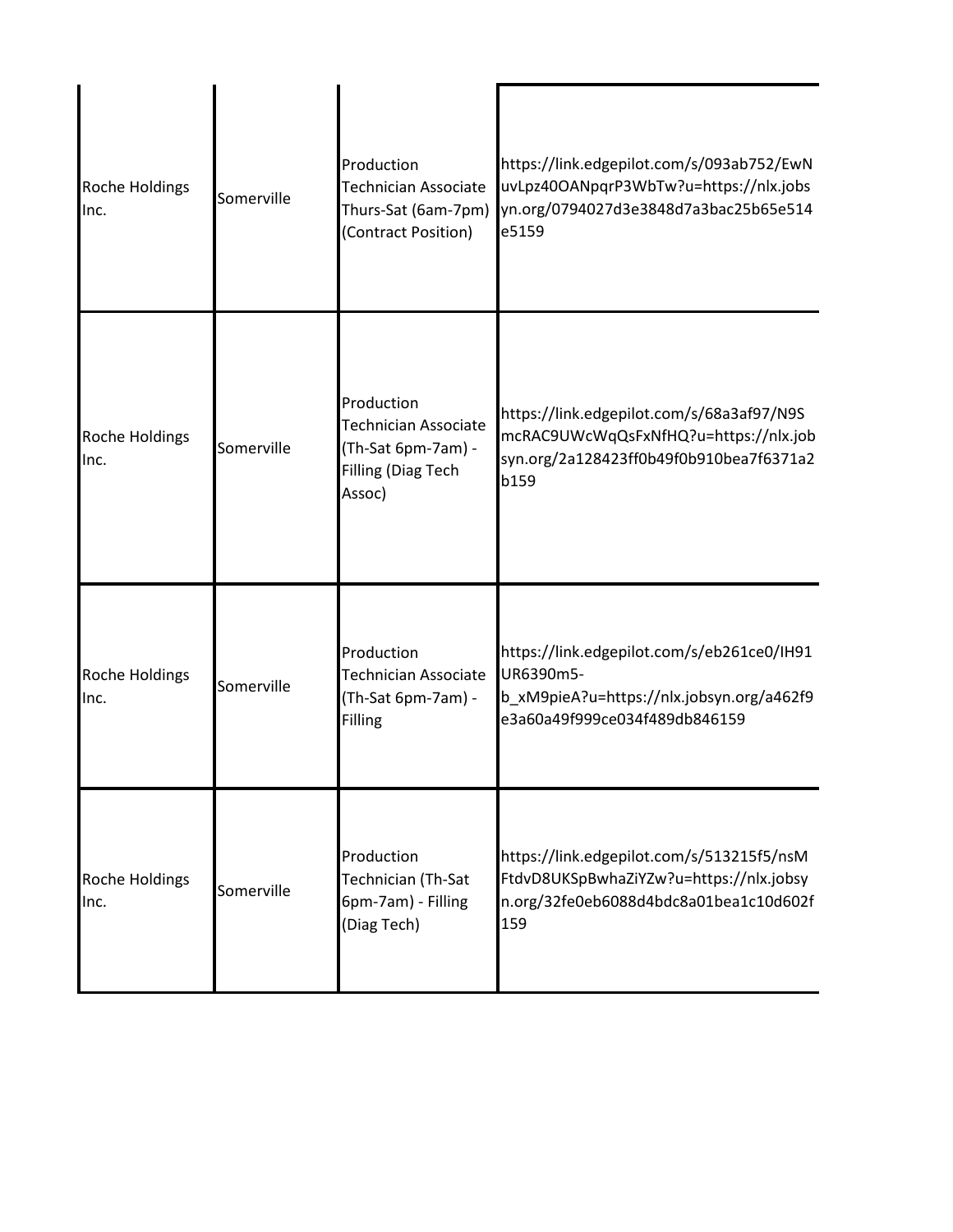| <b>Roche Holdings</b><br>Inc. | Somerville | Production Tech -<br>Labeling (Diag<br>Tech/Shift TH-SAT<br>6:00pm-7:00am)   | https://link.edgepilot.com/s/e3ff87fe/103fq<br>WHKIUCp4Ha j6E2-<br>g?u=https://nlx.jobsyn.org/32f5f5683d9340<br>d3b8fa92117bdd7a44159 |
|-------------------------------|------------|------------------------------------------------------------------------------|---------------------------------------------------------------------------------------------------------------------------------------|
| <b>Roche Holdings</b><br>Inc. | Somerville | PRODUCTION LEAD<br><b>TECH SPECIALIST</b><br>(PACKAGING) 3RD<br><b>SHIFT</b> | https://link.edgepilot.com/s/af680d91/5Mc<br>dlxHcc0Sn42ic6ZX8dg?u=https://nlx.jobsyn.o<br>rg/2fe2bc6507984393b2f30f9e77d2004f159     |
| Roche Holdings<br>Inc.        | Somerville | Principal Scientist -<br>Operations                                          | https://link.edgepilot.com/s/2d2d3bca/cBuP<br>CQ3NqUOD8m8SWv1L7Q?u=https://nlx.jobs<br>yn.org/c044bc89554448f7ae5d80696a7937<br>1f159 |
| Roche Holdings<br>Inc.        | Somerville | <b>Medical Vigilance</b><br>Director - Diagnostics<br>(remote)               | https://link.edgepilot.com/s/97c5ab10/LXHZ<br>TFBCekO2_4s1Wt1Wiw?u=https://nlx.jobsy<br>n.org/4da390a36f88429da599d1d94ec832e<br>a159 |
| Roche Holdings<br>Inc.        | Somerville | <b>Material Handler 1st</b><br>Shift                                         | https://link.edgepilot.com/s/815ed4e4/Q9_<br>asDCCw0aqg2p1-<br>HzQAA?u=https://nlx.jobsyn.org/09bba68cb                               |
| Roche Holdings<br>Inc.        | Somerville | <b>Material Handler</b><br>(2nd Shift)                                       | https://link.edgepilot.com/s/2f1c0aca/U89i_<br>hT-<br>pEK0oxV6J2SXiQ?u=https://nlx.jobsyn.org/5<br>ed2fe42cb894bc190b5d81b0da9d8a8159 |
| Roche Holdings<br>Inc.        | Somerville | Lead Diagnostic<br>Technician (M-W<br>6pm-7am)                               | https://link.edgepilot.com/s/818e1fa1/qvhK<br>g-<br>ZauE6eXmAa5DKzDw?u=https://nlx.jobsyn.o<br>rg/3daefbac997e47a5b5c6f53f9e992e76159 |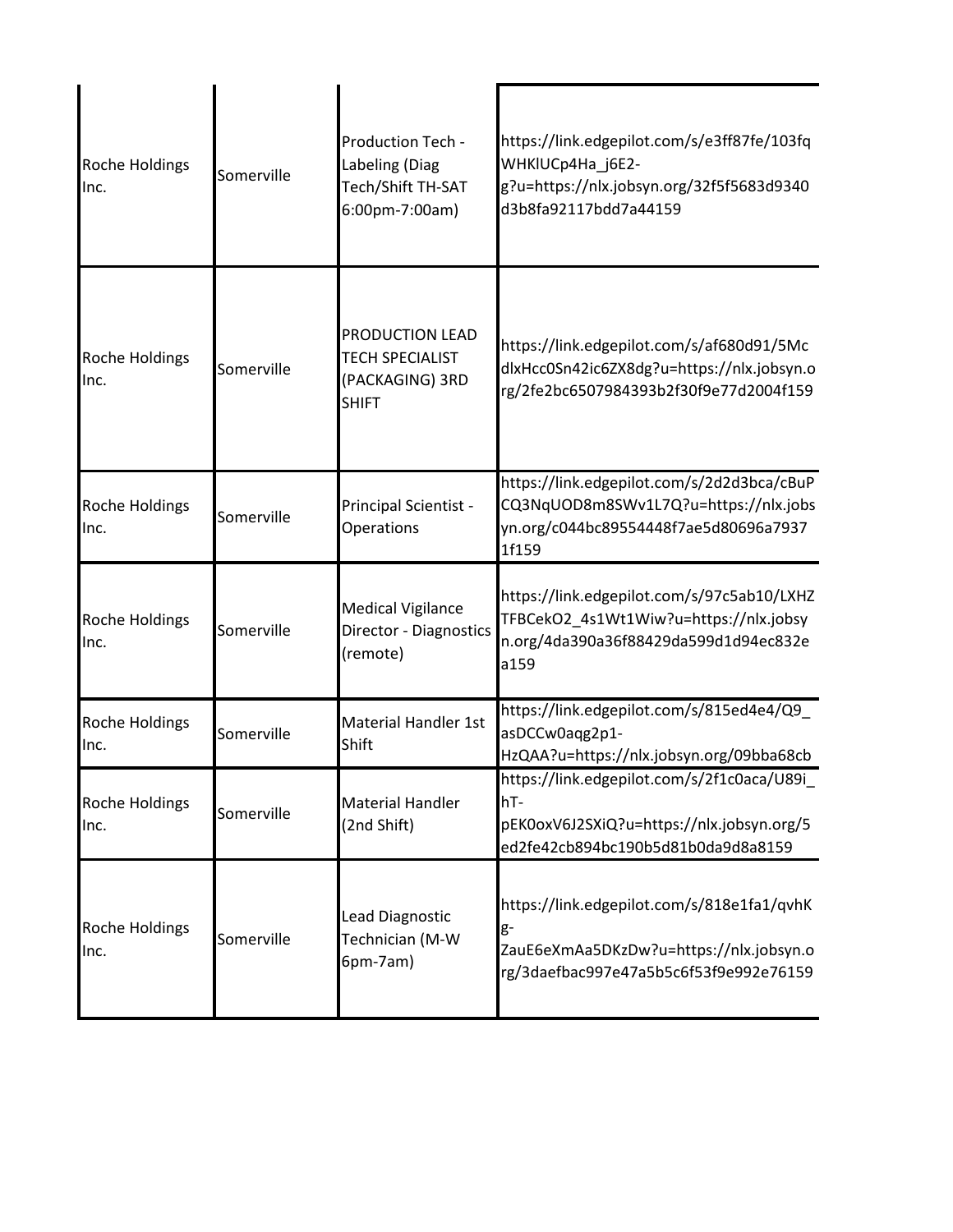| Roche Holdings<br>Inc.        | Somerville | <b>Lead Diag Tech</b><br>Specialist 2nd Shift<br>Mon - Friday (3pm-<br>11:30pm) | https://link.edgepilot.com/s/83cb5fc9/0gJ5I<br>FTUJ0itGSPQTkIOZg?u=https://nlx.jobsyn.or<br>g/e8c3eada290f46e3aa751f9edc39e4fd159                          |
|-------------------------------|------------|---------------------------------------------------------------------------------|------------------------------------------------------------------------------------------------------------------------------------------------------------|
| Roche Holdings<br>Inc.        | Somerville | Lab Technician Bulk<br>Ops (11:00 pm - 7:30<br>am)                              | https://link.edgepilot.com/s/4fa34810/uNLe<br>Sy5xO0unHfpZOj-<br>Nww?u=https://nlx.jobsyn.org/aed4861c411<br>c4bffb381c67f4c8a70ab159                      |
| Roche Holdings<br>Inc.        | Somerville | Lab Technician -<br><b>Quality OPS</b>                                          | https://link.edgepilot.com/s/929f3b31/aNxj<br>1sNZDUqN0cibbBQY8w?u=https://nlx.jobsyn<br>.org/4490566384834f0fa8c73885140f23c21<br>59                      |
| Roche Holdings<br>Inc.        | Somerville | Lab Technician                                                                  | https://link.edgepilot.com/s/89fec372/zKSA<br>YrHwSUy65-<br>ePjgDH_Q?u=https://nlx.jobsyn.org/cb0066f                                                      |
| Roche Holdings<br>Inc.        | Somerville | Lab Tech Ops                                                                    | https://link.edgepilot.com/s/0408298d/XE5f<br>9mk6N0aCry5WLo_u-<br>w?u=https://nlx.jobsyn.org/0afdfbbd2ed64c                                               |
| Roche Holdings<br>IInc.       | Somerville | Lab Tech                                                                        | https://link.edgepilot.com/s/8e7f1e92/O5cb<br>JyxKqECWHMcNHbfvjw?u=https://nlx.jobsyn<br>.org/155d32b1c27642c5a7af445f349b9b071                            |
| <b>Roche Holdings</b><br>Inc. | Somerville | Information<br>Solutions, Senior<br><b>Patent Attorney</b>                      | Head of Patent Roche https://link.edgepilot.com/s/1decae67/CZfv<br>TKTjPkSIOgXQ2iEsaA?u=https://nlx.jobsyn.or<br>g/bf4a4d65c919472bba1a4681806e061415<br>9 |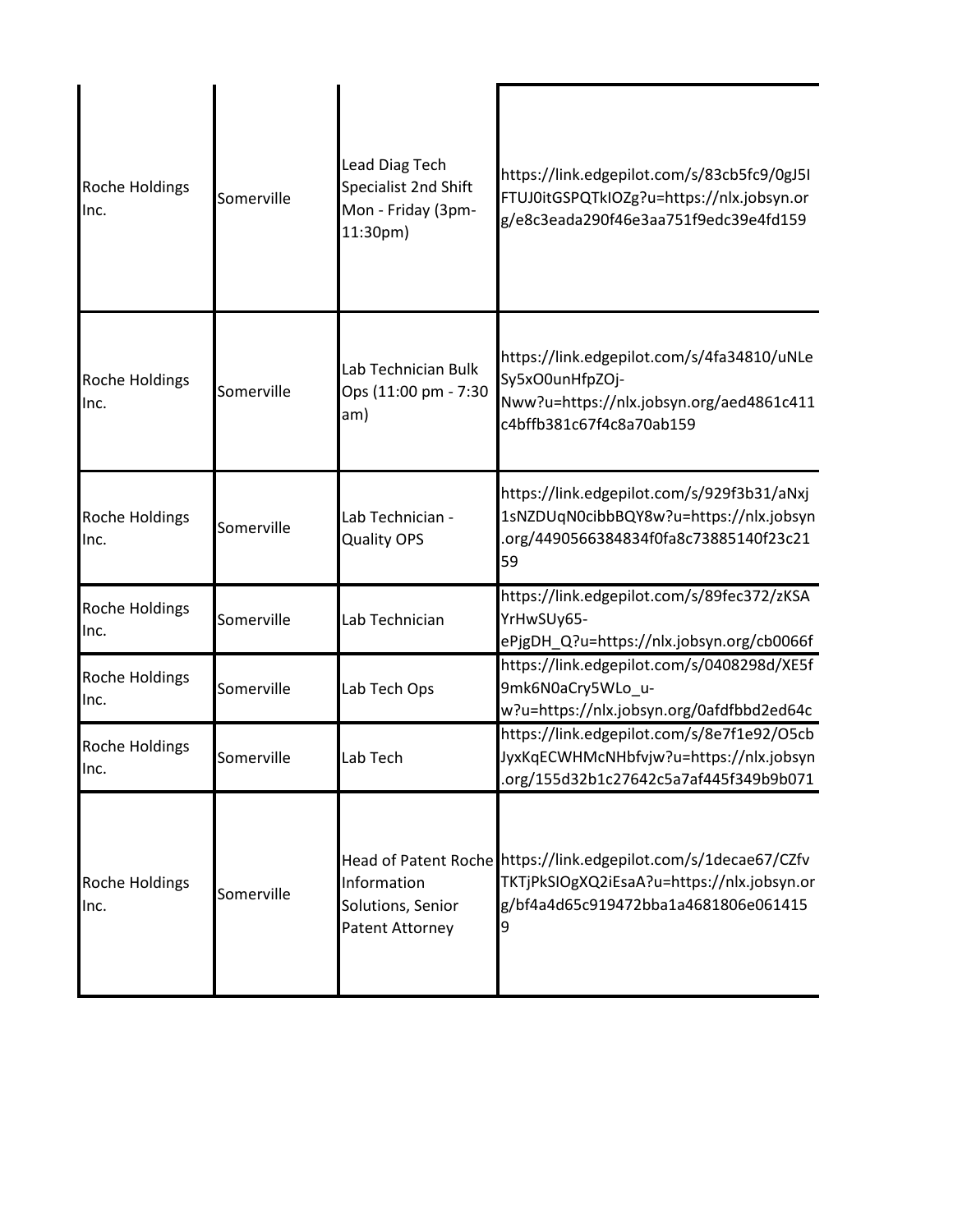| <b>Roche Holdings</b><br>Inc. | Somerville | Global Q&R<br>Compliance Chapter<br>Lead<br>Audit/Inspection<br><b>Readiness</b>                           | https://link.edgepilot.com/s/e91ccf5e/2kVX<br>wMEzPUGGB5D8FjCZMA?u=https://nlx.jobs<br>yn.org/09cf3444c8fe42ffaa7090c39b1f807a<br>159 |
|-------------------------------|------------|------------------------------------------------------------------------------------------------------------|---------------------------------------------------------------------------------------------------------------------------------------|
| Roche Holdings<br>Inc.        | Somerville | Filling/Packaging<br>Mechanic N2 (Thur-<br>Sat 6PM-7AM)                                                    | https://link.edgepilot.com/s/bcca6057/X1LY<br>c0HCdkKKCe39vWjisQ?u=https://nlx.jobsyn.<br>org/284e93ba048345b0a7a630ba5be8dcd0<br>159 |
| <b>Roche Holdings</b><br>Inc. | Somerville | <b>Facilities Supervisor</b>                                                                               | https://link.edgepilot.com/s/1a14ac4d/tLJd5<br>5LJPk ZB50B lwPCQ?u=https://nlx.jobsyn.o<br>rg/51d0e1ed05e4455e8fba27510aaf66d215      |
| Roche Holdings<br>Inc.        | Somerville | <b>Facilities</b><br>Maintenance<br><b>Technician (Contract</b><br>Position) - 3 Days Flex<br>Schedule 7pm | https://link.edgepilot.com/s/7f488013/Tw7<br>KbBtSh0Gn1NM5HSeHvg?u=https://nlx.jobs<br>yn.org/3e0e6a1aa2eb44ce88e3a0a48f31375<br>f159 |
| Roche Holdings<br>Inc.        | Somerville | <b>Equipment Support</b><br>Specialist, Calibration<br>2nd shift (3pm-<br>11:30pm)                         | https://link.edgepilot.com/s/081c51e6/gfuY<br>YXplAUOmENd0gkSaOA?u=https://nlx.jobsy<br>n.org/a1f3527f2235422a812bdfe8d0b16807<br>159 |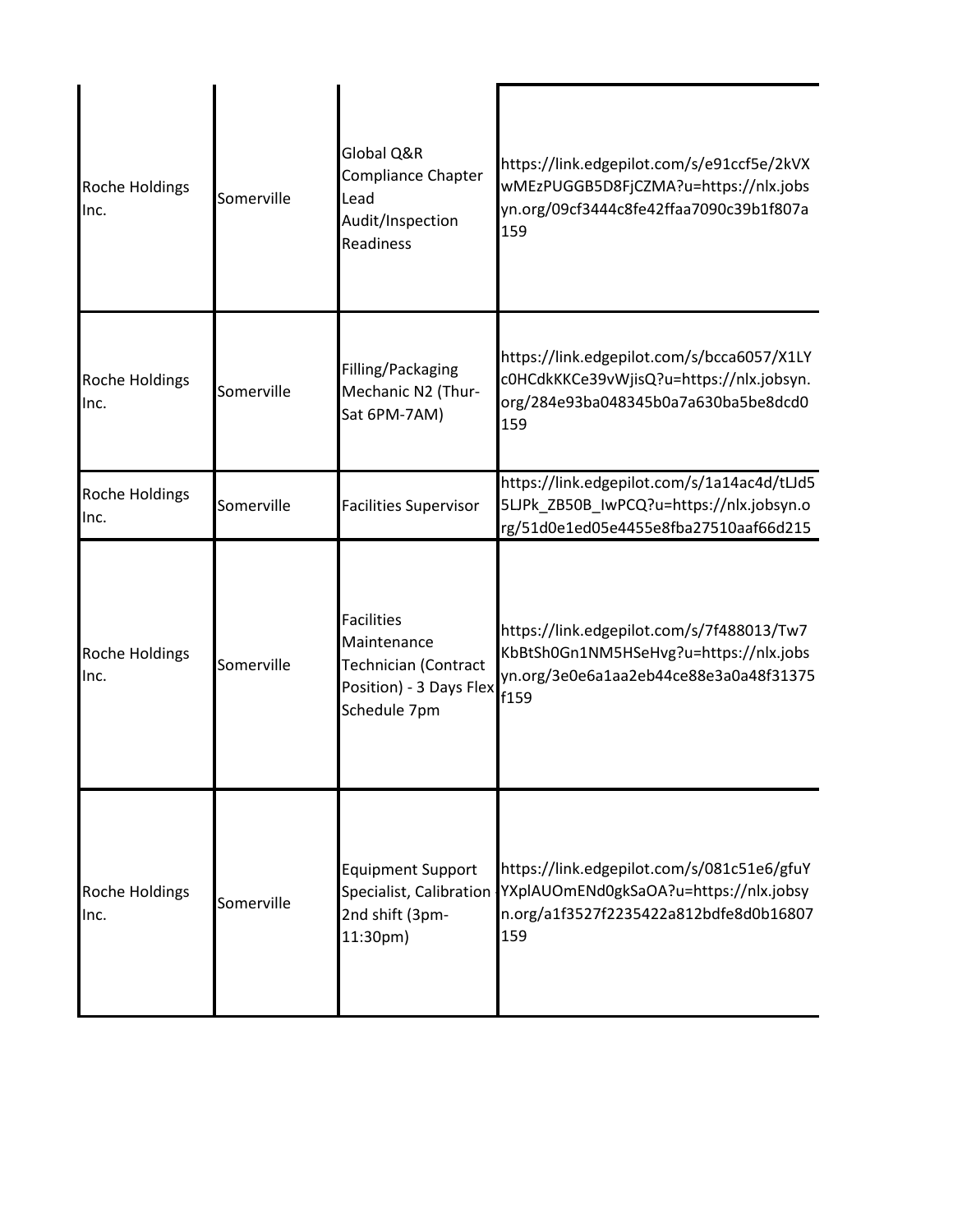| Roche Holdings<br>Inc.        | Somerville | <b>Equipment Support</b><br><b>Specialist (Calibration</b><br>Technician) | https://link.edgepilot.com/s/88943414/PAC<br>NFfXXUUuHPgdP YCr7A?u=https://nlx.jobsy<br>n.org/f8700959c2664d0aa5d90767ffc5c446<br>159                       |
|-------------------------------|------------|---------------------------------------------------------------------------|-------------------------------------------------------------------------------------------------------------------------------------------------------------|
| Roche Holdings<br>Inc.        | Somerville | Diagnostic Technician<br>Specialist (11PM-<br>7:30AM M-F)                 | https://link.edgepilot.com/s/169c5b14/uEiT<br>MaC2HEmO3Ds2b9WpQw?u=https://nlx.job<br>syn.org/dfe61d51aee4400c97852f01cd74ea<br>5d159                       |
| Roche Holdings<br>Inc.        | Somerville | Diagnostic Technician<br>Associate (M-W 6pm-<br>7am)                      | https://link.edgepilot.com/s/34e23901/U2_<br>MnE_ahUyQ_z4ifcHVTQ?u=https://nlx.jobsy<br>n.org/43d5a8b9054b46b1b485afd1a3009ce<br>2159                       |
| <b>Roche Holdings</b><br>Inc. | Somerville | Diagnostic Technician<br>Associate (M-F<br>11:00pm - 7:30am)              | https://link.edgepilot.com/s/cf009889/NmJ4<br>m9RfVEmRsJPO_z36Xw?u=https://nlx.jobsyn<br>.org/5c787689354c4437ae264c9422078a7a<br>159                       |
| Roche Holdings<br>Inc.        | Somerville | (M-W 6pm-7am)                                                             | https://link.edgepilot.com/s/cc29085d/CjHl<br>Diagnostic Technician AiWGzUyovmHUF9NRMA?u=https://nlx.jobs<br>yn.org/d6adbca292b34ef28c20785db0ec91a<br>d159 |
| Roche Holdings<br>Inc.        | Somerville | Diagnostic Technician<br>(M-W 6pm-7am)                                    | https://link.edgepilot.com/s/c6779658/x0kS<br>PRRMAkmqyHxwurlsWQ?u=https://nlx.jobsy<br>n.org/37895106aca64e43a616c2bf90ecc368<br>159                       |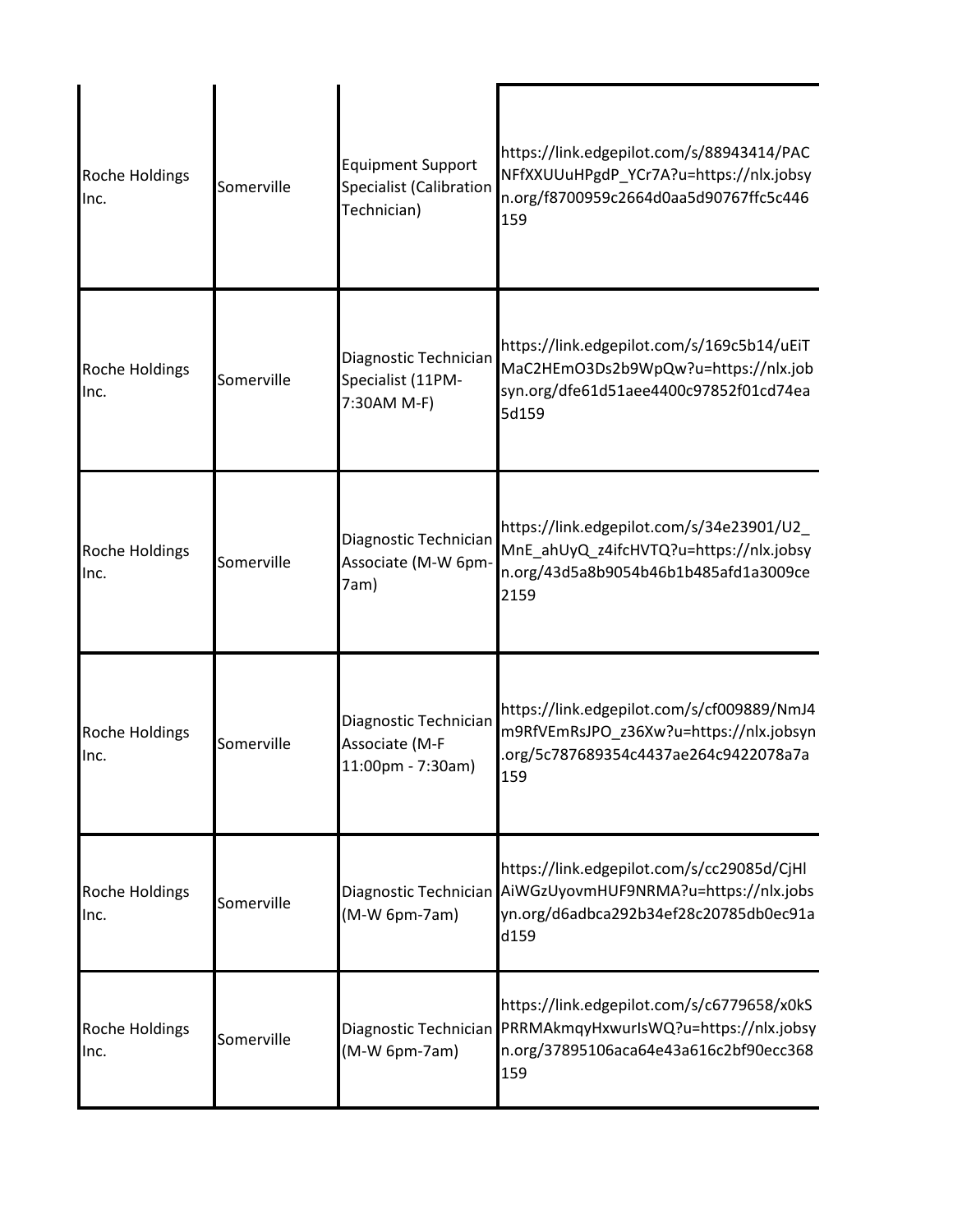| Roche Holdings<br>Inc.        | Somerville | Diagnostic Technician<br>(M-W 6pm-7am)                               | https://link.edgepilot.com/s/f23f86f1/YQvn<br>9ZV5ikyWCtEiaPFVDg?u=https://nlx.jobsyn.o<br>rg/38d6ad9209bd45428ae6bf6ab2dc9f5515      |
|-------------------------------|------------|----------------------------------------------------------------------|---------------------------------------------------------------------------------------------------------------------------------------|
| Roche Holdings<br>Inc.        | Somerville | Diagnostic Tech Liat<br>(M-F 1st shift)                              | https://link.edgepilot.com/s/32030279/UWZ<br>72XjAE0WkKXMPY_5L2A?u=https://nlx.jobs<br>yn.org/b80a0018d6e944da9200fe24caccb48<br>4159 |
| Roche Holdings<br>Inc.        | Somerville | Diagnostic Tech<br>Associate (2nd shift)                             | https://link.edgepilot.com/s/fce0454f/mHIx<br>Atp3UUeIQTLXdqXhuw?u=https://nlx.jobsyn<br>.org/bfaebaa035c24b0984c8e6030842e813<br>159 |
| <b>Roche Holdings</b><br>Inc. | Somerville | <b>Chemical Process</b><br>Engineer                                  | https://link.edgepilot.com/s/d76e1d30/Bwy<br>GagOV1USPB7T8lP3COg?u=https://nlx.jobsy<br>n.org/2762b581a9f34146bfb946d377bb9ce         |
| Roche Holdings<br>Inc.        | Somerville | Calibration<br>Supervisor                                            | https://link.edgepilot.com/s/9d57d7a4/jqvU<br>EBhKmEKFKWY3EAUVfA?u=https://nlx.jobsy<br>n.org/81da81d620204d99b0210ab4585508a<br>b159 |
| Roche Holdings<br>Inc.        | Somerville | Associate<br>Filling/Packaging<br>Mechanic N2 (Thur-<br>Sat 6PM-7AM) | https://link.edgepilot.com/s/d3515e63/SPi5<br>PAyI2UijjkVXUiqNpQ?u=https://nlx.jobsyn.or<br>g/a0e7d4032867483e8b3fea5d018f7fba159     |
| Roux Associates,<br>Inc.      | Somerset   | Senior Health and<br>Safety Specialist                               | https://link.edgepilot.com/s/85c3daa3/v0ec<br>3Ux6OUKU2zrsooukXg?u=https://nlx.jobsyn.<br>org/6d251e99f47a4dd39ac43425d58442f91<br>59 |
| RWJBarnabas<br>Health         | Somerville | Therapist I                                                          | https://link.edgepilot.com/s/09fb0a1b/7fus<br>ovh5n0egIkbzAAWmdA?u=https://nlx.jobsyn<br>.org/8b75533384d8464b959c368edf38be11        |
| <b>RWJBarnabas</b><br>Health  | Somerville | Switchboard<br>Operator                                              | https://link.edgepilot.com/s/3d7c4db1/yK6a<br>mdtnHkuEpEGvBToxCw?u=https://nlx.jobsy<br>n.org/ed333e14a4f44f1694949e2a16752d9e        |
| RWJBarnabas<br>Health         | Somerville | <b>Support Aide</b>                                                  | https://link.edgepilot.com/s/63980622/mE3<br>4vohOjUew3HQ_p6jv6Q?u=https://nlx.jobsy<br>n.org/f0a1ae123cbe402b81f0f6e0c5194b87        |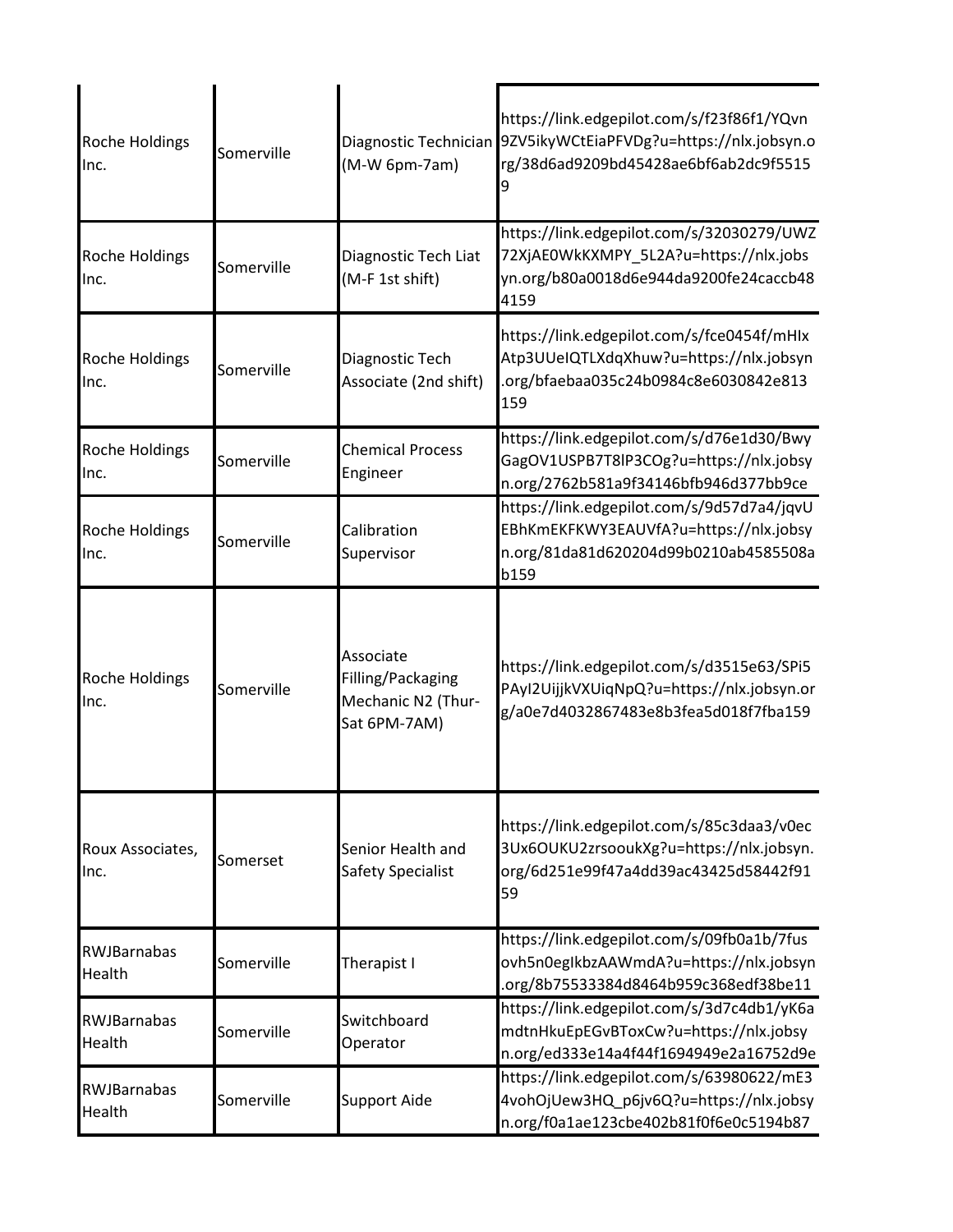|                              |            |                            | https://link.edgepilot.com/s/58bcc2c4/_tmL  |
|------------------------------|------------|----------------------------|---------------------------------------------|
| RWJBarnabas<br>Health        | Somerville | <b>Support Aide</b>        | HtLi2Uyoxh9m6Lg4XQ?u=https://nlx.jobsyn.    |
|                              |            |                            | org/b90cdbf3d08e4124941ae7ebbc47a25f1       |
|                              |            |                            | https://link.edgepilot.com/s/a22e7095/27-   |
| <b>RWJBarnabas</b>           | Somerville | Security Officer           | Fs5DxikenDrjFMlw95Q?u=https://nlx.jobsyn.   |
| <b>Health</b>                |            |                            | org/7f5592f9766243cd9771570a4782c78b1       |
|                              |            |                            | https://link.edgepilot.com/s/e9ff279c/3MYY  |
| RWJBarnabas                  | Somerville | Security Officer           | KmFy3EiDK00q49R JA?u=https://nlx.jobsyn.    |
| Health                       |            |                            | org/b0477c1315604ea1a0a88a3c2bf4f09b1       |
| <b>RWJBarnabas</b>           |            |                            | https://link.edgepilot.com/s/fefe4c3e/WRFJ- |
| Health                       | Somerville | <b>RN</b>                  | ft0yEeGb1YOFrxYSA?u=https://nlx.jobsyn.or   |
|                              |            |                            | g/ba4f32b7b1204ec9bf2f202775a84fc8159       |
| <b>RWJBarnabas</b>           |            |                            | https://link.edgepilot.com/s/009f5b85/eqqD  |
| Health                       | Somerville | <b>RN</b>                  | A7QmrUy1sN1ghgRIgA?u=https://nlx.jobsyn.    |
|                              |            |                            | org/daf67639a6be431290f53745e03c99651       |
|                              |            |                            | https://link.edgepilot.com/s/52d8aef4/0gp5  |
| <b>RWJBarnabas</b><br>Health | Somerville | <b>RN</b>                  | fFKtV0et0H1e_2fKGw?u=https://nlx.jobsyn.    |
|                              |            |                            | org/391e307f4fb14fdd9290851045f36f5815      |
| RWJBarnabas                  |            |                            | https://link.edgepilot.com/s/f6ad0b18/K_fU  |
|                              | Somerville | <b>RN</b>                  | SM1gL02THz2-                                |
| Health                       |            |                            | prmo2g?u=https://nlx.jobsyn.org/746bab6c    |
| RWJBarnabas                  |            |                            | https://link.edgepilot.com/s/fbda1137/ZfED  |
|                              | Somerville | <b>RN</b>                  | 8ZK9q0G6Xw8TKKngKA?u=https://nlx.jobsyn     |
| Health                       |            |                            | .org/6ffed32df09f43c68b4869fc82f1857115     |
| <b>RWJBarnabas</b>           |            |                            | https://link.edgepilot.com/s/7acf59b5/s216  |
| Health                       | Somerville | Phlebotomist Senior        | h_mdxke5v5kIXgubJg?u=https://nlx.jobsyn.o   |
|                              |            |                            | rg/0e098ac3059643f0a9b8296e148932e515       |
| <b>RWJBarnabas</b>           |            |                            | https://link.edgepilot.com/s/4ff859ee/vXf7  |
| Health                       | Somerville | <b>PD RN</b>               | WXjk0kyc580qM_oM6A?u=https://nlx.jobsy      |
|                              |            |                            | n.org/bf6804d39c2e48f5b77122bcc8d64e52      |
| RWJBarnabas                  |            |                            | https://link.edgepilot.com/s/090df526/tRItX |
| Health                       | Somerville | PD RN                      | 1trnEikSQTc5kO sQ?u=https://nlx.jobsyn.or   |
|                              |            |                            | g/46c29c8d123f4de2bcb648a6da77e960159       |
| <b>RWJBarnabas</b>           |            |                            | https://link.edgepilot.com/s/b31bdd07/nk9   |
| Health                       | Somerville | PD RN                      | NNfFwT0y-                                   |
|                              |            |                            | d5apMGFhg?u=https://nlx.jobsyn.org/5aba     |
| <b>RWJBarnabas</b>           |            |                            | https://link.edgepilot.com/s/70880e66/8FSr  |
|                              | Somerville | PD RN                      | LpCF0ECMFMa5Uegz4w?u=https://nlx.jobsy      |
| Health                       |            |                            | n.org/30c695b8e1b0428cb13f867f90e8a0e4      |
|                              |            |                            | https://link.edgepilot.com/s/7492fe17/MrJR  |
| <b>RWJBarnabas</b><br>Health | Somerville | <b>Patient Transporter</b> | pS3hH0eLYouztXbqKw?u=https://nlx.jobsyn.    |
|                              |            |                            | org/dded2ebe0da244238bacf1fe305558981       |
| <b>RWJBarnabas</b>           |            |                            | https://link.edgepilot.com/s/1111aa7b/llmy  |
|                              | Somerville | Patient Transporter        | CHFUCEK2CWkwhdqnWA?u=https://nlx.jobs       |
| Health                       |            |                            | yn.org/3c06afe9d3d443c0805e8f1f53449a1      |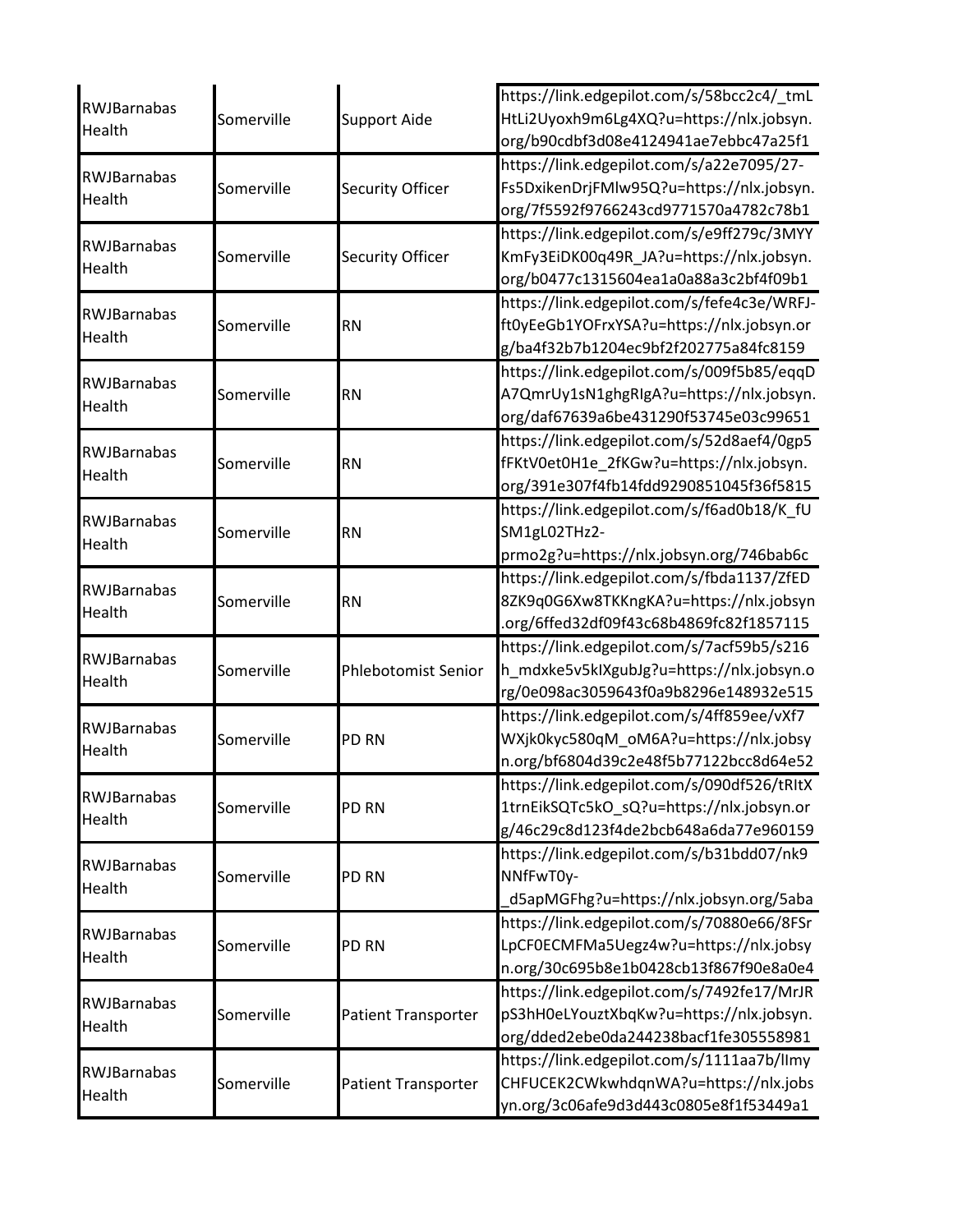| <b>RWJBarnabas</b>                        |                          |                                                  | https://link.edgepilot.com/s/4b760292/EtRg                                                                                                                                                                                                                                      |
|-------------------------------------------|--------------------------|--------------------------------------------------|---------------------------------------------------------------------------------------------------------------------------------------------------------------------------------------------------------------------------------------------------------------------------------|
|                                           | Somerville               | <b>Patient Monitor</b>                           | qkTM3Umr7to21bANAQ?u=https://nlx.jobsy                                                                                                                                                                                                                                          |
| Health                                    |                          |                                                  | n.org/4ec80dadfebf4ce79389cc8bd5121413                                                                                                                                                                                                                                          |
|                                           |                          |                                                  | https://link.edgepilot.com/s/470f071f/JGgG                                                                                                                                                                                                                                      |
| <b>RWJBarnabas</b>                        | Somerville               | <b>Patient Monitor</b>                           | coaU8kysSdJj8XLdOw?u=https://nlx.jobsyn.o                                                                                                                                                                                                                                       |
| Health                                    |                          |                                                  | rg/1ab0e73d9ab64afc8fe862011270d1fb159                                                                                                                                                                                                                                          |
|                                           |                          |                                                  | https://link.edgepilot.com/s/eaa56a1e/rB_a                                                                                                                                                                                                                                      |
| RWJBarnabas                               | Somerville               | <b>Patient Monitor</b>                           | zdcu0kmO46eZ7wBb4g?u=https://nlx.jobsyn                                                                                                                                                                                                                                         |
| Health                                    |                          |                                                  | .org/cb3f0dce747a405bb4d492673fdb4de31                                                                                                                                                                                                                                          |
|                                           |                          |                                                  | https://link.edgepilot.com/s/a0ce8f07/iyl1kF                                                                                                                                                                                                                                    |
| <b>RWJBarnabas</b>                        | Somerville               | <b>Patient Monitor</b>                           | blREaD-UJrV-                                                                                                                                                                                                                                                                    |
| Health                                    |                          |                                                  | 0SPg?u=https://nlx.jobsyn.org/a97cf5f1606f                                                                                                                                                                                                                                      |
|                                           |                          |                                                  | https://link.edgepilot.com/s/32736f69/Bdh                                                                                                                                                                                                                                       |
| <b>RWJBarnabas</b>                        | Somerville               | <b>Patient Monitor</b>                           | M4b5FHkm02VAb-                                                                                                                                                                                                                                                                  |
| Health                                    |                          |                                                  | aSi5A?u=https://nlx.jobsyn.org/93d6a05b18                                                                                                                                                                                                                                       |
|                                           |                          |                                                  | https://link.edgepilot.com/s/bcedd740/b6hv                                                                                                                                                                                                                                      |
| RWJBarnabas                               | Somerville               | <b>Patient Monitor</b>                           | H1SJhEWw_LvoNYKGNA?u=https://nlx.jobsy                                                                                                                                                                                                                                          |
| Health                                    |                          |                                                  | n.org/633dc0eece0f4e3d8655bbb5acd4371                                                                                                                                                                                                                                           |
|                                           |                          |                                                  | https://link.edgepilot.com/s/fc875553/1K71                                                                                                                                                                                                                                      |
| <b>RWJBarnabas</b>                        | Somerville               | <b>Patient Monitor</b>                           | efUobkCNBstnZ9unng?u=https://nlx.jobsyn.                                                                                                                                                                                                                                        |
| Health                                    |                          |                                                  | org/a90b88079c4c4572bcf114cd6957b92e1                                                                                                                                                                                                                                           |
|                                           |                          |                                                  | https://link.edgepilot.com/s/d52a43c1/KB3                                                                                                                                                                                                                                       |
| <b>RWJBarnabas</b>                        | Somerville               | <b>Patient Monitor</b>                           | mTdXknUiztJaUwPwJdw?u=https://nlx.jobsy                                                                                                                                                                                                                                         |
| Health                                    |                          |                                                  | n.org/08a9d4f9684c490bb7d18e3db2e9065                                                                                                                                                                                                                                           |
|                                           |                          |                                                  | https://link.edgepilot.com/s/51509de3/YvIw                                                                                                                                                                                                                                      |
| <b>RWJBarnabas</b>                        | Somerville               | <b>Patient Monitor</b>                           | AvbxnUu32Y9iHnYdUQ?u=https://nlx.jobsyn                                                                                                                                                                                                                                         |
| Health                                    |                          |                                                  | .org/2be594cfe7c6407b901288cadeada4c41                                                                                                                                                                                                                                          |
|                                           |                          |                                                  | https://link.edgepilot.com/s/342e4b9f/2vgl                                                                                                                                                                                                                                      |
| <b>RWJBarnabas</b>                        | Somerville               | <b>Patient Monitor</b>                           | Nw0S8E2afvb6DhdHbg?u=https://nlx.jobsyn                                                                                                                                                                                                                                         |
| Health                                    |                          |                                                  | .org/fbca833290a849df9ac6cfc81e298abb15                                                                                                                                                                                                                                         |
|                                           |                          |                                                  | https://link.edgepilot.com/s/7096b207/NVu                                                                                                                                                                                                                                       |
| RWJBarnabas                               | Somerville               | <b>Patient Monitor</b>                           | uiLeMI0 pPt4Iffg QQ?u=https://nlx.jobsyn.                                                                                                                                                                                                                                       |
| Health                                    |                          |                                                  | org/ed002eb3a6d24fdbbd13858e51cf85301                                                                                                                                                                                                                                           |
|                                           |                          |                                                  | https://link.edgepilot.com/s/abf7c99f/U1IOz                                                                                                                                                                                                                                     |
| <b>RWJBarnabas</b>                        | Somerville               | <b>Patient Monitor</b>                           | XCS0kWjHT1-                                                                                                                                                                                                                                                                     |
| Health                                    |                          |                                                  | lz8keQ?u=https://nlx.jobsyn.org/b426d3b0b                                                                                                                                                                                                                                       |
|                                           |                          |                                                  | https://link.edgepilot.com/s/fc8126f5/3N16                                                                                                                                                                                                                                      |
| <b>RWJBarnabas</b>                        | Somerville               | <b>Patient Monitor</b>                           | QoJzL0WcnIPmDjNd4w?u=https://nlx.jobsyn                                                                                                                                                                                                                                         |
|                                           |                          |                                                  |                                                                                                                                                                                                                                                                                 |
|                                           |                          |                                                  |                                                                                                                                                                                                                                                                                 |
|                                           |                          |                                                  |                                                                                                                                                                                                                                                                                 |
|                                           |                          |                                                  |                                                                                                                                                                                                                                                                                 |
|                                           |                          |                                                  |                                                                                                                                                                                                                                                                                 |
| RWJBarnabas                               |                          |                                                  |                                                                                                                                                                                                                                                                                 |
|                                           |                          |                                                  |                                                                                                                                                                                                                                                                                 |
| Health<br>RWJBarnabas<br>Health<br>Health | Somerville<br>Somerville | <b>Patient Monitor</b><br><b>Patient Monitor</b> | .org/789ebcac44674d8d8716b29a55d749db<br>https://link.edgepilot.com/s/f7b70988/GM4<br>8Cx1qaUmDDPNYrT0P5Q?u=https://nlx.jobs<br>yn.org/5fa1d70aa769413ca267af3b877e15f<br>https://link.edgepilot.com/s/f8cefd92/kVriA<br>WagfE_qv-<br>5hnEAXxg?u=https://nlx.jobsyn.org/9993994 |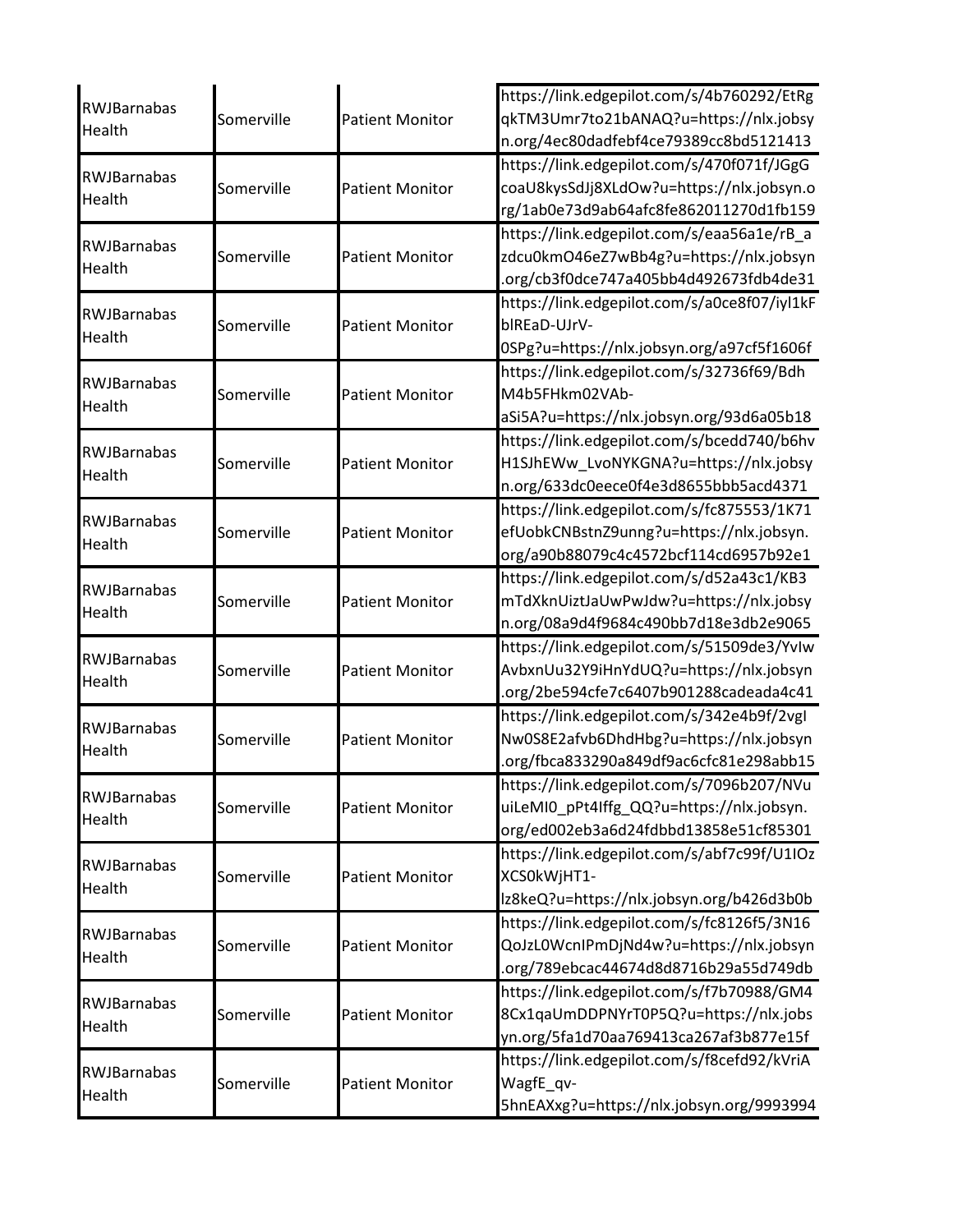|                       |            |                        | https://link.edgepilot.com/s/9ec47663/adRy |
|-----------------------|------------|------------------------|--------------------------------------------|
| <b>RWJBarnabas</b>    | Somerville | <b>Patient Monitor</b> | G1AhJUSXJvsWgZRiaA?u=https://nlx.jobsyn.   |
| Health                |            |                        | org/8d78e7409c354f1c8e3c8e6a878e5c931      |
|                       |            |                        | https://link.edgepilot.com/s/45b01434/nbC  |
| RWJBarnabas           | Somerville | <b>Patient Monitor</b> | 8q2PHaUuklbj_rAultg?u=https://nlx.jobsyn.o |
| Health                |            |                        | rg/86580030ce9b4d399a53bb9595c864a21       |
|                       |            |                        | https://link.edgepilot.com/s/06e9753d/126  |
| <b>RWJBarnabas</b>    | Somerville | <b>Patient Monitor</b> | W2E8swUyf2xQia2msxw?u=https://nlx.jobsy    |
| Health                |            |                        | n.org/6c5e9006c88646608a7b73b51cb8b2af     |
| RWJBarnabas           |            |                        | https://link.edgepilot.com/s/8c9e69f1/al4a |
|                       | Somerville | <b>Patient Monitor</b> | wQfgxkGcFL0Edan_fg?u=https://nlx.jobsyn.o  |
| Health                |            |                        | rg/629f0d64d75d4c189169863bb5890b3215      |
|                       |            |                        | https://link.edgepilot.com/s/d21e474e/tPe  |
| RWJBarnabas           | Somerville | <b>Patient Monitor</b> | mFeykNE65FX22FWb8_w?u=https://nlx.jobs     |
| Health                |            |                        | yn.org/415f911902b34d428dce0d6be91cf71     |
|                       |            |                        | https://link.edgepilot.com/s/5b3b7ddb/AHX  |
| RWJBarnabas           | Somerville | <b>Patient Monitor</b> | QR4gU80aSQwK3qcSNGA?u=https://nlx.jobs     |
| Health                |            |                        | yn.org/a77167c7cdf146149aa370a4fc02f3cc    |
|                       |            |                        | https://link.edgepilot.com/s/e163e4cc/U2dk |
| RWJBarnabas           | Somerville | <b>Patient Monitor</b> | jkeymk_fYwMQcic2JA?u=https://nlx.jobsyn.   |
| Health                |            |                        | org/6db1710fd0f7455280b73d5abce840f71      |
|                       |            |                        | https://link.edgepilot.com/s/13269d8b/BJ5  |
| RWJBarnabas           | Somerville | <b>Patient Monitor</b> | M-                                         |
| Health                |            |                        | 6Iw9E6JafCQKT_ZjA?u=https://nlx.jobsyn.or  |
| <b>RWJBarnabas</b>    |            |                        | https://link.edgepilot.com/s/6538dde1/mJg  |
| Health                | Somerville | <b>Patient Monitor</b> | oQHqLp0y6EE4x3BQHLQ?u=https://nlx.jobs     |
|                       |            |                        | yn.org/5db0537a671f4222aaac19901d2952      |
| RWJBarnabas           |            |                        | https://link.edgepilot.com/s/beb50c3d/4-   |
| Health                | Somerville | <b>Patient Monitor</b> | uhPMd9iUm1r1qM-                            |
|                       |            |                        | 7CtUw?u=https://nlx.jobsyn.org/3ed14b54d   |
| RWJBarnabas           |            |                        | https://link.edgepilot.com/s/30c73495/Qx7a |
| Health                | Somerville | <b>Patient Monitor</b> | FdNrYkapmcq9KyHxJA?u=https://nlx.jobsyn.   |
|                       |            |                        | org/9a4ef0036e4944f9abce19cf27cfd30715     |
| <b>RWJBarnabas</b>    |            |                        | https://link.edgepilot.com/s/930af7eb/BDnT |
| Health                | Somerville | <b>Patient Monitor</b> | 2c4oe0KGdREQrPNP0Q?u=https://nlx.jobsyn    |
|                       |            |                        | org/23723444d05149e7a794197c4d0aa973       |
| RWJBarnabas           |            |                        | https://link.edgepilot.com/s/29964dd6/4eRL |
| Health                | Somerville | <b>Patient Monitor</b> | ZSiOzUipkvCfnPsOwQ?u=https://nlx.jobsyn.   |
|                       |            |                        | org/0e70849e571649a3bbbbbfbb9feb22d51      |
|                       |            |                        | https://link.edgepilot.com/s/04637815/dG9  |
| RWJBarnabas<br>Health | Somerville | <b>Patient Monitor</b> | NvTCZekOa8v6d7_G1ew?u=https://nlx.jobsy    |
|                       |            |                        | n.org/0c7871dbb98649bd9b5d636e47e8d8c      |
| RWJBarnabas           |            |                        | https://link.edgepilot.com/s/d996aeb4/Rw9l |
|                       | Somerville | <b>Patient Monitor</b> | E5VZyESocYeeW1iWCg?u=https://nlx.jobsyn    |
| Health                |            |                        | .org/672155a97f9841579c499b76f4df58231     |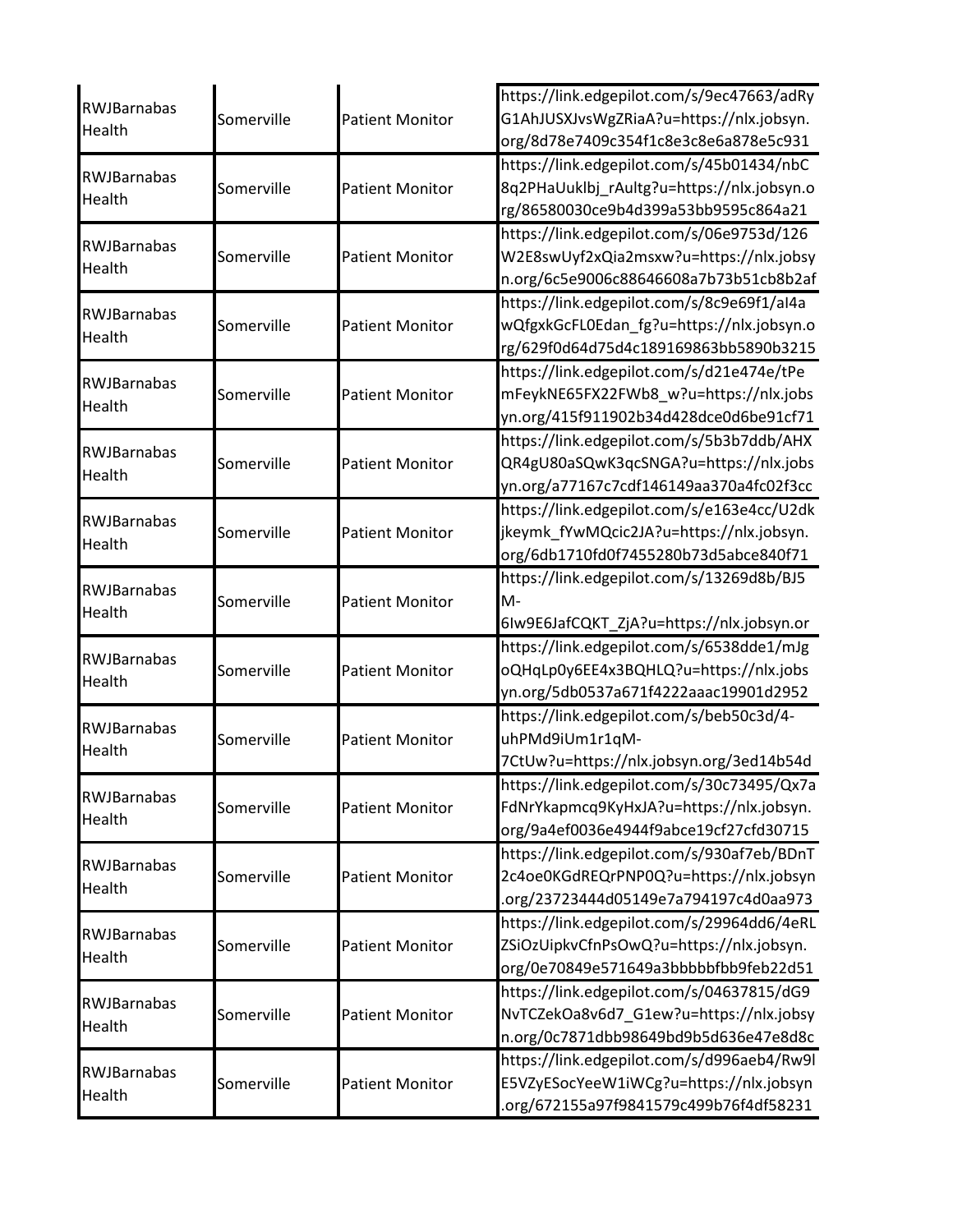| RWJBarnabas<br>Health               | Somerville | <b>Patient Monitor</b>                  | https://link.edgepilot.com/s/5e83b4e2/hlnk<br>reNqukCzfPCc_P40JA?u=https://nlx.jobsyn.o<br>rg/ef2b10d768a640c3b7247c59b09d12fd15      |
|-------------------------------------|------------|-----------------------------------------|---------------------------------------------------------------------------------------------------------------------------------------|
| RWJBarnabas<br>Health               | Somerville | <b>Patient Monitor</b>                  | https://link.edgepilot.com/s/dd19d7a3/crgw<br>A0MWCEuPMNEI79X4gA?u=https://nlx.jobs<br>yn.org/2dcad29114e148759c0252f2f43e5ce         |
| RWJBarnabas<br><b>Health</b>        | Somerville | <b>Patient Monitor</b>                  | https://link.edgepilot.com/s/8f7358f7/JEbCJ<br>ZI1hkm9-<br>V3qMWwN6Q?u=https://nlx.jobsyn.org/2a0                                     |
| <b>RWJBarnabas</b><br>Health        | Somerville | <b>Patient Monitor</b>                  | https://link.edgepilot.com/s/0165cb72/tf5fS<br>Wds-<br>kCpUB0cVQIKWg?u=https://nlx.jobsyn.org/2                                       |
| <b>RWJBarnabas</b><br>Health        | Somerville | <b>Patient Access</b><br>Representative | https://link.edgepilot.com/s/87ac1410/Ydhg<br>5aXYgkyGdgryn7ZCPA?u=https://nlx.jobsyn.<br>org/22cd015935244cf78d77326e73fb6c771<br>59 |
| <b>RWJBarnabas</b><br>Health        | Somerville | <b>Nuclear Medicine</b><br>Technologist | https://link.edgepilot.com/s/749f6bf5/ZmHl<br>pT215E_lgCabVyoQxw?u=https://nlx.jobsyn.<br>org/5bf310e303f9458aa55b70c8d79893181<br>59 |
| <b>RWJBarnabas</b><br>Health        | Somerville | <b>Monitor Technician</b>               | https://link.edgepilot.com/s/2f581738/7uR-<br>6QQZb02D-<br>.pqrsqSgA?u=https://nlx.jobsyn.org/c412baf                                 |
| <b>RWJBarnabas</b><br>Health        | Somerville | Coordinator                             | https://link.edgepilot.com/s/8ae11eb6/HY9<br>Ppu_vAUCz2X2gC70JiQ?u=https://nlx.jobsyn<br>.org/39f0ee004b5b48b09edbc358ef12be351       |
| <b>RWJBarnabas</b><br>Health        | Somerville | Coordinator                             | https://link.edgepilot.com/s/15b44430/ttOZ<br>Whh_gkKaTe9UjGVyAQ?u=https://nlx.jobsy<br>n.org/5e447717a8c646dcb8d37b489e5e98f         |
| <b>RWJBarnabas</b><br><b>Health</b> | Somerville | <b>Clinical Care</b><br>Technician      | https://link.edgepilot.com/s/a2cedb28/T76<br>ss8WQUa6CDp1ng8spw?u=https://nlx.jobsy<br>n.org/08542de3067743ada773e1fd36d2cbbf<br>159  |
| <b>RWJBarnabas</b><br>Health        | Somerville | <b>Clinical Care</b><br>Technician      | https://link.edgepilot.com/s/1221ad37/5P7<br>9erCKsEG1sQ57AWcZig?u=https://nlx.jobsyn<br>.org/2fc152cbc8b142dab8a80a49229922791<br>59 |
| <b>RWJBarnabas</b><br>Health        | Somerville | <b>Clinical Care</b><br>Technician      | https://link.edgepilot.com/s/ad56c956/VZez<br>o8j0MkCq8YIQ5CzgQA?u=https://nlx.jobsyn.<br>org/587584ae867c4d4f951eb0a5367b11b11<br>59 |
| <b>RWJBarnabas</b><br>Health        | Somerville | <b>Clinical Care</b><br>Technician      | https://link.edgepilot.com/s/cd566034/yL93<br>Tq6bxk6KAJkOrfiEdQ?u=https://nlx.jobsyn.o<br>rg/26aac2ebc6b2405a9396d402bee0ff2a15<br>9 |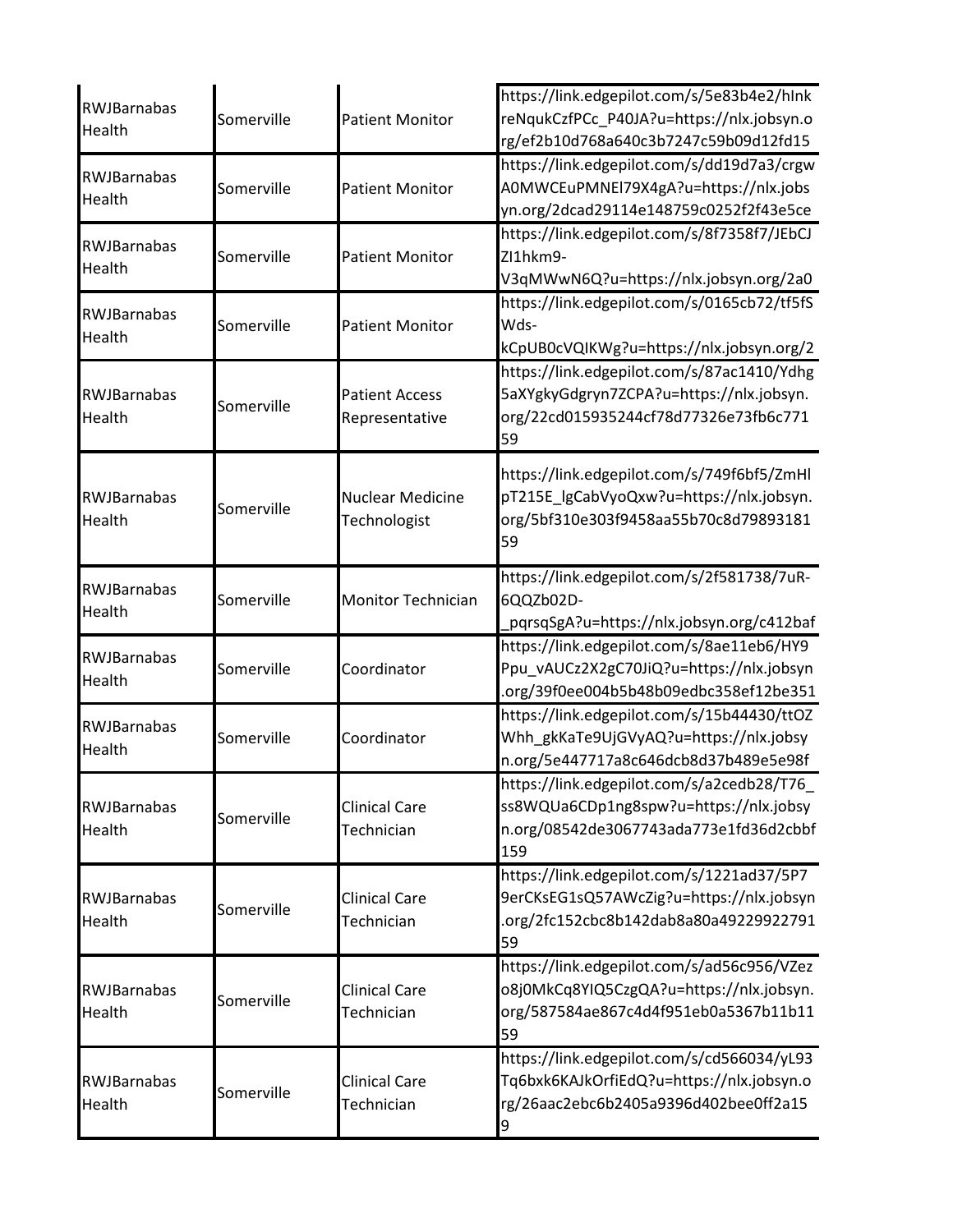| <b>RWJBarnabas</b><br>Health | Somerset | <b>Registered Behavior</b><br>Technician                                          | https://link.edgepilot.com/s/37499deb/iH8Z<br>NxyJAUGpwt5EJmI9gw?u=https://nlx.jobsyn.<br>org/c63daa8a79d9460bb31b0f426f4ba0961<br>59                                            |
|------------------------------|----------|-----------------------------------------------------------------------------------|----------------------------------------------------------------------------------------------------------------------------------------------------------------------------------|
| <b>RWJBarnabas</b><br>Health | Somerset | <b>Nurse Practitioner</b><br>(FT) Health and<br>Wellness - Somerset,<br><b>NJ</b> | https://link.edgepilot.com/s/5d3cafb2/ZwT0<br>9YEdk0WFc9VCd3W3EQ?u=https://nlx.jobsy<br>n.org/8f014c9222a3477fafaedddd898b77c7<br>159                                            |
| <b>RWJBarnabas</b><br>Health | Somerset | Nurse Care Manager -<br>Population Health -<br>Somerset, NJ                       | https://link.edgepilot.com/s/803da75a/zX7a<br>piVpi02dDQMAQs8B6A?u=https://nlx.jobsyn<br>.org/740f268a3dc04ba099703bd11693062f1<br>59                                            |
| <b>RWJBarnabas</b><br>Health | Somerset | Nurse Care Manager<br>(FT) - Population<br>Health - (Hybrid)<br>Somerset, NJ      | https://link.edgepilot.com/s/685d2d49/TqR<br>8IpCP30qkEri0v1SMng?u=https://nlx.jobsyn.<br>org/5c3d6564e84d431dacecffee35bd04571<br>59                                            |
| <b>RWJBarnabas</b><br>Health | Somerset | <b>Manager Nurse</b><br>Navigation &<br><b>Oncology Access</b>                    | https://link.edgepilot.com/s/a118fd0c/iSPu<br>WD00YUa_Oq3DXKdbqA?u=https://nlx.jobs<br>yn.org/5640a48f379c4a419ee9715b713dc4c<br>8159                                            |
| <b>RWJBarnabas</b><br>Health | Somerset |                                                                                   | https://link.edgepilot.com/s/4449dc87/g82E<br>Manager - Population 5h3ANUmJtqcDQwVgLA?u=https://nlx.jobsy<br>Health - Somerset, NJ n.org/1ea14c0f4fd9408da68353828c1f9215<br>159 |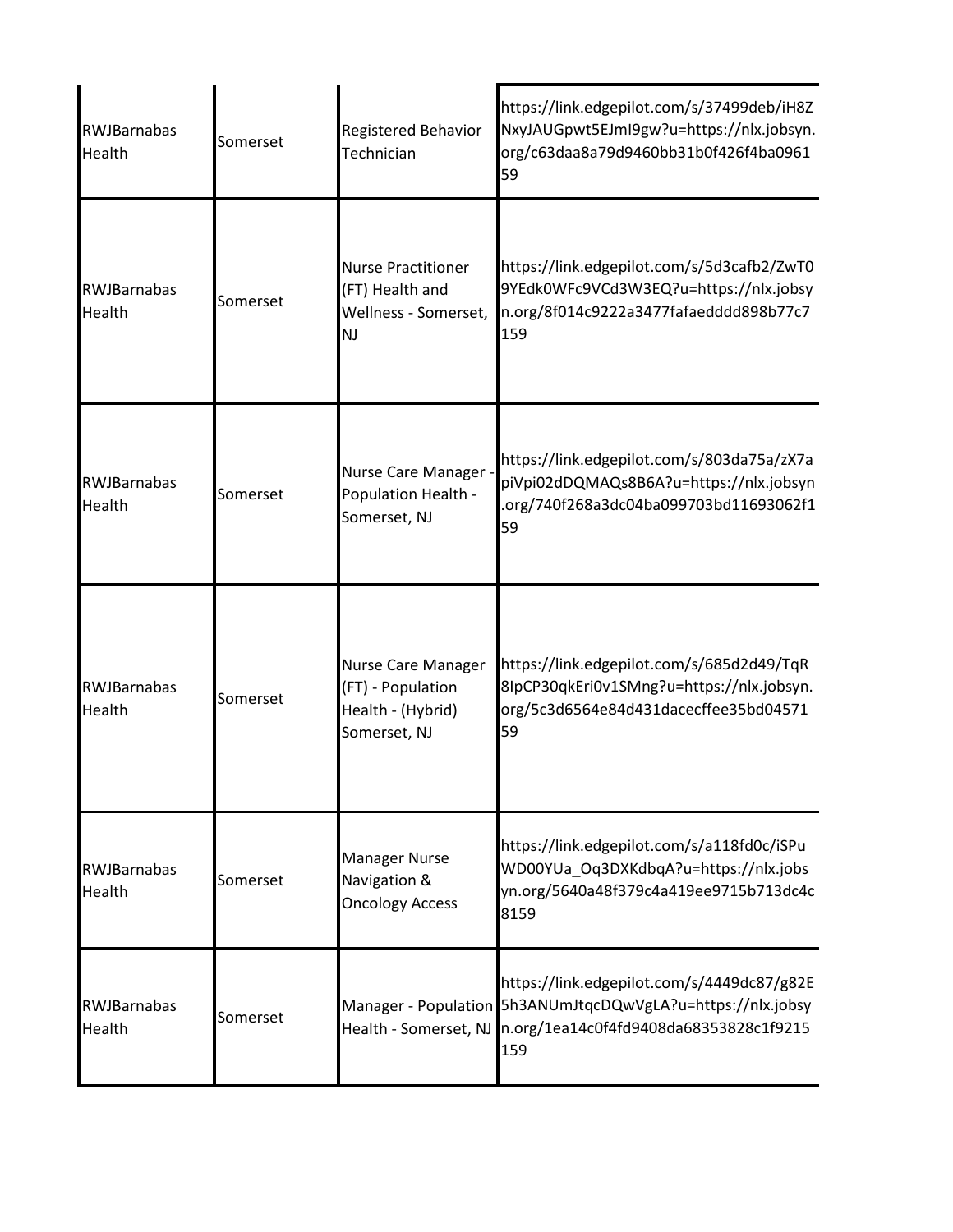| <b>RWJBarnabas</b><br>Health                   | Somerset    | <b>Decision Support</b><br>Analyst (FT) -<br><b>Financial Operations -</b><br>Somerset, NJ | https://link.edgepilot.com/s/76fde9fd/wfV-<br>$B -$<br>ZRpk6ujZHLh8YfJg?u=https://nlx.jobsyn.org/<br>5e10f9115eec4a8ea82bf51c9a426803159 |
|------------------------------------------------|-------------|--------------------------------------------------------------------------------------------|------------------------------------------------------------------------------------------------------------------------------------------|
| RWJBarnabas<br>Health                          | Bridgewater | Registered Nurse (FT)<br>Bridgewater<br>Medical Group 0-                                   | https://link.edgepilot.com/s/1b7c67ce/cpSH<br>q2xY4kiCkKlX_w2Pzg?u=https://nlx.jobsyn.o<br>rg/e7658d9d86c34ba3a971bd0b731d2ebe1<br>59    |
| <b>RWJBarnabas</b><br>Health                   | Bridgewater | <b>Patient Services Rep</b><br>(FT) - Bridgewater<br>Medical Group -<br>Bridgewater, nj    | https://link.edgepilot.com/s/8c9d68ee/mH7<br>jdBSgzUuqiIe7EwXJBA?u=https://nlx.jobsyn.<br>org/b13cb0d6616c4f359b7ead27b76eaecc1<br>59    |
| Saint Barnabas<br><b>Health Care</b><br>System | Somerville  | <b>Staffing Coordinator</b>                                                                | https://link.edgepilot.com/s/69c9624e/P4_r<br>BFELEEer0NnVGrFv1w?u=https://nlx.jobsyn.<br>org/c3bd639264894d02b0d6a58b3f88b3111<br>59    |
| Saint Barnabas<br><b>Health Care</b><br>System | Somerville  | <b>RN New Graduate</b><br>Program                                                          | https://link.edgepilot.com/s/7a4f54f8/gbgM<br>Np4 s0a8sHdvC9ACFw?u=https://nlx.jobsyn<br>.org/29c8dc74072143f9b52d16fbbf24676d1<br>59    |
| Saint Barnabas<br><b>Health Care</b><br>System | Somerville  | <b>RN</b>                                                                                  | https://link.edgepilot.com/s/9818b7b9/pER<br>1WS8oeU bJx3C-<br>VIJEw?u=https://nlx.jobsyn.org/dca34c4edc<br>2e401d9901995f85331fa5159    |
| Saint Barnabas<br><b>Health Care</b><br>System | Somerville  | <b>RN</b>                                                                                  | https://link.edgepilot.com/s/190ac462/j4r0<br>Ay3xL0CpLeEApYGBEA?u=https://nlx.jobsyn.<br>org/4d917a5158644cf4b2229eab83ef9a601<br>59    |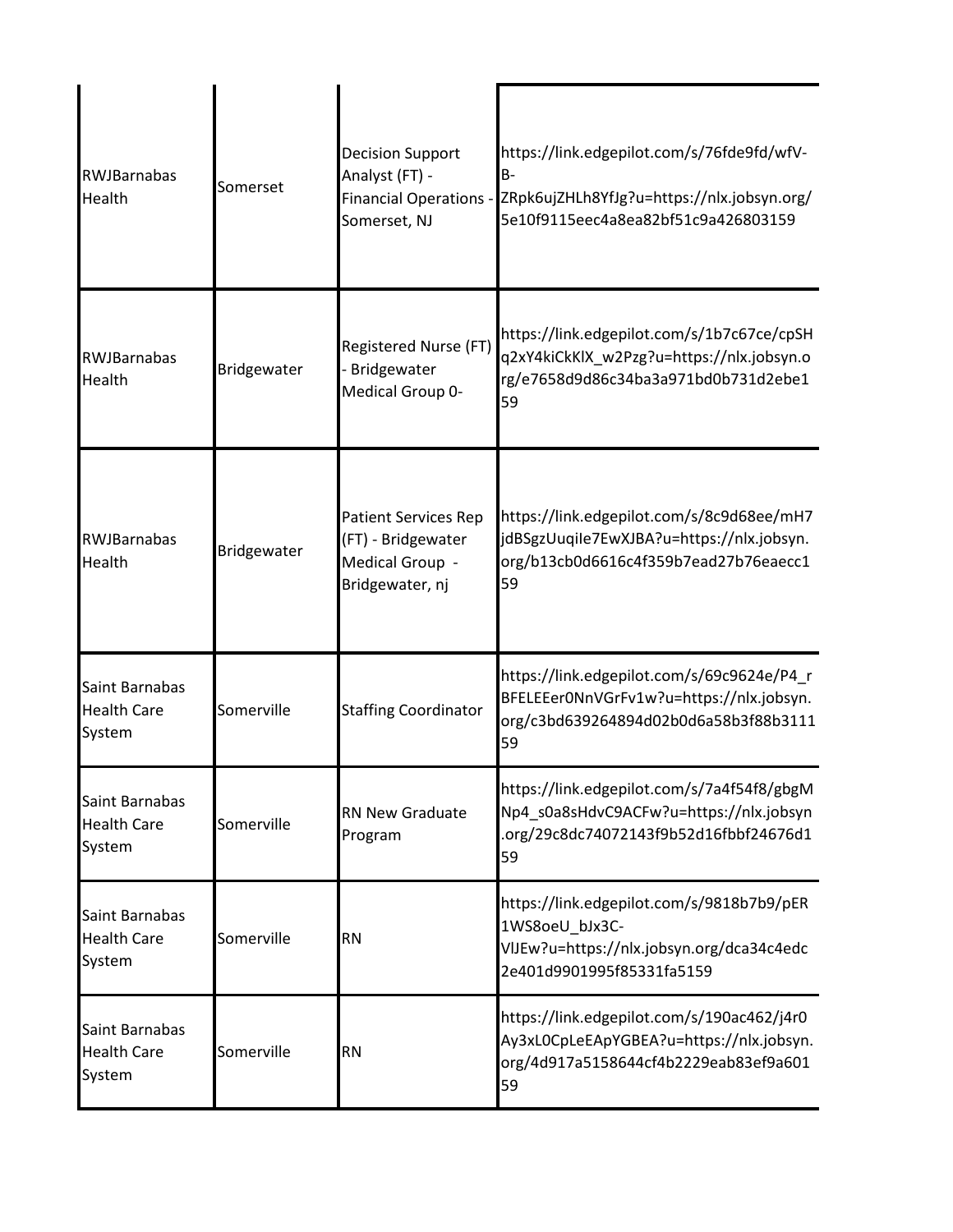| Saint Barnabas<br><b>Health Care</b><br>System | Somerville | Registered Nurse,<br>Night Shift, Eating<br>Disorders Outpatient | https://link.edgepilot.com/s/7c1b3a95/R8z5<br>1JShSEuecMUj5LJY6Q?u=https://nlx.jobsyn.<br>org/34f49d39ed0c4a71ab8a290194f3d8271<br>59 |
|------------------------------------------------|------------|------------------------------------------------------------------|---------------------------------------------------------------------------------------------------------------------------------------|
| Saint Barnabas<br><b>Health Care</b><br>System | Somerville | <b>Registered Nurse</b><br>(RN) Telemetry - PT,<br>Days          | https://link.edgepilot.com/s/89756f9b/3G3t<br>bD_aFkWlo6BCZjrVhg?u=https://nlx.jobsyn.<br>org/2ab9579187ec4c76849b3f17d00ef24b1<br>59 |
| Saint Barnabas<br><b>Health Care</b><br>System | Somerville | Radiologic<br>Technologist                                       | https://link.edgepilot.com/s/6f196e35/gF6V<br>FOQtf0uVsLE8YBCyjw?u=https://nlx.jobsyn.o<br>rg/6ec77cddf407417e89bd71522708eb6115      |
| Saint Barnabas<br><b>Health Care</b><br>System | Somerville | <b>Pharmacy Technician</b><br>Certified                          | https://link.edgepilot.com/s/a7573695/bz-<br>g6WykGk_lurFjssz52w?u=https://nlx.jobsyn.<br>org/fc6275f44d744cc1b8899a46dedc99bf15      |
| Saint Barnabas<br><b>Health Care</b><br>System | Somerville | PD RN                                                            | https://link.edgepilot.com/s/0fba045f/ABmv<br>uQ7HfUi4uvuwmiUWDA?u=https://nlx.jobsy<br>n.org/d68f78e9f62c41f1b7f20281eae637b7<br>159 |
| Saint Barnabas<br><b>Health Care</b><br>System | Somerville | <b>Patient Monitor</b>                                           | https://link.edgepilot.com/s/b36727c7/wqn<br>SqWfpM0uyjJFQT3GmAQ?u=https://nlx.jobs<br>yn.org/b67e6027a5e54542911c36b4e509f5<br>9c159 |
| Saint Barnabas<br><b>Health Care</b><br>System | Somerville | <b>Food Service Worker</b>                                       | https://link.edgepilot.com/s/c12d07de/q9JL<br>tBKH8kCJv-<br>IMFt A1w?u=https://nlx.jobsyn.org/6a32ca7<br>cacd246b1b295f620349c2d9b159 |
| Saint Barnabas<br><b>Health Care</b><br>System | Somerville | <b>Food Service Worker</b>                                       | https://link.edgepilot.com/s/1134e58a/G6cv<br>p_s0REeRb-<br>7Fv9yiog?u=https://nlx.jobsyn.org/eea6cf2e<br>679746feb085bb02ddaf4d27159 |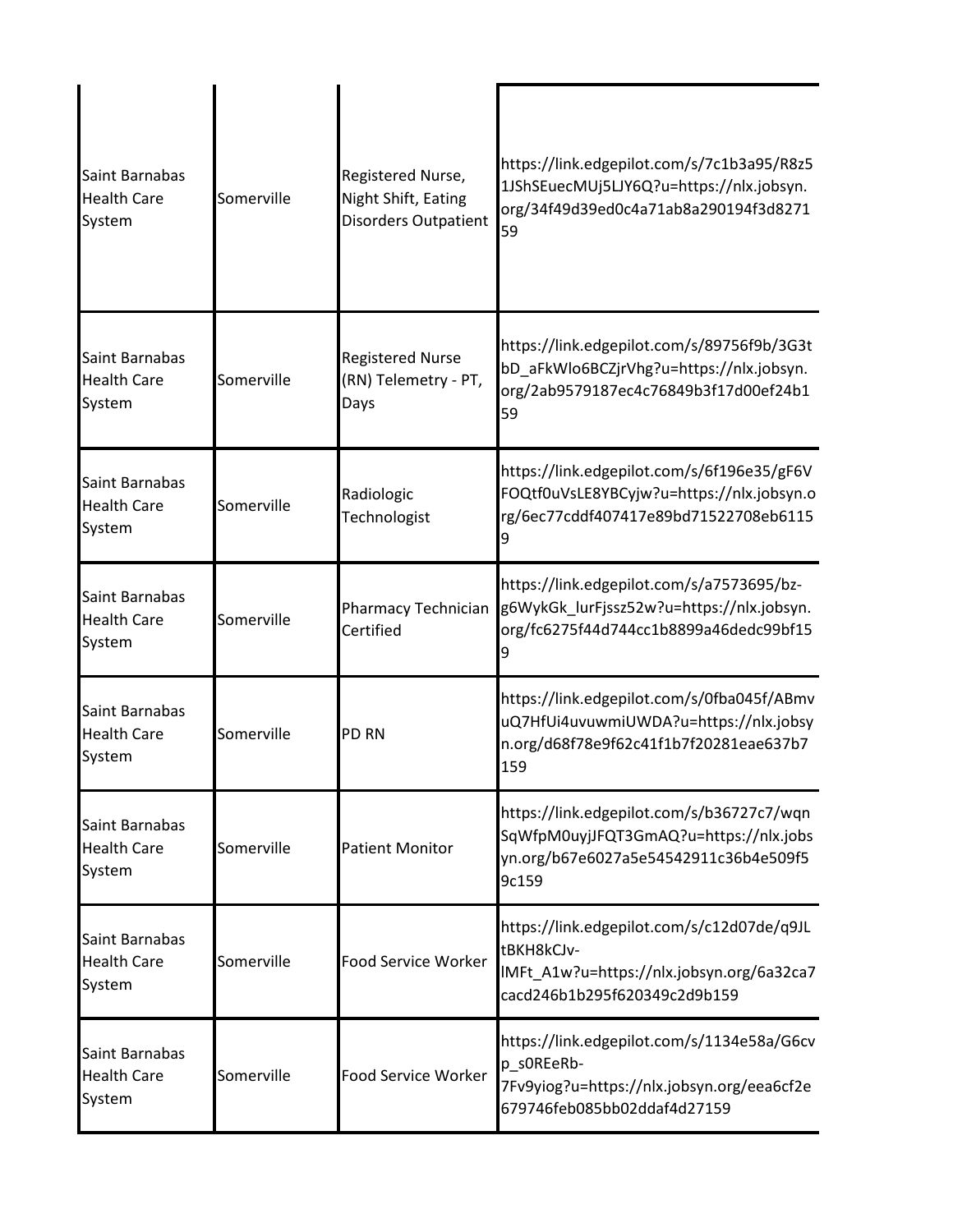| Saint Barnabas<br><b>Health Care</b><br>System | Somerville  | <b>Food Service Worker</b>                                                        | https://link.edgepilot.com/s/08708f07/mazb<br>6bLmAEOhpxEwS66_FQ?u=https://nlx.jobsy<br>n.org/72c49b441a8d4080bb5b9f829f4dc535<br>159 |
|------------------------------------------------|-------------|-----------------------------------------------------------------------------------|---------------------------------------------------------------------------------------------------------------------------------------|
| Saint Barnabas<br><b>Health Care</b><br>System | Somerville  | Coordinator                                                                       | https://link.edgepilot.com/s/9a6a36a6/8XSp<br>aNIXXUiji4IMGeZevQ?u=https://nlx.jobsyn.o<br>rg/66031347aebd469ea76bf547f4d7fa9515      |
| Saint Barnabas<br><b>Health Care</b><br>System | Somerville  | Coordinator                                                                       | https://link.edgepilot.com/s/0f8bc77e/lSeRu<br>KiX-<br>02L1w_LMAGBNA?u=https://nlx.jobsyn.org/<br>449e7f1837444f24a4032f6c5e41e4d7159 |
| Saint Barnabas<br><b>Health Care</b><br>System | Somerville  | <b>Clinical Document</b><br>Specialist                                            | https://link.edgepilot.com/s/738e2fd0/79vj<br>h8JQD0qNP4-<br>oZXZYYg?u=https://nlx.jobsyn.org/0aa355aa<br>b259450b9d9ff335e410959d159 |
| Saint Barnabas<br><b>Health Care</b><br>System | Somerset    | <b>Nurse Practitioner</b><br>(FT) Health and<br>Wellness - Somerset,<br><b>NJ</b> | https://link.edgepilot.com/s/1e1a8589/1xd0<br>f62WdEeOOLTDDeuKYw?u=https://nlx.jobsy<br>n.org/8d04da8f5d1345218420b748a6b53f7<br>7159 |
| Saint Barnabas<br><b>Health Care</b><br>System | Somerset    | <b>Nurse Coordinator</b><br><b>RN</b>                                             | https://link.edgepilot.com/s/1564955e/mT1<br>AswicKk_HftJ5cL6S0g?u=https://nlx.jobsyn.o<br>rg/5411594a19bb4a5696c93d4a0556edae1<br>59 |
| Saint Barnabas<br><b>Health Care</b><br>System | Bridgewater | Registered Nurse (FT)<br>Bridgewater<br>Medical Group 0-                          | https://link.edgepilot.com/s/5e2b254e/qKPI<br>n5FVtUGtaChqnfyILw?u=https://nlx.jobsyn.o<br>rg/8b3c6c2077dd4017be4c915935533eac15<br>9 |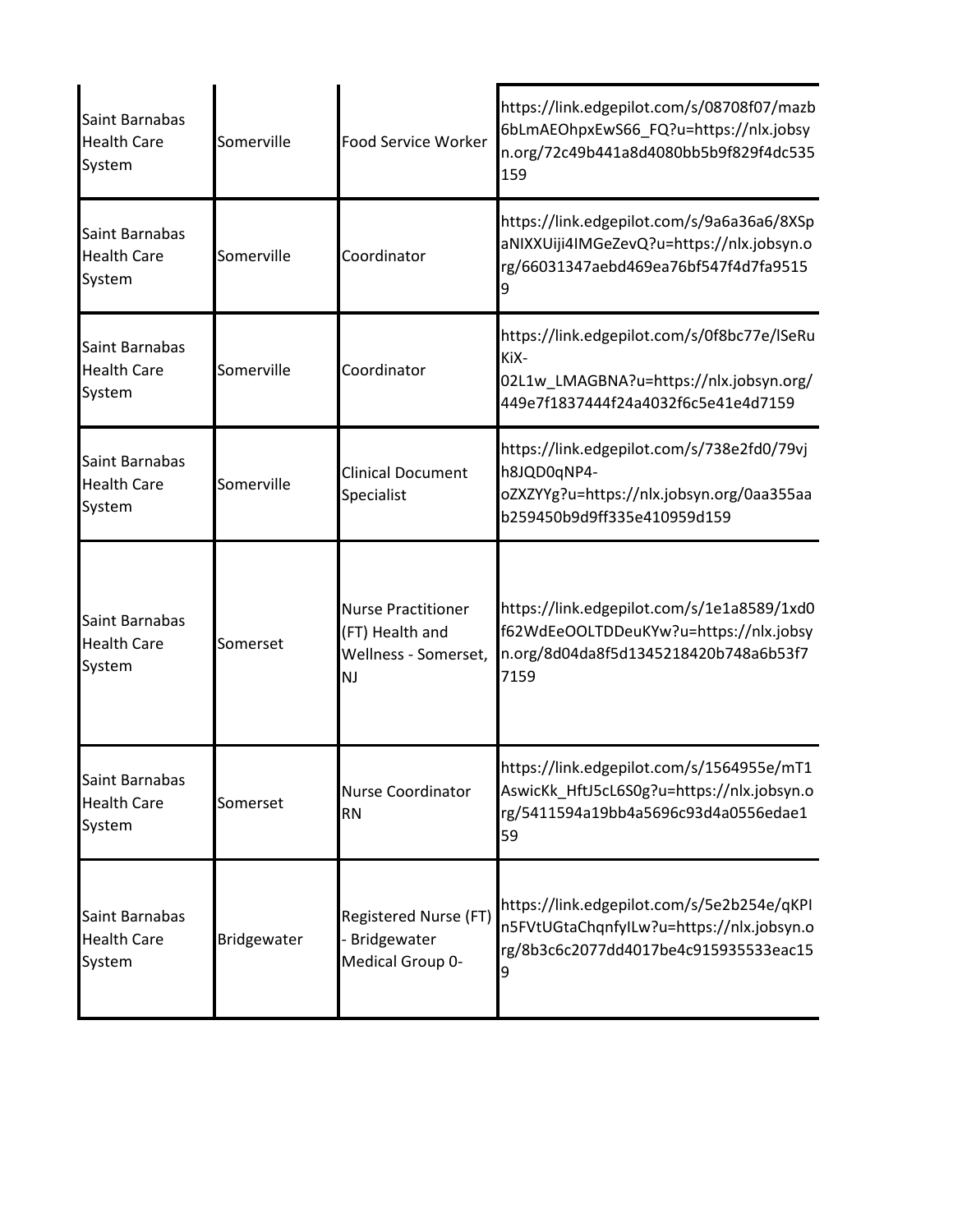| Saint Barnabas<br><b>Health Care</b><br>System | Bridgewater | <b>Patient Services Rep</b><br>(FT) - Bridgewater<br>Medical Group -<br>Bridgewater, nj | https://link.edgepilot.com/s/0a3d65fa/7bJB<br>mARXf0WbpLcnTjDhag?u=https://nlx.jobsyn<br>org/df447ba09a5b4076a479dbefd02e1bdf1<br>59  |
|------------------------------------------------|-------------|-----------------------------------------------------------------------------------------|---------------------------------------------------------------------------------------------------------------------------------------|
| Sannova<br>Analytical Inc.                     | Somerset    | Chemists                                                                                | https://link.edgepilot.com/s/ac1956ed/-<br>wby8hRCs02PPZvX6BQbVg?u=https://nlx.jo<br>bsyn.org/4294efe923744fa88009bf3fda5dd6          |
| Sannova<br>Analytical Inc.                     | Somerset    | Chemists                                                                                | https://link.edgepilot.com/s/6f73d51f/Ub03<br>PedVuE ntvfraPBeJQ?u=https://nlx.jobsyn.o<br>rg/0b3f2af47a3849d2a97c2ccec80b43dd159     |
| Sannova<br>Analytical Inc.                     | Somerset    | Chemists                                                                                | https://link.edgepilot.com/s/799b01d6/dulJ<br>o2WBZ0ulaecgu-<br>q4rw?u=https://nlx.jobsyn.org/863fd37a173                             |
| Sanofi Group                                   | Bridgewater | Team Manager,<br><b>Clinical Project</b><br><b>Quality Management</b>                   | https://link.edgepilot.com/s/b33c7adf/7Ai8<br>VM16E0iVMI2ZW7_M0Q?u=https://nlx.jobs<br>yn.org/46f841dbc9f443c68a4c4b7565dd1cd<br>0159 |
| Sanofi Group                                   | Bridgewater | Senior Principal<br>Scientist                                                           | https://link.edgepilot.com/s/567d9207/S3Yn<br>j3C4J06Tk_QY1ZdWNQ?u=https://nlx.jobsyn<br>org/2e0da3ab211e49e49e7be90e9f3b6369         |
| Sanofi Group                                   | Bridgewater | <b>Senior Clinical Trial</b><br>Manager                                                 | https://link.edgepilot.com/s/278baf8e/4RS<br>M5V4L0i9baInIyQXxA?u=https://nlx.jobsyn.o<br>rg/5c449c7d10e6405a8720b1e53d5ea82c15       |
| Sanofi Group                                   | Bridgewater | Sales Finance<br>Manager - Walmart<br>and Target                                        | https://link.edgepilot.com/s/733ddbdb/685<br>3cTM7gUiVGg-<br>4kMySAQ?u=https://nlx.jobsyn.org/35f88b6<br>392874f3b841f0be53545930a159 |
| Sanofi Group                                   | Bridgewater | <b>Product Information</b><br>Management (PIM)<br>Specialist - Salsify                  | https://link.edgepilot.com/s/cff6731a/0W3T<br>qg9ZnEykZdsOqFa6zA?u=https://nlx.jobsyn.<br>org/59bf8112f1d344a4ac66c0ed1dc227721<br>59 |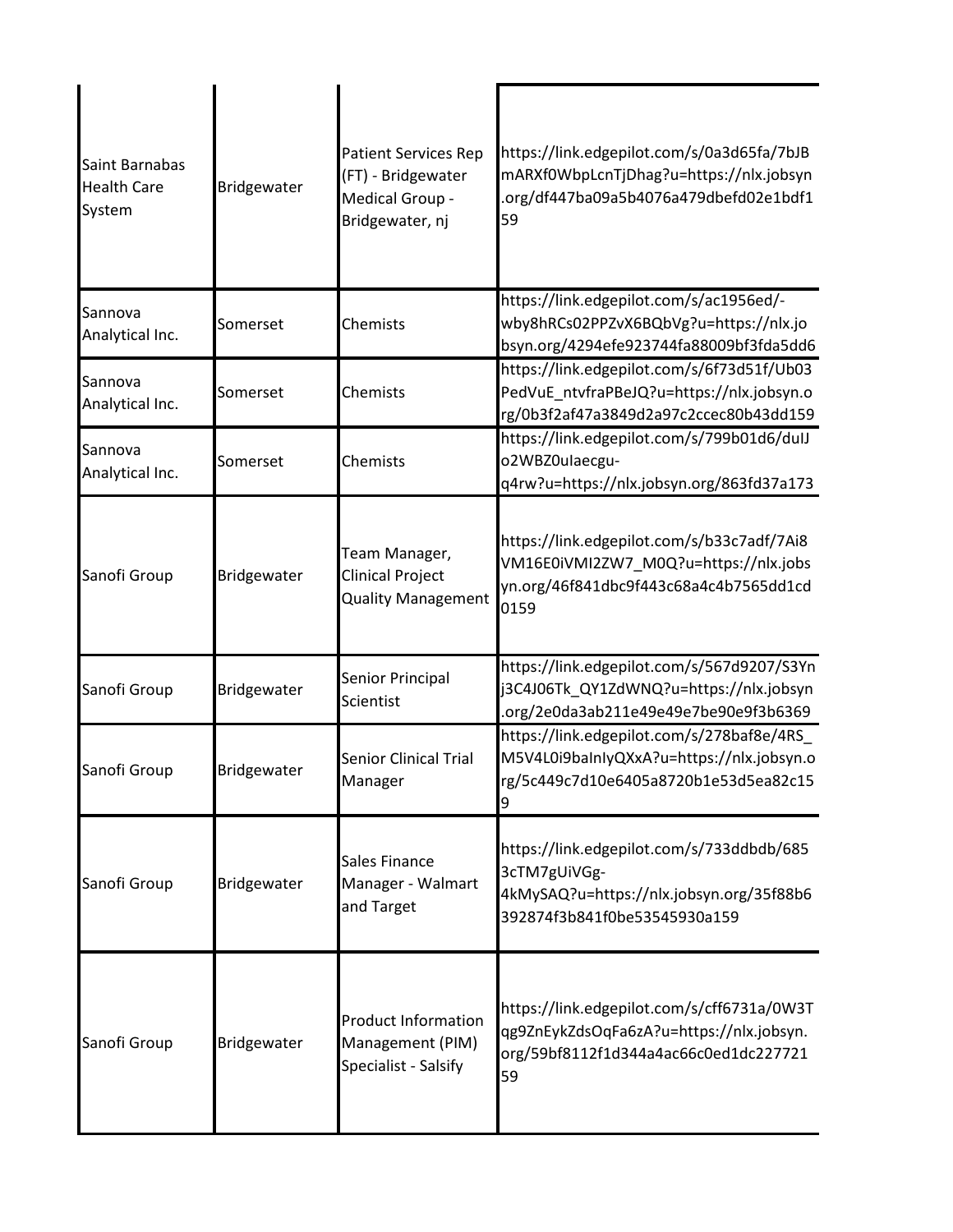| Sanofi Group                   | Bridgewater       | Lead, US Independent<br><b>Medical Education</b><br>(IME) REMOTE | https://link.edgepilot.com/s/4ad6abe0/D_r<br>GP_RWvU23VWanLCZ47Q?u=https://nlx.job<br>syn.org/175f8031a44b4e1c938d077f569921<br>59159 |
|--------------------------------|-------------------|------------------------------------------------------------------|---------------------------------------------------------------------------------------------------------------------------------------|
| Sanofi Group                   | Bridgewater       | <b>Global OneCRM</b><br><b>Process and Solution</b><br>Lead      | https://link.edgepilot.com/s/8dd64406/T1_<br>UJ4VqJUSHSI9w1qHR8A?u=https://nlx.jobsy<br>n.org/071659da9f584b2c9db46fe998273fc0<br>159 |
| Sanofi Group                   | Bridgewater       | Digital Quality Lead -<br>Data Science                           | https://link.edgepilot.com/s/a23dbbf6/iXbqs<br>Y8Hh0aV3f6HS7fA8w?u=https://nlx.jobsyn.o<br>rg/d0e367b16d474f68b1ff1be157ad506f159     |
| Sanofi Group                   | Bridgewater       | Device Regulatory<br>Lead (Associate<br>Director)                | https://link.edgepilot.com/s/bfbf3bbb/5bmJ<br>y9zHbUCZBYr3ZuyjCg?u=https://nlx.jobsyn.o<br>rg/d826f56984c04b87be77092c101d56a715      |
| Sanofi Group                   | Bridgewater       | Associate Director,<br><b>Biostatistics</b>                      | https://link.edgepilot.com/s/8143c2b6/xrO<br>OnDLMcEucgo4S4EM-<br>IA?u=https://nlx.jobsyn.org/32c24b73f3944<br>39dbd5f6cfef0d4c431159 |
| <b>Select Medical</b><br>Corp. | <b>Belle Mead</b> | <b>Therapy Aide</b>                                              | https://link.edgepilot.com/s/5115bdd0/bMC<br>UmkQzdkej-UC9K1-<br>khg?u=https://nlx.jobsyn.org/de43908c1454                            |
| Sevita                         | Somerville        | QI Field Services<br>Specialist                                  | https://link.edgepilot.com/s/9ced027c/HcgP<br>1VpvH0yk6hKXL_WGlg?u=https://nlx.jobsyn.<br>org/7d27630de20b4b26a3236fc0f80c0c361<br>59 |
| Sevita                         | Somerset          | Administrative Office<br>Coordinator                             | https://link.edgepilot.com/s/b8836441/Qn<br>W3IIPcJ0y7aTFttSu5EA?u=https://nlx.jobsyn.<br>org/2958aa3e69174faeb5eb2ed1b3a3d1701<br>59 |
| SHI International<br>Corp.     | Somerset          | <b>Strategic Partners</b><br>Software - Intern                   | https://link.edgepilot.com/s/b7e1e283/enI4<br>dt6-p0C0HFc3p-<br>agrg?u=https://nlx.jobsyn.org/736e7399217<br>74ba797296fbf7d7a6ea7159 |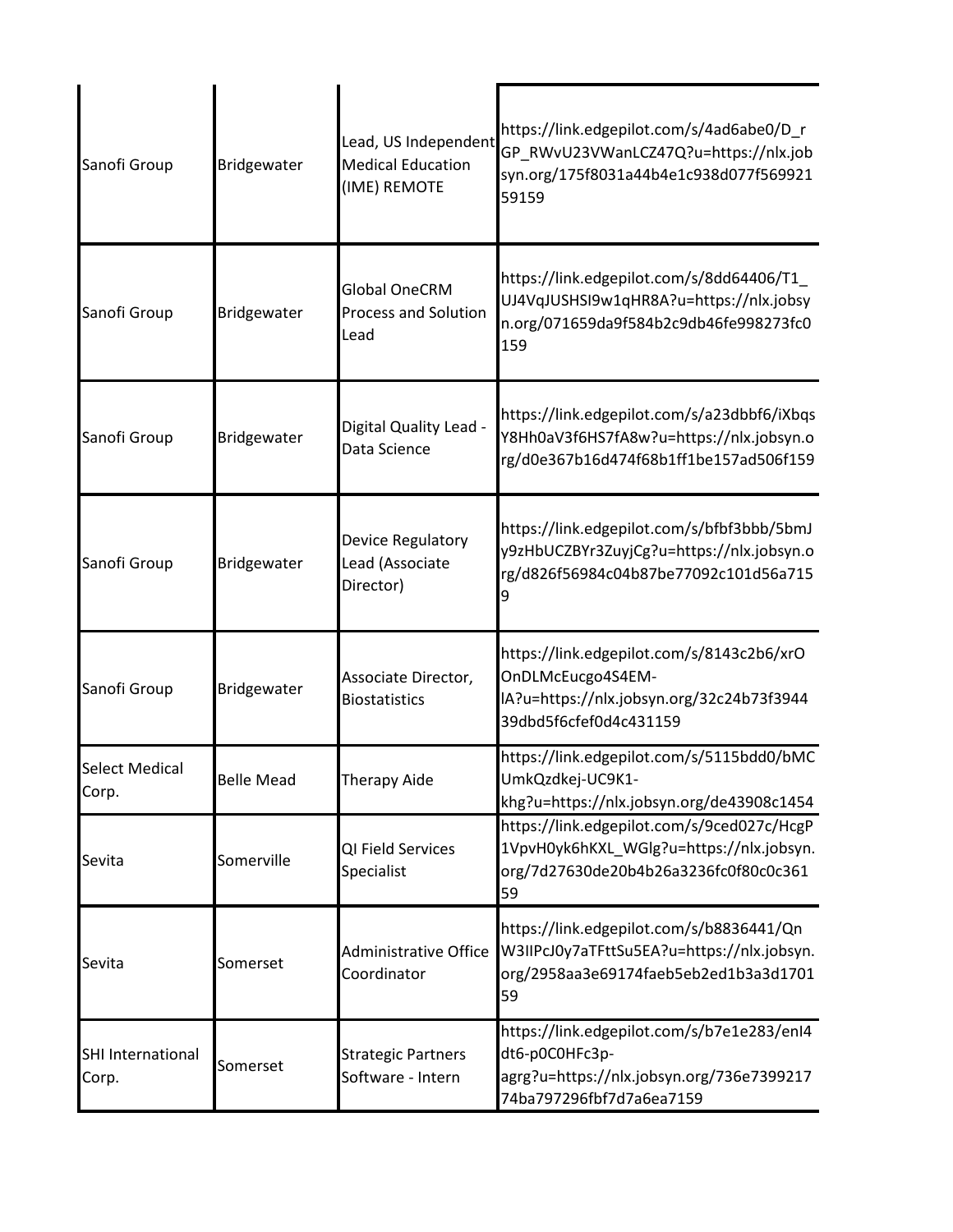| <b>SHI International</b><br>Corp. | Somerset | <b>Sr. Security Solutions</b>                                     | https://link.edgepilot.com/s/38972ed9/ABAJ<br>VABZckOEhQezKw97fA?u=https://nlx.jobsyn<br>Architect - Stratascale .org/0aed41b64bdb476f809dd17457e83307<br>159 |
|-----------------------------------|----------|-------------------------------------------------------------------|---------------------------------------------------------------------------------------------------------------------------------------------------------------|
| <b>SHI International</b><br>Corp. | Somerset | Sr. Security<br><b>Consultant - Network</b>                       | https://link.edgepilot.com/s/ca805833/FNN<br>TxUv800KyLDi2p8NLKA?u=https://nlx.jobsyn<br>.org/31f8209025414e87801ed62f86180623<br>159                         |
| <b>SHI International</b><br>Corp. | Somerset | Senior Solution<br>Architect                                      | https://link.edgepilot.com/s/cbda5c2e/8EcY<br>04fHnkC9xJEA9QKPqQ?u=https://nlx.jobsyn.<br>org/f633008adfef4f2ebf9c9a7a86cb48fc159                             |
| <b>SHI International</b><br>Corp. | Somerset | PubSec Inside<br><b>Account Executive -</b><br><b>Health Care</b> | https://link.edgepilot.com/s/117ded09/3d1F-<br>p9OMkubVffTgn4mfg?u=https://nlx.jobsyn.o<br>rg/261d8c8ddcce40c3b03be6a9bd55b57615<br>9                         |
| <b>SHI International</b><br>Corp. | Somerset | <b>Public Sector Inside</b><br><b>Account Executive</b>           | https://link.edgepilot.com/s/707fdc39/UxG<br>mIPewNkqFCPmeWrO-<br>Og?u=https://nlx.jobsyn.org/2bbac2869287<br>47d3b23b159fb050b37c159                         |
| <b>SHI International</b><br>Corp. | Somerset | <b>Public Sector Inside</b><br><b>Account Executive</b>           | https://link.edgepilot.com/s/fafc39bf/WV2G<br>soK41k2TxRUohQRSrg?u=https://nlx.jobsyn.<br>org/8e312cfe441d4db195c3673e0abd4efe1<br>59                         |
| SHI International<br>Corp.        | Somerset | Presales Bus Dev<br>Manager - Nutanix                             | https://link.edgepilot.com/s/80910122/DJC2<br>tpXA30Ko3GDkRaJtmw?u=https://nlx.jobsyn<br>.org/ca8c0bb566b14e608375fff2a2f52d7e15<br>9                         |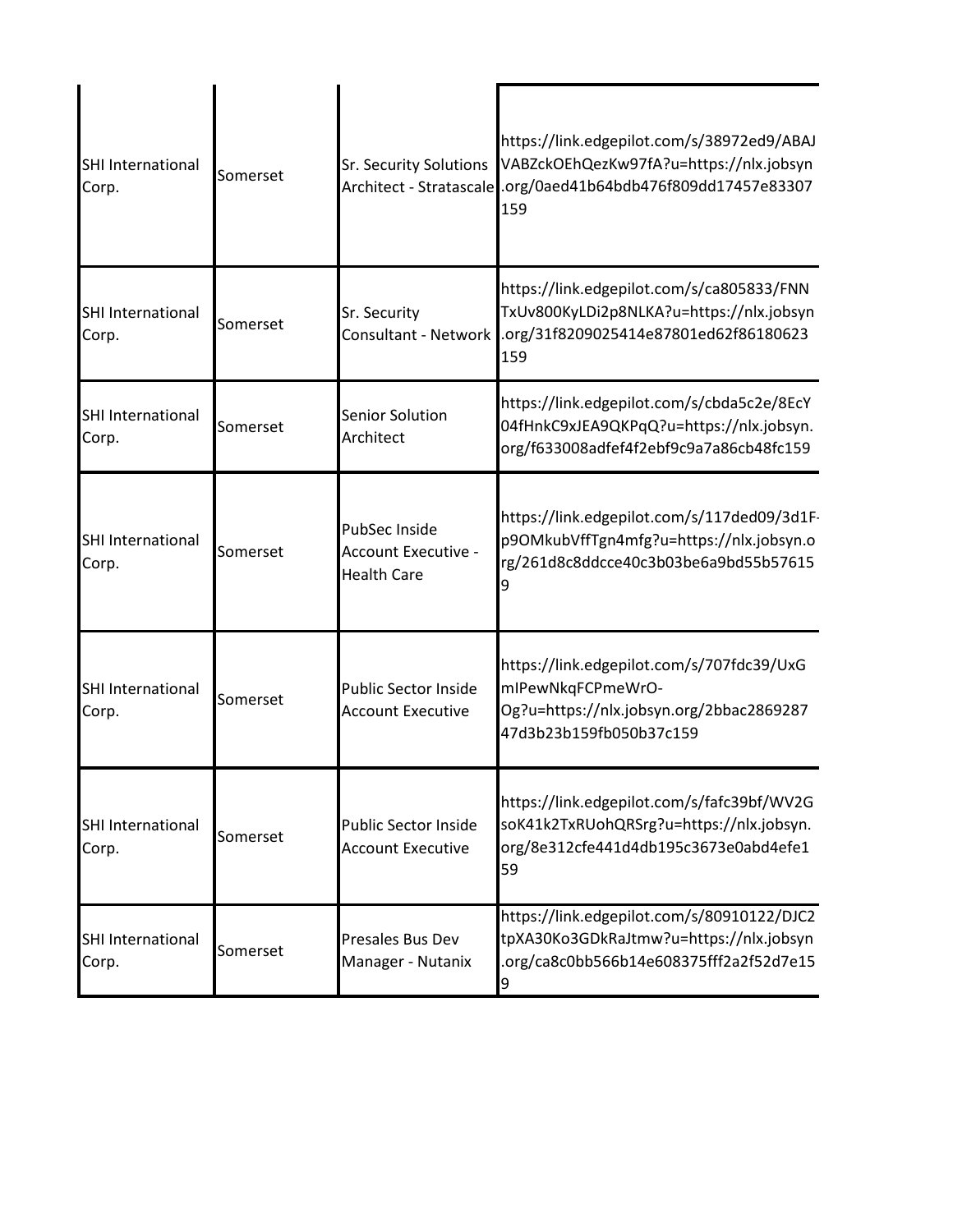| SHI International<br>Corp.                     | Somerset    | Marketing<br>Communications and<br><b>Branding - Intern</b>            | https://link.edgepilot.com/s/98c034a3/-<br>HLgwOeTQESUeA1DhxjwDg?u=https://nlx.jo<br>bsyn.org/ab1fca2be68b413ba17466d345952<br>4f0159                       |
|------------------------------------------------|-------------|------------------------------------------------------------------------|-------------------------------------------------------------------------------------------------------------------------------------------------------------|
| SHI International<br>Corp.                     | Somerset    | Jr. QA Automation<br>Engineer                                          | https://link.edgepilot.com/s/127c565a/l-<br>gTtJEHLkCJOVm1Kt3kvw?u=https://nlx.jobsy<br>n.org/b6c72c0d73d543f8ac6d44a0307b483<br>1159                       |
| SHI International<br>Corp.                     | Somerset    | <b>Inside Sales Account</b>                                            | https://link.edgepilot.com/s/21d282fb/-<br>ypXrdznsEiGL2lQB7iWxA?u=https://nlx.jobsy<br>Manager - Stratascale n.org/f7205938d3ff4b368308820d8cb49fab<br>159 |
| SHI International<br>Corp.                     | Somerset    | <b>Entry level</b><br>technology sales                                 | https://link.edgepilot.com/s/7b36df69/vWg<br>Smbccr06NBTdrEcHHZQ?u=https://nlx.jobsy<br>n.org/e03f7567fafe4da1a6103290cde4eb04<br>159                       |
| <b>SHI International</b><br>Corp.              | Somerset    | <b>Enterprise Account</b><br>Executive                                 | https://link.edgepilot.com/s/dde1d59c/00J2<br>P3h0OkaNtYKqABz9Hw?u=https://nlx.jobsyn<br>org/34c06bbc5dd7486bbd994fee99783108<br>159                        |
| <b>Signify North</b><br>America<br>Corporation | Bridgewater | <b>TA Contract Recruiter</b><br>(6 months, remote)                     | https://link.edgepilot.com/s/12ba5fc9/s830<br>gjy4eEuCYxTjI29XxQ?u=https://nlx.jobsyn.or<br>g/39a98f46b7434d33928c6ebda7937b3c159                           |
| <b>Signify North</b><br>America<br>Corporation | Bridgewater | <b>Systems Sales</b><br>Specialist-IoT<br>Connected Indoor<br>Lighting | https://link.edgepilot.com/s/95aaa556/g9YX<br>daRaZE uNSyKeilylw?u=https://nlx.jobsyn.or<br>g/e8e6c6d99d8149008b200b59b708abc615                            |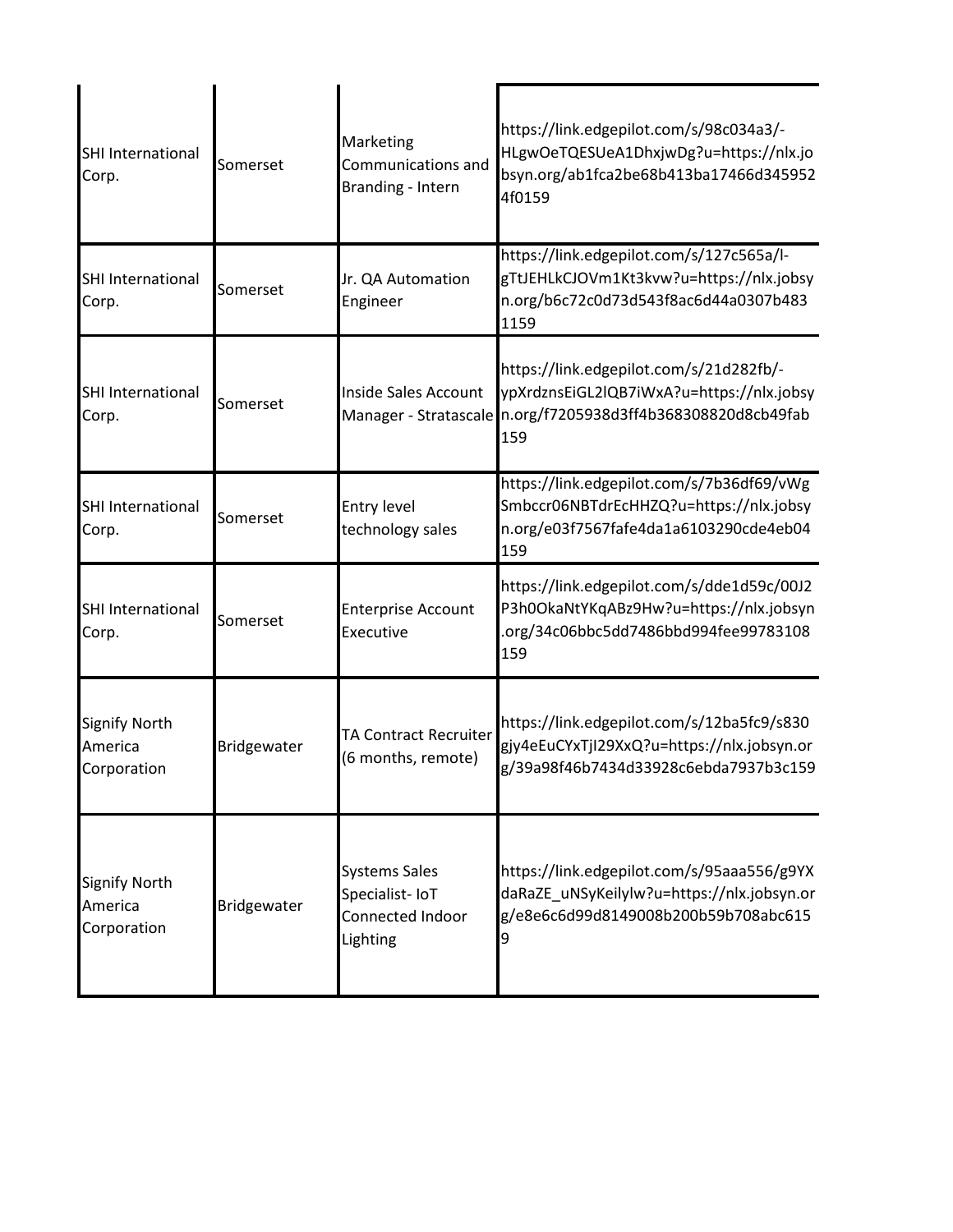| Signify North<br>America<br>Corporation        | Bridgewater        | Supply Chain Intern<br>(June 2022 to August<br>2022)          | https://link.edgepilot.com/s/32e3d650/orZ5<br>6A-<br>x40GqNYc3V1XbLA?u=https://nlx.jobsyn.org<br>/220a6e480c4849a0a292d93a52473075159 |
|------------------------------------------------|--------------------|---------------------------------------------------------------|---------------------------------------------------------------------------------------------------------------------------------------|
| <b>Signify North</b><br>America<br>Corporation | Bridgewater        | Robotic<br>Transformation<br>Developer Intern                 | https://link.edgepilot.com/s/073dfd5a/bDPL<br>QpdvZU_4OsD8ZotvZA?u=https://nlx.jobsyn.<br>org/b49c0a6f298f4852a8795c896e551d651<br>59 |
| <b>Signify North</b><br>America<br>Corporation | Bridgewater        | <b>Marketing Quality</b><br>Intern - Fall 2022                | https://link.edgepilot.com/s/04b964fb/xpT6<br>D6muhk2o01J4IupDKg?u=https://nlx.jobsyn.<br>org/5eb76527f9e34fe8897d281c2256716d1<br>59 |
| <b>Signify North</b><br>America<br>Corporation | Bridgewater        | <b>Channel Marketing</b><br>Intern - Fall 2022                | https://link.edgepilot.com/s/8d3f0f65/8Dd5<br>UVIxtkS9ME2eYfjz5g?u=https://nlx.jobsyn.or<br>g/f5f10acc6d64421d9b1dfff3702717ef159     |
| <b>Signify North</b><br>America<br>Corporation | Bridgewater        | <b>Back Office Intern</b>                                     | https://link.edgepilot.com/s/b89009a7/DSi2<br>j0T220m0PI9LVM4yyA?u=https://nlx.jobsyn.<br>org/ed90057191da4e9ea7014ebde4643621<br>159 |
| <b>Signify North</b><br>America<br>Corporation | <b>Bridgewater</b> | Administrative<br>Assistant, Legal<br>Department              | https://link.edgepilot.com/s/4319e60c/tnfTk<br>veapEC633URPNduhw?u=https://nlx.jobsyn.<br>org/a004172e3fc34adca34bd7e2435603671<br>59 |
| Silvi Concrete<br>Products                     | Kingston           | Local CDL-B Concrete<br>Mixer Driver-<br>Kingston, New Jersey | https://link.edgepilot.com/s/10167b3e/9-<br>xGDu3sWkWhqi6s3dzASg?u=https://nlx.jobs<br>yn.org/c53a3e4dee664e019932d3f0eeee66<br>9c159 |
| Silvi Concrete<br>Products                     | <b>Belle Mead</b>  | <b>Industrial Electrician</b>                                 | https://link.edgepilot.com/s/170684d0/_t6d<br>w4d R0igHLyYz1rC5A?u=https://nlx.jobsyn.<br>org/b163c8fcf2ee4bbb943b02c1393068ce1<br>59 |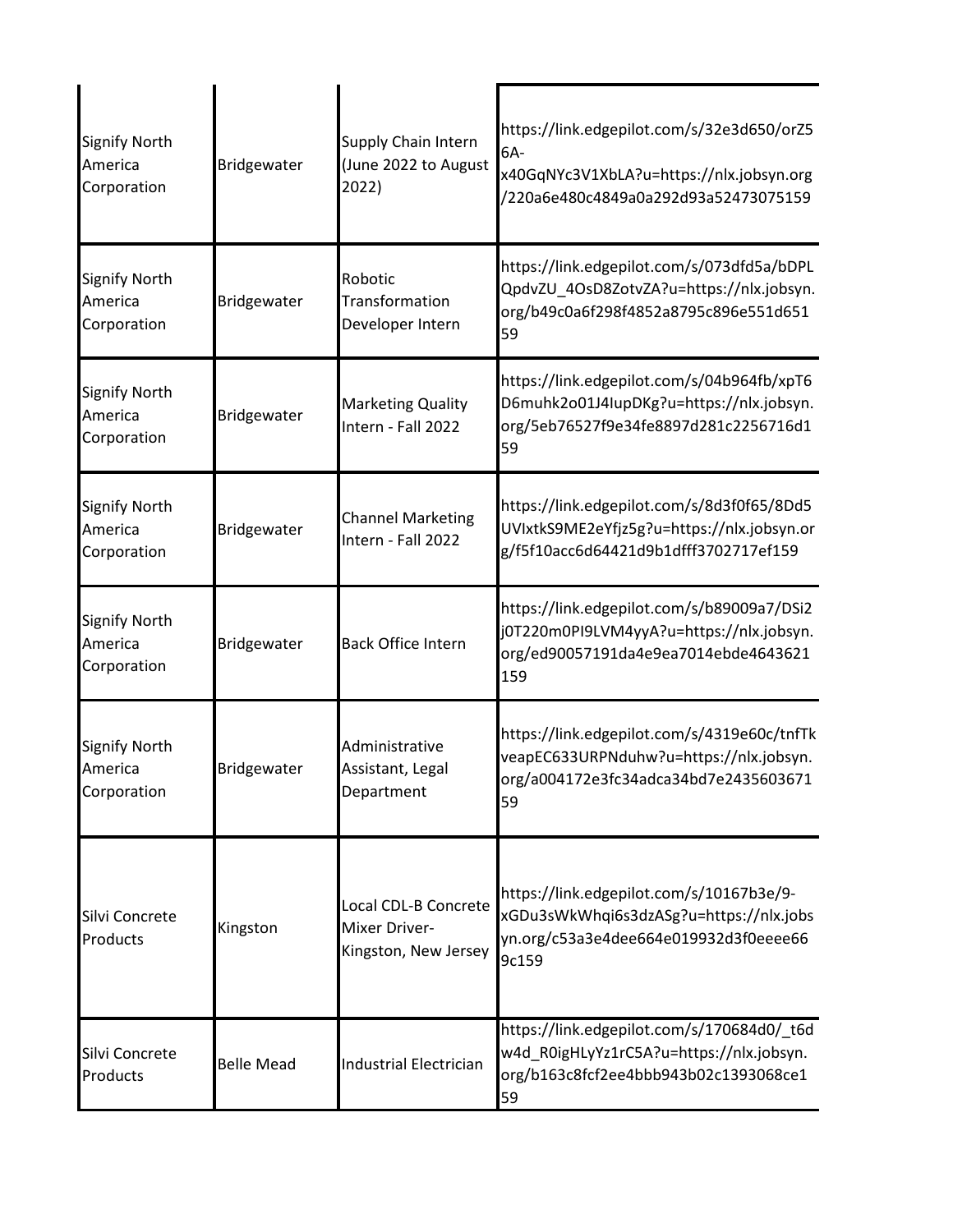| Sodexo                                               | WARREN             | <b>Operations Support</b><br>Specialist | https://link.edgepilot.com/s/816ceff7/9-<br>2pL8CB80m63JDvfJ66fg?u=https://nlx.jobsy<br>n.org/c7693830bece4f1d9c53cb65e07d0697<br>159 |
|------------------------------------------------------|--------------------|-----------------------------------------|---------------------------------------------------------------------------------------------------------------------------------------|
| Sodexo                                               | <b>BRIDGEWATER</b> | Unit Safety Manager                     | https://link.edgepilot.com/s/af5a067f/6kQ<br>MT4uDU_A6u2G9u7Wuw?u=https://nlx.jobs<br>yn.org/c16d79fc54ec4cc99050f9c09da4d97f<br>159  |
| Somerset County<br><b>YMCA</b>                       | Somerville         | Community Safety<br>Instructor          | https://link.edgepilot.com/s/61e391fa/1MS<br>Dljr5fki4bmmOlzIj7A?u=https://nlx.jobsyn.or<br>g/45889dbd2a4f4d128a8119119ce6bd3315      |
| <b>SOMERSET</b><br><b>SAVINGS BANK</b><br><b>SLA</b> | <b>Bound Brook</b> | Marketing<br>Representative             | https://link.edgepilot.com/s/000173b5/35u<br>D3il6akab03F5f8Rkyg?u=https://nlx.jobsyn.o<br>rg/b90e5200394d4ee3b3793d5973817e141<br>59 |
| <b>SOMERSET</b><br><b>SAVINGS BANK</b><br><b>SLA</b> | <b>Bound Brook</b> | <b>Bank Teller</b>                      | https://link.edgepilot.com/s/c6c200ce/Z1kcJ<br>S0zfECfpnyJaIVsWw?u=https://nlx.jobsyn.or<br>g/ea88d3cfe9ea4ca99d5adc732a8a18a0159     |
| <b>Spanish Peaks</b><br><b>Mountain Club</b>         | Gladstone          | <b>Lead Server</b>                      | https://link.edgepilot.com/s/aff11512/4rYM<br>oAUXqky9CU_TR9Wnxg?u=https://nlx.jobsy<br>n.org/4f918ef58c00448e9b53e1cd4883a846<br>159 |
| <b>Spanish Peaks</b><br><b>Mountain Club</b>         | Gladstone          | Farm Attendant                          | https://link.edgepilot.com/s/c2be301d/Cop<br>KWRLN0UiX4LtUdxsYoA?u=https://nlx.jobsy<br>n.org/cbd56f4a7fb84487abd15077d87c5098<br>159 |
| <b>Spanish Peaks</b><br><b>Mountain Club</b>         | Gladstone          | Cooking School<br>Assistant             | https://link.edgepilot.com/s/2ebe4a58/WUc<br>nKDRbUU_AEEXoUI8BPA?u=https://nlx.jobs<br>yn.org/fff0485b54d64c02abd295b03cc3bb9<br>1159 |
| <b>Spanish Peaks</b><br><b>Mountain Club</b>         | Gladstone          | Cook II                                 | https://link.edgepilot.com/s/f8b55032/pSe<br>MquDxXUixpjDDwP2RAw?u=https://nlx.jobs<br>yn.org/1ed1aaebb0bf4123afaee928545cc10<br>0159 |
| <b>SS&amp;C</b><br><b>Technologies</b>               | Skillman           | Java Web Developer                      | https://link.edgepilot.com/s/7e416093/YisfP<br>cAoQE A4TbePtR9Ow?u=https://nlx.jobsyn.<br>org/c6959b734a5c47d7a2d45dbbf31fac701<br>59 |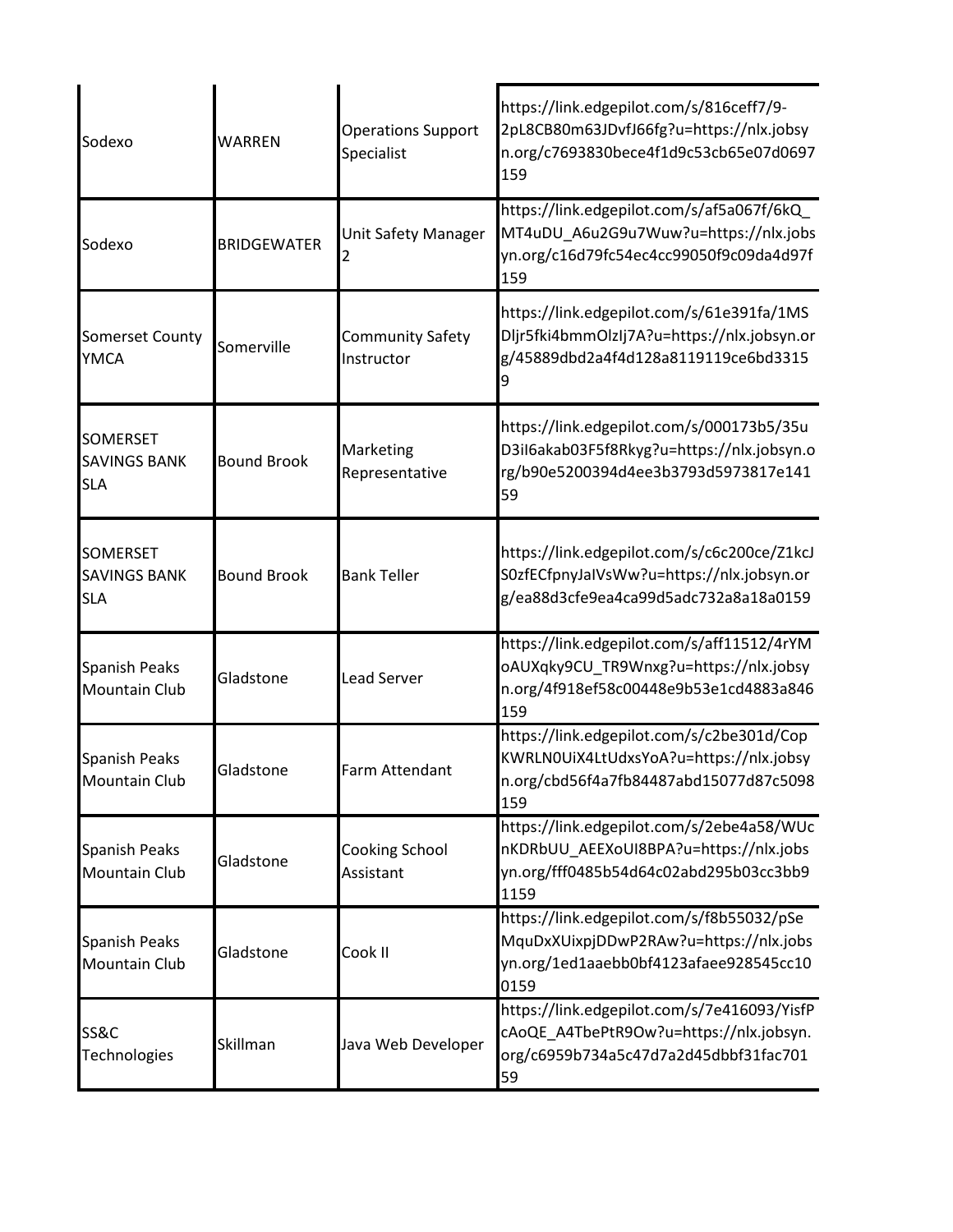| <b>Staples</b>                     | Raritan      | <b>Retail Sales</b><br>Technology<br>Supervisor               | https://link.edgepilot.com/s/21021bb8/9DZ<br>YEi6cy0Ka8AnSdI00Sw?u=https://nlx.jobsyn.<br>org/9c0f18ffa3c346b295349332d158f90715                       |
|------------------------------------|--------------|---------------------------------------------------------------|--------------------------------------------------------------------------------------------------------------------------------------------------------|
| <b>Staples</b>                     | Raritan      | Retail Sales Seasonal<br>Associate                            | https://link.edgepilot.com/s/1ea59f1a/xCtb<br>FLYy0Knu4r-<br>Oe5Z5g?u=https://nlx.jobsyn.org/b30c7538<br>df764fb2865769c53c56adce159                   |
| <b>Staples</b>                     | Raritan      | <b>Retail Sales Associate</b>                                 | https://link.edgepilot.com/s/27d1195f/tiQT<br>oxqGB0G7leP5_uWAlg?u=https://nlx.jobsyn.<br>org/b834fcfc79124f2db3d51ffb5307d4ea15                       |
| <b>Starbucks Coffee</b><br>Company | Somerville   | barista - Store#<br>19505, SOMERVILLE<br><b>TOWN CENTER</b>   | https://link.edgepilot.com/s/fc7c9ae3/2Kwb<br>MZTJA0ehTaN9115pUw?u=https://nlx.jobsy<br>n.org/f6b6de4393734b29ab1417267dce517<br>5159                  |
| <b>Starbucks Coffee</b><br>Company | Somerville   | barista - Store#                                              | https://link.edgepilot.com/s/5223855d/swE<br>dEzok0ylQz2RyTB-<br>09480, BRANCHBURG AA?u=https://nlx.jobsyn.org/f1c7a1cde3d94<br>4789195ecfd702bad35159 |
| <b>Starbucks Coffee</b><br>Company | Hillsborough | barista - Store#<br>07332,<br><b>HILLSBOROUGH RT</b><br>206 S | https://link.edgepilot.com/s/41e4082e/MSz<br>PXR4FW0i NJiCAL5r-<br>Q?u=https://nlx.jobsyn.org/763409c1dd334<br>720a66a8083514becd9159                  |
| <b>Starbucks Coffee</b><br>Company | Hillsborough | barista - Store#<br>07332,<br><b>HILLSBOROUGH RT</b><br>206 S | https://link.edgepilot.com/s/aa185e83/2fbB<br>fxprMEyluudhMEFjwQ?u=https://nlx.jobsyn.<br>org/0dc6dde4eef8423cbf694773ea3477771<br>59                  |
| Sunrun                             | Somerset     | Warehouse Specialist                                          | https://link.edgepilot.com/s/589f5708/Y4wl<br>6rs9RkS9c1VH6ETmaw?u=https://nlx.jobsyn.<br>org/5e58a0a146c14256908b176ad3ab986f1<br>59                  |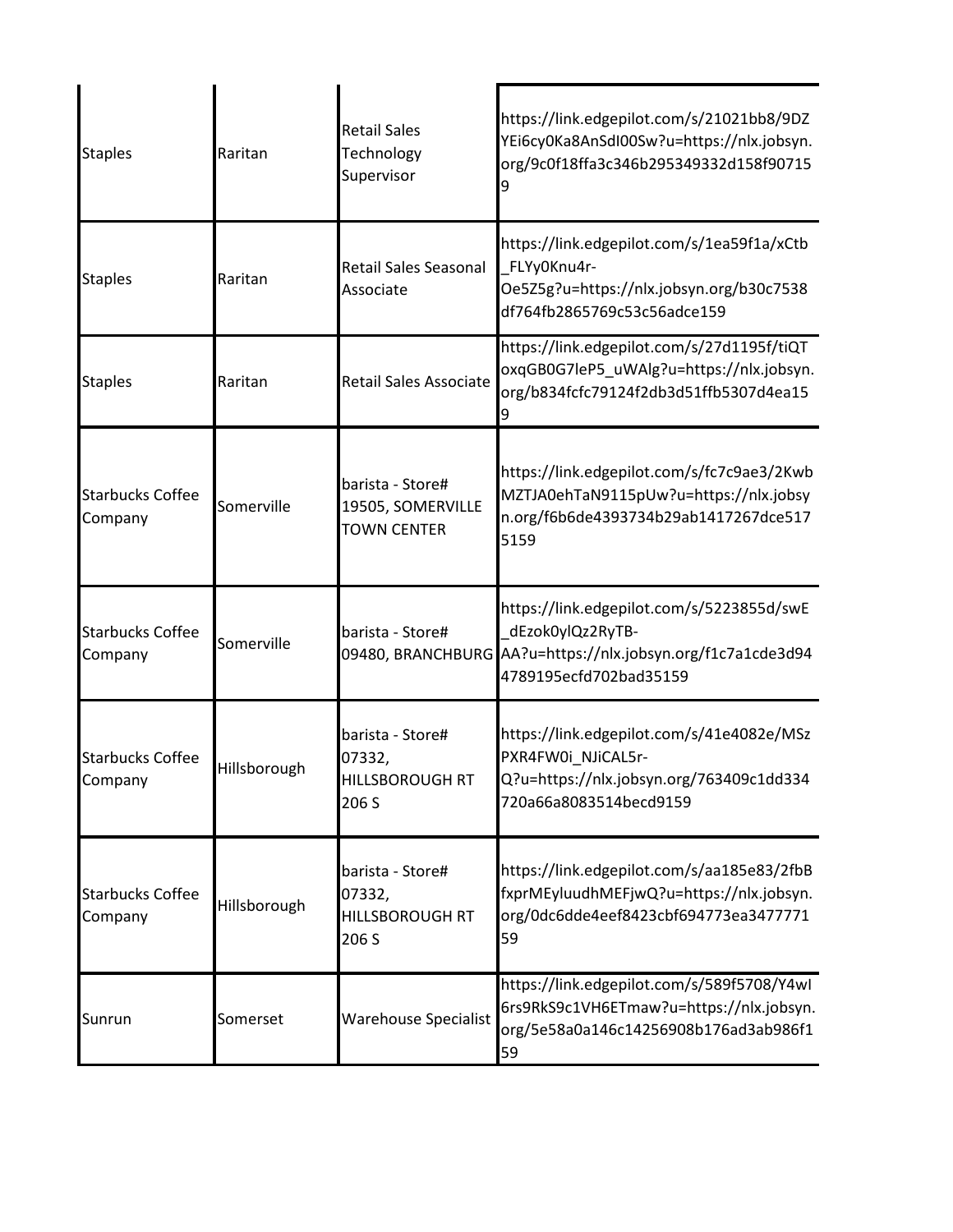| Sunrun                      | Somerset    | Inspections<br>Technician                          | https://link.edgepilot.com/s/cd5998fd/lkZx_<br>OHa0Eq6gX0Tru0vHw?u=https://nlx.jobsyn.<br>org/c3a8c58893b44eddb11e1cb8abba889f1<br>59   |
|-----------------------------|-------------|----------------------------------------------------|-----------------------------------------------------------------------------------------------------------------------------------------|
| Sunrun                      | Bridgewater | <b>Field Sales Consultant</b>                      | https://link.edgepilot.com/s/30d6b335/uRX<br>$VC-$<br>B4gEq1FNIYBD88bA?u=https://nlx.jobsyn.or<br>g/a125c2d330fc4e228007395eb05b68a8159 |
| Synchronoss<br>Technologies | Bridgewater | <b>Account Director</b>                            | https://link.edgepilot.com/s/f720e630/6Gln<br>Xeh4lUGLd0DMGeqszw?u=https://nlx.jobsy<br>n.org/80598582083b4c318889d00b64177b0<br>2159   |
| <b>Syneos Health</b>        | Somerset    | <b>Vaccine Solutions</b><br>Specialist             | https://link.edgepilot.com/s/a7e36e25/5YXo<br>r5JuJkmqFWBnfEev4Q?u=https://nlx.jobsyn.<br>org/30a878c9b4ee4d05b90f09e1d574aa971<br>59   |
| <b>Syneos Health</b>        | Somerset    | <b>Solution Engineer</b><br>(SalesForce)           | https://link.edgepilot.com/s/058a710c/S3Hf<br>4z1QxUmm87poQVcpAA?u=https://nlx.jobs<br>yn.org/3fe5fcf0c74949b3addf3dbb97776a8f<br>159   |
| <b>Syneos Health</b>        | Somerset    | IT Analyst II                                      | https://link.edgepilot.com/s/abbe1e62/iAEU<br>PgqMFUyCvCWkeZvxdQ?u=https://nlx.jobsy                                                    |
| <b>Sysco Corp</b>           | Somerset    | <b>Senior Staff</b><br>Accountant - Hybrid         | https://link.edgepilot.com/s/c671d80d/7qn<br>RhRaq4EaRSHrHQFIEMg?u=https://nlx.jobsy<br>n.org/a5ab0492b7d8438cbdc20d6f980e6bd<br>d159   |
| <b>Sysco Corp</b>           | Somerset    | Senior Manager of<br>Product<br>Development        | https://link.edgepilot.com/s/d0a3f718/towt<br>AZa0REyxD9jC6fJU9A?u=https://nlx.jobsyn.o<br>rg/0c2dce8a666643b2b30f1d48edc496dc15<br>9   |
| <b>Sysco Corp</b>           | Somerset    | Senior Financial<br>Planning Analyst -<br>Hybrid   | https://link.edgepilot.com/s/c4becd66/aHdv<br>fc_znEWWYziM63xiiA?u=https://nlx.jobsyn.<br>org/f2f2dba26f824d32bfa573984cf029dc15        |
| <b>Sysco Corp</b>           | Somerset    | Senior Database<br>Administrator-<br><b>REMOTE</b> | https://link.edgepilot.com/s/647d77f8/N8b<br>WkBBzgEOgizTDh1VgrQ?u=https://nlx.jobsy<br>n.org/6e4304813f8a4f6db920d1f756856538<br>159   |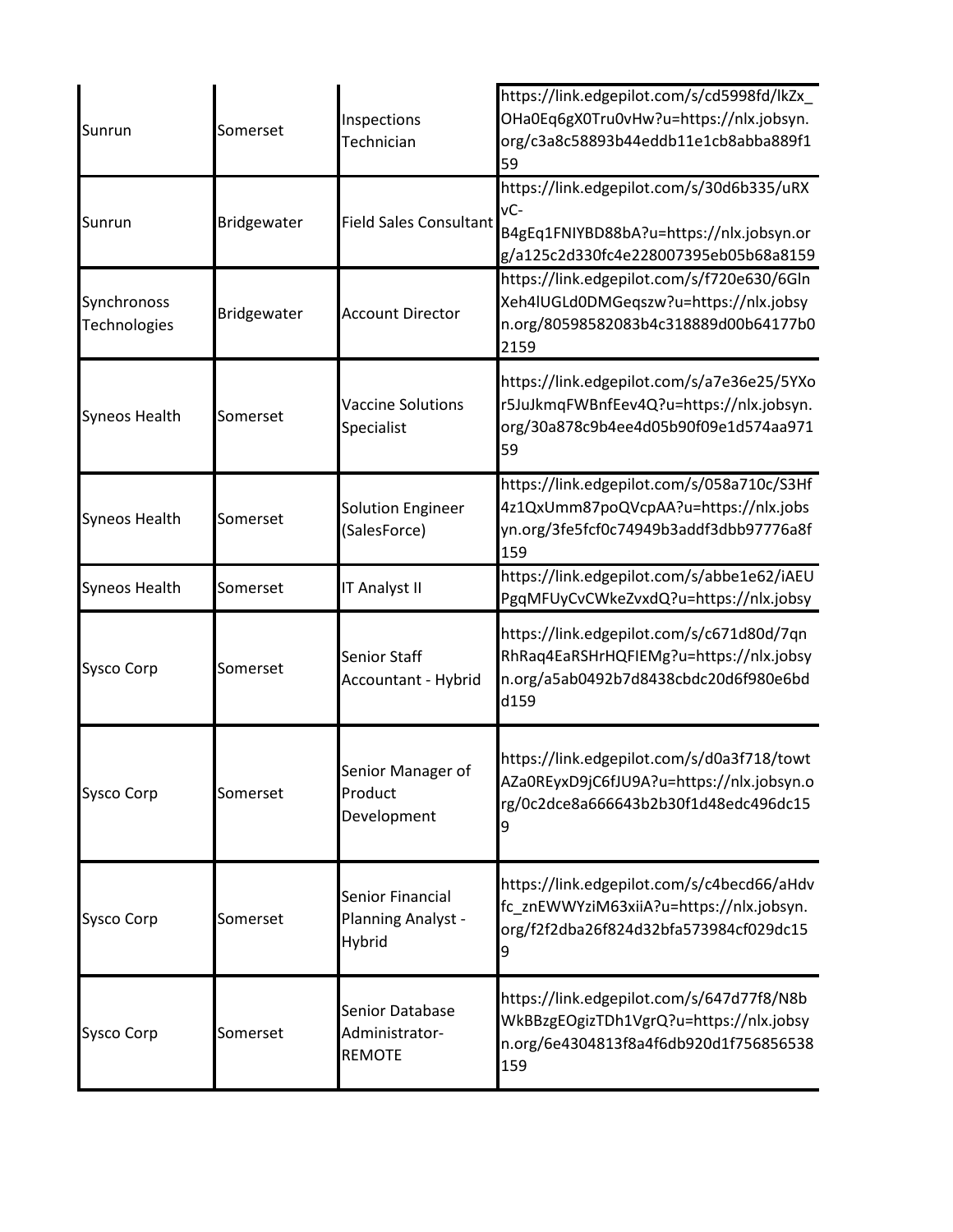| <b>Sysco Corp</b> | Somerset | Hybrid                                                        | https://link.edgepilot.com/s/4fc61e7d/xbx9<br>Purchasing Assistant - m0TMOUu3pm5PzM1vQQ?u=https://nlx.job<br>syn.org/5f4fc1778a7e4b2e961319ff0b0171a<br>1159 |
|-------------------|----------|---------------------------------------------------------------|--------------------------------------------------------------------------------------------------------------------------------------------------------------|
| <b>Sysco Corp</b> | Somerset | Product<br>Development<br>Associate - Somerset,<br>NJ-HYBRID  | https://link.edgepilot.com/s/4c677d87/-<br>dHRgwbQxk29PMM_2i0xYw?u=https://nlx.j<br>obsyn.org/29cdea20b1b24644bc7496fcf24a<br>8304159                        |
| <b>Sysco Corp</b> | Somerset | <b>Outside Sales</b><br>Representative -<br>Middlesex, NJ     | https://link.edgepilot.com/s/aad6ee77/WZw<br>fpc8vLk_FBD_kPKQ0BQ?u=https://nlx.jobsy<br>n.org/2d7ca7f0eff74798b0bd64c47e2a42d2<br>159                        |
| <b>Sysco Corp</b> | Somerset | <b>Human Resources</b><br>Specialist-Hybrid<br>(Somerset, NJ) | https://link.edgepilot.com/s/04985211/2ml<br>9QjJSGk_nIRnG_UQ_RA?u=https://nlx.jobsy<br>n.org/5583389bbeea4faba8f10802445608fa<br>159                        |
| <b>Sysco Corp</b> | Somerset | HR Generalist -                                               | https://link.edgepilot.com/s/4881c368/NEe<br>Ok_Hbpkyr6h26V-<br>Hybrid (Somerset, NJ) 0U0g?u=https://nlx.jobsyn.org/7f280c6b730<br>e4ef4a0a18d4b66b88042159  |
| <b>Sysco Corp</b> | Somerset | Director of Sourcing /<br>Supplier<br>Management              | https://link.edgepilot.com/s/5702d34f/QC0<br>WFO5TwESFNohoyA7agg?u=https://nlx.jobs<br>yn.org/646c9c490a5a489095191732a1d318<br>5a159                        |
| <b>Sysco Corp</b> | Somerset | Director of Sourcing /<br>Supplier<br>Management              | https://link.edgepilot.com/s/6c687ae6/UYxx<br>jURIuk2puS40fID0rQ?u=https://nlx.jobsyn.or<br>g/b8a212753d5a4210b97815785107824d15<br>9                        |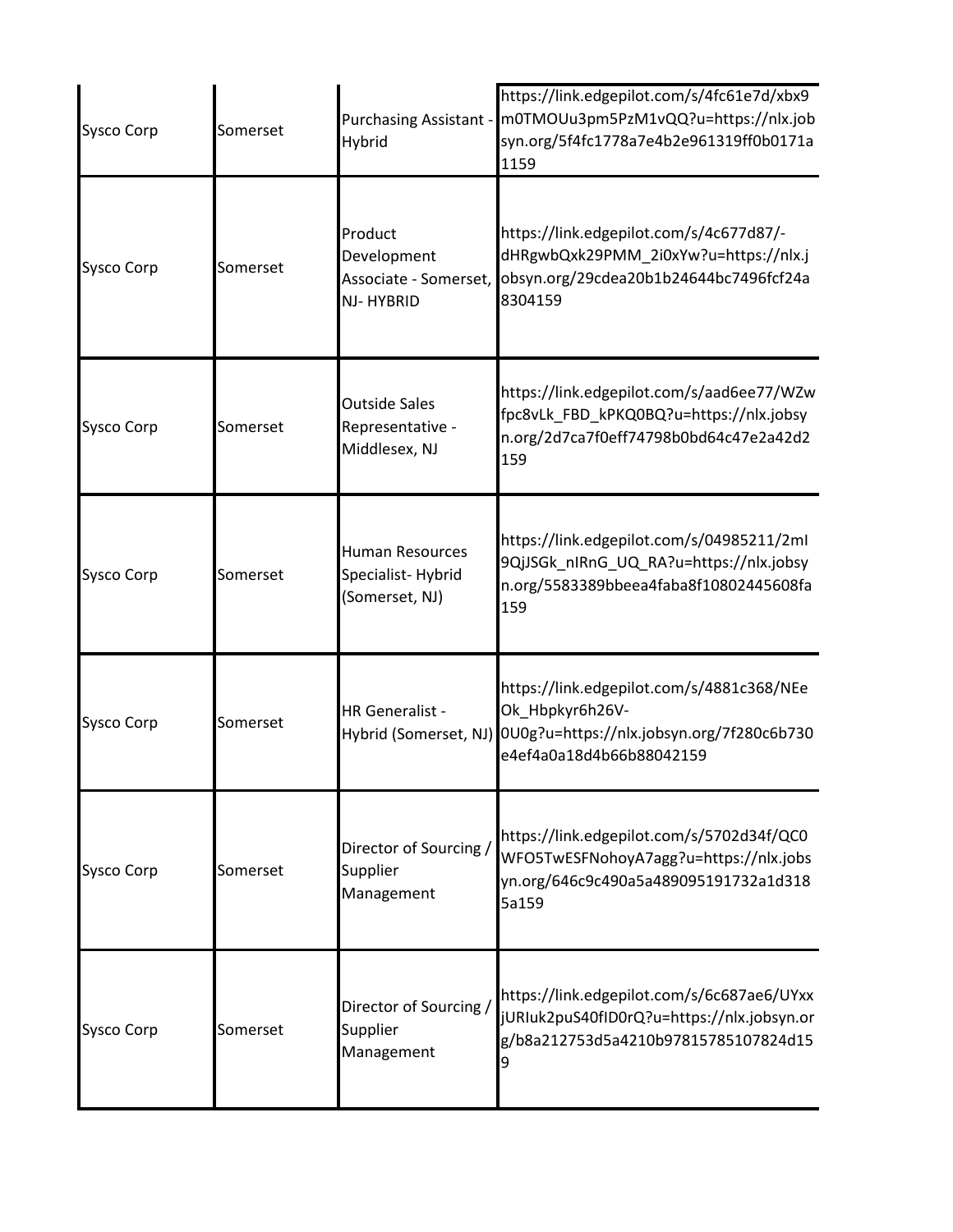| <b>Sysco Corp</b> | Somerset | <b>Director of Product</b><br>Development &<br>Innovation - Hybrid                                 | https://link.edgepilot.com/s/02c3f7d7/Kvrld<br>iEnZEa-<br>ib4E9JxYBg?u=https://nlx.jobsyn.org/0eaf7d<br>9b1a784d8fa8c5bbe70351f476159 |
|-------------------|----------|----------------------------------------------------------------------------------------------------|---------------------------------------------------------------------------------------------------------------------------------------|
| Sysco Corp        | Somerset | <b>Credit &amp; Collections</b><br>Representative -<br><b>Bilingual Spanish -</b><br><b>REMOTE</b> | https://link.edgepilot.com/s/950a3957/zG9<br>Qev13KkeuyE0JMFcMkg?u=https://nlx.jobsy<br>n.org/d34e8cd20bb94de480905863bc189dd<br>d159 |
| <b>Sysco Corp</b> | Somerset | <b>Billing Adjustment</b><br>Coordinator -<br><b>REMOTE</b>                                        | https://link.edgepilot.com/s/efba8d2f/MvG<br>UAYy18ESOd3Yhyym10g?u=https://nlx.jobsy<br>n.org/592ce9bbeb0042749c0273aa0a141d2<br>e159 |
| Sysco Corp        | Somerset | <b>Accounts Payable</b><br>Representative                                                          | https://link.edgepilot.com/s/eff44b20/Nw_t<br>BrQ7tEuLyOnxqMTJGg?u=https://nlx.jobsyn.<br>org/b233746c4e3f43009a5f625e2490f4cb15      |
| <b>System One</b> | Warren   | QA Associate<br>Specialist - Document<br>Control                                                   | https://link.edgepilot.com/s/14b7a606/pAU<br>y7ogfuEWNR09k_gBfAw?u=https://nlx.jobsy<br>n.org/9ff4e49a37434809bcbb01722c53edbf<br>159 |
| System One        | Warren   | Associate Scientist -<br>QC Sample<br>Management                                                   | https://link.edgepilot.com/s/388e0e27/-<br>w084fmXmUSo8aM8gXHXSw?u=https://nlx.j<br>obsyn.org/7824438f3f2b4c88b857a772bb54<br>fc13159 |
| System One        | Somerset | <b>Inventory Specialist</b>                                                                        | https://link.edgepilot.com/s/ecd7149d/c4P1<br>RMnDpE2joAMcxBFdLg?u=https://nlx.jobsyn<br>org/01c3121dcc6349729f74b478209d6e98<br>159  |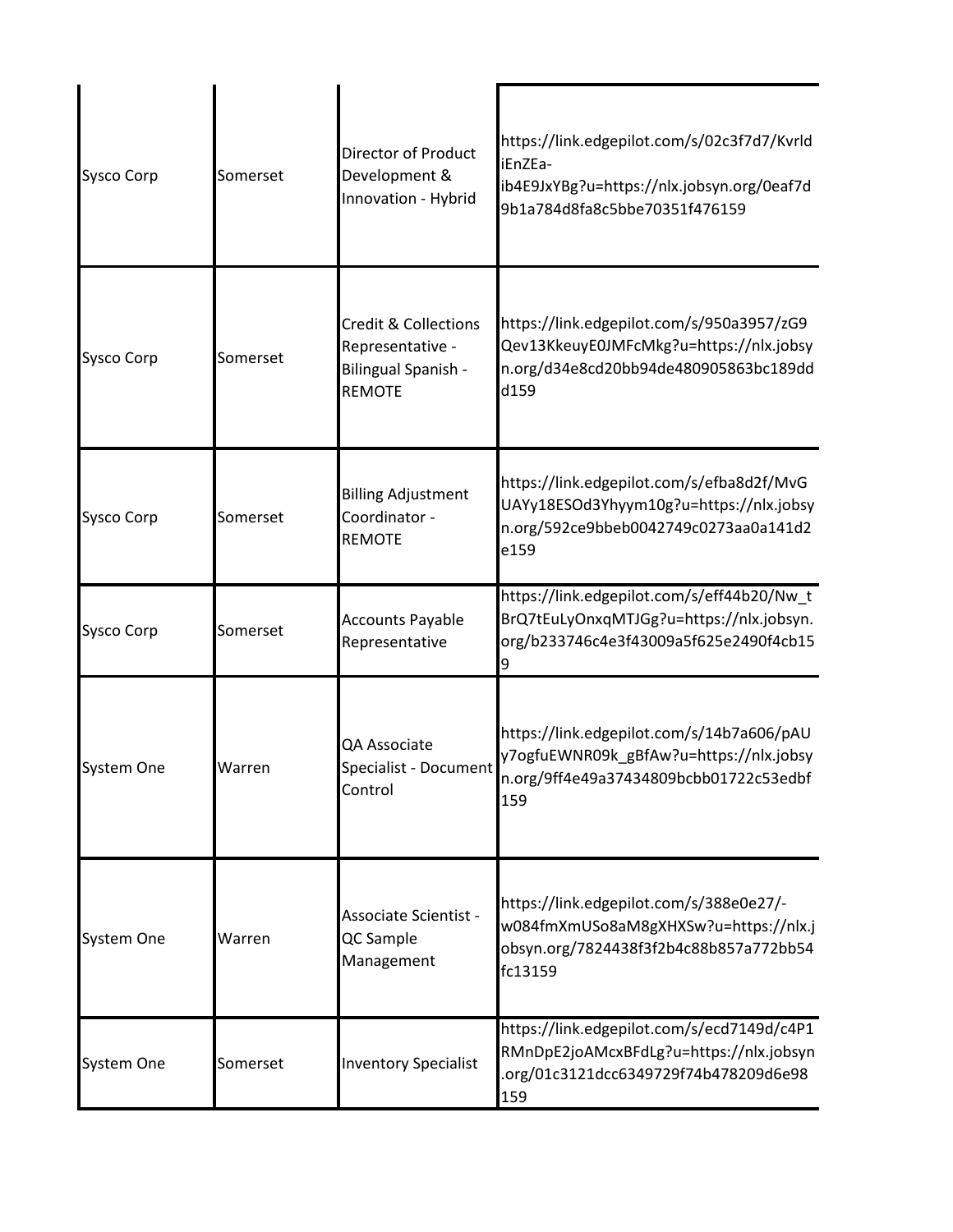| System One        | Raritan              | Senior Drug Safety<br>Specialist                     | https://link.edgepilot.com/s/dcf08834/q_sdl<br>dQPFE_CJPUUxzrnGw?u=https://nlx.jobsyn.<br>org/bdbcda37417a4f61a441337abb7651121<br>59 |
|-------------------|----------------------|------------------------------------------------------|---------------------------------------------------------------------------------------------------------------------------------------|
| System One        | <b>Branchburg</b>    | QC Lab Technician                                    | https://link.edgepilot.com/s/ef050b5d/u9Gz<br>ml_bX0ClEdkFx-OQ-<br>A?u=https://nlx.jobsyn.org/8876676d359d4                           |
| System One        | <b>Branchburg</b>    | Lab Tech Ops- Bulk<br>Manufacturing 1st<br>Shift     | https://link.edgepilot.com/s/a8b62582/HW<br>G1teTuPkaMvdXayXzMDQ?u=https://nlx.job<br>syn.org/5f42baeb0a9a4790b7131c097fffda0<br>4159 |
| System One        | <b>Branchburg</b>    | Lab Tech Ops - 2nd<br>Shift                          | https://link.edgepilot.com/s/4737d523/O4L<br>LxDxcwEGvcTEq0Lxp3w?u=https://nlx.jobsy<br>n.org/70b1ddf7cc314d52b1363ff14693b14b        |
| System One        | <b>Branchburg</b>    | Engineer (0-3 years)                                 | https://link.edgepilot.com/s/2841d308/i9t6<br>g9hfk0GhaNA2bftgnw?u=https://nlx.jobsyn.<br>org/d404abd0c6d442d0bfcd1da3628e70f01       |
| System One        | <b>Branchburg</b>    | Document<br>Coordinator                              | https://link.edgepilot.com/s/1a8158e5/ddo<br>507LNdU6twbMIqfPmZg?u=https://nlx.jobsy<br>n.org/4f5f5a87c1a34e3f856899b2ae205703<br>159 |
| System One        | <b>Basking Ridge</b> | <b>Clinical Study Startup</b><br>Associate           | https://link.edgepilot.com/s/5c1d40c2/0nLk<br>kyGZZ0qwh42YjbqWMw?u=https://nlx.jobsy<br>n.org/1dd9fde602224a6aaffa8dc3d45435f4<br>159 |
| System One        | <b>Basking Ridge</b> | <b>Clinical Study</b><br>Associate II                | https://link.edgepilot.com/s/0b194cec/wkVz<br>IQBFQEaJ536usvio9g?u=https://nlx.jobsyn.o<br>rg/cb1d52c94db74067a8bc7e358e84f19b15<br>9 |
| <b>TD Bank</b>    | Bridgewater          | <b>Commercial Sales</b><br>Asst III Bridgewater      | https://link.edgepilot.com/s/a3ece1ab/ApA<br>DUcJi-<br>0WEN4zXA51s3Q?u=https://nlx.jobsyn.org/<br>e518968cee9144ad9fa9b04149706049159 |
| <b>TEKsystems</b> | Bridgewater          | <b>Security Systems</b><br>Integration<br>Technician | https://link.edgepilot.com/s/68150aac/B2Hj<br>eU6HbECli1oBy-<br>cNUw?u=https://nlx.jobsyn.org/7e86ca39f3<br>ec4359a3f19603860ffc38159 |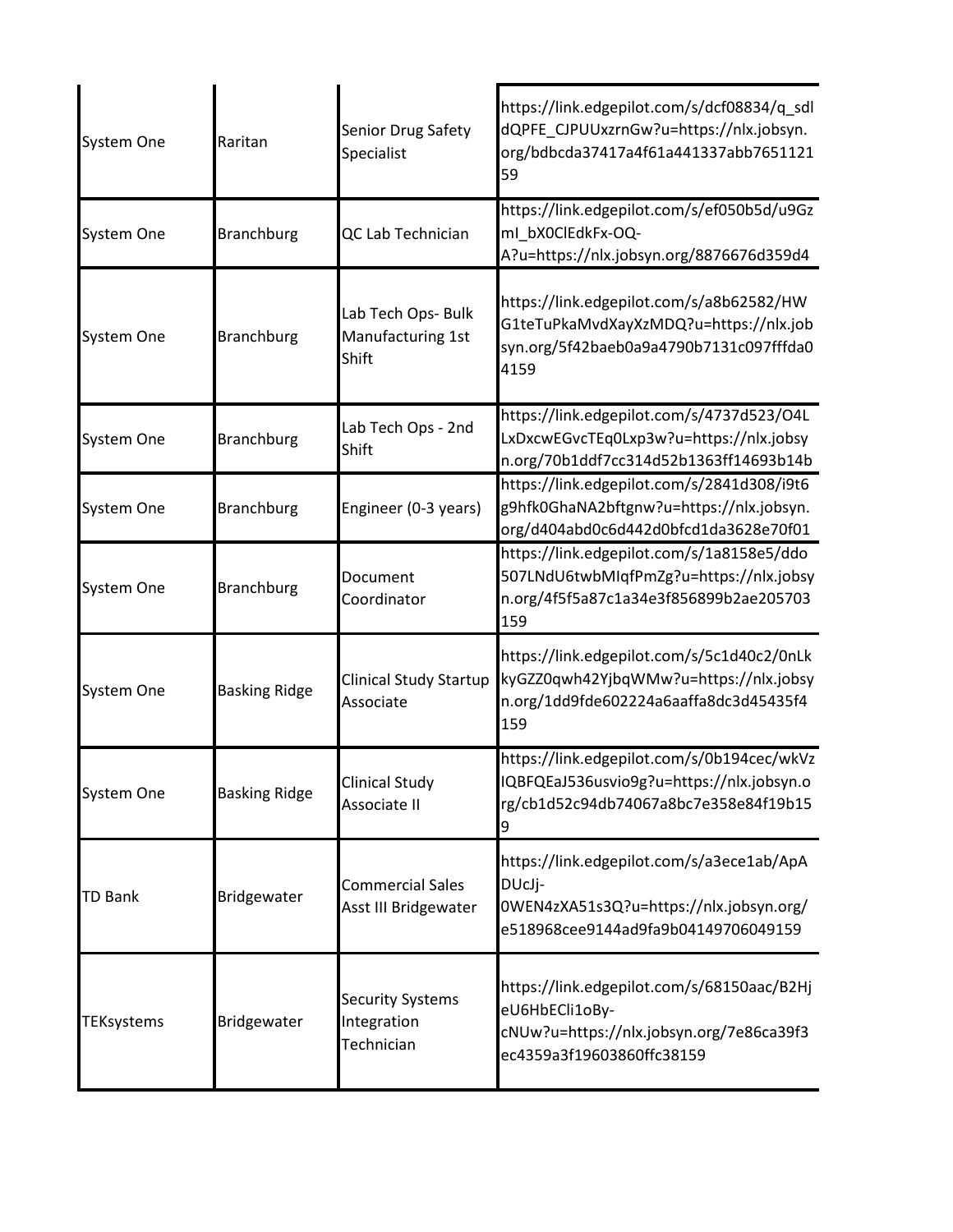| <b>TEKsystems</b>                       | Bridgewater        | Fire Alarm Inpsector                                       | https://link.edgepilot.com/s/0bf6c7d4/TWo<br>gMabu5UG9BJlp-<br>UzVoQ?u=https://nlx.jobsyn.org/ee918f2daf<br>674fadb3eb39cda50e7c57159 |
|-----------------------------------------|--------------------|------------------------------------------------------------|---------------------------------------------------------------------------------------------------------------------------------------|
| <b>Terumo Medical</b><br>Corporation    | Somerset           | Inside Sales Support<br>Rep                                | https://link.edgepilot.com/s/5ee5e79a/C39<br>OIsHvpU2x0c0wbOKTbQ?u=https://nlx.jobsy<br>n.org/a267cf62b1cc44bb8b71f56206edb80c<br>159 |
| <b>Terumo Medical</b><br>Corporation    | Somerset           | Consolidations and<br><b>Internal Reporting</b><br>Manager | https://link.edgepilot.com/s/e013380f/-<br>7FxHbxuFkiaxX_rXCoU-<br>A?u=https://nlx.jobsyn.org/6fb0c67afba740c<br>bbaaabbe23cfe68ae159 |
| <b>Terumo Medical</b><br>Corporation    | Somerset           | Analyst, Field<br>Inventory                                | https://link.edgepilot.com/s/6ac17400/63pc<br>F8-<br>JTkyAWt11Sno_Xw?u=https://nlx.jobsyn.org<br>/112b10e575f64cbeb56890366a915ad8159 |
| The Center for<br>Great<br>Expectations | Bridgewater        | Case Manager,<br><b>Supportive Housing</b>                 | https://link.edgepilot.com/s/dde2d1f9/3JQ<br>b0yPekO3NRJ1wlDTbg?u=https://nlx.jobsyn.<br>org/ee205c78b52c440dbe53d8b6fa4c45391<br>59  |
| The Container<br><b>Store</b>           | <b>Bound Brook</b> | Part-time Retail<br>Employee                               | https://link.edgepilot.com/s/f20ddfbd/slf8fg<br>Vhoka6nCuVZLxIZg?u=https://nlx.jobsyn.org<br>/b8dbe5cc18684596b66189dc94f6d7be159     |
| The Fresh Market Bedminster             |                    | <b>Grocery Team</b><br>Member                              | https://link.edgepilot.com/s/625b04f4/EAc3<br>vKE4g0Shx5YXDFJnrQ?u=https://nlx.jobsyn.o<br>rg/fdc758ae68c34ed3952080f2826ae82815      |
| The Fresh Market Bedminster             |                    | Deli-CMS Manager                                           | https://link.edgepilot.com/s/90ab3cfb/ZjBcD<br>PBJv0eS9QOMMAxDqw?u=https://nlx.jobsy<br>n.org/afc54f9cf9304cc8b855f1cc82766c721       |
| The Gap, Inc.                           | Watchung           | Sales Associate -<br><b>Watchung Square</b>                | https://link.edgepilot.com/s/256f6d16/gKx<br>m9k9ZVEuYBguWAJvJuQ?u=https://nlx.jobsy<br>n.org/dcf2fb4d34b949abad0497f66245bb67<br>159 |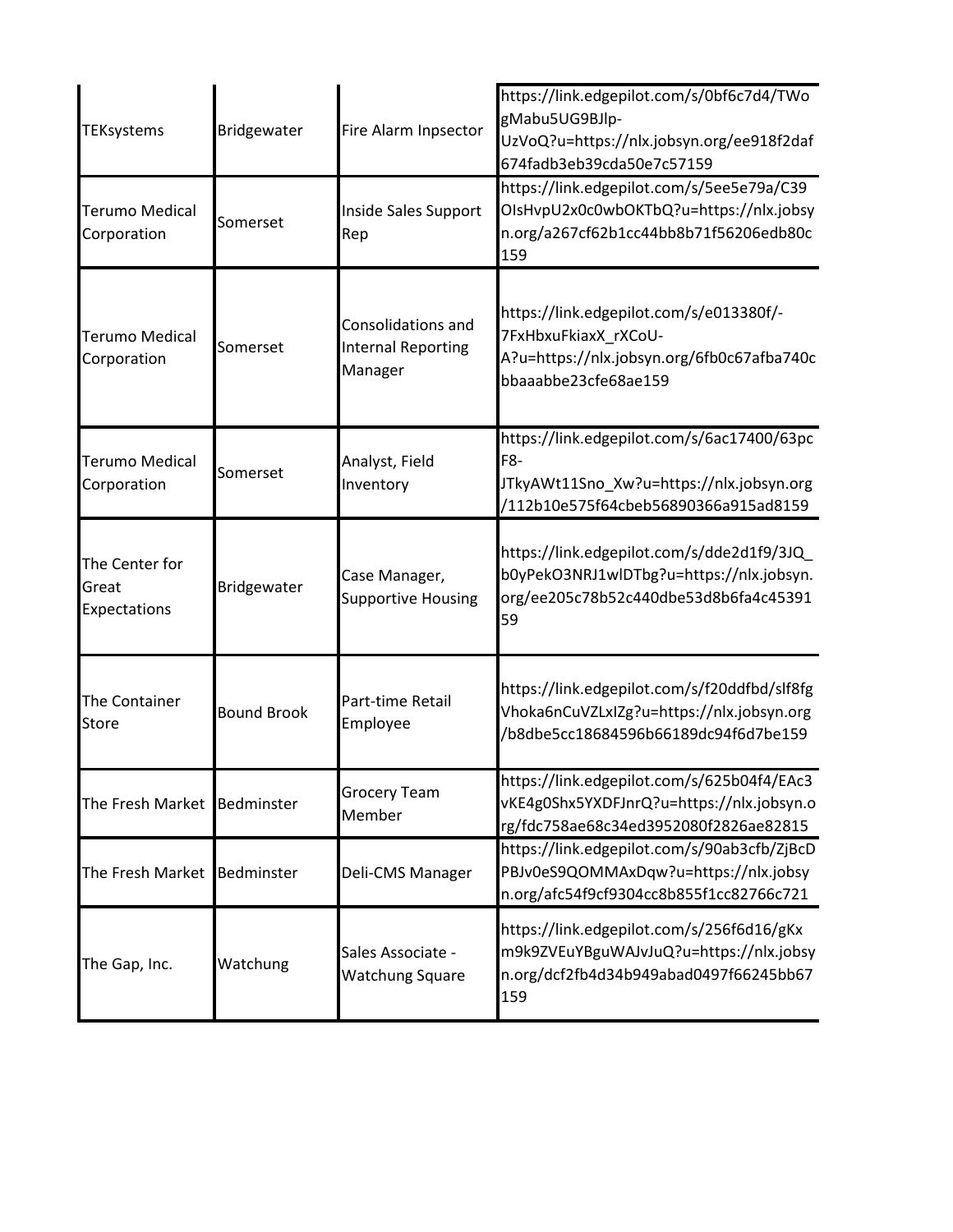| The Gap, Inc.               | Bridgewater | <b>Stylist (Sales</b><br>Associate) -<br>Village@Bridgewater  | https://link.edgepilot.com/s/249d1715/Mgix<br>f4hQXEy5NQ2zzFCsaQ?u=https://nlx.jobsyn.<br>org/2e48346e2d0a471d8f25d8bcbcc5c6f215      |
|-----------------------------|-------------|---------------------------------------------------------------|---------------------------------------------------------------------------------------------------------------------------------------|
| The Gap, Inc.               | Bridgewater | Sales Associate, Full<br>Time - Bridgewater<br>Promenade      | https://link.edgepilot.com/s/093b2613/UZq<br>Wf9QSP06qWMccCDvPwQ?u=https://nlx.jo<br>bsyn.org/181ce165665547b085f1affd36478<br>4b0159 |
| The Gap, Inc.               | Bridgewater | Sales Associate -<br>Somerset S/C                             | https://link.edgepilot.com/s/a23460ad/P_LE<br>18GejUmU1F34btfm5g?u=https://nlx.jobsyn<br>.org/f08de716e3af49cf80d1009db5be8b2d1<br>59 |
| The Gap, Inc.               | Bridgewater | Sales Associate -<br>Bridgewater<br>Promenad                  | https://link.edgepilot.com/s/6576ac41/Ei9k<br>DQ-<br>vkUe0u4zxgDFs4A?u=https://nlx.jobsyn.org/<br>2986c0f12c1f4582afca75ffcb8fa7a8159 |
| The Gap, Inc.               | Bridgewater | <b>Brand Associate -</b><br>Bridgewater<br>Commons            | https://link.edgepilot.com/s/e1b3e680/1WP<br>OXy2zLEiV-<br>e6YGUG4DA?u=https://nlx.jobsyn.org/263d<br>0faeb0864a1e87c76652b928a09a159 |
| Thermo Fisher<br>Scientific | Somerset    | Scientist III, Technical<br>Support and Field<br>Applications | https://link.edgepilot.com/s/2d172ff7/1iVF-<br>CRnTUqzLKAaoP3LrA?u=https://nlx.jobsyn.o<br>rg/06831611f4c64fffbe133e85999ce74f159     |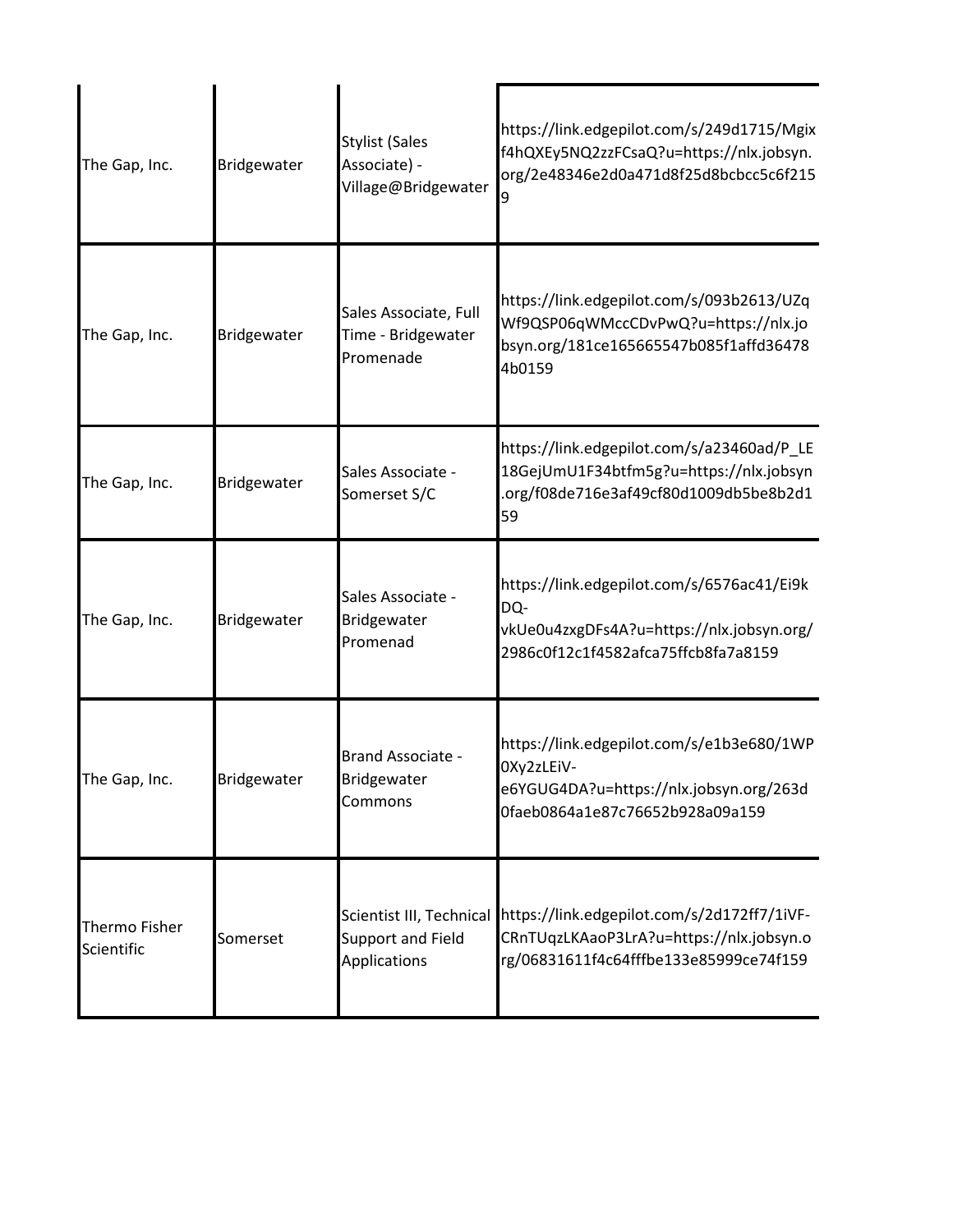| Thermo Fisher<br>Scientific        | Bridgewater | Warehouse<br>Personnel in<br>Bridgewater, NJ --<br>\$19.05/hr      | https://link.edgepilot.com/s/4a5182a0/bg4T<br>kPvrGki5zRTueN44Kw?u=https://nlx.jobsyn.<br>org/06a4dd9d46664a7eaafe0bc0a2c9c9681<br>59 |
|------------------------------------|-------------|--------------------------------------------------------------------|---------------------------------------------------------------------------------------------------------------------------------------|
| <b>Thermo Fisher</b><br>Scientific | Bridgewater | Warehouse<br>Personnel - Picker --<br>Bridgewater, NJ<br>\$19.05   | https://link.edgepilot.com/s/7ad5eed5/Mh<br>wRXZYkG0GX0agXnLgxBw?u=https://nlx.jobs<br>yn.org/bbdf4bd464454179919140ca759efa7<br>f159 |
| <b>Thermo Fisher</b><br>Scientific | Bridgewater | Sr. Manager<br>Distribution                                        | https://link.edgepilot.com/s/e6a4adb5/7iw<br>D6wOoLkG9c3wuDf-<br>9OA?u=https://nlx.jobsyn.org/2019457cfa8a<br>420e87383a3f3a99ace3159 |
| Thermo Fisher<br>Scientific        | Bridgewater | QC Technician II                                                   | https://link.edgepilot.com/s/8354775f/_As<br>m_x8A7ECZQB_4bgYJrA?u=https://nlx.jobsy<br>n.org/cf47f73747e14f6087658c5a4dc5c247        |
| <b>Thermo Fisher</b><br>Scientific | Bridgewater | Project Manager                                                    | https://link.edgepilot.com/s/2d0684d7/dlBH<br>BbYeHU2zG0LLiAH0VQ?u=https://nlx.jobsyn<br>.org/ace65bc691474831847da2a896b44358        |
| <b>Thermo Fisher</b><br>Scientific | Bridgewater | Operations<br>Supervisor - 2nd shift                               | https://link.edgepilot.com/s/bbf1b321/jHk_<br>8 AEPUuwB0catDMRXQ?u=https://nlx.jobsy<br>n.org/b35a084a8c4e4f908864c0dc41a57866<br>159 |
| Thermo Fisher<br>Scientific        | Bridgewater | NA Returnable Drum<br>Asset Manager                                | https://link.edgepilot.com/s/d7d9e57c/7TZn<br>NvMH80ilabPvBJ2JEA?u=https://nlx.jobsyn.o<br>rg/5b6fb93e3a06443b8baf5283cfca57f5159     |
| Thermo Fisher<br>Scientific        | Bridgewater | Machine Operator at<br>Bridgewater, NJ --<br>2nd shift, \$19.35/hr | https://link.edgepilot.com/s/345d5823/3a5g-<br>JB1AUyoIrhEuYGMvg?u=https://nlx.jobsyn.o<br>rg/e29ceaf1418c43aa90146ec229c5345115<br>9 |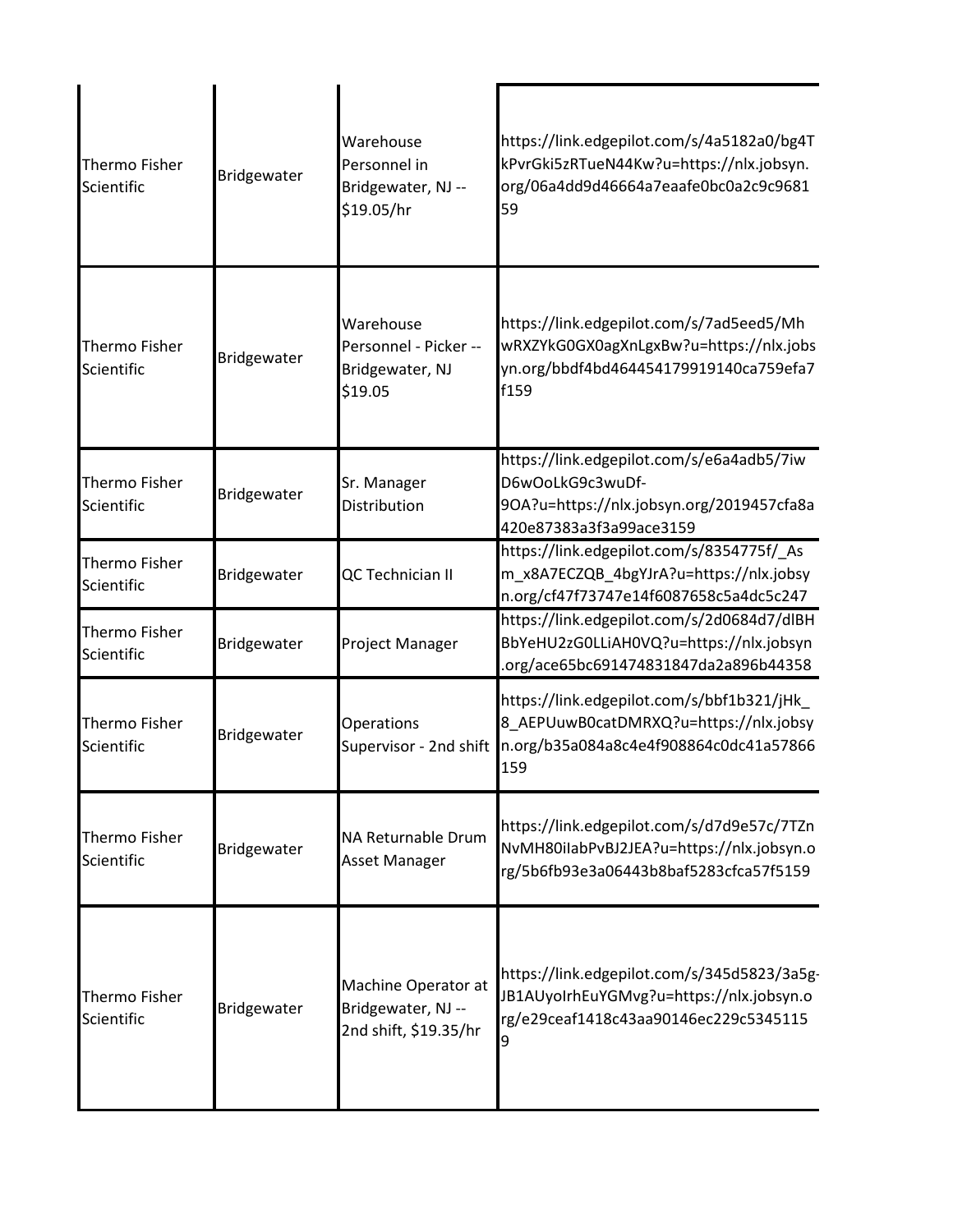| <b>Thermo Fisher</b><br>Scientific     | Bridgewater          | Large Material<br>Handler/FisherPak<br>Operator in<br>Bridgewater, NJ --<br>\$19.35 | https://link.edgepilot.com/s/6d5a28aa/C6B1<br>9C2Lxka4OgsyrpDe_A?u=https://nlx.jobsyn.<br>org/3adcd6bcafdb45acab088741d1a2aa531<br>59 |
|----------------------------------------|----------------------|-------------------------------------------------------------------------------------|---------------------------------------------------------------------------------------------------------------------------------------|
| Thermo Fisher<br>Scientific            | Bridgewater          | <b>Buyer Packaging, NA</b>                                                          | https://link.edgepilot.com/s/3586d5bc/vkhc<br>gY87d0GT5da5YJDMQg?u=https://nlx.jobsyn<br>.org/d81b1ef2f6204561b13a4139ea911074        |
| <b>TruGreen Limited</b><br>Partnership | <b>Franklin Park</b> | Sales Representative<br>Weekly Pay +<br><b>Benefits</b>                             | https://link.edgepilot.com/s/1ada2a49/qUn<br>KMnmZakqd9R2ZLoV09A?u=https://nlx.jobs<br>yn.org/ce3b829b82c94fee9463004ec0c00db<br>a159 |
| <b>TruGreen Limited</b><br>Partnership | <b>Franklin Park</b> | Sales Representative<br>Hiring Immediately                                          | https://link.edgepilot.com/s/072bafd3/bCdS<br>f6kRgkSKU3WtGyiabw?u=https://nlx.jobsyn.<br>org/b7f2d909437f44c2bdb60881af5eea7b1<br>59 |
| <b>TruGreen Limited</b><br>Partnership | <b>Franklin Park</b> | Sales Representative                                                                | https://link.edgepilot.com/s/f89067d2/kd5<br>W9V4WKU6a5zW_YM6ZXg?u=https://nlx.jo<br>bsyn.org/74038d30f052425182ef2399cef4a<br>a63159 |
| <b>TruGreen Limited</b><br>Partnership | <b>Franklin Park</b> | <b>Outside Sales</b><br>Representative -<br>Weekly Pay +<br><b>Benefits</b>         | https://link.edgepilot.com/s/7ba359c0/k7Oi<br>T5V80Uy4cHbeqiO-<br>mA?u=https://nlx.jobsyn.org/6a8a70fd66f14<br>1c98362fb41596a4e2e159 |
| <b>TruGreen Limited</b><br>Partnership | <b>Franklin Park</b> | <b>Outside Sales</b><br>Representative -<br>Hiring Immediately                      | https://link.edgepilot.com/s/6c522475/0a7Z<br>Qh-<br>rwkaNhRES7lbpXQ?u=https://nlx.jobsyn.org<br>/1a5f9a08c33a476a9dfff9a05ca19350159 |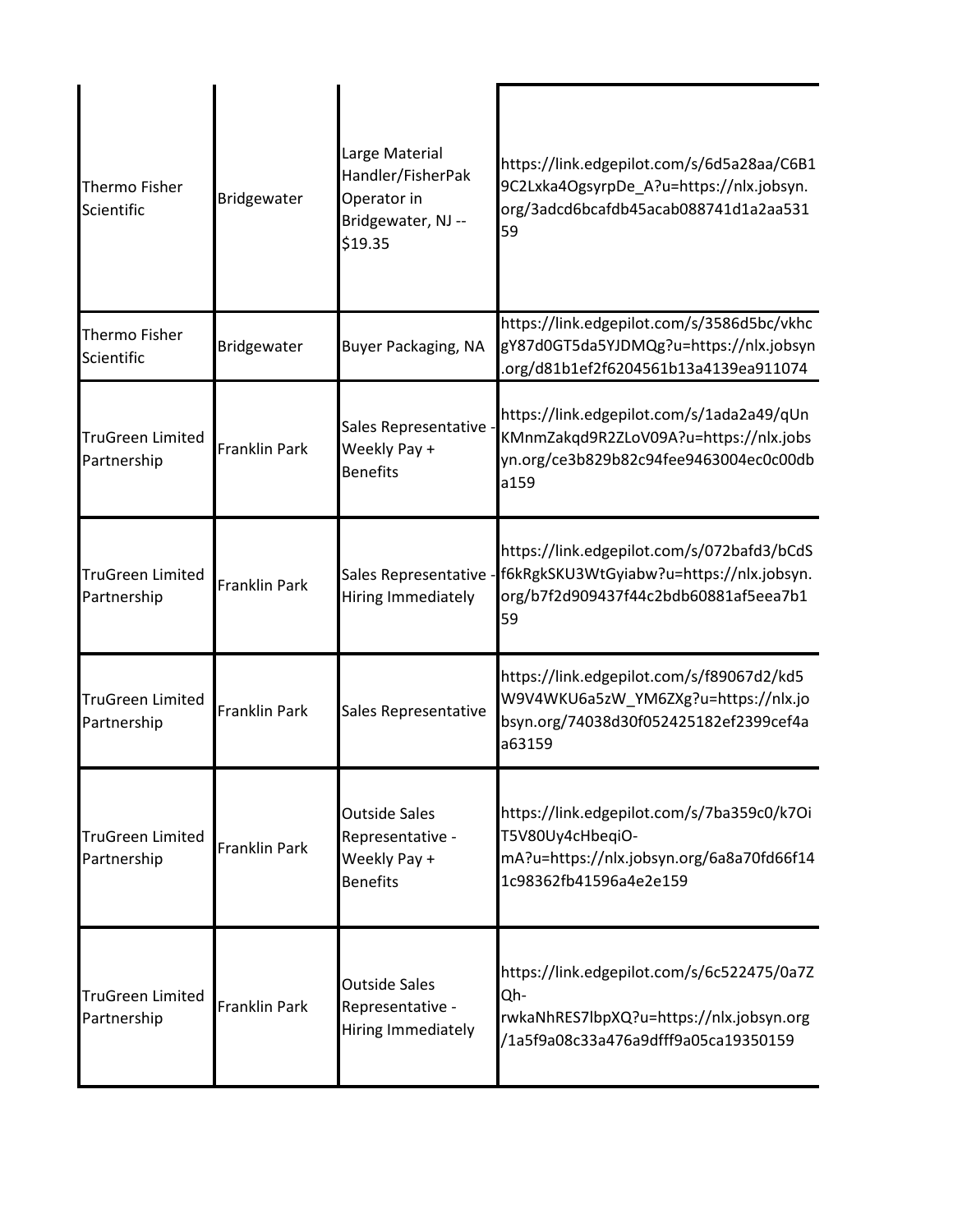| <b>TruGreen Limited</b><br>Partnership | <b>Franklin Park</b> | <b>Outside Sales</b><br>Representative      | https://link.edgepilot.com/s/b7482dc2/xDVv<br>ZkQFwUu8XV66bSJxcg?u=https://nlx.jobsyn.<br>org/fb703033fc0843ba8e23f38bd03ee3481<br>59                    |
|----------------------------------------|----------------------|---------------------------------------------|----------------------------------------------------------------------------------------------------------------------------------------------------------|
| Turner<br>Construction<br>Company      | Bridgewater          | Project<br>Superintendent-New<br>Jersey     | https://link.edgepilot.com/s/c80ef4d0/ayJhq<br>PnCs0KFS3TiEV6BhQ?u=https://nlx.jobsyn.or<br>g/013e3e4d27a44cd9a44f59c7be11f767159                        |
| <b>UKG</b> (Ultimate<br>Kronos Group)  | <b>Branchburg</b>    | Sr. Change<br>Management<br>Program Manager | https://link.edgepilot.com/s/61051d79/RxTi<br>oWCLCk6jVS1IK6qjow?u=https://nlx.jobsyn.<br>org/fdc5cf64e32a4643b426927d77ed22f215<br>9                    |
| <b>UKG</b> (Ultimate<br>Kronos Group)  | <b>Branchburg</b>    | Senior UI & UX<br>Designer                  | https://link.edgepilot.com/s/47b39381/Wm<br>KQRUI7nEOaF3Lbuqxkqw?u=https://nlx.jobs<br>yn.org/298ea26efd31473f9734a8f000e480b<br>4159                    |
| <b>UKG</b> (Ultimate<br>Kronos Group)  | <b>Branchburg</b>    | Senior Manager of                           | https://link.edgepilot.com/s/23a78e5b/Ne9<br>v1IOMoUWGuWu64Ai1KQ?u=https://nlx.job<br>Product Management syn.org/e241612877a14921af0a242809cfc1<br>4f159 |
| <b>UKG</b> (Ultimate<br>Kronos Group)  | <b>Branchburg</b>    | Lead Software<br>Engineer                   | https://link.edgepilot.com/s/dd4e97df/hFQl<br>a66MzUSoBhLpCkocaA?u=https://nlx.jobsyn<br>org/8ef28b47f6d84f41b8976826fd3cd9bd1<br>59                     |
| <b>UKG</b> (Ultimate<br>Kronos Group)  | <b>Branchburg</b>    | Lead Salesforce.com<br>Developer            | https://link.edgepilot.com/s/3f5a2bf1/7Wi5<br>SC3fGEeUoPFnFkk6kg?u=https://nlx.jobsyn.<br>org/d382a3f3ea0d4a549aaa750b14b1404a1<br>59                    |
| <b>UKG</b> (Ultimate<br>Kronos Group)  | <b>Branchburg</b>    | Cloud Engineer,<br>SysAdmin                 | https://link.edgepilot.com/s/388faeaf/25J-<br>w458N0yEFYTi2xd_Gw?u=https://nlx.jobsyn.<br>org/c47fffa22c964290b43e80681274ac1f15<br>9                    |
| UnitedHealth<br>Group                  | <b>Basking Ridge</b> | <b>Technical Support</b><br>Analyst         | https://link.edgepilot.com/s/9297b12c/kP3Y<br>nKFW4kuTKPjWcl5CHg?u=https://nlx.jobsyn.<br>org/97bb2473350b42259cf91f917a27bfad1                          |
| UnitedHealth<br>Group                  | <b>Basking Ridge</b> | <b>Sr Software Engineer</b>                 | https://link.edgepilot.com/s/d2d1108c/yrJu<br>n3WMf0iVAeg7ihGveQ?u=https://nlx.jobsyn<br>.org/00993e8f4a9b42f586b3ba15311d6edf1                          |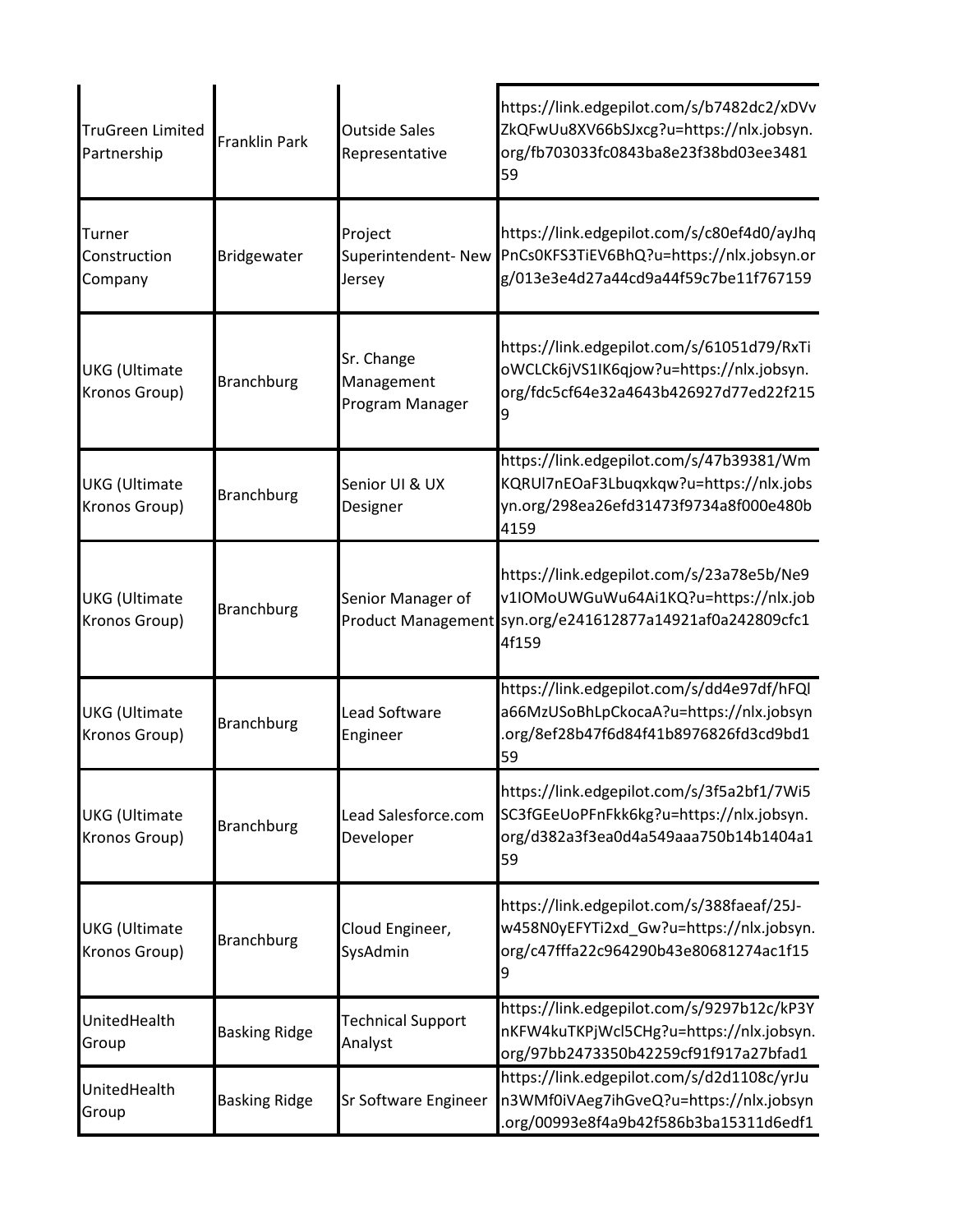| UnitedHealth<br>Group          | <b>Basking Ridge</b> | <b>Sr Quality Engineer</b>                                                                                         | https://link.edgepilot.com/s/a8103018/iJDw<br>EAn7e02tn1bf_t1wUw?u=https://nlx.jobsyn.<br>org/f8014458413b4e6cba622f9e5fd801a215      |
|--------------------------------|----------------------|--------------------------------------------------------------------------------------------------------------------|---------------------------------------------------------------------------------------------------------------------------------------|
| UnitedHealth<br>Group          | <b>Basking Ridge</b> | Senior Java Software<br>Engineer - Basking<br>Ridge, NJ,<br>Minneapolis, MN or<br>Telecommute EST or<br><b>CST</b> | https://link.edgepilot.com/s/64afc71f/7TYlxs<br>bF4USmj9aYioImjQ?u=https://nlx.jobsyn.org<br>/9b65c6d8e2a9487b801947bd15466222159     |
| UnitedHealth<br>Group          | <b>Basking Ridge</b> | Product Manager -<br>Telecommute                                                                                   | https://link.edgepilot.com/s/3bde6a32/6eSp<br>bGM37kiL7R65udGWhg?u=https://nlx.jobsy<br>n.org/60d79906326647229ad27ac4af0dedc<br>2159 |
| Vaco LLC                       | Bridgewater          | Senior Financial<br>Recruiter                                                                                      | https://link.edgepilot.com/s/ab444ad2/BqO<br>0VKTiokypJu1j_JvSPA?u=https://nlx.jobsyn.o<br>rg/46fde403fe7d456e979c395ef2552df1159     |
| Veeco<br>Instruments Inc.      | Somerset             | <b>Mechanical Engineer</b>                                                                                         | https://link.edgepilot.com/s/271e402c/U7F<br>Pf-<br>SlykGHwq8Jehvd_g?u=https://nlx.jobsyn.org                                         |
| Veeco<br>Instruments Inc.      | Somerset             | <b>Lead Product</b><br><b>Marketing Manager</b>                                                                    | https://link.edgepilot.com/s/816fe2ea/CBR<br>meUIPf0K7G4iIjYLflw?u=https://nlx.jobsyn.o<br>rg/058d5f44d03b43829b08a45807c3bbbf15<br>9 |
| <b>Veritiv Operating</b><br>Co | Somerset             | Warehouse Worker                                                                                                   | https://link.edgepilot.com/s/d0d41916/JKD9<br>AXGVFkSyXJF-<br>U8aLXg?u=https://nlx.jobsyn.org/350f68f58                               |
| <b>Veritiv Operating</b><br>Co | Somerset             | Sales Representative                                                                                               | https://link.edgepilot.com/s/01f539ef/GUO<br>1tm_WSkySbeZbsSBYKA?u=https://nlx.jobsy<br>n.org/6c48dc25ded9447b9428495694fc73c1        |
| Verizon                        | Somerville           | <b>Strategic Platforms</b><br>Leader - Network<br>Security IAM                                                     | https://link.edgepilot.com/s/31d6c5af/boNY<br>dhFjJEKRL2NIRGIzRg?u=https://nlx.jobsyn.or<br>g/c23d0852ac25485a84869cfd92fbff36159     |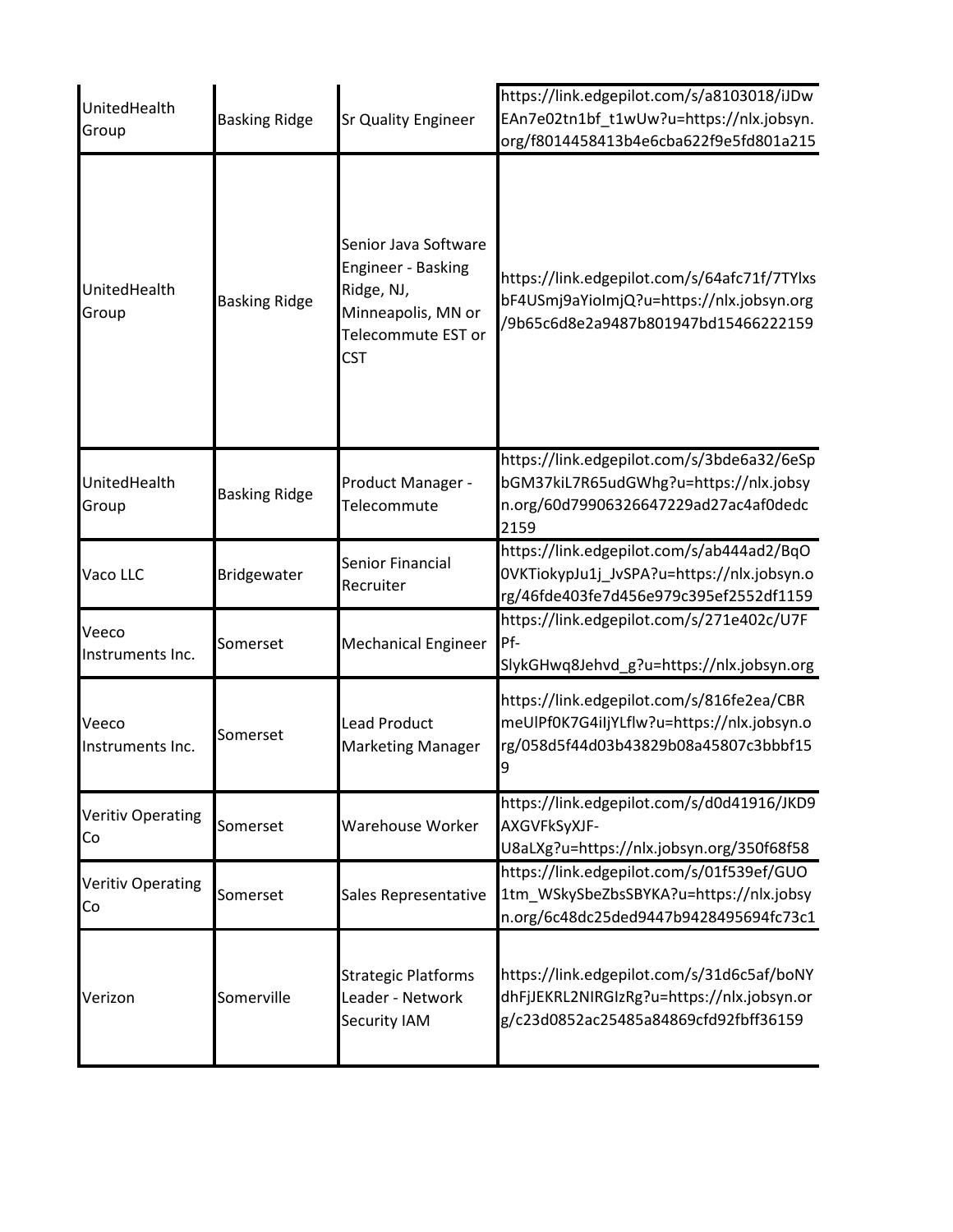| Verizon | Somerville           | Engineer                                      | https://link.edgepilot.com/s/dd7c520c/7EIV<br>Sr Engineer - Network AfCPK0qDkyIMnma79g?u=https://nlx.jobsyn<br>.org/def5c6880dee48e0bf86f3e7a0e219171<br>59 |
|---------|----------------------|-----------------------------------------------|-------------------------------------------------------------------------------------------------------------------------------------------------------------|
| Verizon | Somerville           | Senior. Analyst                               | https://link.edgepilot.com/s/14c0e1ed/iFf_o<br>qh1CU6ynVLHuOi57A?u=https://nlx.jobsyn.                                                                      |
| Verizon | Somerville           | Senior Product<br>Owner                       | https://link.edgepilot.com/s/778d7d68/RDs<br>p ulNIEW1dOUFS1SZEQ?u=https://nlx.jobsy<br>n.org/6f6ec1e873a14261952c1dab1ed2225                               |
| Verizon | Somerville           | <b>Senior Network</b><br>Engineer             | https://link.edgepilot.com/s/30476bb0/EZ2x<br>89QsF0G1lj6Dc4NzqA?u=https://nlx.jobsyn.<br>org/a6427e73a10c4f8db95304d78ca362de1                             |
| Verizon | Bedminster           | Engineer                                      | https://link.edgepilot.com/s/8a5e941b/Nhip<br>Sr Engineer - Network K4DX8kOhaitArm40oA?u=https://nlx.jobsyn.<br>org/1a358697041b43cb8eb65cdff6c09ede1<br>59 |
| Verizon | <b>Basking Ridge</b> | <b>Workflow Solutions</b><br>Architect        | https://link.edgepilot.com/s/8305f5d7/rkQ3<br>8xWwfUC_yWQbVP8oEw?u=https://nlx.jobs<br>yn.org/7c62304dbfb948fba05e0a23cbf7ddb<br>e159                       |
| Verizon | <b>Basking Ridge</b> | <b>User Acceptance</b><br><b>Testing Lead</b> | https://link.edgepilot.com/s/3a9ff20a/VmW<br>q_ZHLf0GeTX73CxCLfg?u=https://nlx.jobsyn.<br>org/197bfb938e4246a4ab8fc2e9c9cc429d15<br>9                       |
| Verizon | <b>Basking Ridge</b> | <b>Talent Sourcer</b>                         | https://link.edgepilot.com/s/e223cbb7/vC4I<br>yo129ECNIMOJ-                                                                                                 |
| Verizon | <b>Basking Ridge</b> | Systems Engineer                              | https://link.edgepilot.com/s/544b699b/ysyt-<br>$6-$                                                                                                         |
| Verizon | <b>Basking Ridge</b> | Sr Sols Spec-Security<br>Prod Sls             | https://link.edgepilot.com/s/2a1e992d/rFgr<br>56tgMUymlcBCH1vywQ?u=https://nlx.jobsy<br>n.org/3376c9cef5e74d0798c94f730a86f7ef1<br>59                       |
| Verizon | <b>Basking Ridge</b> | <b>Solutions Architect</b>                    | https://link.edgepilot.com/s/1716d51a/1v70<br>fL0WUWCQsNtX73OSQ?u=https://nlx.jobsy<br>n.org/4b103c12c6504cd587b13b4a50571dd                                |
| Verizon | <b>Basking Ridge</b> | Senior. Analyst                               | https://link.edgepilot.com/s/07abf208/NjXS<br>HutVSUqwO1R1RIIFkQ?u=https://nlx.jobsyn.                                                                      |
| Verizon | <b>Basking Ridge</b> | Senior Recruiter                              | https://link.edgepilot.com/s/2d4aedcf/hdXt<br>T6W6yU_ktMD3t79DGg?u=https://nlx.jobsy                                                                        |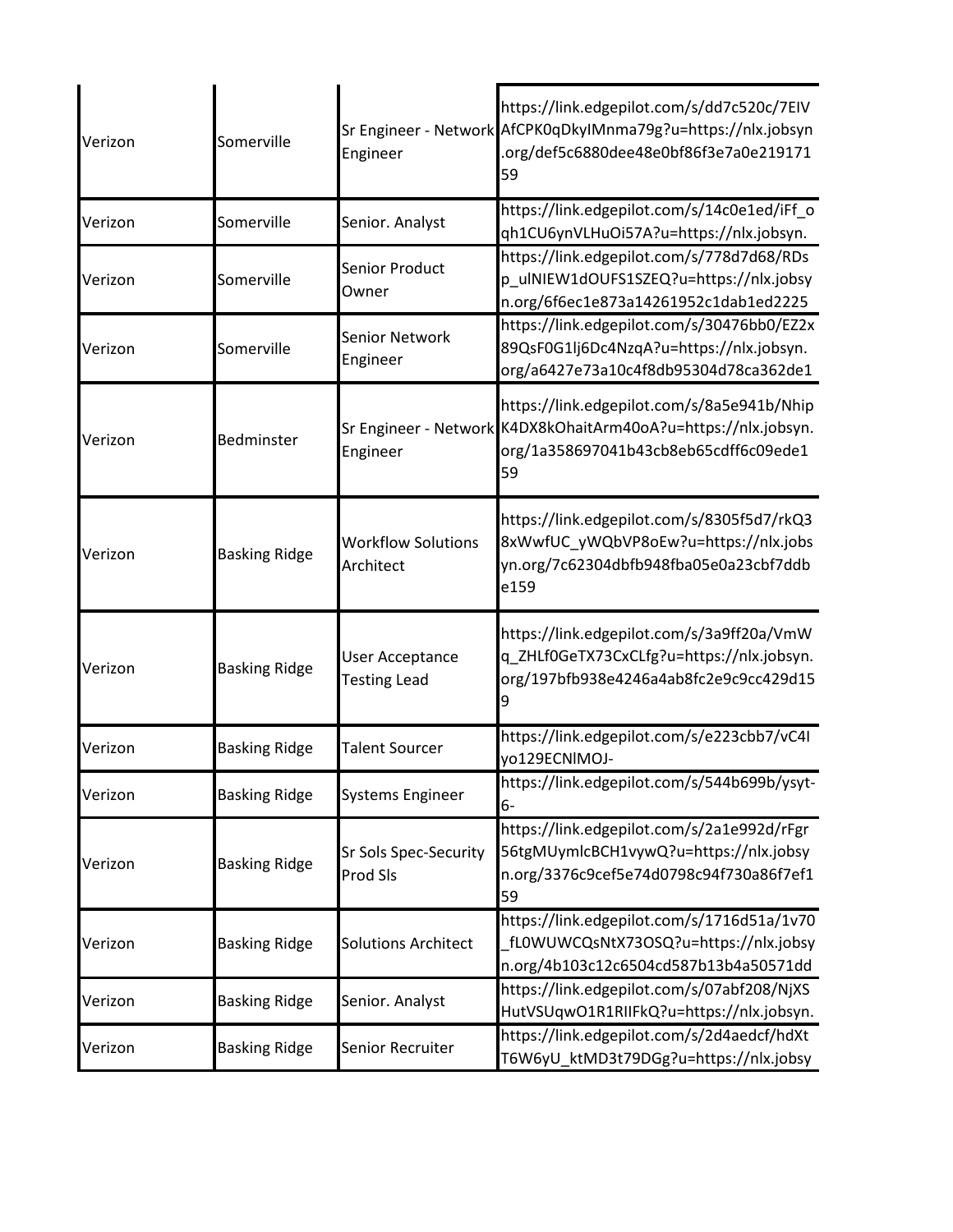| Verizon | <b>Basking Ridge</b> | Senior Network<br><b>Product Engineer</b>               | https://link.edgepilot.com/s/369ed220/6kQ<br>KG_Qx7kK9L5jp-<br>TbK5g?u=https://nlx.jobsyn.org/69ab9aee3f<br>794d8189412895374cf970159 |
|---------|----------------------|---------------------------------------------------------|---------------------------------------------------------------------------------------------------------------------------------------|
| Verizon | <b>Basking Ridge</b> | <b>Senior Network</b><br>Engineer                       | https://link.edgepilot.com/s/1721f0e8/pjQ3<br>uINwNEOykbQtZOvhLg?u=https://nlx.jobsyn<br>.org/eea1ba574f6040ea81205dafa4d07ae41       |
| Verizon | <b>Basking Ridge</b> | Senior Manager -<br>Application<br>Development          | https://link.edgepilot.com/s/85ce0080/q479<br>jphNS0StablHVNKtbQ?u=https://nlx.jobsyn.o<br>rg/0e92c6362a6f4534aad598d8f229b7dd15      |
| Verizon | <b>Basking Ridge</b> | Senior Financial<br>Analyst - Planning &<br>Forecasting | https://link.edgepilot.com/s/813399ab/rakJ<br>2GIKZEiJu9zuQ5_R8Q?u=https://nlx.jobsyn.o<br>rg/a6ff811b03ae4246958ebdaac757775e15<br>9 |
| Verizon | <b>Basking Ridge</b> | Security Project<br>Manager                             | https://link.edgepilot.com/s/c9f84307/UzW<br>PU4CiTk_4rVS5RlqVOQ?u=https://nlx.jobsyn<br>.org/0c62de9ca5c04af5b5929376a8a2f3711       |
| Verizon | <b>Basking Ridge</b> | <b>Risk Management</b><br>Manager                       | https://link.edgepilot.com/s/b940f0e0/TjvkL<br>IUUwE_EJmIX4YFPYg?u=https://nlx.jobsyn.o<br>rg/b71c45d9832f48fdaa0b6b3dab18a07515      |
| Verizon | <b>Basking Ridge</b> | <b>Risk Management</b><br>Lead                          | https://link.edgepilot.com/s/23d2f4d4/FnK8<br>bAtFqU 1GzvOoSEI2w?u=https://nlx.jobsyn.<br>org/6e7a5ac647a14046b77a918d27e26d26<br>159 |
| Verizon | <b>Basking Ridge</b> | <b>Risk Management</b><br><b>ESG Lead</b>               | https://link.edgepilot.com/s/f45ea0aa/0xoty<br>zlQzkWmuq4hGiQkpQ?u=https://nlx.jobsyn.<br>org/342e48c240d24d7b8b1ec93aef524a641<br>59 |
| Verizon | <b>Basking Ridge</b> | Principal Regulator<br>Real-Estate<br>Consultant        | https://link.edgepilot.com/s/68dd3f58/xmM<br>er0BjTk6Nz85SZqtNVw?u=https://nlx.jobsyn.<br>org/5afcf237f069459198e0c97bb2866a1915<br>9 |
| Verizon | <b>Basking Ridge</b> | <b>PCI Security</b><br>Consultant III                   | https://link.edgepilot.com/s/429da719/txBt<br>QaqLqUWYi9J-<br>nmYVzg?u=https://nlx.jobsyn.org/d3696a66<br>a956450ba94473eae2aa6c87159 |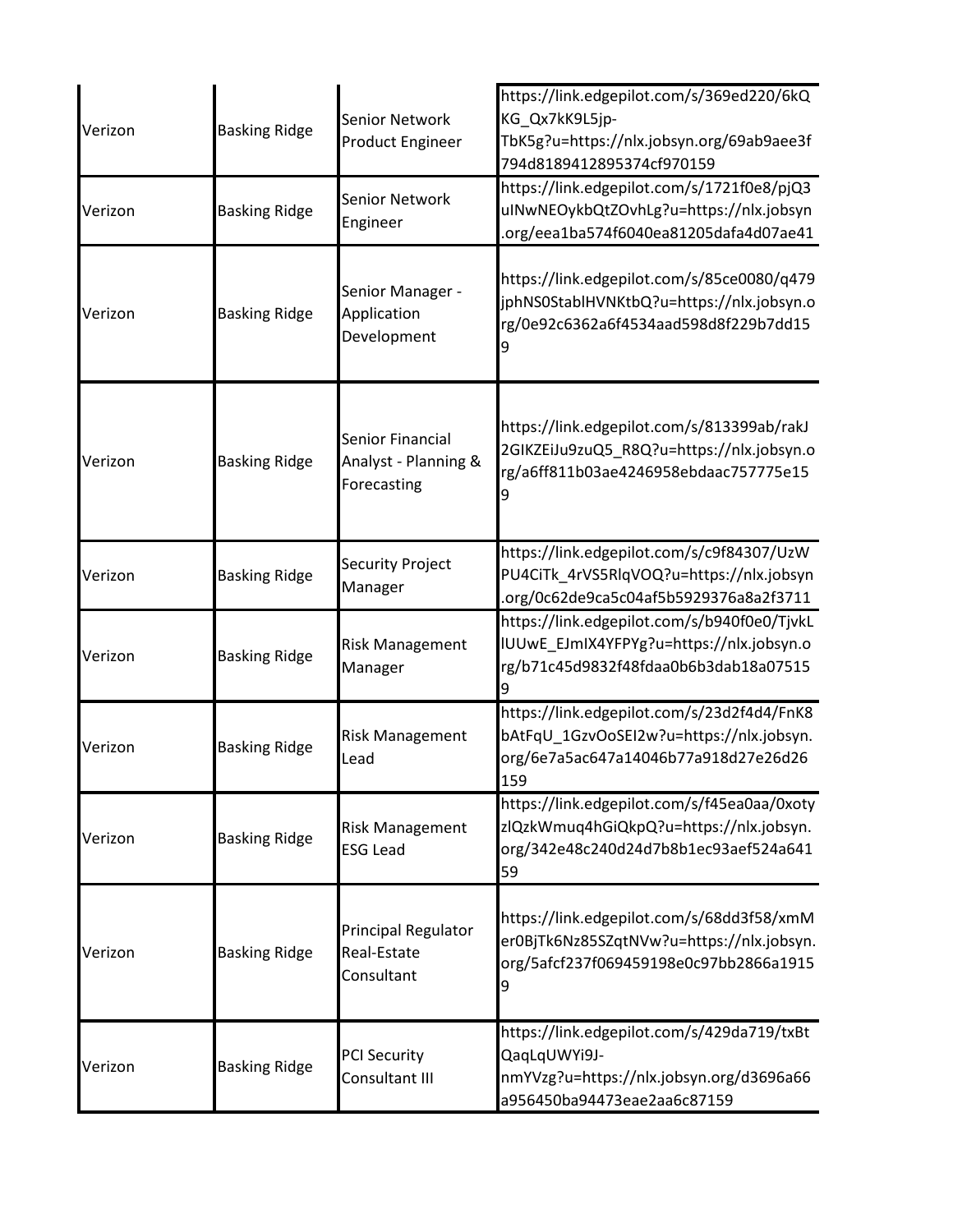| Verizon | <b>Basking Ridge</b> | PCI QSA Consultant III ZtzjB0qvO8qSROSR-                         | https://link.edgepilot.com/s/3493ea49/P8CS<br>Q?u=https://nlx.jobsyn.org/4528becfd99f4e                                               |
|---------|----------------------|------------------------------------------------------------------|---------------------------------------------------------------------------------------------------------------------------------------|
| Verizon | <b>Basking Ridge</b> | Partner-Channel<br>Management                                    | https://link.edgepilot.com/s/112c0182/MM<br>UI 2Hx5EeBJToMq WVfA?u=https://nlx.jobs<br>yn.org/3f11527176a8442b9a2c81807af4161<br>6159 |
| Verizon | <b>Basking Ridge</b> | Military Fellowship -<br><b>Workflow Solutions</b><br>Architect  | https://link.edgepilot.com/s/8526b5ae/a4A<br>9f5XRQk_lIsld78WmCQ?u=https://nlx.jobsyn<br>.org/f8c74fac26024176a66e0a1b1c4064891<br>59 |
| Verizon | <b>Basking Ridge</b> | Military Fellowship -<br><b>Analyst Business</b><br>Intelligence | https://link.edgepilot.com/s/5875ca48/BvYK<br>L1yg0qw4G578cGgQQ?u=https://nlx.jobsy<br>n.org/c8be12a54e2641b098ef4c8a8a0a4b75<br>159  |
| Verizon | <b>Basking Ridge</b> | Mgr-Product Strategy                                             | https://link.edgepilot.com/s/f2d8e324/BzV6<br>9Klp3kC-<br>5i16HceXug?u=https://nlx.jobsyn.org/61352                                   |
| Verizon | <b>Basking Ridge</b> | Media Strategy<br><b>Manager Mobility</b>                        | https://link.edgepilot.com/s/ec0da71f/biKR6<br>UexwEy9ZTWbfMU3gg?u=https://nlx.jobsyn<br>org/f603e318ce5a4e848c8111bb24deb6d5<br>159  |
| Verizon | <b>Basking Ridge</b> | <b>Manager Risk</b><br>Management                                | https://link.edgepilot.com/s/2a54db61/LWX<br>bfwVtgUqFRCRFWE8WFw?u=https://nlx.jobs<br>yn.org/b70b91f574cd4451aa23d1e8169ef95<br>5159 |
| Verizon | <b>Basking Ridge</b> | Manager of Vendor<br>Management                                  | https://link.edgepilot.com/s/7627fa08/vRw1<br>jIGs0EW dTnHHEw3ug?u=https://nlx.jobsyn<br>org/962b61712ab8411eb3d302f7b7d6cba5<br>159  |
| Verizon | <b>Basking Ridge</b> | Manager - Enterprise<br><b>Risk Mgmt</b>                         | https://link.edgepilot.com/s/d7173ad9/GgN<br>L48vAYUWtypXBb1tlkw?u=https://nlx.jobsy<br>n.org/20d32e2bb8f24543a82467815a26902<br>7159 |
| Verizon | <b>Basking Ridge</b> | Lead Tax Analyst                                                 | https://link.edgepilot.com/s/2223bb97/4_w<br>ArbeJIkmL5GeFSZ2_oQ?u=https://nlx.jobsyn                                                 |
| Verizon | <b>Basking Ridge</b> | Lead Tax Analyst                                                 | https://link.edgepilot.com/s/7ed9f7ba/beO<br>VxY-                                                                                     |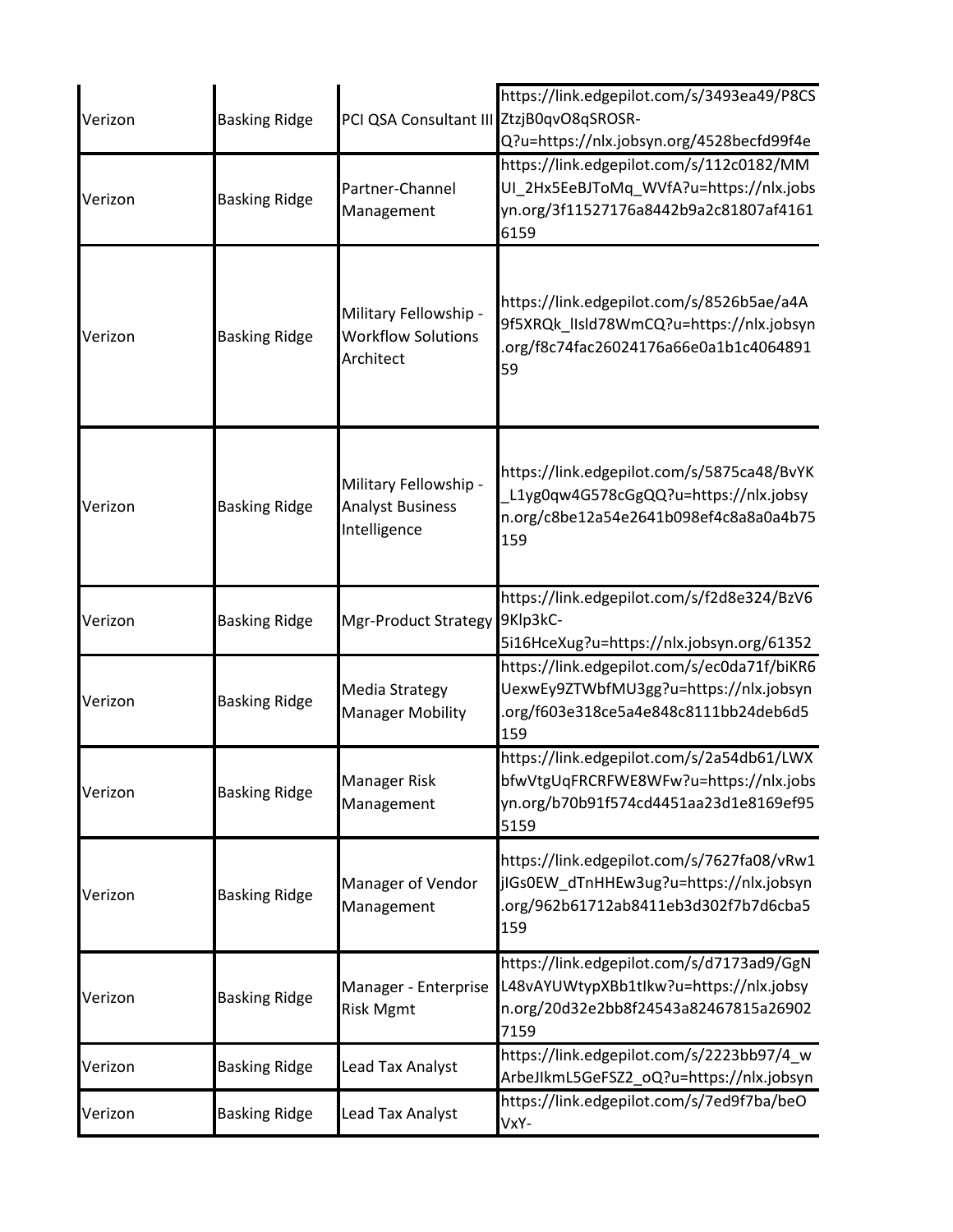| Verizon | <b>Basking Ridge</b> | Lead Engineer-<br><b>Kubernetes</b>                        | https://link.edgepilot.com/s/08c5b95e/0yp3<br>KEu97kmtRtN2-<br>Nl2uA?u=https://nlx.jobsyn.org/c029e1012f<br>1c4776b8d158c3063f84d1159 |
|---------|----------------------|------------------------------------------------------------|---------------------------------------------------------------------------------------------------------------------------------------|
| Verizon | <b>Basking Ridge</b> | Lead Data Engineer                                         | https://link.edgepilot.com/s/e634ae58/61c<br>MNA8tHESOZ3uzPJWAnA?u=https://nlx.jobs<br>yn.org/063c20b8b3774ab680746c41da67b7          |
| Verizon | <b>Basking Ridge</b> | Lead Accountant                                            | https://link.edgepilot.com/s/3186e03c/jDRA<br>NnXca0CzjeXaYzPcgg?u=https://nlx.jobsyn.o<br>rg/f982320116a44daaa5e880787ca41dea15      |
| Verizon | <b>Basking Ridge</b> | <b>Lead Accountant</b>                                     | https://link.edgepilot.com/s/f05a880a/tJNFb<br>1PMQkSzRjB79W3RGg?u=https://nlx.jobsyn.<br>org/de3439a46c2b4781859d52edf724b09f1       |
| Verizon | <b>Basking Ridge</b> | <b>Lead Accountant</b>                                     | https://link.edgepilot.com/s/d4f2de8b/qKb<br>uzK6q06wJ1U284kRVQ?u=https://nlx.jobsyn<br>.org/7d574249c8e54cb8bd46b36f6913309a         |
| Verizon | <b>Basking Ridge</b> | <b>Financial Planning</b><br>and Analytics<br>ServicesLead | https://link.edgepilot.com/s/ea59a8b9/CdXf<br>K616LkyvrfXQ6yJkpw?u=https://nlx.jobsyn.o<br>rg/f6c3a3e19531483eba330738b73c914215      |
| Verizon | <b>Basking Ridge</b> | Financial Data Analyst P7qjAk6Ae2_-                        | https://link.edgepilot.com/s/ddceca9e/bnAK<br>Eq6NHw?u=https://nlx.jobsyn.org/a5656332                                                |
| Verizon | <b>Basking Ridge</b> | Executive<br>Communications<br>Manager                     | https://link.edgepilot.com/s/8f108b9c/IUCx<br>nMtb4k2NwXjc2a4bsg?u=https://nlx.jobsyn.<br>org/b2274e6931cb43eb8fd166ec005017741<br>59 |
| Verizon | <b>Basking Ridge</b> | <b>Executive Assistant</b>                                 | https://link.edgepilot.com/s/7bfe45e2/nRoy<br>qD-<br>qzkG08W9FiiA82w?u=https://nlx.jobsyn.org                                         |
| Verizon | <b>Basking Ridge</b> | <b>ESG Project Manager</b>                                 | https://link.edgepilot.com/s/34c33d2d/Mzfq<br>OL61CEeOoE50MLADgA?u=https://nlx.jobsy<br>n.org/9935613d0bc544a6b8e6594da235884         |
| Verizon | <b>Basking Ridge</b> | Engr I-Database                                            | https://link.edgepilot.com/s/0de1ac0e/Ghny-<br>tp55EubtLWlL6kasw?u=https://nlx.jobsyn.or                                              |
| Verizon | <b>Basking Ridge</b> | Digital Product<br>Owner                                   | https://link.edgepilot.com/s/7a6f4ad4/ikm1<br>D8jVuU2CDrVTeNVDNA?u=https://nlx.jobsy<br>n.org/34967b8fde374f9abee4d1e83ef84671        |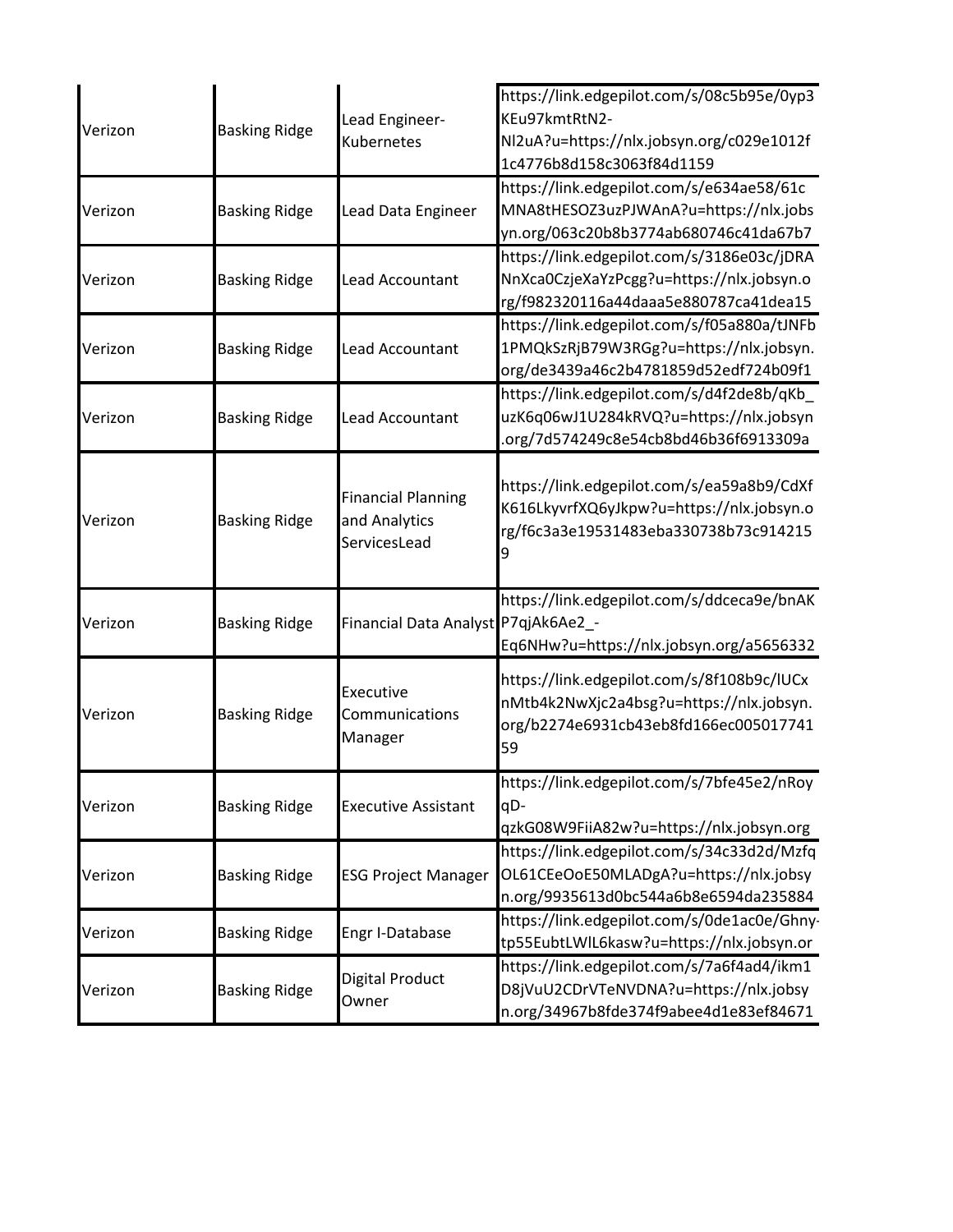| Verizon                                                | <b>Basking Ridge</b> | Cyber Security, Risk &<br>Compliance Project<br>Manager                      | https://link.edgepilot.com/s/73a3e548/zjI3F<br>00AT0uE2TVtvHRdXQ?u=https://nlx.jobsyn.<br>org/bc9d98e53ce84c6e964d53151b1b94471<br>59 |
|--------------------------------------------------------|----------------------|------------------------------------------------------------------------------|---------------------------------------------------------------------------------------------------------------------------------------|
| Verizon                                                | <b>Basking Ridge</b> | Consumer<br>Communications<br>Manager                                        | https://link.edgepilot.com/s/a2575f9b/a1N<br>H4dCKIkGOEZ_mjmNuSg?u=https://nlx.jobsy<br>n.org/53962a51992142b887f18d95c2aad0bf<br>159 |
| Verizon                                                | <b>Basking Ridge</b> | Accounting<br>Supervisor                                                     | https://link.edgepilot.com/s/c0974c7f/bQd3<br>W4JTc0qKLoY7PXVofA?u=https://nlx.jobsyn.<br>org/af41506d9a434155be9fa495c9d994c91<br>59 |
| Verizon                                                | <b>Basking Ridge</b> | <b>Accounting Manager</b>                                                    | https://link.edgepilot.com/s/f456c3c9/g_E4<br>SjX4b0a-<br>APONvW_Z5Q?u=https://nlx.jobsyn.org/3e6                                     |
| Veterans Affairs,<br>Veterans Health<br>Administration | Lyons                | <b>Recreation Therapist</b>                                                  | https://link.edgepilot.com/s/22b78422/d2s<br>N6FFC1EO-<br>yDe6g3WNeg?u=https://nlx.jobsyn.org/f3d6<br>c17f2cb14af98954ec27f3980451159 |
| Veterans Affairs,<br>Veterans Health<br>Administration | Lyons                | Program Support<br>Assistant                                                 | https://link.edgepilot.com/s/e729d8fd/Dwd<br>zsH-<br>8Yked_NxXsaz5jA?u=https://nlx.jobsyn.org/<br>b7429cac6fd744bca3ce12974b184940159 |
| Veterans Affairs,<br>Veterans Health<br>Administration | Lyons                | <b>Nurse Practitioner</b><br>Supervisory - Home<br><b>Based Primary Care</b> | https://link.edgepilot.com/s/da5419c6/Kw0<br>TMx1JsUGm961c9tsGxw?u=https://nlx.jobsy<br>n.org/f1418c01b8234f38b617872ad61752d<br>1159 |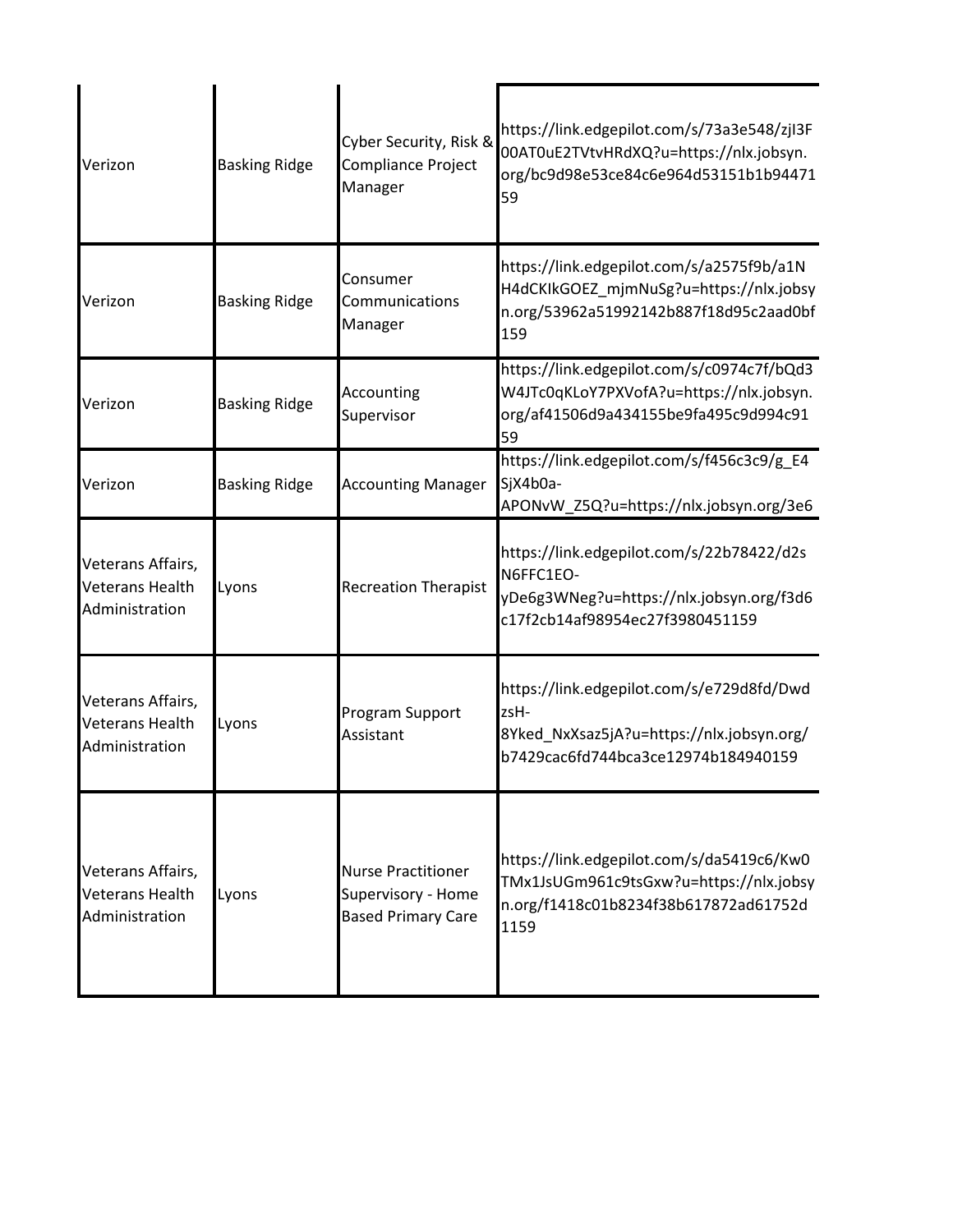| Veterans Affairs,<br><b>Veterans Health</b><br>Administration | Lyons           | <b>LEAD HEALTH TECH</b><br>(TELEHEALTH<br>CLINICAL)   | https://link.edgepilot.com/s/46608a78/Ufrfr<br>tPzO0GckIRORZSS4Q?u=https://nlx.jobsyn.o<br>rg/1990ff5e84504275819ab053c3abf878159                        |
|---------------------------------------------------------------|-----------------|-------------------------------------------------------|----------------------------------------------------------------------------------------------------------------------------------------------------------|
| Veterans Affairs,<br><b>Veterans Health</b><br>Administration | Lyons           | Lyons (FT)                                            | https://link.edgepilot.com/s/d7664c06/SCb4<br>Food Service Worker-Hpt340OQa9hUAOrigg?u=https://nlx.jobsyn.<br>org/f04e160ac0f441f690355bfe40d596b715     |
| Veterans Affairs,<br><b>Veterans Health</b><br>Administration | Lyons           | <b>Fire Protection</b><br>Inspector                   | https://link.edgepilot.com/s/dc405fcc/cT4c<br>cB9YEC64SZnCM0gDg?u=https://nlx.jobsyn.<br>org/96d57a6b81b4461884bc5f8dcd0b8e9a1<br>59                     |
| Walgreens                                                     | WARREN          | Shift Lead                                            | https://link.edgepilot.com/s/b62368b6/wlgl<br>FeuoOUO1JVi5irZbiQ?u=https://nlx.jobsyn.o                                                                  |
| Walgreens                                                     | WARREN          | <b>Customer Service</b><br>Associate -<br>Temporary   | https://link.edgepilot.com/s/ee333504/0sph<br>zFifOkii3sp8mepewQ?u=https://nlx.jobsyn.o<br>rg/5034b1e2b4f7452997739732d6592f4015                         |
| Walgreens                                                     | <b>SOMERSET</b> | Pharmacy Technician<br>/ Pharm Tech<br>Apprenticeship | https://link.edgepilot.com/s/cf57e065/UekB<br>D64EzUWp23IY5J7CPg?u=https://nlx.jobsyn.<br>org/b4a4009ec6554b9e8ffbf39fb757bacf15                         |
| Walgreens                                                     | <b>SOMERSET</b> | Manager                                               | https://link.edgepilot.com/s/24254e5a/a_y<br>Pharmacy Operations UelcEK0eq_i2KZ93yOw?u=https://nlx.jobsyn<br>org/565a8838fc954ea1849b8064c4d35fa91<br>59 |
| Walgreens                                                     | <b>SOMERSET</b> | <b>Customer Service</b><br>Associate -<br>Temporary   | https://link.edgepilot.com/s/ae5f33db/9jGV<br>OGT3-<br>UyhuKVuAsCpQw?u=https://nlx.jobsyn.org/<br>b2701967f94b4ef9aee0d04a231a876c159                    |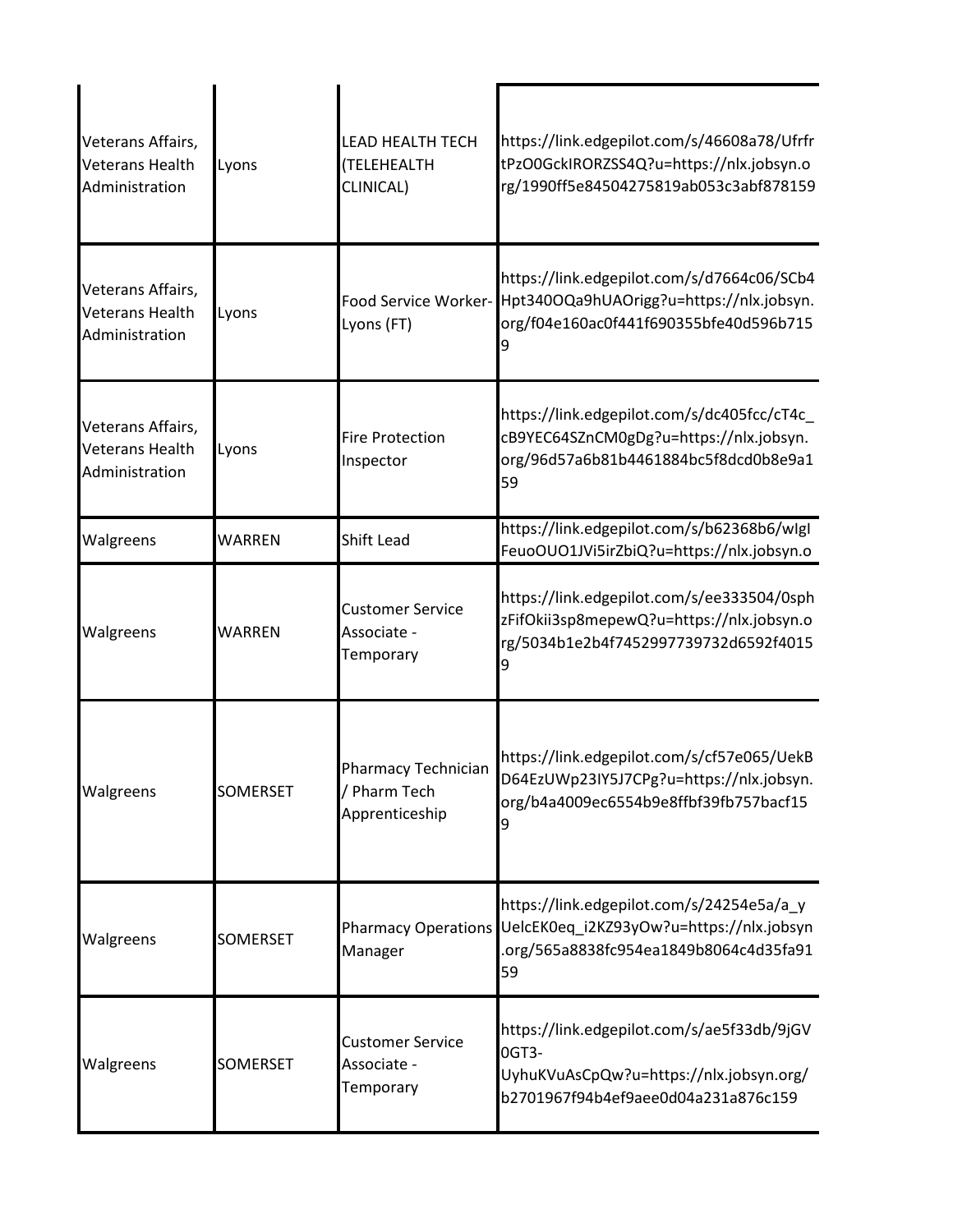| Walgreens                    | <b>FRANKLIN PARK</b> | <b>Emerging Store</b><br>Manager                                                          | https://link.edgepilot.com/s/444a7d40/Fleg<br>P8xmX0aN8EkVCNe8mw?u=https://nlx.jobs<br>yn.org/8d5a8c27edff4e9389eafdf42c463898                     |
|------------------------------|----------------------|-------------------------------------------------------------------------------------------|----------------------------------------------------------------------------------------------------------------------------------------------------|
| Walgreens                    | <b>BOUND BROOK</b>   | Pharmacy Technician<br>Lead                                                               | https://link.edgepilot.com/s/2a69898c/2PH<br>d507sc0a6VwWVFK-F-<br>Q?u=https://nlx.jobsyn.org/c2a9344f17ad43<br>2cae893fe928577565159              |
| Walgreens                    | <b>BOUND BROOK</b>   |                                                                                           | https://link.edgepilot.com/s/a28905c8/9Q2<br>Pharmacy Intern Grad YTY9xVkCP4qNCD8CWqA?u=https://nlx.jobs<br>yn.org/f76f2c62d1f946a5b0ea74b177607bc |
| Walgreens                    | BERNARDSVILLE        | <b>Pharmacy Customer</b><br>Associate -<br>Designated Hitter                              | https://link.edgepilot.com/s/358afcbb/JHMt<br>AUSj-UamtZ_q6U-<br>V9Q?u=https://nlx.jobsyn.org/e8ee5e8b2f1<br>84ca483451f7b91c9720e159              |
| Walgreens                    | BERNARDSVILLE        | Pharmacist                                                                                | https://link.edgepilot.com/s/1aa0a66b/2Alz<br>KogNTkyd1UWYzh8CEw?u=https://nlx.jobsy                                                               |
| Wegmans                      | Bridgewater          | <b>Store Facilities</b><br>Technician                                                     | https://link.edgepilot.com/s/7970e9a1/yyrE<br>ZD0ly0mwtv714U11-<br>g?u=https://nlx.jobsyn.org/819986554a1c48<br>a28e46ce436828c9d5159              |
| <b>Wells Fargo</b>           | Somerville           | Mortgage Loan<br>Officer (SAFE)                                                           | https://link.edgepilot.com/s/b26acfbf/Co9O<br>vNgIuUq6dDUzL1tpLA?u=https://nlx.jobsyn.<br>org/caba3b3bea7244c3b1f34f7007e7fe3e15<br>9              |
| <b>Whole Foods</b><br>Market | <b>Bound Brook</b>   | <b>Specialty Team</b><br>Member (Beer, Wine,<br>Cheese & Chocolate) -<br><b>Full Time</b> | https://link.edgepilot.com/s/7b05252e/Ut99<br>e1Fllkqs6c4z0bdLpQ?u=https://nlx.jobsyn.or<br>g/325a96dfc1124858886bb447604922f7159                  |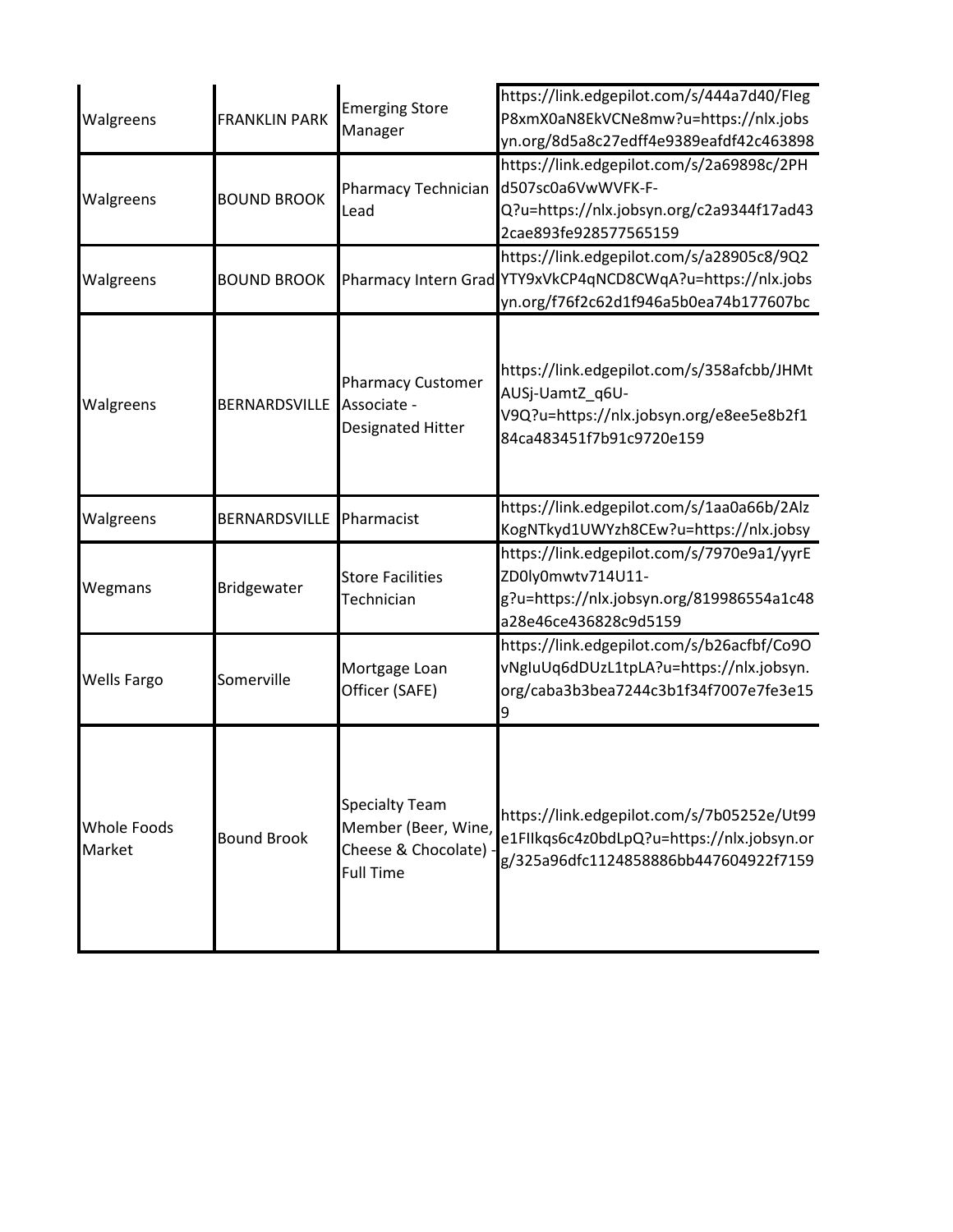| <b>Whole Foods</b><br>Market | <b>Bound Brook</b> | <b>Specialty Team</b><br><b>Full Time</b>                                                                  | https://link.edgepilot.com/s/b78a85af/89ea-<br>Member (Beer, Wine, bzD5UeAqHZvLiyOtQ?u=https://nlx.jobsyn.o<br>Cheese & Chocolate) - rg/f3213f82a29440178484b6da26c9168c15 |
|------------------------------|--------------------|------------------------------------------------------------------------------------------------------------|----------------------------------------------------------------------------------------------------------------------------------------------------------------------------|
| <b>Whole Foods</b><br>Market | <b>Bound Brook</b> | <b>Specialty Order</b><br>Writer (Beer, Wine,<br>Cheese & Chocolate<br>Buyer / Inventory<br>Replenishment) | https://link.edgepilot.com/s/9131cf5f/8qjgz<br>VEutkis0Zdhyg5T8g?u=https://nlx.jobsyn.org<br>/87e9108e46864f2b9bb7f75fb1955b63159                                          |
| <b>Whole Foods</b><br>Market | <b>Bound Brook</b> | Seafood Department<br>Supervisor                                                                           | https://link.edgepilot.com/s/4e5133d2/s1R<br>AhkpJBE_AKdnrAF97xQ?u=https://nlx.jobsyn<br>.org/51bac4e1c38946f0bae22575ea714cf71<br>59                                      |
| <b>Whole Foods</b><br>Market | <b>Bound Brook</b> | <b>Prepared Foods</b><br>Order Writer (Deli /<br>Culinary - Buyer /<br>Inventory<br>Replenishment)         | https://link.edgepilot.com/s/a3db6771/lcVQ<br>ptAU-<br>0ijej9JWCb27Q?u=https://nlx.jobsyn.org/00<br>e0c6d3427b43fb98c1aea06d2abe9f159                                      |
| Wireless<br>Advocates        | Bridgewater        | <b>Wireless Sales Expert</b><br>(P/T - Costco<br>Channel)                                                  | https://link.edgepilot.com/s/cc71f5c0/oU61<br>sd2hi0aJQQgeElq6Zg?u=https://nlx.jobsyn.or<br>g/a073d4ce24a64250b151678babd82fb015<br>9                                      |